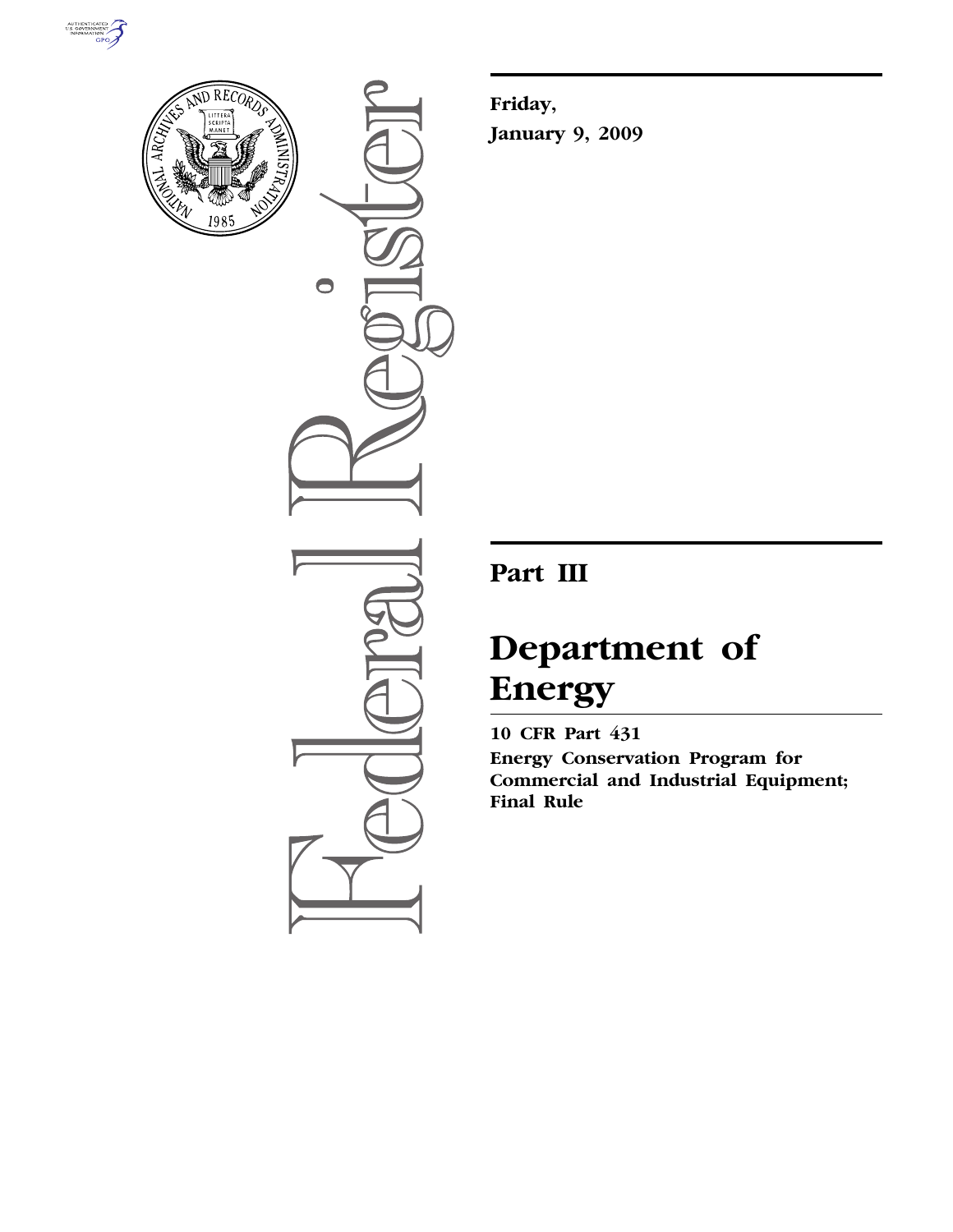#### **DEPARTMENT OF ENERGY**

#### **10 CFR Part 431**

**[Docket Number EERE–2006–BT–STD– 0126]** 

#### **RIN 1904–AB59**

**Energy Conservation Program for Commercial and Industrial Equipment: Energy Conservation Standards for Commercial Ice-Cream Freezers; Self-Contained Commercial Refrigerators, Commercial Freezers, and Commercial Refrigerator-Freezers Without Doors; and Remote Condensing Commercial Refrigerators, Commercial Freezers, and Commercial Refrigerator-Freezers** 

**AGENCY:** Department of Energy, Office of Energy Efficiency and Renewable Energy.

#### **ACTION:** Final rule.

**SUMMARY:** The Department of Energy (DOE) is adopting new energy conservation standards for commercial ice-cream freezers; self-contained commercial refrigerators, commercial freezers, and commercial refrigeratorfreezers without doors; and remote condensing commercial refrigerators, commercial freezers, and commercial refrigerator-freezers. DOE has determined that energy conservation standards for these types of equipment would result in significant conservation of energy, and are technologically feasible and economically justified.

**DATES:** The effective date of this rule is March 10, 2009. The standards established in today's final rule will be applicable starting January 1, 2012. Incorporation by reference of the material listed is approved by the Director of the Federal Register on March 10, 2009.

**ADDRESSES:** For access to the docket to read background documents, the technical support document, transcripts of the public meetings in this proceeding, or comments received, visit the U.S. Department of Energy, Resource Room of the Building Technologies Program, 950 L'Enfant Plaza, SW., 6th Floor, Washington, DC 20024, (202) 586–2945, between 9 a.m. and 4 p.m., Monday through Friday, except Federal holidays. Please call Brenda Edwards at the above telephone number for additional information regarding visiting the Resource Room. (**Note:**  DOE's Freedom of Information Reading Room no longer houses rulemaking materials.) You may also obtain copies of certain previous rulemaking documents in this proceeding (*i.e.*, framework document, advance notice of proposed rulemaking, notice of

proposed rulemaking), draft analyses, public meeting materials, and related test procedure documents from the Office of Energy Efficiency and Renewable Energy's Web site at *http:// www.eere.energy.gov/buildings/ appliance*\_*standards/commercial/ refrigeration*\_*equipment.html*.

#### **FOR FURTHER INFORMATION CONTACT:**

Charles Llenza, U.S. Department of Energy, Energy Efficiency and Renewable Energy, Building Technologies Program, EE–2J, 1000 Independence Avenue, SW., Washington, DC 20585–0121, (202) 586– 2192, *Charles.Llenza@ee.doe.gov*.

Francine Pinto, Esq., U.S. Department of Energy, Office of General Counsel, GC–72, 1000 Independence Avenue, SW., Washington, DC 20585–0121, (202) 586–9507, *Francine.Pinto@hq.doe.gov*.

#### **SUPPLEMENTARY INFORMATION:**

#### **Table of Contents**

- I. Summary of the Final Rule and Its Benefits A. The Standard Levels
	- B. Benefits to Customers of Commercial
	- Refrigeration Equipment
	- C. Impact on Manufacturers
	- D. National Benefits
- II. Introduction
- A. Authority
- B. Background
- 1. History of Standards Rulemaking for Commercial Refrigeration Equipment
- III. General Discussion
	- A. Test Procedures
	- B. Technological Feasibility
	- 1. General
	- 2. Maximum Technologically Feasible Levels
	- C. Energy Savings
	- D. Economic Justification
	- 1. Specific Criteria
	- a. Economic Impact on Commercial Customers and Manufacturers
	- b. Life-Cycle Costs
	- c. Energy Savings
	- d. Lessening of Utility or Performance of Equipment
- e. Impact of Any Lessening of Competition
- f. Need of the Nation To Conserve Energy
- g. Other Factors
- 2. Rebuttable Presumption IV. Methodology and Discussion of Comments on Methodology
- A. Market and Technology Assessment 1. Definitions Related to Commercial
	- Refrigeration Equipment
- a. Air-Curtain Angle Definition b. Door Angle Definition
- c. Ice-Cream Freezer Definition
- d. Equipment Configuration Definitions
- e. Hybrid and Wedge Case Definitions
- 2. Equipment Classes
- B. Engineering Analysis
- 1. Approach
- 2. Analytical Models
- a. Cost Model
- b. Energy Consumption Model
- 3. Equipment Classes Analyzed
- 4. Wedge Cases
- 5. Ice-Cream Freezers—Temperature Range
- 6. Special Application Temperature Cases
- 7. Coverage of Remote Condensing Units
- 8. Regulating Secondary Cooling Applications
- C. Markups to Determine Equipment Price
- D. Energy Use Characterization
- E. Life-Cycle Cost and Payback Period Analyses
- F. Shipments Analysis
- G. National Impact Analysis
- H. Life-Cycle Cost Sub-Group Analysis
- I. Manufacturer Impact Analysis
- J. Utility Impact Analysis
- K. Employment Impact Analysis
- L. Environmental Assessment
- V. Discussion of Other Comments
- A. Information and Assumptions Used in Analyses
- 1. Market and Technology Assessment
- a. Data Sources
- b. Beverage Merchandisers
- 2. Engineering Analysis
- a. Design Options b. Baseline Models
- c. Consideration of Alternative Refrigerants
- d. Consideration of NSF 7 Type II Equipment
- e. Product Class Extension Factors
- f. TSL Energy Limits
- g. Compressor Selection Oversize Factor
- h. Offset Factors for Self-Contained Equipment
- i. Self-Contained Condensing Coils
- 3. Manufacturer Impact Analysis
- VI. Analytical Results and Conclusions A. Trial Standard Levels
	- 1. Miscellaneous Equipment
	- B. Significance of Energy Savings
	- C. Economic Justification
	- 1. Economic Impact on Commercial Customers
	- a. Life-Cycle Costs and Payback Period
- b. Commercial Customer Sub-Group Analysis
- 2. Economic Impact on Manufacturers
- a. Industry Cash-Flow Analysis Results
- b. Cumulative Regulatory Burden
- c. Impacts on Employment

Equipment

7. Other Factors D. Conclusion

Act

Act

- d. Impacts on Manufacturing Capacity
- e. Impacts on Manufacturers That Are Small Businesses
- 3. National Net Present Value and Net National Employment 4. Impact on Utility or Performance of

5. Impact of Any Lessening of Competition 6. Need of the Nation To Conserve Energy

VII. Procedural Issues and Regulatory Review A. Review Under Executive Order 12866 B. Review Under the Regulatory Flexibility

C. Review Under the Paperwork Reduction

E. Review Under Executive Order 13132 F. Review Under Executive Order 12988 G. Review Under the Unfunded Mandates

H. Review Under the Treasury and General Government Appropriations Act, 1999 I. Review Under Executive Order 12630 J. Review Under the Treasury and General Government Appropriations Act, 2001

D. Review Under the National Environmental Policy Act

Reform Act of 1995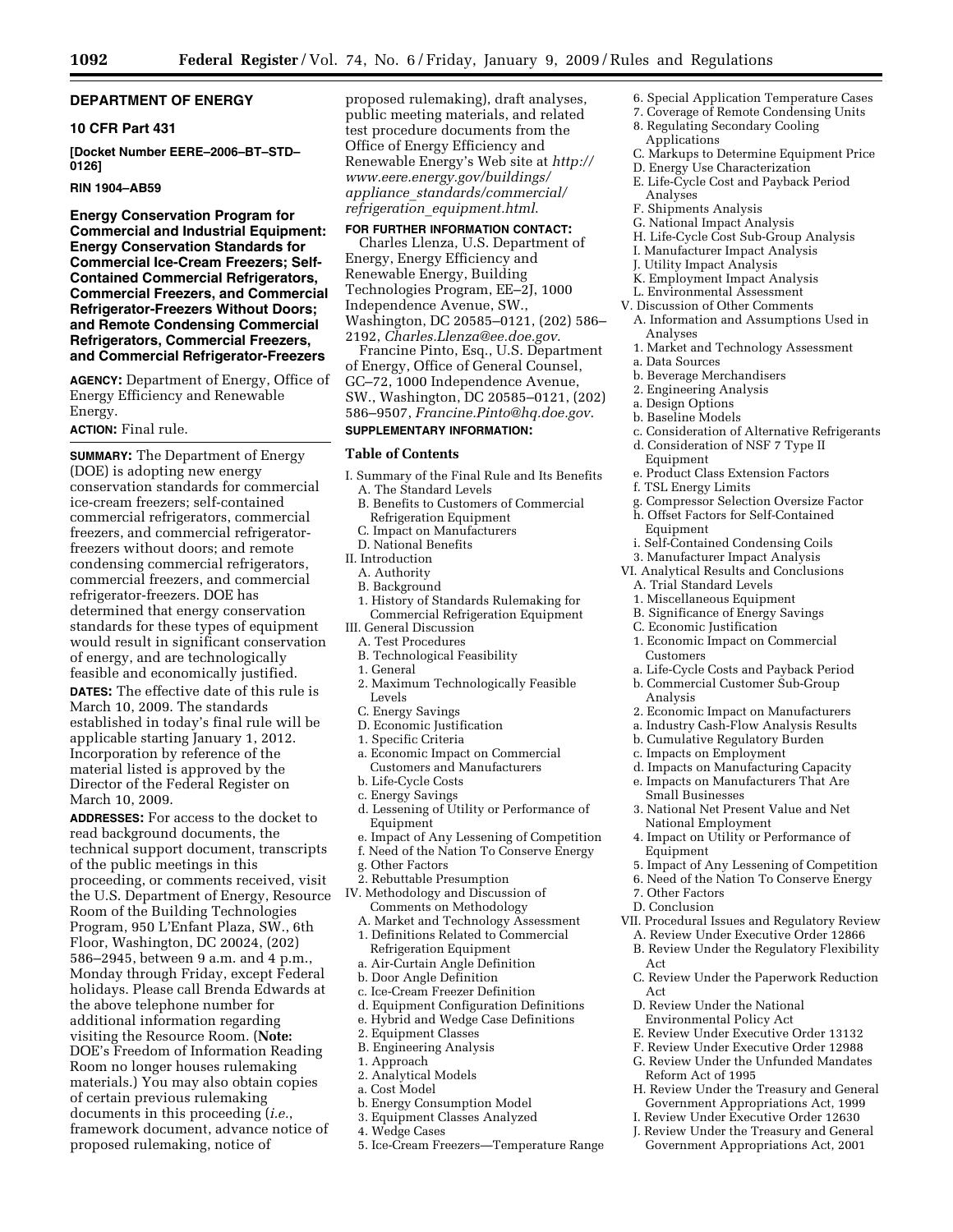- K. Review Under Executive Order 13211
- L. Review Under the Information Quality Bulletin for Peer Review
- M. Congressional Notification
- VIII. Approval of the Office of the Secretary

#### **I. Summary of the Final Rule and Its Benefits**

#### *A. The Standard Levels*

The Energy Policy and Conservation Act, as amended (42 U.S.C. 6291 *et seq.*; EPCA), directs the Department of Energy (DOE) to establish mandatory energy conservation standards for commercial ice-cream freezers; self-contained

commercial refrigerators, commercial freezers, and commercial refrigeratorfreezers without doors; and remote condensing commercial refrigerators, commercial freezers, and commercial refrigerator-freezers. (42 U.S.C. 6313(c)(4)(A)) These types of equipment are referred to collectively hereafter as ''commercial refrigeration equipment.'' Any such standard must be designed to ''achieve the maximum improvement in energy efficiency \* \* \* which the Secretary determines is technologically feasible and economically justified.'' (42 U.S.C. 6295(o)(2)(A) and 6316(e)(1))

Furthermore, the new standard must ''result in significant conservation of energy.'' (42 U.S.C. 6295(o)(3)(B) and 6316(e)(1)) The standards in today's final rule, which apply to all commercial refrigeration equipment, satisfy these requirements.<sup>1</sup>

Table I–1 shows the standard levels DOE is adopting today. These standards will apply to all commercial refrigeration equipment manufactured for sale in the United States, or imported to the United States, on or after January 1, 2012.

#### TABLE I–1—STANDARD LEVELS FOR COMMERCIAL REFRIGERATION EQUIPMENT

| Equipment class <sup>2</sup> | Standard level***<br>$(kWh/day)$ *** | Equipment class | Standard level***<br>(kWh/day) |  |
|------------------------------|--------------------------------------|-----------------|--------------------------------|--|
| VOP.RC.M                     | $0.82 \times TDA + 4.07$             |                 | $0.66 \times TDA + 3.05$       |  |
| SVO.RC.M                     | $0.83 \times TDA + 3.18$             |                 | $0.16 \times TDA + 0.13$       |  |
| HZO.RC.M                     | $0.35 \times TDA + 2.88$             |                 | $0.34 \times TDA + 0.26$       |  |
| VOP.RC.L                     | $2.27 \times TDA + 6.85$             | HCT.RC.I        | $0.4 \times TDA + 0.31$        |  |
| HZO.RC.L                     | $0.57 \times TDA + 6.88$             |                 | $0.11 \times V + 0.26$         |  |
| VCT.RC.M                     | $0.22 \times TDA + 1.95$             |                 | $0.23 \times V + 0.54$         |  |
| VCT.RC.L                     | $0.56 \times TDA + 2.61$             | VCS.RC.I        | $0.27 \times V + 0.63$         |  |
| SOC.RC.M                     | $0.51 \times TDA + 0.11$             | HCS.RC.M        | $0.11 \times V + 0.26$         |  |
| VOP.SC.M                     | $1.74 \times TDA + 4.71$             |                 | $0.23 \times V + 0.54$         |  |
| SVO.SC.M                     | $1.73 \times TDA + 4.59$             | HCS.RC.I        | $0.27 \times V + 0.63$         |  |
| HZO.SC.M                     | $0.77 \times TDA + 5.55$             | SOC.RC.L        | $1.08 \times TDA + 0.22$       |  |
| HZO.SC.L                     | $1.92 \times TDA + 7.08$             |                 | $1.26 \times TDA + 0.26$       |  |
| VCT.SC.I                     | $0.67 \times TDA + 3.29$             |                 | $4.37 \times TDA + 11.82$      |  |
| VCS.SC.I                     | $0.38 \times V + 0.88$               | VOP SC.I        | $5.55 \times TDA + 15.02$      |  |
| HCT.SC.I                     | $0.56 \times TDA + 0.43$             |                 | $4.34 \times TDA + 11.51$      |  |
| SVO.RC.L                     | $2.27 \times TDA + 6.85$             | SVO.SC.I        | $5.52 \times TDA + 14.63$      |  |
| VOP.RC.                      | $2.89 \times TDA + 8.7$              | HZO.SC.I        | $2.44 \times TDA + 9.$         |  |
| SVO.RC.I                     | $2.89 \times TDA + 8.7$              | SOC.SC.I        | $1.76 \times TDA + 0.36$       |  |
| HZO.RC.I                     | $0.72 \times TDA + 8.74$             | HCS.SC.I        | $0.38 \times V + 0.88$         |  |

\* TDA is the total display area of the case, as measured in the Air-Conditioning and Refrigeration Institute (ARI) Standard 1200–2006, Appendix D.

\*\* V is the volume of the case, as measured in ARI Standard 1200–2006, Appendix C.

\*\*\* Kilowatt hours per day.

2For this rulemaking, equipment class designations consist of a combination (in sequential order separated by periods) of: (1) An equipment family code (VOP=vertical open, SVO=semivertical open, HZO=horizontal open, VCT=vertical transparent doors, VCS=vertical solid doors, HCT=horizontal transparent doors, HCS=horizontal solid doors, or SOC=service over counter); (2) an operating mode code (RC=remote condensing or SC=self contained); and (3) a rating temperature code (M=medium temperature (38 °F), L=low temperature (0 °F), or l=ice-cream<br>temperature (−15 °F)). For example, "VOP.RC.M" refers to the "vertical open, remote c class terminology. See Table IV–2 for a list of the equipment classes by category.

## *B. Benefits to Customers of Commercial Refrigeration Equipment*

Table I–2 indicates the impacts on commercial customers of today's standards.

## TABLE I–2—IMPLICATIONS OF NEW STANDARDS FOR COMMERCIAL CONSUMERS

| Equipment class | Energy conservation standard | Total<br>installed<br>cost<br>( \$ ) | Total<br>installed<br>cost<br>increase<br>$(\$)$ | Life-cycle<br>cost savings<br>(S) | Payback<br>period<br>(years) |
|-----------------|------------------------------|--------------------------------------|--------------------------------------------------|-----------------------------------|------------------------------|
|                 |                              | 8,065                                | 536                                              | 1.788                             | 2.0                          |
|                 |                              | 11.222                               | 1,947                                            | 3.938                             | 2.8                          |
|                 |                              | 4.381                                | 633                                              | 1.549                             | 2.4                          |

conservation standards exist for the commercial

refrigeration equipment covered by this rulemaking.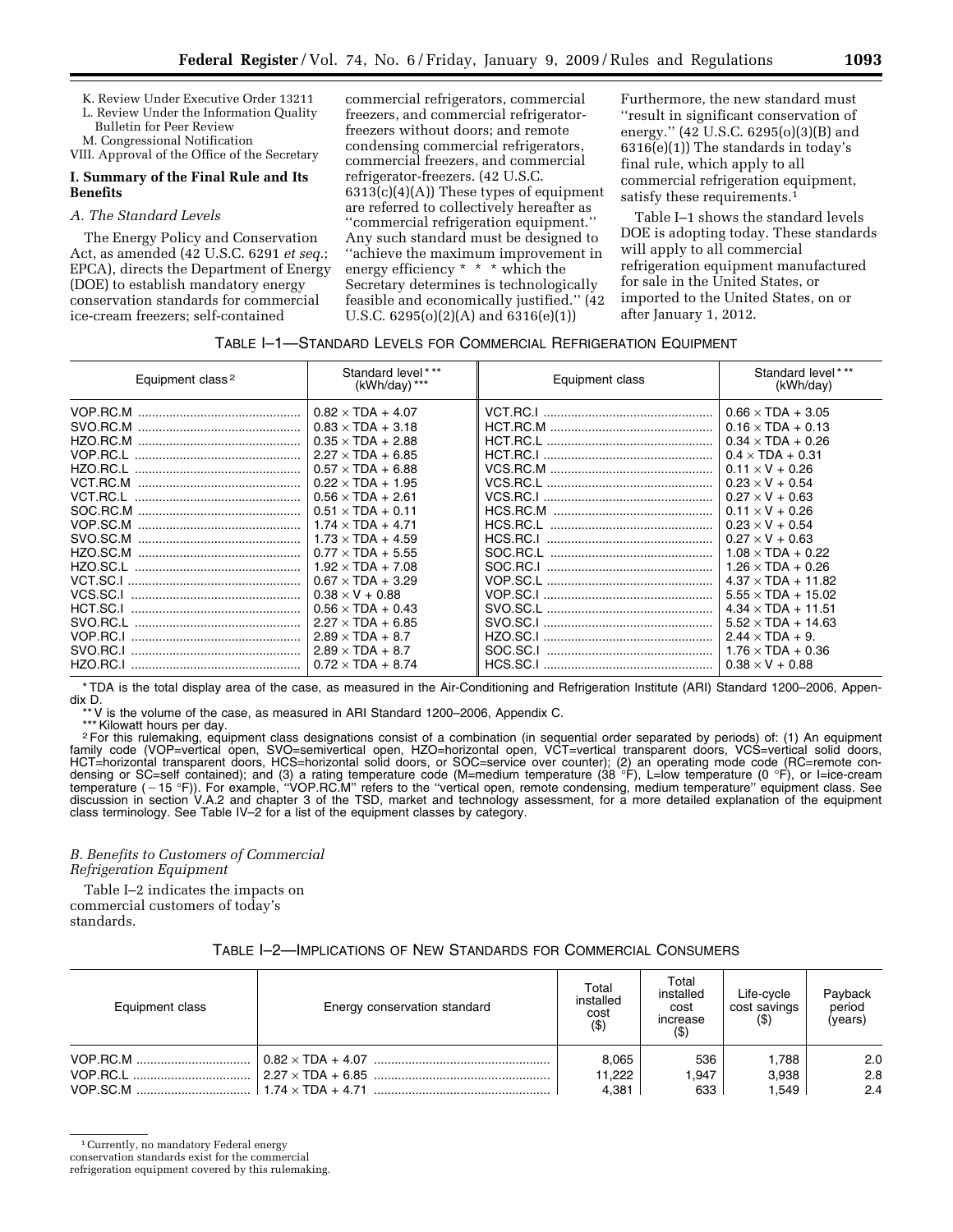| Equipment class | Energy conservation standard | Total<br>installed<br>cost<br>$($ \$ | Total<br>installed<br>cost<br>increase<br>(S) | Life-cycle<br>cost savings<br>(3) | Payback<br>period<br>(years) |
|-----------------|------------------------------|--------------------------------------|-----------------------------------------------|-----------------------------------|------------------------------|
|                 |                              | 11.654                               | 2,134                                         | 2,339                             | 3.9                          |
|                 |                              | 12.584                               | 2.513                                         | 5.419                             | 2.6                          |
|                 |                              | 6.602                                | 1,385                                         | 5.217                             | 1.7                          |
|                 |                              | 4.227                                | 326                                           | 1.757                             | 1.3                          |
|                 |                              | 7.470                                | 435                                           | 1.274                             | 1.9                          |
|                 |                              | 3.719                                | 439                                           | 1.136                             | 2.3                          |
|                 |                              | 12.740                               | 240                                           | 945                               | 1.7                          |
|                 |                              | 8.133                                | 248                                           | 1.040                             | 1.6                          |
|                 |                              | 8.194                                | 270                                           | 1.102                             | 1.6                          |
|                 |                              | 3.398                                | 313                                           | 826                               | 2.3                          |
|                 |                              | 3.836                                | 460                                           | 1.761                             | 1.7                          |
|                 |                              | 2.478                                | 238                                           | 785                               | 1.9                          |

TABLE I–2—IMPLICATIONS OF NEW STANDARDS FOR COMMERCIAL CONSUMERS—Continued

The economic impacts on commercial consumers (*i.e.*, the average life-cycle cost (LCC) savings) are positive for all equipment classes. For example, currently available remote condensing vertical open equipment operating at medium temperatures, semivertical equipment with those same characteristics, and vertical closed equipment with transparent doors and operating at low temperatures—three of the most common types of commercial refrigeration equipment—typically have installed prices of \$8,065, \$7,470 and \$12,584, and annual energy costs of \$1,879, \$1,413, and \$2,249, respectively. To meet the new standards, DOE estimates that the installed prices of such equipment will be \$8,601, \$7,905, and \$15,097, respectively, an increase of \$536, \$435, and \$2,513. This price increase will be offset by annual energy savings of about \$331, \$234, and \$977.

#### *C. Impact on Manufacturers*

Using a real corporate discount rate of 11.5 percent, DOE estimates the industry net present value (INPV) of the commercial refrigeration equipment industry to be \$540 million in 2007\$. DOE expects the impact of today's standards on the industry net present value (INPV) of manufacturers of commercial refrigeration equipment to be a loss of 7.29 to 27.35 percent  $(-\$39)$ million to  $-$  \$148 million). Based on DOE's interviews with manufacturers of commercial refrigeration equipment, DOE expects minimal plant closings or loss of employment as a result of the standards.

#### *D. National Benefits*

DOE estimates the standards will save approximately 1.035 quads (quadrillion (1015) British thermal units (Btu)) of energy over 30 years (2012–2042). This is equivalent to all the energy consumed by more than 5 million American households in a single year.

By 2042, DOE expects the energy savings from the standards to eliminate the need for approximately 0.7 new 1,000-megawatt (MW) power plants. These energy savings will result in cumulative greenhouse gas emission reductions of approximately 52.6 million tons (Mt) of carbon dioxide (CO2), or an amount equal to that produced by approximately 332,500 cars every year. Additionally, the standards will help alleviate air pollution by resulting in between approximately 3.64 and 89.97 kilotons (kt) of cumulative nitrogen oxide  $(NO<sub>x</sub>)$ emission reductions and between approximately 0 and 1.38 tons of cumulative mercury emission reductions from 2012 through 2042. The estimated net present values of these emissions reductions are between \$0 and  $$469$  million for  $CO<sub>2</sub>$ , between \$394,000 and \$9.7 million for  $NO<sub>X</sub>$ , and between \$0 and \$284,000 for mercury at a 7-percent discount rate in 2007\$, discounted to 2008. At a 3-percent discount rate, the estimated net present values of these emissions reductions are between  $$0$  and  $$955$  million for  $CO<sub>2</sub>$ , between \$0.8 million and \$20.5 million for  $NO<sub>X</sub>$ , and between \$0 and \$560,000 for mercury.

The national NPV of the standards is \$1.414 billion using a 7-percent discount rate and \$3.930 billion using a 3-percent discount rate, cumulative from 2012 to 2062 in 2007\$. This is the estimated total value of future savings minus the estimated increased equipment costs, discounted to 2008.

The benefits and costs of today's final rule can also be expressed in terms of annualized [2007\$] values between 2012 and 2042. Using a 7-percent discount rate for the annualized cost analysis, the cost of the standards established in

today's final rule is \$95 million per year in increased equipment and installation costs, while the annualized benefits are \$229 million per year in reduced equipment operating costs. Using a 3 percent discount rate, the cost of the standards established in today's final rule is \$81 million per year, while the benefits of today's standards are \$253 million per year.

#### **II. Introduction**

#### *A. Authority*

Title III of EPCA sets forth a variety of provisions designed to improve energy efficiency. Part A of Title III (42 U.S.C. 6291–6309) provides for the Energy Conservation Program for Consumer Products Other than Automobiles. Part A–1 of Title III (42 U.S.C. 6311–6317) establishes a similar program for ''Certain Industrial Equipment,'' including commercial refrigeration equipment, the subject of this rulemaking.3 DOE publishes today's final rule pursuant to Part A–1 of Title III, which provides for test procedures, labeling, and energy conservation standards for commercial refrigeration equipment and certain other equipment; and authorizes DOE to require information and reports from manufacturers. The test procedure for commercial refrigeration equipment appears in Title 10 Code of Federal Regulations (CFR) part 431.64.

EPCA provides criteria for prescribing new or amended standards for commercial refrigeration equipment. As indicated above, any new or amended standard for this equipment must be designed to achieve the maximum improvement in energy efficiency that is technologically feasible and

<sup>3</sup>This part was originally titled Part C. However, it was redesignated Part A–1 after Part B of Title III of EPCA was repealed by Public Law 109–58.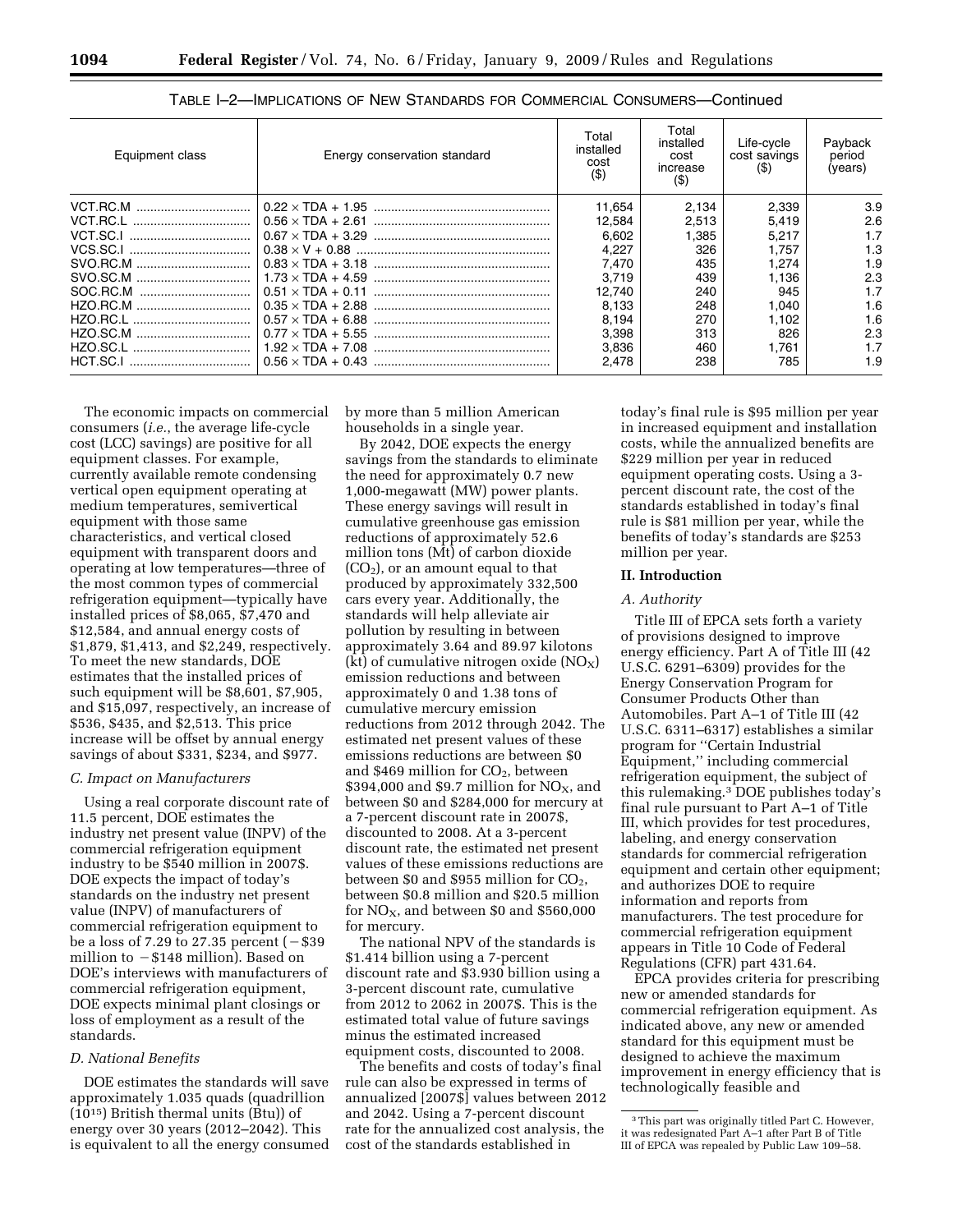economically justified. (42 U.S.C. 6295(o)(2)(A) and 6316(e)(1)) Additionally, EPCA provides specific prohibitions on prescribing such standards. DOE may not prescribe an amended or new standard for any equipment for which DOE has not established a test procedure. (42 U.S.C. 6295(o)(3)(A) and 6316(e)(1)) Further, DOE may not prescribe an amended or new standard if DOE determines by rule that such standard would not result in ''significant conservation of energy'' or ''is not technologically feasible or economically justified.'' (42 U.S.C. 6295(o)(3)(B) and 6316(e)(1))

EPCA also provides that in deciding whether such a standard is economically justified for equipment such as commercial refrigeration equipment, DOE must, after receiving comments on the proposed standard, determine whether the benefits of the standard exceed its burdens by considering, to the greatest extent practicable, the following seven factors:

1. The economic impact of the standard on manufacturers and consumers of the products subject to the standard;

2. The savings in operating costs throughout the estimated average life of products in the type (or class) compared to any increase in the price, initial charges, or maintenance expenses for the covered products that are likely to result from the imposition of the standard;

3. The total projected amount of energy savings likely to result directly from the imposition of the standard;

4. Any lessening of the utility or the performance of the products likely to result from the imposition of the standard;

5. The impact of any lessening of competition, as determined in writing by the Attorney General, that is likely to result from the imposition of the standard;

6. The need for national energy conservation; and

7. Other factors the Secretary of Energy (Secretary) considers relevant.  $(42 \text{ U.S.C. } 6295(0)(2)(B)(i)–(ii)$  and 6316(e)(1))

In addition, EPCA, as amended (42 U.S.C. 6295(o)(2)(B)(iii) and 6316(e)(1)), establishes a rebuttable presumption that a standard for commercial refrigeration equipment is economically justified if the Secretary finds that ''the additional cost to the consumer of purchasing a product complying with an energy conservation standard level will be less than three times the value of the energy (and as applicable, water) savings during the first year that the consumer will receive as a result of the

standard,'' as calculated under the test procedure in place for that standard.

EPCA further provides that the Secretary may not prescribe an amended or new standard if interested persons have established by a preponderance of the evidence that the standard is ''likely to result in the unavailability in the United States in any covered product type (or class) of performance characteristics (including reliability), features, sizes, capacities, and volumes that are substantially the same as those generally available in the United States at the time of the Secretary's finding.''  $(42 \text{ U.S.C. } 6295(0)(4) \text{ and } 6316(e)(1))$ 

Section 325(q)(1) of EPCA is applicable to promulgating standards for most types or classes of equipment, including commercial refrigeration equipment, that have two or more subcategories. (42 U.S.C. 6295(q)(1) and 42 U.S.C. 6316(e)(1)) Under this provision, DOE must specify a different standard level than that which applies generally to such type or class of equipment for any group of products ''which have the same function or intended use, if \* \* \* products within such group—(A) consume a different kind of energy from that consumed by other covered products within such type (or class); or (B) have a capacity or other performance-related feature which other products within such type (or class) do not have and such feature justifies a higher or lower standard'' than applies or will apply to the other products. (42 U.S.C. 6295(q)(1)(A) and (B)) In determining whether a performancerelated feature justifies such a different standard for a group of products, DOE must consider ''such factors as the utility to the consumer of such a feature'' and other factors DOE deems appropriate. (42 U.S.C. 6295(q)(1)) Any rule prescribing such a standard must include an explanation of the basis on which DOE established such a higher or lower level. (See 42 U.S.C. 6295(q)(2))

Federal energy conservation standards for commercial equipment generally supersede State laws or regulations concerning energy conservation testing, labeling, and standards. (42 U.S.C. 6297(a)–(c); 42 U.S.C. 6316(e)(2)–(3)) DOE can, however, grant waivers of preemption for particular State laws or regulations, in accordance with the procedures and other provisions of section 327(d) of the Act. (42 U.S.C. 6297(d); 42 U.S.C. 6316(e)(2)–(3))

#### *B. Background*

1. History of Standards Rulemaking for Commercial Refrigeration Equipment

As discussed in the notice of proposed rulemaking, 73 FR 50072,

50076 (August 25, 2008) (the August 2008 NOPR), the EPACT 2005 amendments to EPCA require that DOE issue energy conservation standards for the equipment covered by this rulemaking. (42 U.S.C. 6313(c)(4)(A)) The amendments also include definitions for terms relevant to this equipment (42 U.S.C. 6311(9)). These definitions provide that commercial refrigeration equipment is connected to either a self-contained condensing unit or to a remote condensing unit (42 U.S.C.  $6311(9)(A)(vii)$ , the two condenser configurations of equipment covered by this rulemaking, and include definitions of a remote condensing unit and self-contained condensing unit (42 U.S.C. 6311(9)(E)–(F)).

DOE commenced this rulemaking on April 25, 2006, by publishing a notice of a public meeting and of the availability of its framework document for the rulemaking. 71 FR 23876. The framework document described the approaches DOE anticipated using and issues to be resolved in the rulemaking. DOE held a public meeting on May 16, 2006, to present the contents of the framework document, describe the analyses DOE planned to conduct during the rulemaking, obtain public comment on these subjects, and facilitate the public's involvement in the rulemaking. DOE also allowed the submission of written statements, after the public meeting, in response to the framework document.

On July 26, 2007, DOE published an advance notice of proposed rulemaking (ANOPR) in this proceeding. 72 FR 41161 (the July 2007 ANOPR). In the July 2007 ANOPR, DOE sought comment on its proposed equipment classes for the rulemaking, and on the analytical framework, models, and tools that DOE used to analyze the impacts of energy conservation standards for commercial refrigeration equipment. In conjunction with the July 2007 ANOPR, DOE published on its Web site the complete ANOPR TSD, which included the results of DOE's various preliminary analyses in this rulemaking. In the July 2007 ANOPR, DOE requested oral and written comments on these results and on a range of other issues. DOE held a public meeting in Washington, DC, on August 23, 2007, to present the methodology and results of the ANOPR analyses and to receive oral comments from those who attended. The oral and written comments DOE received focused on DOE's assumptions, approach, and equipment class breakdown, and were addressed in detail in the August 2008 NOPR.

In the August 2008 NOPR, DOE proposed new energy conservation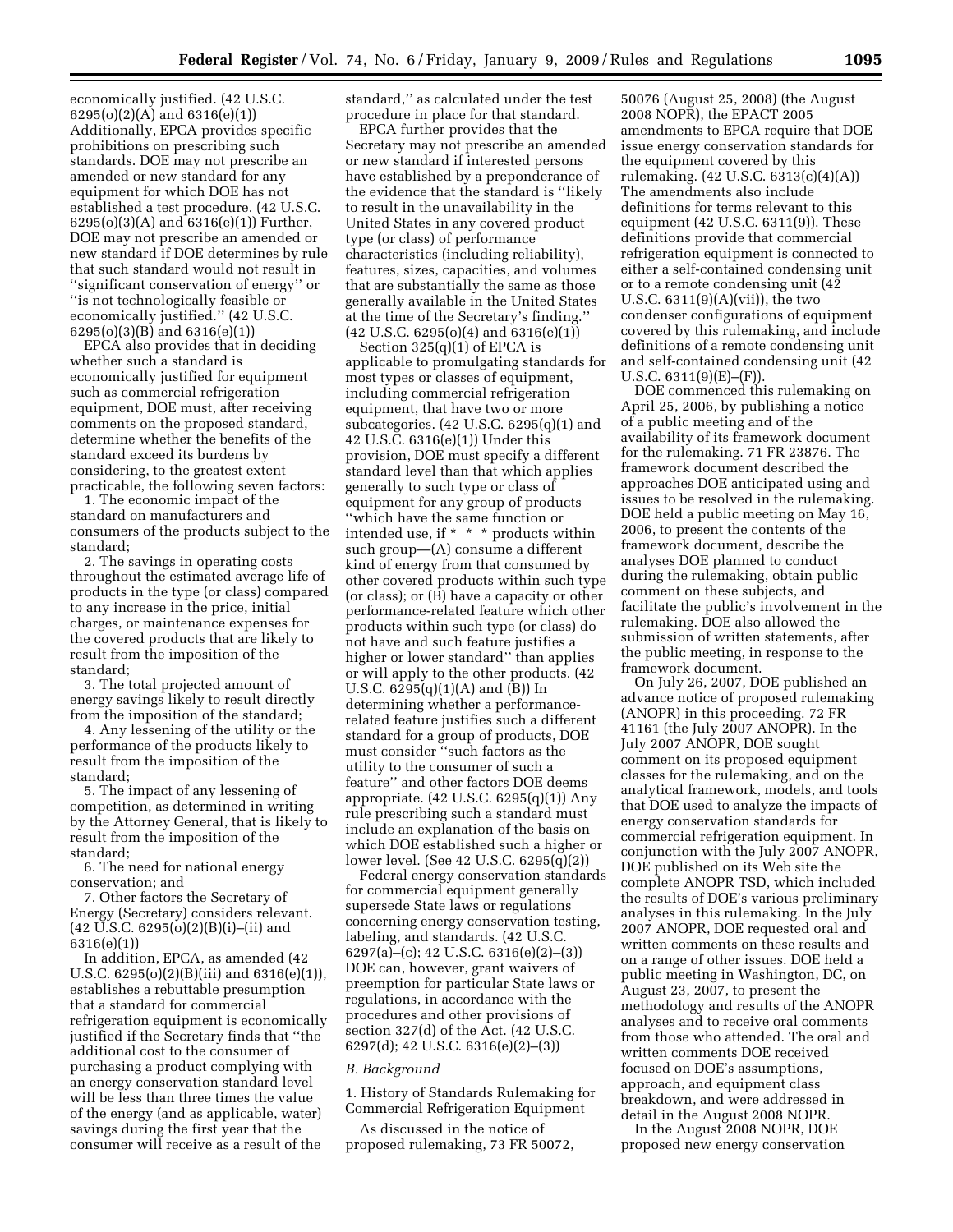standards for commercial refrigeration equipment. 73 FR 50072. In conjunction with the August 2008 NOPR, DOE also published on its Web site the complete technical support document (TSD) for

the proposed rule, which incorporated the final analyses DOE conducted and technical documentation for each analysis. The TSD included the engineering analysis spreadsheets, the

LCC spreadsheet, and the national impact analysis spreadsheet. The standards DOE proposed for commercial refrigeration equipment are shown in Table II–1.

#### TABLE II–1—AUGUST 2008 PROPOSED STANDARD LEVELS FOR COMMERCIAL REFRIGERATION EQUIPMENT

| Equipment class | Standard level***<br>(kWh/day) | Equipment class | Standard level***<br>(kWh/day) |
|-----------------|--------------------------------|-----------------|--------------------------------|
| VOP.RC.M        | $0.82 \times TDA + 4.07$       |                 | $0.71 \times TDA + 3.05$       |
| SVO.RC.M        | $0.83 \times TDA + 3.18$       |                 | $0.16 \times TDA + 0.13$       |
| HZO.RC.M        | $0.35 \times TDA + 2.88$       | HCT.RC.L        | $0.34 \times TDA + 0.26$       |
| VOP.RC.L        | $2.28 \times TDA + 6.85$       |                 | $0.4 \times TDA + 0.31$        |
| HZO.RC.L        | $0.57 \times TDA + 6.88$       |                 | $0.11 \times V + 0.26$         |
| VCT.RC.M        | $0.25 \times TDA + 1.95$       |                 | $0.23 \times V + 0.54$         |
| VCT.RC.L        | $0.6 \times TDA + 2.61$        |                 | $0.27 \times V + 0.63$         |
| SOC.RC.M        | $0.51 \times TDA + 0.11$       | HCS.RC.M        | $0.11 \times V + 0.26$         |
| VOP.SC.M        | $1.74 \times TDA + 4.71$       | HCS.RC.L        | $0.23 \times V + 0.54$         |
| SVO.SC.M        | $1.73 \times TDA + 4.59$       | HCS.RC.I        | $0.27 \times V + 0.63$         |
| HZO.SC.M        | $0.77 \times TDA + 5.55$       | SOC.RC.L        | $1.08 \times TDA + 0.22$       |
| HZO.SC.L        | $1.92 \times TDA + 7.08$       |                 | $1.26 \times TDA + 0.26$       |
| VCT.SC.I        | $0.73 \times TDA + 3.29$       |                 | $4.37 \times TDA + 11.82$      |
| VCS.SC.I        | $0.38 \times V + 0.88$         | VOP.SC.I        | $5.55 \times TDA + 15.02$      |
| HCT.SC.I        | $0.56 \times TDA + 0.43$       |                 | $4.34 \times TDA + 11.51$      |
| SVO.RC.L        | $2.28 \times TDA + 6.85$       |                 | $5.52 \times TDA + 14.63$      |
| VOP.RC.I        | $2.9 \times TDA + 8.7$         | HZO.SC.I        | $2.44 \times TDA + 9$          |
| SVO.RC.I        | $2.9 \times TDA + 8.7$         | SOC.SC.I        | $1.76 \times TDA + 0.36$       |
| HZO.RC.I        | $0.72 \times TDA + 8.74$       | HCS.SC.I        | $0.38 \times V + 0.88$         |

\* TDA is the total display area of the case, as measured in the ARI Standard 1200–2006, Appendix D.

\*\* V is the volume of the case, as measured in ARI Standard 1200–2006, Appendix C.

In the August 2008 NOPR, DOE identified seven issues on which is was particularly interested in receiving comments and views of interested parties: Light-emitting diode (LED) price projections, base case efficiency trends, operating temperature ranges, offset factors for smaller equipment, extension of standards developed for the 15 primary classes to the remaining 23 secondary classes, standards for hybrid cases and wedges, and standard levels. 73 FR 50134. After the publication of the August 2008 NOPR, DOE received written comments on these and other issues. DOE also held a public meeting in Washington, DC, on September 23, 2008, to hear oral comments on and solicit information relevant to the proposed rule. The August 2008 NOPR included additional background information on the history of this rulemaking. 73 FR 50076–77.

#### **III. General Discussion**

#### *A. Test Procedures*

On December 8, 2006, DOE published a final rule (the December 2006 final rule) in which it adopted American National Standards Institute (ANSI)/Air-Conditioning and Refrigeration Institute (ARI) Standard 1200–2006, ''Performance Rating of Commercial Refrigerated Display Merchandisers and Storage Cabinets,'' as the DOE test

procedure for this equipment.4 71 FR 71340, 71369–70; 10 CFR 431.63– 431.64. ARI Standard 1200–2006 contains rating temperature specifications of 38 °F ( $\pm$ 2 °F) for commercial refrigerators and refrigerator compartments,  $0^{\circ}F$  ( $\pm 2^{\circ}F$ ) for commercial freezers and freezer compartments, and  $-5$  °F ( $\pm 2$  °F) for commercial ice-cream freezers. The standard also requires performance tests to be conducted according to the ANSI/ American Society of Heating, Refrigerating, and Air-Conditioning Engineers (ASHRAE) Standard 72–2005, ''Method of Testing Commercial Refrigerators and Freezers.'' In the test procedure final rule, DOE also adopted  $a - 15$  °F ( $\pm 2$  °F) rating temperature for commercial ice-cream freezers. 71 FR 71370. In addition, DOE adopted ANSI/ Association of Home Appliance Manufacturers (AHAM) Standard HRF– 1–2004, ''Energy, Performance and Capacity of Household Refrigerators, Refrigerator-Freezers and Freezers,'' for determining compartment volumes for this equipment. 71 FR 71369–70.

#### *B. Technological Feasibility*

#### 1. General

As stated above, any standards that DOE establishes for commercial refrigeration equipment must be technologically feasible. (42 U.S.C. 6295(o)(2)(A) and (o)(3)(B); 42 U.S.C. 6316(e)(1)) DOE considers a design option to be technologically feasible if it is in use by the respective industry or if research has progressed to the development of a working prototype. ''Technologies incorporated in commercial products or in working prototypes will be considered technologically feasible.'' 10 CFR part 430, subpart C, appendix A, section  $4(a)(4)(i)$ .

This final rule considers the same design options as those evaluated in the August 2008 NOPR. (See chapter 4 of the final rule TSD accompanying this notice.) All the evaluated technologies have been used (or are being used) in commercially available products or working prototypes. Therefore, DOE has determined that all of the efficiency levels evaluated in this notice are technologically feasible.

2. Maximum Technologically Feasible Levels

As required by EPCA (42 U.S.C.  $6295(p)(2)$  and 42 U.S.C.  $6316(e)(1)$  in developing the August 2008 NOPR, DOE identified the energy use levels that

<sup>4</sup>The Air-Conditioning and Refrigeration Institute (ARI) and the Gas Appliance Manufacturers Association (GAMA) announced on December 17, 2007, that their members voted to approve the merger of two trade associations to represent the interests of cooling, heating, and commercial refrigeration equipment manufacturers. The merged association became AHRI on January 1, 2008.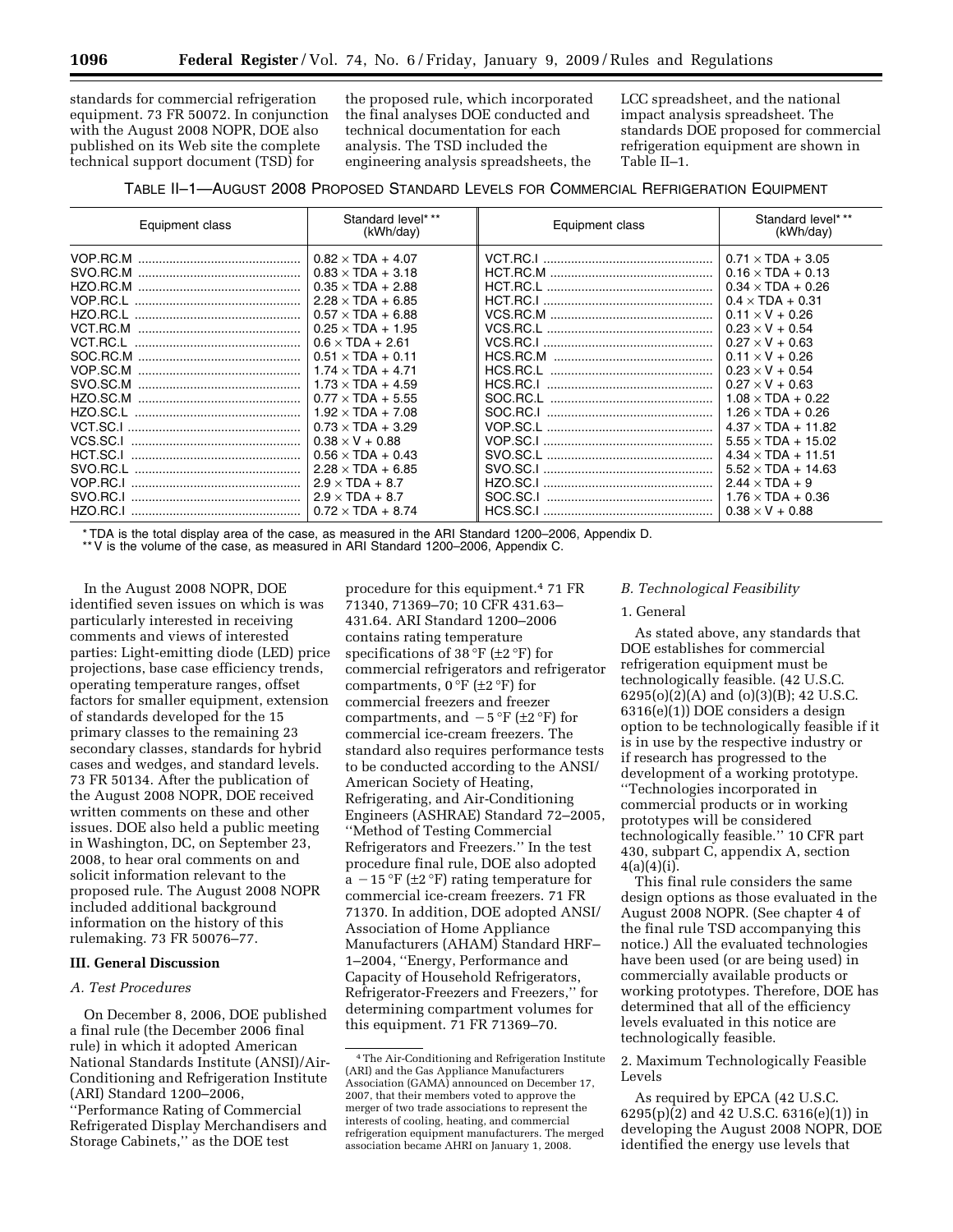would achieve the maximum reductions in energy use that are technologically feasible (max-tech levels) for commercial refrigeration equipment. 73 FR at 50077–78. (*See* NOPR TSD chapter 5.) DOE received comments indicating that LED efficacy had improved since the August 2008 NOPR.

DOE also received comments regarding the LED lighting configurations assumed in the engineering analysis for various equipment types. This caused the maxtech levels proposed in the August 2008 NOPR to change for equipment classes with lighting. In general, the max-tech levels for open equipment classes

decreased and the max-tech levels for closed cases increased from the maxtech levels proposed in the August 2008 NOPR. For today's final rule, the maxtech levels for all classes are the levels provided in Table III–1.

## TABLE III–1—''MAX-TECH'' ENERGY USE LEVELS

| Equipment class                                                                                                                                                                  | "Max-tech" level<br>(kWh/day)                                                                                                                                                                                                                                                                                                                                                                                                                             | Equipment class                  | "Max-tech" level<br>(kWh/day)                                                                                                                                                                                                                                                                                                                                                                                                                       |
|----------------------------------------------------------------------------------------------------------------------------------------------------------------------------------|-----------------------------------------------------------------------------------------------------------------------------------------------------------------------------------------------------------------------------------------------------------------------------------------------------------------------------------------------------------------------------------------------------------------------------------------------------------|----------------------------------|-----------------------------------------------------------------------------------------------------------------------------------------------------------------------------------------------------------------------------------------------------------------------------------------------------------------------------------------------------------------------------------------------------------------------------------------------------|
| SVO.RC.M<br>HZO.RC.M<br>VOP.RC.L<br>HZO.RC.L<br>VCT.RC.M<br>VCT.RC.L<br>SOC.RC.M<br>VOP.SC.M<br>SVO.SC.M<br>HZO.SC.M<br>HZO SC.I<br>VCT.SC.I<br>VCS.SC.I<br>HCT.SC.I<br>SVO.RC.L | $0.74 \times TDA + 4.07$<br>$0.76 \times TDA + 3.18$<br>$0.35 \times TDA + 2.88$<br>$2.27 \times TDA + 6.85$<br>$0.57 \times TDA + 6.88$<br>$0.22 \times TDA + 1.95$<br>$0.56 \times TDA + 2.61$<br>$0.4 \times TDA + 0.11$<br>$1.65 \times TDA + 4.71$<br>$1.65 \times TDA + 4.59$<br>$0.77 \times TDA + 5.55$<br>$1.92 \times TDA + 7.08$<br>$0.67 \times TDA + 3.29$<br>$0.38 \times V + 0.88$<br>$0.56 \times TDA + 0.43$<br>$2.27 \times TDA + 6.85$ | HCS.RC.I                         | $0.66 \times TDA + 3.05$<br>$0.16 \times TDA + 0.13$<br>$0.34 \times TDA + 0.26$<br>$0.4 \times TDA + 0.31$<br>$0.11 \times V + 0.26$<br>$0.23 \times V + 0.54$<br>$0.27 \times V + 0.63$<br>$0.11 \times V + 0.26$<br>$0.23 \times V + 0.54$<br>$0.27 \times V + 0.63$<br>$0.84 \times TDA + 0.22$<br>$0.99 \times TDA + 0.26$<br>$4.14 \times TDA + 11.82$<br>$5.26 \times TDA + 15.02$<br>$4.15 \times TDA + 11.51$<br>$5.27 \times TDA + 14.63$ |
| VOP.RC.I<br>SVO BC I<br>HZO.RC.I                                                                                                                                                 | $2.89 \times TDA + 8.7$<br>$2.89 \times TDA + 8.7$<br>$0.72 \times TDA + 8.74$                                                                                                                                                                                                                                                                                                                                                                            | HZO.SC.I<br>SOC.SC.I<br>HCS.SC.I | $2.44 \times TDA + 9$ .<br>$1.38 \times TDA + 0.36$<br>$0.38 \times V + 0.88$                                                                                                                                                                                                                                                                                                                                                                       |

#### *C. Energy Savings*

DOE forecasted energy savings in its national energy savings (NES) analysis, through the use of an NES spreadsheet tool, as discussed in the August 2008 NOPR. 73 FR at 50078, 50101–04, 50121.

One of the criteria that governs DOE's adoption of standards for commercial refrigeration equipment is that the standard must result in ''significant conservation of energy.'' (42 U.S.C. 6295(o)(3)(B) and 42 U.S.C. 6316(e)(1)) While EPCA does not define the term ''significant,'' a U.S. Court of Appeals, in *Natural Resources Defense Council* v. *Herrington,* 768 F.2d 1355, 1373 (DC Cir. 1985), indicated that Congress intended ''significant'' energy savings in this context to be savings that were not ''genuinely trivial.'' DOE's estimates of the energy savings for energy conservation standards at each of the trial standard levels (TSLs) in today's rule indicate that the energy savings each would achieve are nontrivial. Therefore, DOE considers these savings ''significant'' within the meaning of section 325 of EPCA.

#### *D. Economic Justification*

#### 1. Specific Criteria

As noted earlier, EPCA provides seven factors to evaluate in determining whether an energy conservation

standard for commercial refrigeration equipment is economically justified. (42 U.S.C. 6295(o)(2)(B)(i) and 42 U.S.C. 6316(e)(1)) The following sections discuss how DOE has addressed each of those seven factors in this rulemaking.

a. Economic Impact on Commercial Customers and Manufacturers

DOE considered the economic impact of the new commercial refrigeration equipment standards on commercial customers and manufacturers. For customers, DOE measured the economic impact as the change in installed cost and life-cycle operating costs, *i.e.*, the LCC. (*See* sections IV.E and VI.C.1.a, and chapter 8 of the TSD accompanying this notice.) DOE investigated the impacts on manufacturers through the manufacturer impact analysis (MIA). (*See* sections IV.I and VI.C.2, and chapter 13 of the TSD accompanying this notice.) The economic impact on commercial customers and manufacturers is discussed in detail in the August 2008 NOPR. 73 FR at 50078– 79, 50095–50100, 50104–07, 50013–16, 50117–21, 50130–31.

#### b. Life-Cycle Costs

DOE considered life-cycle costs of commercial refrigeration equipment, as discussed in the August 2008 NOPR. 73 FR at 50078–79, 50095–50100, 50104, 50013–16, 50117–18. DOE calculated

the sum of the purchase price and the operating expense—discounted over the lifetime of the equipment—to estimate the range in LCC benefits that commercial consumers would expect to achieve due to the standards.

#### c. Energy Savings

Although significant conservation of energy is a separate statutory requirement for imposing an energy conservation standard, EPCA also requires DOE, in determining the economic justification of a proposed standard, to consider the total projected energy savings that are expected to result directly from the standard. (42 U.S.C. 6295(o)(2)(B)(i)(III) and 42 U.S.C. 6316(e)(1)) As in the August 2008 NOPR, 73 FR at 50078, 50101–04, 50121, for today's final rule DOE used the NES spreadsheet results in its consideration of total projected savings that are directly attributable to the standard levels DOE considered.

#### d. Lessening of Utility or Performance of Equipment

In selecting today's standard levels, DOE sought to avoid new standards for commercial refrigeration equipment that would lessen the utility or performance of that equipment. (42 U.S.C. 6295(o)(2)(B)(i)(IV) and 42 U.S.C. 6316(e)(1)) 73 FR at 50079, 50088–89, 50123.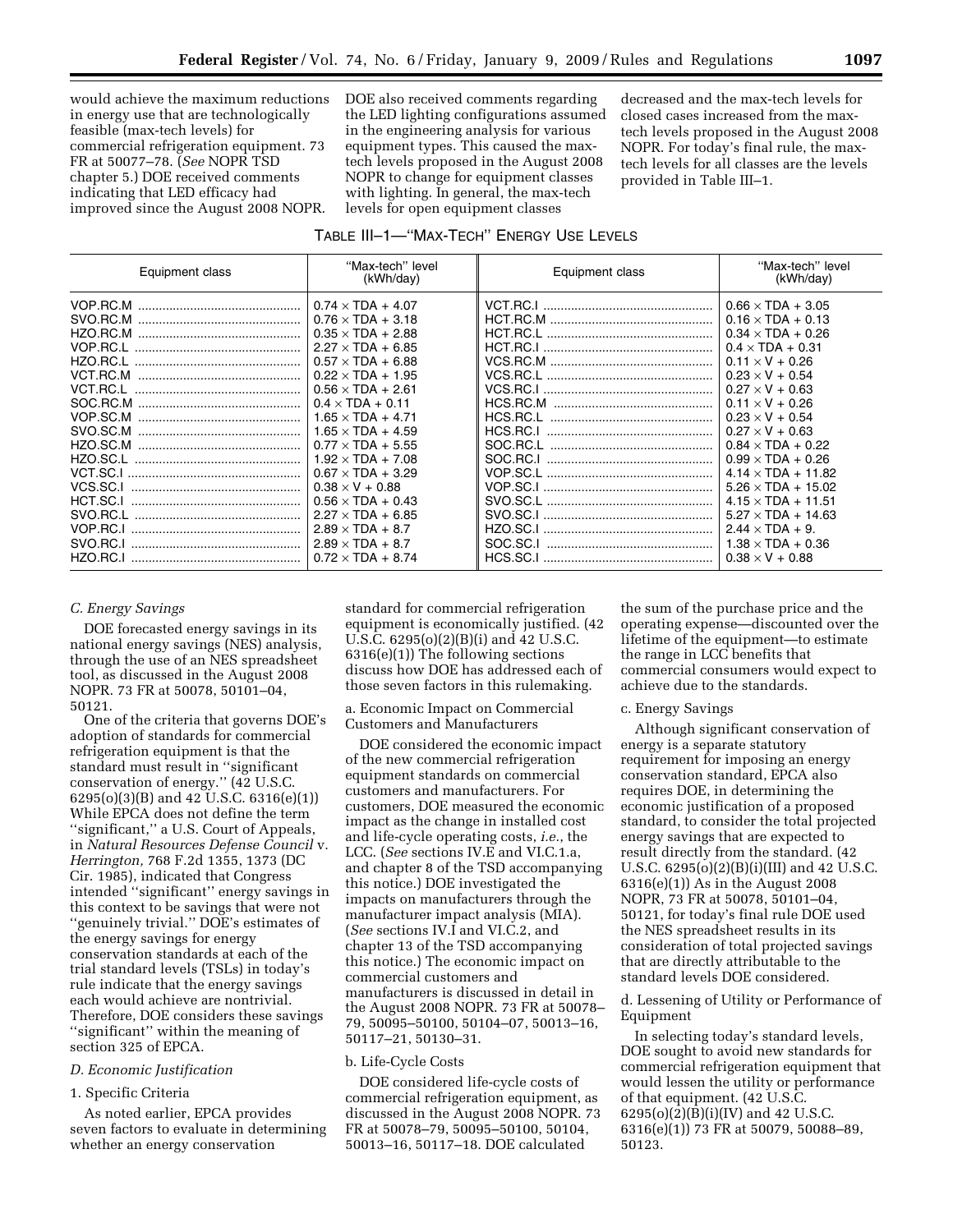#### e. Impact of Any Lessening of Competition

DOE considers any lessening of competition that is likely to result from standards. Accordingly, as discussed in the August 2008 NOPR, 73 FR at 50079, 50123, DOE requested that the Attorney General transmit to the Secretary a written determination of the impact, if any, of any lessening of competition likely to result from the proposed standards, together with an analysis of the nature and extent of such impact.  $(42 \text{ U.S.C. } 6295(0)(2)(B)(i)(V)$  and  $(B)(ii)$ and 42 U.S.C. 6316(e)(1))

To assist the Attorney General in making such a determination, DOE provided the Department of Justice (DOJ) with copies of the August 2008 proposed rule and the TSD for review. (DOJ, No. 37 at pp. 1–2) The Attorney General's response is discussed in section VI.C.5 below, and is reprinted at the end of this rule.5

#### f. Need of the Nation To Conserve Energy

In considering standards for commercial refrigeration equipment, the Secretary must consider the need of the Nation to conserve energy. (42 U.S.C. 6295(o)(2)(B)(i)(VI) and 42 U.S.C. 6316(e)(1)) The Secretary recognizes that energy conservation benefits the Nation in several important ways. The non-monetary benefits of the standards are likely to be reflected in improvements to the security and reliability of the Nation's energy system. Today's standards also will likely result in environmental benefits. As discussed in the proposed rule, DOE has considered these factors in adopting today's standards. 73 FR 50074, 50079, 50108, 50123–26, 50132.

#### g. Other Factors

EPCA directs the Secretary of Energy, in determining whether a standard is economically justified, to consider any other factors that the Secretary deems to be relevant. (42 U.S.C. 6295(o)(2)(B)(i)(VII) and 42 U.S.C. 6316(e)(1)) In adopting today's standard, DOE considered the LCC impacts on the commercial refrigeration equipment of independent, small grocery/ convenience store businesses. Compared to the impact of standards on the overall market for commercial refrigeration equipment, the impact of

standards on these businesses might be disproportionate because these businesses experience both higher discount rates and lack of access to national account equipment purchases. 73 FR 50079, 50104, 50117–18.

#### 2. Rebuttable Presumption

Section 325(o)(2)(B)(iii) of EPCA states that there is a rebuttable presumption that an energy conservation standard is economically justified if the additional cost to the consumer of a product that meets the standard level is less than three times the value of the first-year energy (and as applicable water) savings resulting from the standard, as calculated under the applicable DOE test procedure. (42 U.S.C. 6295(o)(2)(B)(iii) and 42 U.S.C. 6316(e)(1)) DOE's LCC and payback period (PBP) analyses generate values that calculate the payback period for consumers of potential energy conservation standards, which includes, but is not limited to, the three-year payback period contemplated under the rebuttable presumption test discussed above. However, DOE routinely conducts a full economic analysis that considers the full range of impacts, including those to the consumer, manufacturer, Nation, and environment, as required under 42 U.S.C. 6295(o)(2)(B)(i) and 42 U.S.C. 6316(e)(1). The results of this analysis serve as the basis for DOE to definitively evaluate the economic justification for a potential standard level (thereby supporting or rebutting the results of any preliminary determination of economic justification).

#### **IV. Methodology and Discussion of Comments on Methodology**

DOE used several analytical tools that it developed previously and adapted for use in this rulemaking. One is a spreadsheet that calculates LCC and PBP. Another tool calculates national energy savings and national NPV. DOE also used the Government Regulatory Impact Model (GRIM), along with other methods, in its MIA. Finally, DOE developed an approach using the National Energy Modeling System (NEMS) to estimate impacts of energy efficiency standards for commercial refrigeration equipment on electric utilities and the environment. The TSD appendices discuss each of these analytical tools in detail. 73 FR 50079– 108.

As a basis for this final rule, DOE has continued to use the spreadsheets and approaches explained in the August 2008 NOPR. DOE used the same general methodology as applied in the August 2008 NOPR, but revised some of the

assumptions and inputs for the final rule in response to stakeholder comments. The following paragraphs discuss these revisions.

#### *A. Market and Technology Assessment*

When beginning an energy conservation standards rulemaking, DOE develops information that provides an overall picture of the market for the equipment concerned, including the purpose of the equipment, the industry structure, and market characteristics. This activity includes both quantitative and qualitative assessments based primarily on publicly available information. DOE presented various subjects in the market and technology assessment for this rulemaking. (*See* the August 2008 NOPR and chapter 3 of the NOPR TSD.) These include equipment definitions, equipment classes, manufacturers, quantities and types of equipment sold and offered for sale, retail market trends, and regulatory and nonregulatory programs.

1. Definitions Related to Commercial Refrigeration Equipment

a. Air-Curtain Angle Definition

For equipment without doors, an air curtain divides the refrigerated compartment from the ambient space. DOE proposed the following definition of air-curtain angle in the August 2008 NOPR that is consistent with the industry-approved standards: ''Aircurtain angle means: (1) For equipment without doors and without a discharge air grille or discharge air honeycomb, the angle between a vertical line extended down from the highest point on the manufacturer's recommended load limit line and the load limit line itself, when the equipment is viewed in cross-section; and (2) For all other equipment without doors, the angle formed between a vertical line and the straight line drawn by connecting the point at the inside edge of the discharge air opening with the point at the inside edge of the return air opening, when the equipment is viewed in cross-section.'' 73 FR 50080; 50135. DOE did not receive any additional comments on the definition of air-curtain angle in response to the August 2008 NOPR; thus, DOE is adopting these definitions as proposed.

#### b. Door Angle Definition

The door orientation affects the energy consumption of equipment with doors. This equipment can be broadly categorized by the angle of the door. In the August 2008 NOPR, DOE proposed the following definition of door angle: ''(1) For equipment with flat doors, the angle between a vertical line and the

<sup>5</sup>A notation in the form ''DOJ, No. 37 at pp. 1– 2'' identifies a written comment that DOE has received and has included in the docket of this rulemaking. This particular notation refers to (1) a comment submitted by the Department of Justice (DOJ), (2) in document number 37 in the docket of this rulemaking, and (3) appearing on pages 1 and 2 of document number 37.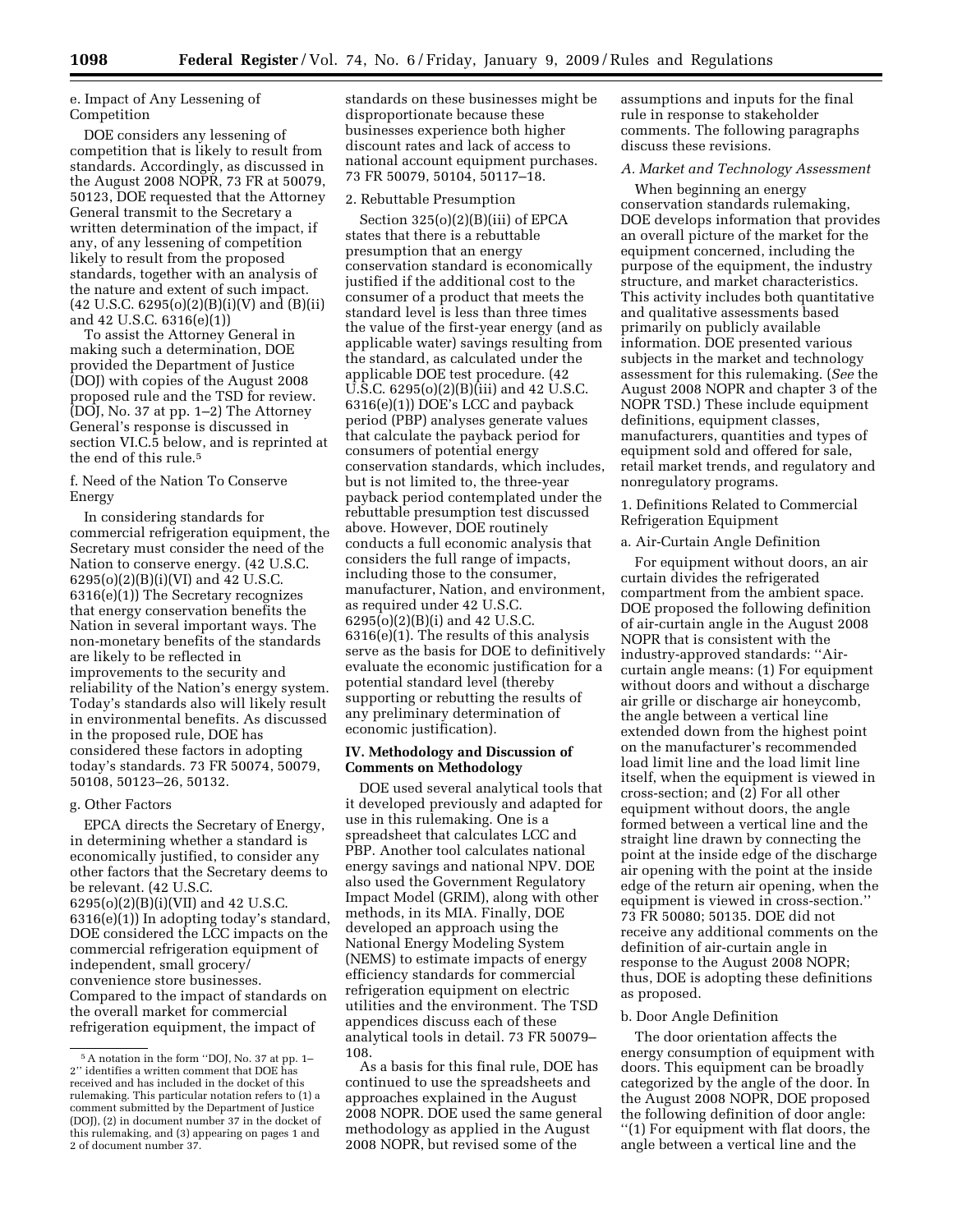line formed by the plane of the door, when the equipment is viewed in crosssection; and (2) For equipment with curved doors, the angle formed between a vertical line and the straight line drawn by connecting the top and bottom points where the display area glass joins the cabinet, when the equipment is viewed in cross-section.'' 73 FR 50080; 50135. DOE did not receive any additional comments on the definition of door angle in response to the August 2008 NOPR; thus, DOE is adopting the definition as proposed.

#### c. Ice-Cream Freezer Definition

During the NOPR public meeting, interested parties expressed concern about the definition of an ''ice-cream freezer'' as used in this rulemaking.

Hussman stated that using the term ''ice cream'' to refer to a temperature range might be confusing because ice cream is also a product. (Hussman, Public Meeting Transcript, No. 27 at p. 15) 6 Southern Store Fixtures expressed a similar concern, adding that other types of frozen items, such as frozen juice, may be displayed in ice-cream type cases. (Southern Store Fixtures, Public Meeting Transcript, No. 27 at p. 18)

As described in the July 2007 ANOPR, the EPCA provision that required this rulemaking identifies specifically the categories ''ice-cream freezers,'' ''selfcontained commercial refrigerators, freezers, and refrigerator-freezers without doors,'' and ''remote condensing commercial refrigerators, freezers, and refrigerator-freezers.'' (42

#### TABLE IV–1—EQUIPMENT CONFIGURATION DEFINITIONS

U.S.C. 6313(c)(4)(A), added by EPACT 2005, section 136(c)) Because the term ''ice-cream freezers'' was specified in EPCA, the term ''ice cream'' is appropriate to describe that specific equipment category in this rulemaking, and DOE is therefore maintaining the use of that term in the rulemaking. Also, see section IV.A.2 of this final rule.

#### d. Equipment Configuration Definitions

The configuration of commercial refrigeration equipment affects its energy consumption and the equipment classes into which this equipment is divided. In the August 2008 NOPR, DOE proposed five definitions of equipment configurations, shown in Table IV–1. 73 FR 50081; 50135.

| Equipment family | Description                                                                                           |
|------------------|-------------------------------------------------------------------------------------------------------|
|                  | Equipment without doors and an air-curtain angle $\geq 0$ degrees and <10 degrees from the vertical.  |
|                  | Equipment without doors and an air-curtain angle $\geq$ 10 degrees and <80 degrees from the vertical. |
|                  | Equipment without doors and an air-curtain angle $\geq 80$ degrees from the vertical.                 |
|                  | Equipment with hinged or sliding doors and a door angle <45 degrees.                                  |
|                  | Equipment with hinged or sliding doors and a door angle $\geq$ 45 degrees.                            |

DOE did not receive any additional comments on the definitions of the five configurations; thus, DOE is adopting these definitions as proposed.

#### e. Hybrid and Wedge Case Definitions

As stated in the August 2008 NOPR, certain types of equipment meet the definition of ''commercial refrigeration equipment'' (Section 136(a)(3) of EPACT 2005), but do not fall directly into any of the 38 equipment classes defined in the market and technology assessment. Among these types are hybrid cases and wedge cases; DOE proposed definitions for these in the August 2008 NOPR. Because DOE did not receive any additional comments on the definitions of ''commercial hybrid refrigerators, freezers, and refrigerator-freezers'' or on the definition of ''wedge case,'' DOE is adopting these definitions as proposed in section 431.62.

#### 2. Equipment Classes

Commercial refrigerators, commercial freezers, and commercial refrigeratorfreezers can be divided into various equipment classes categorized largely by physical characteristics that affect energy efficiency. Some of these characteristics delineate the categories of equipment covered by this rulemaking.7 Most affect the merchandise that the equipment can be used to display and how the customer can access that merchandise. Key physical characteristics that affect energy efficiency are the operating temperature, the presence or absence of doors (*i.e.*, closed cases or open cases), the type of doors used (*i.e.*, transparent or solid), the angle of the door or aircurtain (*i.e.*, horizontal, semivertical, or vertical), and the type of condensing unit (*i.e.*, remote or self-contained). As

discussed in the August 2008 NOPR, 73 FR 50080–83, DOE is adopting equipment classes in this rulemaking by: (1) Dividing commercial refrigerators, commercial freezers, and commercial refrigerator-freezers into equipment families; (2) subdividing these families based on condensing unit configurations and rating temperature designations; and (3) identifying the resulting classes that are within each of the three equipment categories covered by this rulemaking. Because DOE did not receive any comments in response to the presentation of equipment classes in the August 2008 NOPR, DOE is adopting the equipment classes as proposed without further modification. Table IV–2 presents the equipment classes covered under this rulemaking, organized by the three equipment categories.

<sup>6</sup>A notation in the form ''Hussman, Public Meeting Transcript, No. 27 at p. 15'' identifies an oral comment that DOE received during the September 23, 2008, NOPR public meeting. This comment was recorded in the public meeting transcript in the docket for this rulemaking (Docket No. EE–2006–STD–0126), maintained in the Resource Room of the Building Technologies Program. This particular notation refers to a comment (1) made during the public meeting by

Hussman; (2) recorded in document number 27, which is the public meeting transcript filed in the docket of this rulemaking; and (3) appearing on<br>page 15 of document number 27.

 $\frac{1}{7}$ "Commercial refrigerators, commercial freezers, and commercial refrigerator-freezers'' is a type of covered commercial equipment. For purposes of discussion only in this proceeding, DOE uses the term ''categories'' to designate groupings of ''commercial refrigeration equipment.'' The

categories of equipment are: Self-contained commercial refrigerators, commercial freezers, and commercial refrigerator-freezers without doors; remote condensing commercial refrigerators, commercial freezers, and commercial refrigeratorfreezers; and commercial ice-cream freezers. DOE will analyze specific equipment classes that fall within these general categories and set appropriate standards.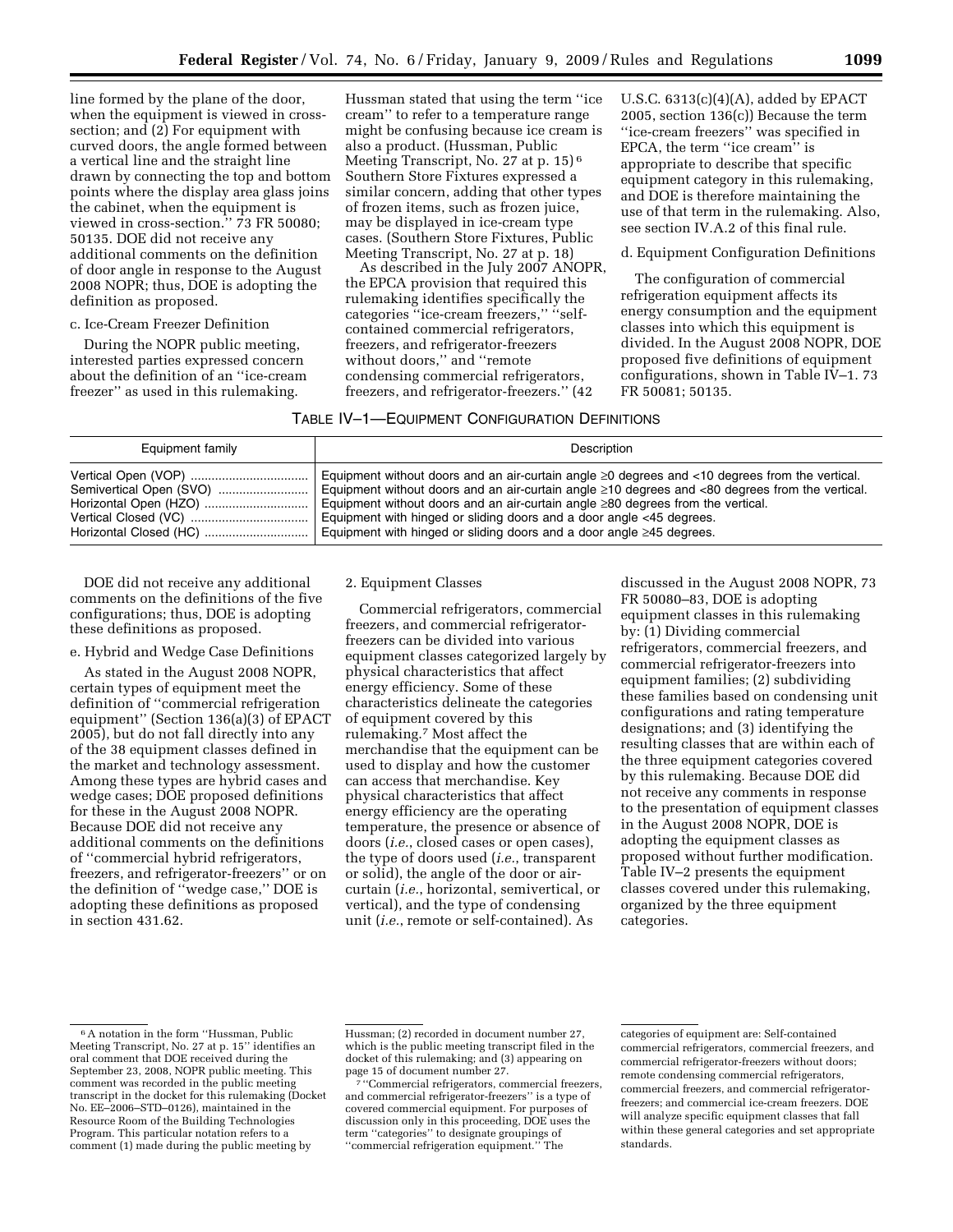| Equipment category                                                                                    | Condensing unit configuration | Equipment family              | Operating<br>temperature<br>$(\circ \mathsf{F})$ | Equipment<br>class<br>designation |
|-------------------------------------------------------------------------------------------------------|-------------------------------|-------------------------------|--------------------------------------------------|-----------------------------------|
| Remote Condensing Commercial<br>Refrigerators, Commercial Freez-<br>ers, and Commercial Refrigerator- |                               |                               | $\geq$ 32<br>$32$                                | VOP.RC.M<br>VOP.RC.L              |
| Freezers.                                                                                             |                               | Semivertical Open             | $\geq$ 32                                        | SVO.RC.M                          |
|                                                                                                       |                               |                               | $32$                                             | SVO.RC.L                          |
|                                                                                                       |                               | Horizontal Open               | $\geq$ 32                                        | HZO.RC.M                          |
|                                                                                                       |                               |                               | <32                                              | HZO.RC.L                          |
|                                                                                                       |                               | Vertical Closed Transparent   | $\geq$ 32                                        | VCT.RC.M                          |
|                                                                                                       |                               |                               | $32$                                             | VCT.RC.L                          |
|                                                                                                       |                               | Horizontal Closed Transparent | $\geq$ 32                                        | HCT.RC.M                          |
|                                                                                                       |                               |                               | $32$                                             | HCT.RC.L                          |
|                                                                                                       |                               | Vertical Closed Solid         | $\geq$ 32                                        | VCS.RC.M                          |
|                                                                                                       |                               |                               | $32$                                             | VCS.RC.L                          |
|                                                                                                       |                               | Horizontal Closed Solid       | $\geq$ 32                                        | HCS.RC.M                          |
|                                                                                                       |                               |                               | $32$                                             | HCS.RC.L                          |
|                                                                                                       |                               | Service Over Counter          | $\geq$ 32                                        | SOC.RC.M                          |
|                                                                                                       |                               |                               | <32                                              | SOC.RC.L                          |
| Self-Contained Commercial Refrig-                                                                     | Self-Contained                |                               | $\geq$ 32                                        | VOP.SC.M                          |
| erators, Commercial<br>Freezers,<br>Commercial<br>and<br>Refrigerator-<br>Freezers without Doors.     |                               |                               | $32$                                             | VOP.SC.L                          |
|                                                                                                       |                               | Semivertical Open             | $\geq$ 32                                        | SVO.SC.M                          |
|                                                                                                       |                               |                               | $32$                                             | SVO.SC.L                          |
|                                                                                                       |                               | Horizontal Open               | $\geq 32$                                        | HZO.SC.M                          |
|                                                                                                       |                               |                               | $32$                                             | HZO.SC.L                          |
| Commercial Ice-Cream Freezers                                                                         |                               | Vertical Open                 | $* \leq -5$                                      | VOP.RC.I                          |
|                                                                                                       |                               | Semivertical Open             | .                                                | SVO.RC.I                          |
|                                                                                                       |                               | Horizontal Open               | .                                                | HZO.RC.I                          |
|                                                                                                       |                               | Vertical Closed Transparent   |                                                  | VCT.RC.I                          |
|                                                                                                       |                               | Horizontal Closed Transparent |                                                  | HCT.RC.I                          |
|                                                                                                       |                               | Vertical Closed Solid         |                                                  | VCS.RC.I                          |
|                                                                                                       |                               | Horizontal Closed Solid       | .                                                | HCS.RC.I                          |
|                                                                                                       |                               | Service Over Counter          |                                                  | SOC.RC.I                          |
|                                                                                                       | Self-Contained                |                               |                                                  | VOP.SC.I                          |
|                                                                                                       |                               | Semivertical Open             | .                                                | SVO.SC.I                          |
|                                                                                                       |                               | Horizontal Open               | .                                                | HZO.SC.I                          |
|                                                                                                       |                               | Vertical Closed Transparent   |                                                  | VCT.SC.I                          |
|                                                                                                       |                               | Horizontal Closed Transparent |                                                  | HCT.SC.I                          |
|                                                                                                       |                               | Vertical Closed Solid         | .                                                | VCS.SC.I                          |
|                                                                                                       |                               |                               |                                                  | HCS.SC.I                          |
|                                                                                                       |                               |                               |                                                  | SOC.SC.I                          |

#### TABLE IV–2—COMMERCIAL REFRIGERATION EQUIPMENT CLASSES BY CATEGORY

\* Ice-cream freezer is defined in 10 CFR 431.62 as a commercial freezer designed to operate at or below  $-5\degree$ F ( $-21\degree$ C) and that the manufacturer designs, markets, or intends for the storing, displaying, or dispensing of ice cream.

#### *B. Engineering Analysis*

The engineering analysis develops cost-efficiency relationships to show the manufacturing costs of achieving increased efficiency. As discussed in the August 2008 NOPR, DOE used the design-option approach, involving consultation with outside experts, review of publicly available cost and performance information, and modeling of equipment cost and energy consumption. 73 FR 50083–50093. Chapter 5 of the NOPR TSD contained detailed discussion of the engineering analysis methodology. In response to the August 2008 NOPR, DOE received a number of comments on the engineering analysis methodology. These comments, and DOE's response, are detailed in the following paragraphs.

#### 1. Approach

For the NOPR, DOE adopted a designoptions approach for the engineering analysis. The methodology DOE used to perform the design-option analysis is described in detail in chapter 5 of the TSD. DOE used industry-supplied data, which were developed using an efficiency-level approach, to validate DOE data. DOE received no further comments on the design-options approach and, as a result, made no changes to this methodology for the final rule.

#### 2. Analytical Models

## a. Cost Model

In the engineering analysis, DOE establishes the relationship between manufacturer production cost and

energy consumption for the commercial refrigeration equipment covered in this rulemaking. In determining this relationship, DOE estimated the incremental manufacturer production costs associated with technological changes that reduce the energy consumption of the baseline models (*i.e.*, design options).

During the NOPR public meeting, the American Council for an Energy-Efficient Economy (ACEEE) stated that DOE's method of estimating manufacturer production costs based on a snapshot analysis of available engineering options is flawed, because historical data for other building technologies show that incremental costs of complying with standards have been much lower than DOE estimated. ACEEE attributed this to manufacturers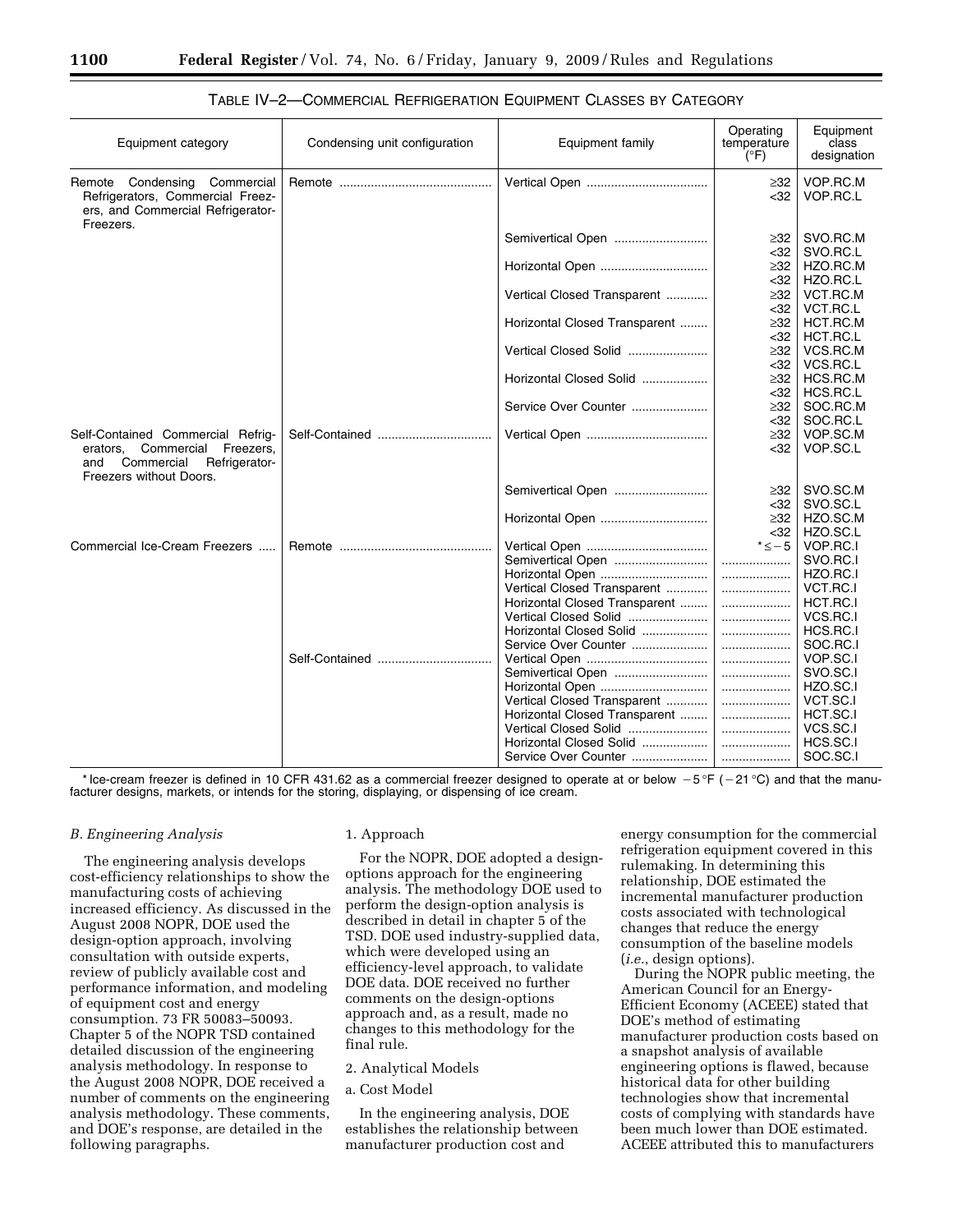redesigning their processes to meet new energy conservation standards. (ACEEE, Public Meeting Transcript, No. 27 at p. 28) AHRI disagreed with ACEEE and cited the residential central airconditioner rulemaking as an example of where the actual cost of equipment was much higher than DOE estimated. (AHRI, Public Meeting Transcript, No. 27 at p. 29) However, ACEEE responded that this was because commodity prices increased dramatically for that equipment and that once this was accounted for, the observed price increase in baseline residential airconditioner units was 2 percent lower than DOE's estimate. (ACEEE, Public Meeting Transcript, No. 27 at p. 30) Appliance Standards Awareness Project (ASAP) added that a retrospective analysis would be useful for helping DOE evaluate its model for predicting costs. (ASAP, Public Meeting Transcript, No. 27 at p. 31) ACEEE also commented that DOE's model for assessing the cost and value of energy conservation standards is flawed, because the model fails to account for manufacturer learning curves. Over time, the price of most equipment drops as more units are produced, regardless of the efficiency standards placed on them. Therefore, DOE's assumption that greater efficiency standards will cause equipment prices to increase is not valid. (ACEEE, No. 31 at p. 1) A comment submitted by representatives of ACEEE, Appliance Standards Awareness Project, Alliance to Save Energy, California Energy Commission, Natural Resources Defense Council, Northeast Energy Efficiency Partnerships, Northwest Power and Conservation Council, Pacific Gas and Electric Company, Sempra Energy Utilities, and Southern California Edison (hereafter referred to as the Joint Comment) agreed with ACEEE that DOE's engineering analysis methodology should take manufacturer learning curves into account. (Joint Comment, No. 34 at p. 6)

The cost-efficiency curves that DOE presented in the NOPR TSD showed incremental costs of implementing design option changes above the baseline. The cost-efficiency curves are not intended to capture future economies of scale, or other related cost reductions that may or may not result from increased cumulative production over time. DOE acknowledges that manufacturing efficiency evolves over time, but notes that earlier trends do not necessarily reflect future trends. DOE has insufficient data to project final minimized unit costs of newer technologies. DOE believes that

thorough and rigorous manufacturing cost analysis based on actual equipment at all efficiency levels represents the most effective and appropriate way to estimate current and near-term incremental manufacturing costs. Therefore, DOE has used available information on existing design options in the cost-efficiency analysis.

#### i. LED Price Projections

DOE estimates the economic impacts of the proposed standards based on current costs of technologically feasible energy saving design options used in commercial refrigeration equipment. One such technology, which has been a focal point in this rulemaking, is solidstate lighting (*i.e.*, LEDs). For the ANOPR, DOE based LED lighting costs on a retrofit case study, but revised its assumptions for the NOPR after gathering information from LED chip and fixture manufacturers. These changes caused the original equipment manufacturer (OEM) cost (*i.e.*, the cost to commercial refrigeration equipment manufacturers) of LED fixtures to increase for both open refrigeration cases and refrigeration cases with transparent doors. Based on these revised costs, DOE tentatively rejected TSL 5 (*i.e.*, the efficiency level where LEDs were first implemented for most equipment classes) because it was not economically feasible.

However, DOE conducted a sensitivity analysis for the NOPR to gauge the effect of expected LED price reductions. That analysis estimated NPV and LCC values for equipment classes if projected LED prices were used in DOE's analysis. DOE's Multi-Year Program Plan was used to estimate the reduction in LED chip price by 2012.8 The sensitivity analysis used an estimated reduction in LED chip price of 80 percent by 2012, which represented a 50-percent reduction in overall LED system cost, assuming the costs of the power supply and LED fixtures did not change significantly from the values used in the engineering analysis. DOE recognized that if these projected reductions were to be realized or exceeded, the economic impacts of this standard could change significantly, possibly making higher TSLs economically justified. Therefore, in the NOPR, DOE requested comment on all aspects of the LED issue, specifically soliciting any information or data that

could increase confidence in the price projections.

DOE received several comments. ASAP, Natural Resources Defense Council (NRDC), Earthjustice, and the Joint Comment all expressed support for the use of DOE LED price projections. They stated that the projections are sufficiently justified and would be a more adequate basis for the standard than the assumption that LED prices will remain constant at 2007 levels. (ASAP, No. 27 at p. 100; NRDC, Public Meeting Transcript, No. 27 at p. 105; Earthjustice, Public Meeting Transcript, No. 27 at p. 106; Joint Comment, No. 34 at p. 2) Pacific Gas and Electric Company, Southern California Edison, and Sempra Energy Utilities (Southern California Gas and San Diego Gas and Electric Company) (hereafter the California Utilities Joint Comment) suggested that the DOE projections might be too conservative. (California Utilities Joint Comment, No. 41 at p. 3) ACEEE agreed, attributing this underestimation to the exclusion of scale-dependent factors. ACEEE stated that as LED production scales up, there will be greater price reductions and increased quality in terms of reproducibility. (ACEEE, No. 31 at p. 7 and Public Meeting Transcript, No. 27 at p. 111) As evidence of the validity of DOE LED cost projections, the California Utilities Joint Comment stated that LED prices have already dropped rapidly, rendering DOE analyses based on 2007 prices obsolete. It suggested that the price of LED lighting for use in refrigeration has already fallen by roughly 10 percent since 2007. (California Utilities Joint Comment, No. 41 at p. 13) The California Utilities Joint Comment also stated that LED prices will continue to drop after 2012, a fact that should be considered in the NPV analyses. (California Utilities Joint Comment, No. 41 at p. 8)

For today's final rule, DOE updated the LED costs to represent the current cost of LEDs. DOE did not receive any data providing a greater level of confidence that LED price reductions would occur. However, LED costs have decreased and the costs used in the NOPR engineering analysis no longer represent the current cost of LEDs. While considerable information is available that suggests LED prices are likely to decline by at least as much as DOE's sensitivity analysis assumed, DOE is not using this information as the basis of its analysis due to a lack of certainty about the timing and success of LED research and product development. See section V.A.2. a for more detail on the updated LED lighting assumptions.

<sup>8</sup>U.S. Department of Energy, Solid-State Lighting Research and Development, Multi-Year Program Plan FY'09–FY'14. This document was prepared under the direction of a Technical Committee from the Next Generation Lighting Initiative Alliance (NGLIA). Information about NGLIA and its members is available at *http://www.nglia.org.*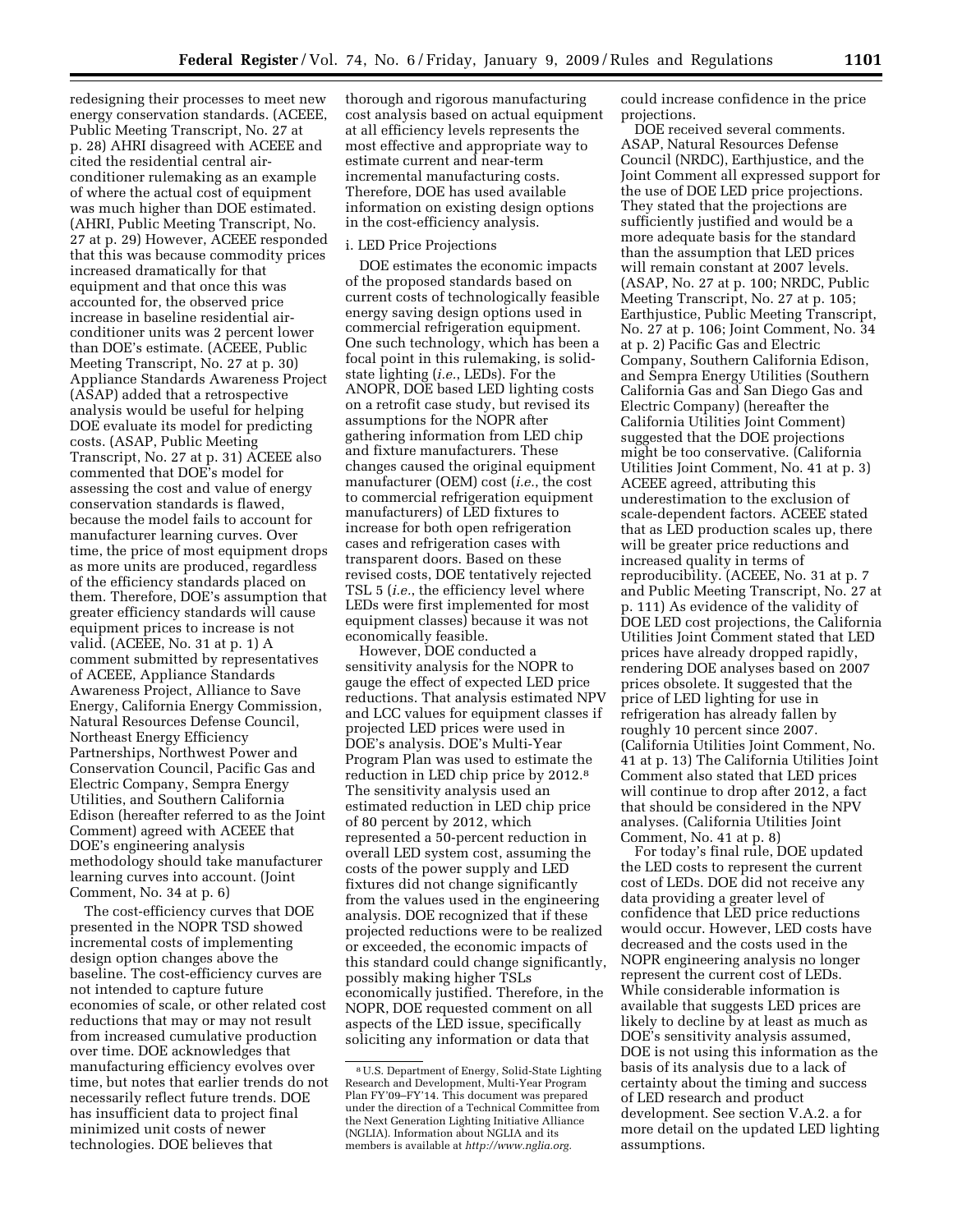#### ii. Material Price Projections

As discussed in the August 2008 NOPR, DOE performed a sensitivity analysis to explore the effects of future LED fixture prices on commercial refrigeration equipment prices in the engineering analysis. During the NOPR public meeting, AHRI commented that if DOE were to include LED price projections in the technical analyses, equivalent actions should be taken for other materials that also have shown recent price variability (*i.e.*, refrigerants). (AHRI, Public Meeting Transcript, No. 27 at p. 102) AHRI believes commodity prices are likely to change significantly, which would affect equipment costs and change efficiency trends. AHRI cited the potential change in costs of hydrofluorocarbon refrigerants (HFCs) if pending legislation capping those refrigerants is passed. (AHRI, No. 33 at p. 3) True Manufacturing Company (True) added

that the industry is already using cheaper, less efficient substitute materials to produce heat transfer devices in response to rising copper prices. (True, Public Meeting Transcript, No. 27 at p. 104)

As stated above, DOE did not use LED price projections in the final rule due to a lack of certainty about the timing and extent to which the projections would be realized. Similarly, DOE also did not include material price projections in the final rule analysis.

#### b. Energy Consumption Model

The energy consumption model estimates the daily energy consumption of commercial refrigeration equipment at various performance levels using a design-options approach. The model is specific to the categories of equipment covered under this rulemaking, but is sufficiently generalized to model the energy consumption of all covered equipment classes. For a given

equipment class, the model estimates the daily energy consumption for the baseline and the energy consumption of several levels of performance above the baseline. The model is used to calculate each performance level separately. For the NOPR, DOE updated its radiation load calculations by revising its assumptions for the view factor and changed its calculation method for infiltration load by replacing defrost melt-water with infiltrated air. 73 FR 50086. No comments were received in response to these changes. Therefore, DOE maintained these revised calculation methodologies for the final rule.

#### 3. Equipment Classes Analyzed

For the final rule, DOE did not make any changes to the equipment classes directly analyzed in the NOPR engineering analysis. Table IV–3 shows the 15 equipment classes DOE directly analyzed.

TABLE IV—3 EQUIPMENT CLASSES DIRECTLY ANALYZED IN THE ENGINEERING ANALYSIS

| Equipment class | Description                                                                                                       |
|-----------------|-------------------------------------------------------------------------------------------------------------------|
| VOP.RC.M        | Vertical Refrigerator without Doors with a Remote Condensing Unit, Medium Temperature.                            |
| VOP.RC.L        | Vertical Freezer without Doors with a Remote Condensing Unit, Low Temperature.                                    |
| SVO.RC.M        | Semivertical Refrigerator without Doors with a Remote Condensing Unit, Medium Temperature.                        |
| HZO.RC.M        | Horizontal Refrigerator without Doors with a Remote Condensing Unit, Medium Temperature.                          |
| HZO.RC.L        | Horizontal Freezer without Doors with a Remote Condensing Unit, Low Temperature.                                  |
| <b>VCT.RC.M</b> | Vertical Refrigerator with Transparent Doors with a Remote Condensing Unit, Medium Temperature.                   |
| <b>VCT.RC.L</b> | Vertical Freezer with Transparent Doors with a Remote Condensing Unit, Low Temperature.                           |
| SOC.RC.M        | Service Over Counter Refrigerator with a Remote Condensing Unit, Medium Temperature.                              |
| VOP.SC.M        | Vertical Refrigerator without Doors with a Self-Contained Condensing Unit, Medium Temperature.                    |
| SVO.SC.M        | Semivertical Refrigerator without Doors with a Self-Contained Condensing Unit, Medium Temperature.                |
| HZO.SC.M        | Horizontal Refrigerator without Doors with a Self-Contained Condensing Unit, Medium Temperature.                  |
| HZO.SC.L        | Horizontal Freezer without Doors with a Self-Contained Condensing Unit, Low Temperature.                          |
| VCT.SC.I        | Vertical Ice-Cream Freezer with Transparent Doors with a Self-Contained Condensing Unit, Ice-Cream Temperature.   |
| VCS.SC.I        | Vertical Ice-Cream Freezer with Solid Doors with a Self-Contained Condensing Unit, Ice-Cream Temperature.         |
| HCT.SC.I        | Horizontal Ice-Cream Freezer with Transparent Doors with a Self-Contained Condensing Unit, Ice-Cream Temperature. |

#### 4. Wedge Cases

In the August 2008 NOPR, DOE considered remote condensing and selfcontained wedge cases as covered equipment.9 DOE proposed that the calculated daily energy consumption (CDEC) or total daily energy consumption (TDEC) be measured according to the ANSI/ASHRAE Standard 72–2005 test procedure.10

DOE also proposed that the maximum daily energy consumption (MDEC) for each model shall be the amount derived by incorporating into the standards equation for the appropriate equipment class a value for the TDA that is the product of: (1) The vertical height of the air curtain or glass (in a transparent door), and (2) the largest overall width of the case when viewed from the front. 73 FR 50113. In the NOPR, DOE sought comment regarding appropriate standard levels for wedge cases, but did not receive any comments on this specific proposal.

Hussman, Hill Phoenix, and AHRI commented that wedge cases should be

excluded from this rulemaking because they are niche products that do not represent a significant part of the commercial refrigeration industry. (Hussman, No. 42 at p. 2; Hill Phoenix, No. 32 at p. 6; AHRI, No. 33 at p. 5) Hill Phoenix further states that most supermarkets and grocery stores do not use wedge cases at all, and those that do will only use a few within a store because they are much more expensive per linear foot than a standard case. (Hill Phoenix, Public Meeting Transcript, No. 27 at p. 18) Hussman further states that wedge cases use less than 0.5 percent of the total energy consumed by the supermarket industry and represent only 1.5 percent of the cases shipped. (Hussman, No. 42 at p. 2) DOE acknowledges that wedge cases are niche equipment and do not represent a significant market share in the commercial refrigeration equipment

<sup>9</sup> If a wedge case does not include a refrigeration component and simply serves as a miter transition piece between two other cases, then it does not meet the definition of commercial refrigeration equipment, and is not covered under this rulemaking.

<sup>10</sup> In the August 2008 NOPR, the test procedure cited was ANSI/ASHRAE Standard 72–2005. However, the test procedure DOE adopted into section 431.64 of 10 CFR Part 431 is ARI Standard 1200–2006, which specifically references ANSI/ ASHRAE Standard 72–2005 as the method of testing commercial refrigeration equipment. 71 FR 71356 DOE notes that ARI Standard 1200–2006

would give identical test results for the measurement of energy consumption as ANSI/ ASHRAE Standard 72–2005. Therefore, for today's final rule, DOE is referencing ARI Standard 1200– 2006 for the measurement of CDEC and TDEC of wedge cases.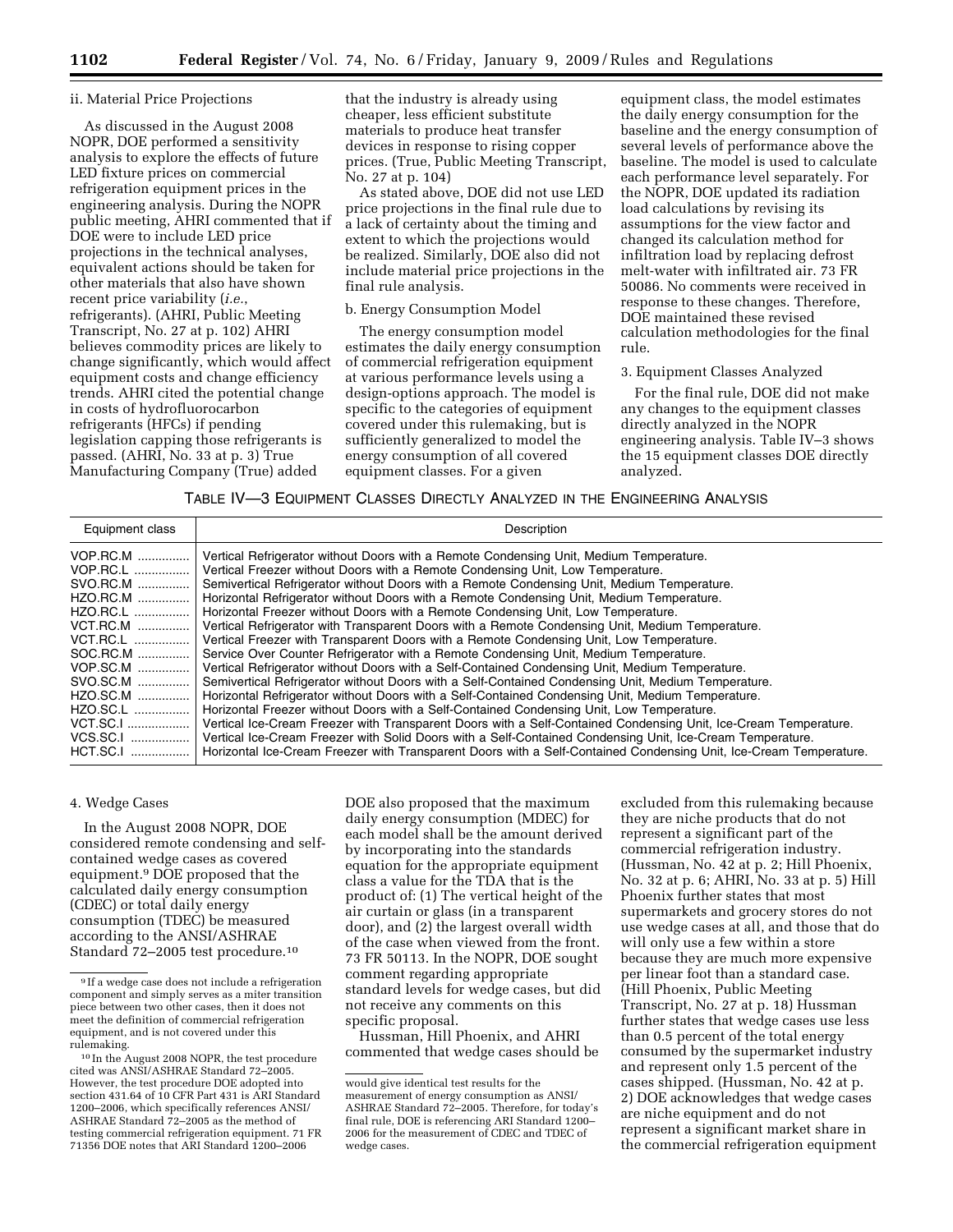industry. However, market share is not a basis for rejecting an equipment category from consideration in the rulemaking. Therefore, DOE concludes that wedge cases are covered in this rulemaking.

Hill Phoenix and AHRI also commented that wedge cases should be excluded from this rulemaking because there are no test procedures in place to test wedges since ARI Standard 1200– 2006 excludes wedges from its scope of coverage. (Hill Phoenix, No. 32 at p. 2; AHRI, No. 33 at p. 5) As stated in the July 2007 ANOPR, EPCA directs DOE to set standards for commercial refrigeration equipment (*i.e.*, the three categories of equipment identified above). Any equipment that meets the EPCA definition of a ''commercial refrigerator, freezer, or refrigeratorfreezer'' and falls under one of these three categories will be covered by this rulemaking. In the December 2006 final rule, DOE incorporated by reference certain sections of ARI Standard 1200– 2006 as the test procedure for commercial refrigeration equipment, but did not reference section 2.2, which provides exclusions for certain equipment such as wedge cases.11 The equipment excluded in this section of ARI Standard 1200–2006 will only be excluded from this rulemaking if they do not meet the EPACT 2005 definition of a ''commercial refrigerator, freezer, or refrigerator-freezer.'' 12 72 FR 41169 DOE believes that the EPACT 2005 definition of a ''commercial refrigerator, freezer, or refrigerator-freezer'' is sufficiently broad that it includes wedge cases. Therefore, DOE has concluded that wedge cases are properly covered in this rulemaking.

Hussman, Hill Phoenix, and AHRI also commented that wedge cases should be excluded from this

- (ii) Is not designed and marketed exclusively for medical, scientific, or research purposes;
- (iii) Operates at a chilled, frozen, combination chilled and frozen, or variable temperature;

(iv) Displays or stores merchandise and other perishable materials horizontally, semivertically, or vertically;

(v) Has transparent or solid doors, sliding or hinged doors, a combination of hinged, sliding, transparent, or solid doors, or no doors;

(vi) Is designed for pull-down temperature applications or holding temperature applications; and

(vii) Is connected to a self-contained condensing unit or to a remote condensing unit.'' (42 U.S.C. 6311(9)(A))

rulemaking because they do not function effectively and cannot be tested as a stand-alone merchandiser since they require straight cases of the same model on either side. This configuration makes accurate performance testing of wedges nearly impossible and no specific testing guidelines for wedges exist within ANSI/ASHRAE Standard 72–2005 or ANSI/ARI Standard 1200– 6006. (Hussman, No. 42 at p. 2; Hill Phoenix, No. 32 at p. 6; AHRI, No. 33 at p. 5) DOE acknowledges that there is no specific guidance in the ANSI/ ASHRAE Standard 72–2005 or ARI Standard 1200–2006 test procedures that addresses the proper operation of wedge cases. However, DOE believes that wedge cases are not significantly different from normal display cases used in between other display cases (*i.e.*, cases within a display case line-up) in terms of operation and the ability to be tested. A wedge case and a normal case within a display case line-up both have display cases adjacent to them in normal operation and do not have end panels installed on their sides. DOE expects that wedge cases and cases within a display case line-up should be tested in the same manner under the test procedure.

Hussman and Hill Phoenix also commented that wedge cases should be excluded from this rulemaking because the TDA for inside wedges approaches zero. Therefore, standards for such cases are not meaningful because the TDA in the standards equation is zero. (Hussman, Public Meeting Transcript, No. 27 at p. 16; Hill Phoenix, Public Meeting Transcript, No. 27 at p. 19) As stated above, DOE proposed language in the August 2008 NOPR to specifically address the TDA issue of wedge cases. DOE proposed that for remote condensing and self-contained wedge cases, the CDEC or TDEC shall be measured according to the ANSI/ ASHRAE Standard 72–2005 Test Procedure. DOE also proposed that the MDEC for each model shall be the amount derived by incorporating into the standards equation for the appropriate equipment class a value for the TDA that is the product of: (1) The vertical height of the air curtain or glass (in a transparent door), and (2) the largest overall width of the case, when viewed from the front.10 73 FR 50113. (See section VI.A.1.) This procedure is conservative because it allows for the widest horizontal dimension of the display case to be used in determining TDA. That is, using this procedure, the standards for a wedge case would be less stringent than a normal display

case, in the same equipment class, of equal refrigerated volume.

If a manufacturer finds that meeting the standard for wedge cases would cause hardship, inequity, or unfair distribution of burdens, the manufacturer may petition OHA for exception relief or exemption from the standard pursuant to OHA's authority under section 504 of the DOE Organization Act (42 U.S.C. 7194), as implemented at subpart B of 10 CFR part 1003. OHA has the authority to grant such relief on a case-by-case basis if it determines that a manufacturer has demonstrated that meeting the standard would cause hardship, inequity, or unfair distribution of burdens.

#### 5. Ice-Cream Freezers—Temperature Range

In the test procedure final rule for commercial refrigeration equipment, DOE established the definition of icecream freezer as ''a commercial freezer that is designed to operate at or below  $-5$  °F ( $-21$  °C) and that the manufacturer designs, markets, or intends for the storing, displaying, or dispensing of ice cream.'' 71 FR 71369– 70. DOE incorporated the test procedure into its regulations in 10 CFR 431.62. Under this definition, unless equipment is designed, marketed, or intended specifically for the storage, display or dispensing of ice cream, it would not be considered an ice-cream freezer. For example, multi-purpose commercial freezers manufactured for storing and displaying frozen foods in addition to ice cream and designed to operate at or below  $-5$  °F ( $-21$  °C) would not meet this definition. Thus, DOE would not treat them as commercial ice-cream freezers in this rulemaking. However, any commercial freezer that is specifically manufactured for storing, displaying, or dispensing ice cream and is designed for normal operation at or below  $-5$  °F would meet the definition. Other equipment that meet the definition include freezers designed to operate considerably below  $-5$  °F and are specifically designed for ice cream storage (*e.g.*, ''hardening'' cabinets), as well as ice-cream dipping cabinets designed to operate below  $-5$  °F. For the NOPR, DOE expanded the definition used to categorize a unit's rating temperature by including a specific operating temperature range for medium-temperature, low-temperature, and ice-cream temperature applications.

Hill Phoenix and AHRI commented on the proposed temperature ranges for low-temperature and ice-cream temperature freezers. Hill Phoenix, in agreement with AHRI, stated that the operating range for low-temperature

<sup>11</sup>ARI Standard 1200–2006 refers to wedge cases as ''miter transition display merchandisers used as a corner section between two refrigerated display merchandisers.''

<sup>12</sup> ''(9)(A) The term 'commercial refrigerator, freezer, and refrigerator-freezer' means refrigeration equipment that—

<sup>(</sup>i) Is not a consumer product (as defined in section 321of EPCA [42 U.S.C. 6291(1)]);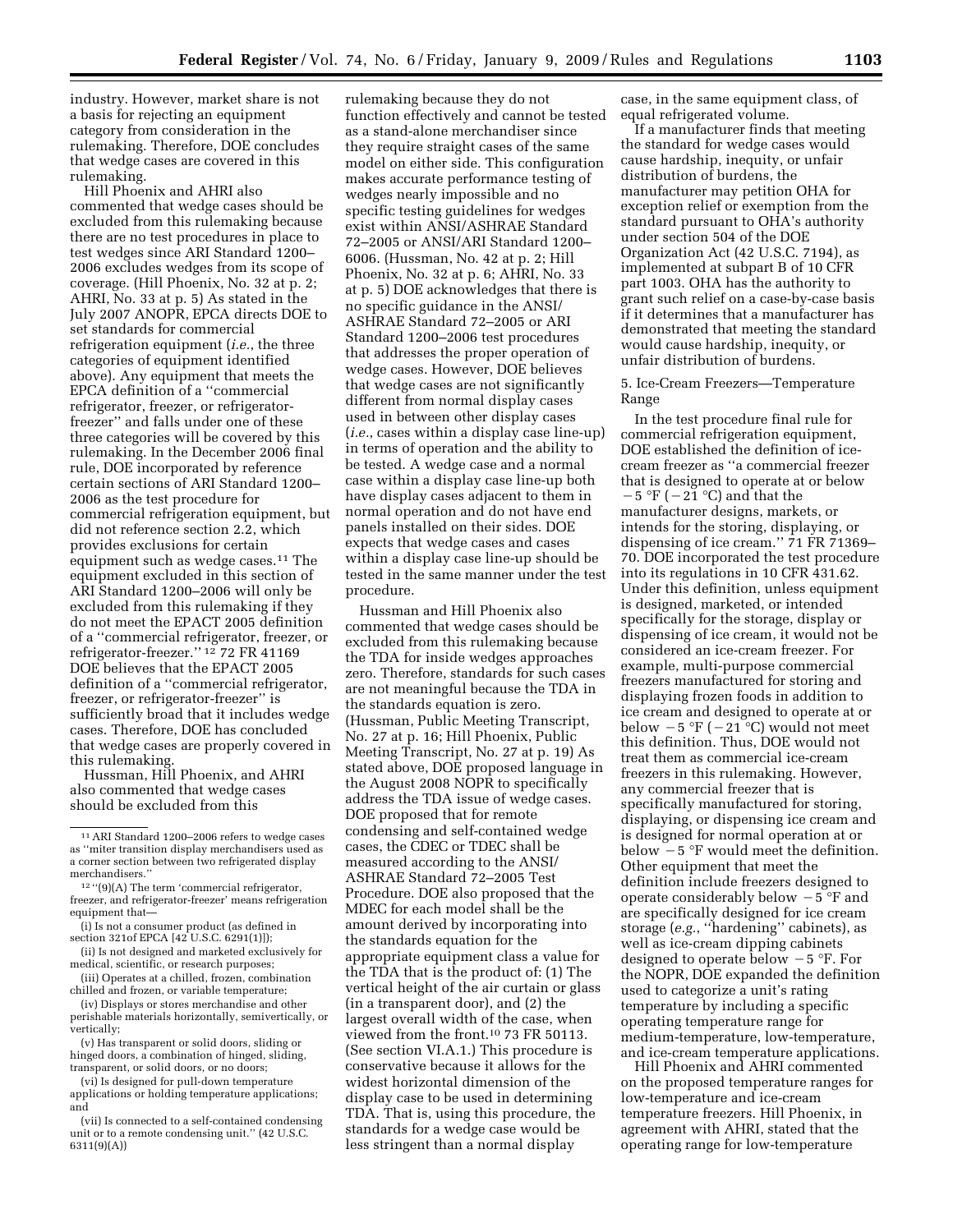cases should be changed to less than 32  $\mathrm{P}F$  and greater than  $-15$   $\mathrm{P}F$ , and the operating range for ice-cream temperature cases be changed to less than or equal to  $-15$  °F. Hill Phoenix and AHRI stated that freezers that operate below  $-15$  °F are constructed differently than cases that operate in the  $-5$  °F to  $-10$  °F range. Hill Phoenix stated that DOE's current temperature range designations would require freezers that operate in the  $-5$  °F to  $-10$  °F range to be rated at  $-15$  °F. (Hill Phoenix, No. 32 at p. 4; AHRI, No. 33 at p. 4)

As previously stated, ice-cream freezers are defined by the test

procedure, which states that an icecream freezer is ''a commercial freezer that is designed to operate at or below  $-5$  °F ( $-21$  °C) and that the manufacturer designs, markets, or intends for the storing, displaying, or dispensing of ice cream.'' 71 FR 71369; 10 CFR 431.62. Based on the comments from AHRI and Hill Phoenix discussed above, DOE is modifying the operating temperature ranges used to define each type of equipment from the temperature ranges that were used in the NOPR. For today's final rule, DOE is organizing equipment classes based on the three operating temperature ranges shown in Table IV–4. For today's final rule, DOE

will continue to classify equipment as medium temperature (refrigerators), low temperature (freezers), or ice-cream temperature (ice-cream freezers). Furthermore, DOE maintains the required rating temperatures as specified in the test procedure final rule: 38 °F ( $\pm$ 2 °F) for commercial refrigerators and refrigerator compartments,  $0 \degree F$  ( $\pm 2 \degree F$ ) for commercial freezers and freezer compartments, and  $-15$  °F ( $\pm$ 2 °F) for commercial ice-cream freezers. 71 FR 71370.

#### TABLE IV–4—RATING TEMPERATURE DESIGNATIONS

| Operating temperature (°F)  | Rating temperature | Description                                                                                                                    |
|-----------------------------|--------------------|--------------------------------------------------------------------------------------------------------------------------------|
| $\geq$ 32 (M)<br>$<$ 32 (L) |                    | 38   Medium temperature (refrigerators).<br>Low temperature (freezers).<br>$-15$   Ice-cream temperature (ice-cream freezers). |

\* Ice-cream freezer is defined in 10 CFR 431.62 as a commercial freezer that is designed to operate at or below  $-5$  °F ( $-21$  °C) and that the manufacturer designs, markets, or intends for the storing, displaying, or dispensing of ice cream.

6. Special Application Temperature Cases

After the NOPR public meeting, DOE received comments on including ''application temperatures'' for commercial refrigeration equipment. These are rating temperatures other than the standard rating temperatures. Hill Phoenix stated that some refrigerated cases are designed for and operate at medium temperature and hold foods with temperature requirements that tend to range from 10 °F to 20 °F. These cases are not designed to operate at the rating temperature of 0 °F. Hill Phoenix also stated that the cases would have to be redesigned to operate at the rating temperature, which would cause them to consume more energy. Therefore, Hill Phoenix recommended that this type of product be tested using the application temperature at which the product is designed to perform, but be required to meet the low-temperature standard. (Hill Phoenix, No. 32 at p. 4) AHRI concurred with Hill Phoenix, recommending that any case designed specifically to hold products at temperatures higher than the rating temperature specified for that class be tested at its application temperature and must meet the energy standards of that class. (AHRI, No. 33 at p. 5) However, the Joint Comment cautioned that rating specialty cases at application temperatures could create loopholes allowing equipment to be tested at an application temperature different from the temperature at which the equipment

is designed to operate in the field. (Joint Comment, No. 34 at p. 4)

In the test procedure final rule for commercial refrigeration equipment, DOE adopted ARI Standard 1200–2006 as the DOE test procedure for commercial refrigeration equipment. 71 FR 71340, 71369–70; 10 CFR 431.63– 431.64. ANSI/ARI Standard 1200–2006 contains rating temperature specifications of 38 °F ( $\pm$ 2 °F) for commercial refrigerators and refrigerator compartments, and  $0 \text{ }^{\circ}F$  ( $\pm 2 \text{ }^{\circ}F$ ) for commercial freezers and freezer compartments. In the test procedure final rule, DOE also adopted a  $-15$  °F (±2 °F) rating temperature for commercial ice-cream freezers. 71 FR 71370.

Requiring manufacturers to test special application cases at one of the three specified standard rating temperatures (38 °F, 0 °F, and  $-15$  °F) instead of at their corresponding application temperature could result in higher energy consumption for these cases if they have to be redesigned for testing at the standard rating temperature. However, DOE agrees with the Joint Comment that allowing such special application cases to be tested at an application temperature that is different from the temperature at which the equipment is designed to operate in the field could create loopholes. Therefore, DOE is maintaining the requirement that all equipment must be tested at one of the three specified standard rating temperatures adopted by DOE in the test procedure final rule. In the example from Hill Phoenix, the equipment is classified as a mediumtemperature unit, but the equipment is designed to operate below 32 °F and above  $-5$  °F, thus categorizing it as a low-temperature unit under today's final rule. Because it is a lowtemperature unit, it is required to be tested at 0  $\mathrm{P}$  ( $\pm 2 \mathrm{P}$ ).

Any manufacturer that is unable to test such equipment at its designated rating temperature must request a test procedure waiver from DOE under the provisions described in 10 CFR 431.401. If the manufacturer believes that meeting the standard would cause hardship, inequity, or unfair distribution of burdens, it may petition OHA for exception relief from the energy conservation standard pursuant to OHA's authority under section 504 of the DOE Organization Act (42 U.S.C. 7194), as implemented at subpart B of 10 CFR part 1003. However, the majority of equipment covered by this rulemaking can be tested using the three specified rating temperatures provided in the test procedure.

#### 7. Coverage of Remote Condensing Units

In the framework document, ANOPR, and NOPR, DOE considered energy conservation standards that covered only the refrigerated cases of remote condensing commercial refrigeration equipment, and not the remote condensing unit. DOE cited language in EPACT 2005's definitions for ''self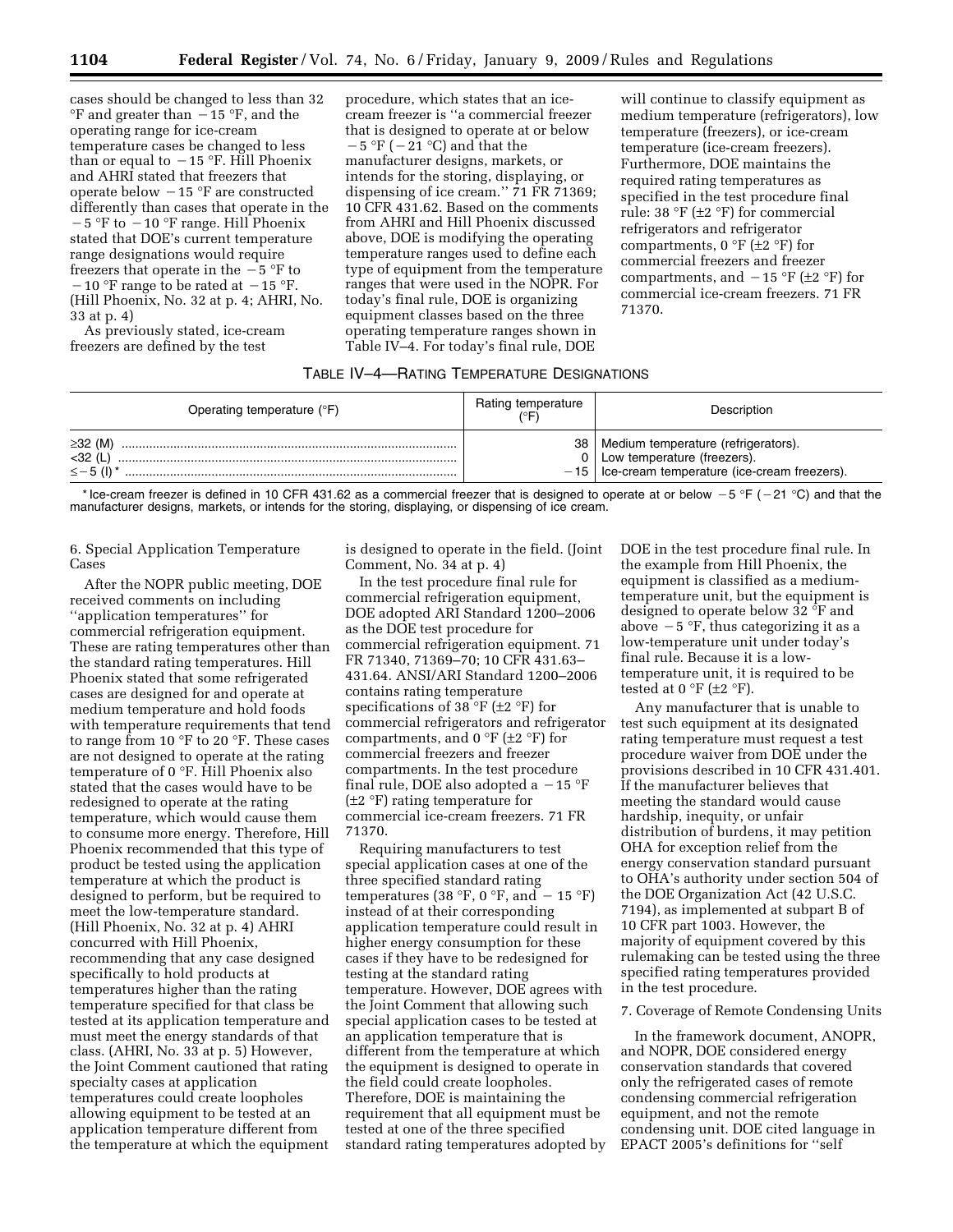contained condensing unit'' and ''remote condensing unit'' as a justification for this approach. DOE believes that, by definition, the remote condensing units that support remote condensing refrigeration equipment are not considered an ''integral part'' of the refrigeration equipment. (EPACT 2005, Section 136(a)(3)) As a result, DOE stated in the August 2008 NOPR that remote condensing units would not be considered in this rulemaking.

For the NOPR, the Joint Comment stated that the scope of this rulemaking should not be limited to the refrigerated cabinets or display cases of remote condensing systems. According to the Joint Comment, regulating the remote condensing units supporting these cabinets has a significant potential to save energy because these units account for 90 percent of the total capacity of commercial refrigeration equipment subject to this rulemaking. (Joint Comment, No. 34 at p. 7)

As stated in the framework document and the July 2007 ANOPR, DOE does not believe that the remote condensing units of remote condensing refrigeration equipment systems are considered part of the equipment to which they are connected. EPCA defines a ''selfcontained condensing unit,'' in part, as an ''assembly of refrigerating components that is an integral part of the refrigerated equipment  $* * *$ '' (42) U.S.C. 6311(9)(F), added by EPACT 2005, section 136(a)(3)). EPCA also defines a ''remote condensing unit,'' in part, as an ''assembly of refrigerating components that is remotely located from the refrigerated equipment \* \* \*'' (42 U.S.C. 6311(9)(E), added by EPACT 2005, section 136(a)(3)) The EPCA definition of remote condensing unit implies that the remote condensing unit is not part of the refrigeration equipment because it refers to the unit and the refrigeration equipment as separate entities. A remote condensing unit functions as a supplement to remote condensing refrigeration equipment, but is not an ''integral part.'' Therefore, energy conservation standards for remote condensing commercial refrigerators, commercial freezers, and commercial refrigeratorfreezers apply only to the refrigerated equipment (*i.e.*, storage cabinets and

display cases), but not to the remote condensing units. For the final rule, DOE maintains that the energy conservation standards set for remote condensing commercial refrigeration equipment only apply to display cases, not to the remote condensing units.

However, DOE has the authority to classify industrial or commercial equipment as covered under EPCA section 341(a) and (b), if classification is ''necessary'' to improve the efficiency of industrial equipment (which includes commercial refrigeration equipment) in order to conserve energy. (42 U.S.C. 6312(a) and (b)) If DOE were to add remote condensing units as covered equipment, DOE would undertake a separate rulemaking process to consider standards for these products in accordance with EPCA section 341(a) and (b).

#### 8. Regulating Secondary Cooling Applications

In the framework document, DOE decided to exclude equipment designed for secondary coolant applications. DOE's interpretation of the EPACT 2005 definitions of ''commercial refrigerator, freezer, and refrigerator-freezer'' was consistent with the ARI Standard 1200– 2006, which explicitly excludes secondary coolant applications. Following the framework document, many interested parties, including ARI, Southern Company, and EEI, agreed with the exclusion of secondary coolant applications in this rule because of their insignificant presence in the market and the complexity of modifying the test procedure to accommodate them. ACEEE, on the other hand, commented that DOE should have a broad scope of coverage and should, in general, cover as much as possible in the rulemaking. 72 FR 41171.

After considering the framework comments, DOE decided to continue to exclude secondary coolant applications from this rulemaking in the July 2007 ANOPR. Following the ANOPR, commercial refrigeration manufacturers expressed concerns that the exclusion of secondary coolant systems could provide a loophole if customers purchased these lower efficiency systems instead of regulated direct expansion equipment. 73 FR 50106. For

the NOPR, the Joint Comment restated that DOE should consider secondary coolant applications in its analysis. (Joint Comment, No. 34 at p. 8)

Section  $340(9)(A)(vii)$  of EPCA (42) U.S.C. 6311(9)(A)(vii), added by EPACT 2005, section 136(a)(3)) states that the terms commercial refrigerator, freezer, and refrigerator-freezer refer to equipment that is connected to a selfcontained condensing unit or to a remote condensing unit. DOE maintains that this language excludes secondary coolant applications from coverage in this rulemaking because such applications are not directly connected to self-contained or remote condensing units. 72 FR 41171. For this reason, DOE is excluding secondary coolant applications from this rule.

#### *C. Markups To Determine Equipment Price*

In the August 2008 NOPR, DOE explained how it developed the distribution channel markups it used. 73 FR 50093–95. DOE did not receive comments on these markups. However, DOE updated the distribution channel markups by including 2008 sales tax data, and updated the markups for commercial refrigeration equipment wholesalers using 2008 financial data. DOE used these markups, along with sales taxes, installation costs, and manufacturer selling prices (MSPs) developed in the engineering analysis, to arrive at the final installed equipment prices for baseline and higher efficiency commercial refrigeration equipment. As explained in the August 2008 NOPR, 73 FR 50093–95, DOE defined three distribution channels for commercial refrigeration equipment to describe how the equipment passes from the manufacturer to the customer. DOE developed market shares by distribution channel for remote condensing and selfcontained equipment. DOE retained the same distribution channel market shares described in the August 2008 NOPR.

The new overall baseline and incremental markups for sales to supermarkets within each distribution channel are shown in Table IV–5, Table IV–6, Table IV–7, and Table IV–8. Chapter 6 of the TSD provides additional details on markups.

TABLE IV–5—BASELINE MARKUPS BY DISTRIBUTION CHANNEL INCLUDING SALES TAX FOR SELF-CONTAINED EQUIPMENT IN SUPERMARKETS

|           | Wholesaler   | Mechanical con-<br>tractor (includes<br>wholesaler) | National account<br>(manufacturer-<br>direct) | Overall      |
|-----------|--------------|-----------------------------------------------------|-----------------------------------------------|--------------|
| Sales Tax | .370<br>.069 | 2.082<br>1.069                                      | 1.185<br>1.069                                | .564<br>.069 |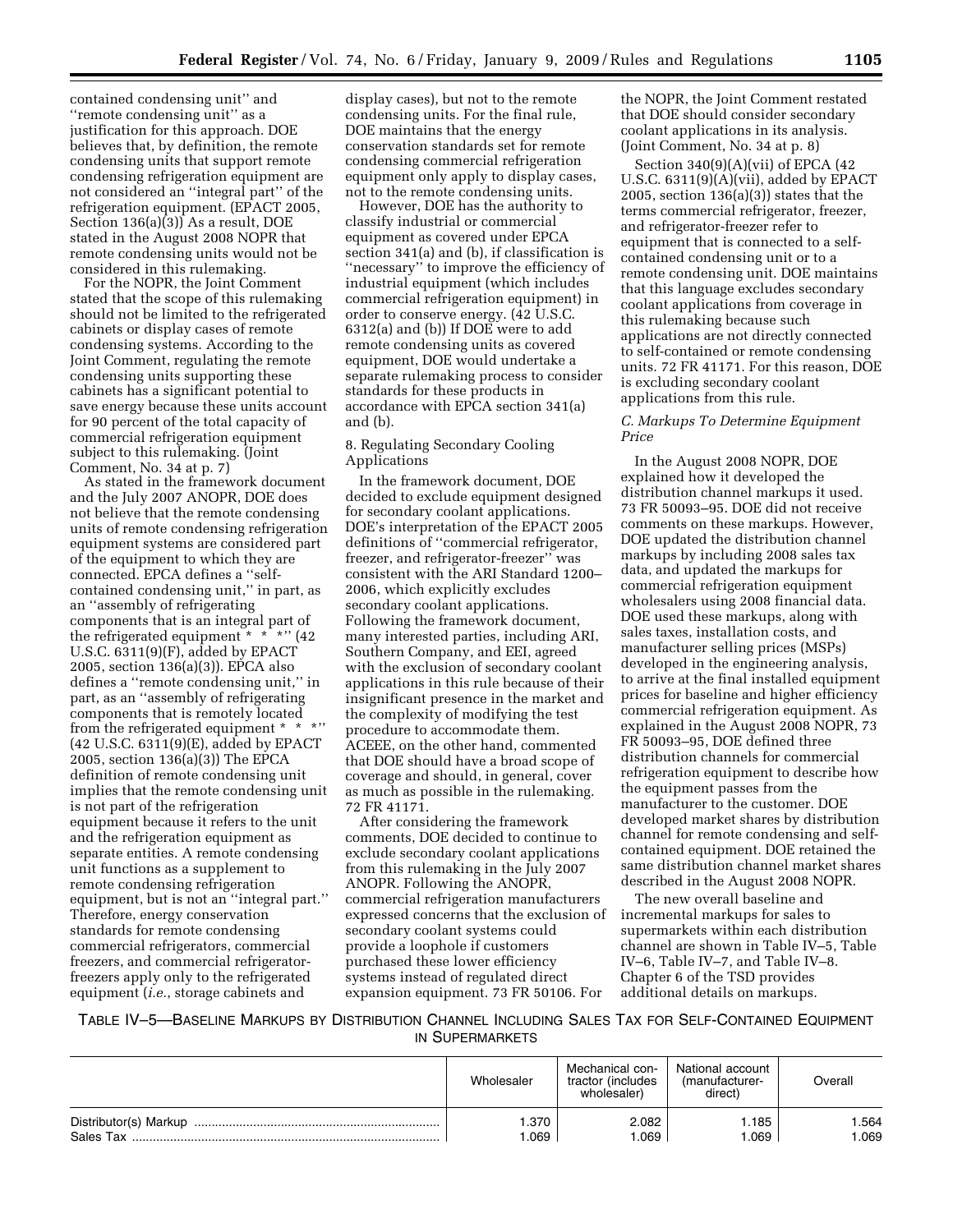## TABLE IV–5—BASELINE MARKUPS BY DISTRIBUTION CHANNEL INCLUDING SALES TAX FOR SELF-CONTAINED EQUIPMENT IN SUPERMARKETS—Continued

|                | Wholesaler | Mechanical con-<br>tractor (includes<br>wholesaler) | National account<br>(manufacturer-<br>direct) | Overall |
|----------------|------------|-----------------------------------------------------|-----------------------------------------------|---------|
| Overall Markup | .465       | 2.226                                               | .267                                          | .672    |

## TABLE IV–6—BASELINE MARKUPS BY DISTRIBUTION CHANNEL INCLUDING SALES TAX FOR REMOTE CONDENSING EQUIPMENT IN SUPERMARKETS

|                | Wholesaler              | Mechanical<br>contractor<br><i>(includes)</i><br>wholesaler) | National account<br>(manufacturer-<br>direct) | Overall                 |
|----------------|-------------------------|--------------------------------------------------------------|-----------------------------------------------|-------------------------|
| Overall Markup | 1.370<br>0.069<br>I.465 | 2.082<br>1.069<br>2.226                                      | 1.185<br>1.069<br>1.267                       | 1.347<br>1.069<br>1.440 |

## TABLE IV–7—INCREMENTAL MARKUPS BY DISTRIBUTION CHANNEL INCLUDING SALES TAX FOR SELF-CONTAINED EQUIPMENT IN SUPERMARKETS

|                                                             | Wholesaler             | Mechanical con-<br>tractor (includes<br>wholesaler) | National account<br>(manufacturer-<br>direct) | Overall               |
|-------------------------------------------------------------|------------------------|-----------------------------------------------------|-----------------------------------------------|-----------------------|
| Distributor(s) Markup<br>Sales Tax<br><b>Overall Markup</b> | .114<br>0.069<br>1.191 | 1.370<br>069<br>.465                                | 1.057<br>1.069<br>1.130                       | 1.186<br>069<br>1.268 |

## TABLE IV–8—INCREMENTAL MARKUPS BY DISTRIBUTION CHANNEL INCLUDING SALES TAX FOR REMOTE CONDENSING EQUIPMENT IN SUPERMARKETS

|                                                             | Wholesaler            | Mechanical con-<br>tractor (includes<br>wholesaler) | National account<br>manufacturer-<br>direct) | Overall                |
|-------------------------------------------------------------|-----------------------|-----------------------------------------------------|----------------------------------------------|------------------------|
| Distributor(s) Markup<br>Sales Tax<br><b>Overall Markup</b> | .114<br>.069<br>1.191 | .370<br>.069<br>.465                                | 1.057<br>1.069<br>1.130                      | 1.112<br>.069<br>l.189 |

#### *D. Energy Use Characterization*

The energy use characterization estimates the annual energy consumption of commercial refrigeration equipment systems (including remote condensing units). This estimate is used in the subsequent LCC and PBP analyses (chapter 8 of the TSD) and NIA (chapter 11 of the TSD). For the August 2008 NOPR, DOE estimated the energy consumption of the 15 equipment classes analyzed in the engineering analysis (chapter 5 of the NOPR TSD) using the relevant test procedure. DOE then validated these energy consumption estimates with annual whole-building simulation modeling of selected equipment classes and efficiency levels. 73 FR 50095. For the final rule analyses, DOE used the same methodology to estimate the annual energy consumption of commercial refrigeration systems presented in the August 2008 NOPR. *See* chapter 7 of the TSD for additional

detail on the energy use characterization.

DOE assumed for the energy analysis 24-hour operation of case lighting based on input received during the ANOPR. The California Utilities Joint Comment stated that while many grocers in California may shut down case lighting for 8 hours per day, national trends may be closer to 24-hour operation. (California Utilities Joint Comment, No. 41 at p. 12) The California Utilities Joint Comment also indicated that LED lighting may be more likely to be controlled on and off during the operational day or dimmed based on motion sensors, and that this can be done without the risk of moisture or startup problems common to fluorescent fixtures. They further speculated that retailers would take advantage of these LED characteristics through different operational scenarios. (California Utilities Joint Comment, No. 41 at p. 12) However, they provided no data to

indicate the likelihood of a different LED usage profile, and did not provide costs to implement automatic or manual control to support this comment. While the potential for additional lighting controls exists and LEDs may offer additional controllability, the actual likelihood and costs of implementation are unknown. As a result, DOE did not change its default assumption of 24 hour operation based on these comments. Additional detail on the energy use characterization can be found in chapter 7 of the TSD.

#### *E. Life-Cycle Cost and Payback Period Analyses*

In response to the requirements of section 325(o)(2)(B)(i) of EPCA, DOE conducted LCC and PBP analyses to evaluate the economic impacts of possible new commercial refrigeration equipment standards on individual customers. DOE used the same spreadsheet models to evaluate the LCC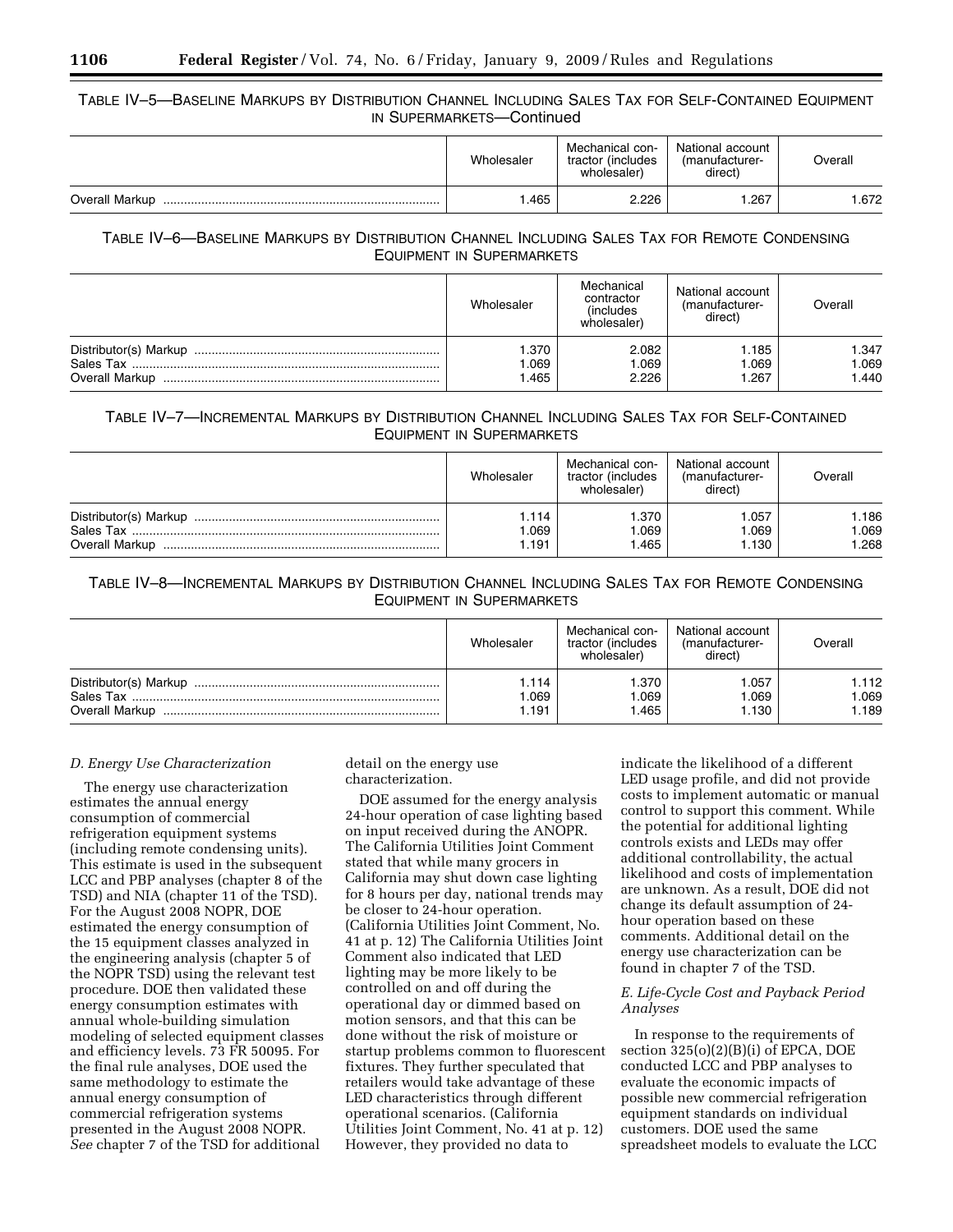and PBP as it used for the NOPR; however, DOE updated certain specific inputs to the models. Details of the spreadsheet model and of all the inputs to the LCC and PBP analyses are in TSD chapter 8. DOE conducted the LCC and PBP analyses using a spreadsheet model developed in Microsoft Excel for Windows 2003.

The LCC is the total cost for a unit of commercial refrigeration equipment over the life of the equipment, including purchase and installation expense and operating costs (energy expenditures and maintenance). To compute the LCC, DOE summed the installed price of the equipment and its lifetime operating costs discounted to the time of purchase. The PBP is the change in purchase expense due to a given energy conservation standard divided by the change in first-year operating cost that results from the standard. DOE expresses PBP in years. DOE measures the changes in LCC and in PBP

associated with a given energy use standard level relative to a base case equipment energy use. The base case forecast reflects the market in the absence of mandatory energy conservation standards.

The data inputs to the PBP calculation are the purchase expense (otherwise known as the total installed customer cost or first cost) and the annual operating costs for each selected design. The inputs to the equipment purchase expense were the equipment price and the installation cost, with appropriate markups. The inputs to the operating costs were the annual energy consumption, the electricity price, and the repair and maintenance costs. The PBP calculation uses the same inputs as the LCC analysis but, because it is a simple payback, the operating cost is for the year the standard takes effect, assumed to be 2012. For each efficiency level analyzed, the LCC analysis required input data for the total

installed cost of the equipment, the operating cost, and the discount rate.

Table IV–9 summarizes the inputs and key assumptions DOE used to calculate the economic impacts of various energy consumption levels on customers. Equipment price, installation cost, and baseline and standard design selection affect the installed cost of the equipment. Annual energy use, electricity costs, electricity price trends, and repair and maintenance costs affect the operating cost. The effective date of the standard, the discount rate, and the lifetime of equipment affect the calculation of the present value of annual operating cost savings from a proposed standard. Table IV–9 also shows how DOE modified these inputs and key assumptions for the final rule, relative to the August 2008 NOPR. The changes in the input data and the discussion of the overall approach to the LCC analysis are provided in chapter 8 of the TSD.

TABLE IV–9—SUMMARY OF INPUTS AND KEY ASSUMPTIONS USED IN THE LCC AND PBP ANALYSES

| Input                                                   | <b>NOPR</b> description                                                                                                                                                                                                                                                                                                                                                                      | Changes for final rule                                                                                                                  |
|---------------------------------------------------------|----------------------------------------------------------------------------------------------------------------------------------------------------------------------------------------------------------------------------------------------------------------------------------------------------------------------------------------------------------------------------------------------|-----------------------------------------------------------------------------------------------------------------------------------------|
| <b>Baseline Manufacturer Sell-</b><br>ing Price.        | Price charged by manufacturer to either a wholesaler or<br>large customer for baseline equipment. Developed by<br>using industry-supplied efficiency level data and a<br>design option analysis.                                                                                                                                                                                             | Data reflect updated engineering analysis.                                                                                              |
| Standard-Level Manufacturer<br>Selling Price Increases. | Incremental change in manufacturer selling price for<br>equipment at each of the higher efficiency standard<br>levels. Developed by using a combination of energy<br>consumption level and design option analyses.                                                                                                                                                                           | Data reflect updated engineering analysis.                                                                                              |
| Markups and Sales Tax                                   | Associated with converting the manufacturer selling<br>price to a customer price (chapter 6 of TSD). Devel-<br>oped based on product distribution channels and<br>sales taxes.                                                                                                                                                                                                               | Markups updated based on revised data on sales tax<br>and wholesaler financial data.                                                    |
| Installation Price                                      | Cost to the customer of installing the equipment. This<br>includes labor, overhead, and any miscellaneous ma-<br>terials and parts. The total installed cost equals the<br>customer equipment price plus the installation price.<br>Installation cost data provided by industry comment.                                                                                                     | No change.                                                                                                                              |
| <b>Equipment Energy Con-</b><br>sumption.               | Site energy use associated with the use of commercial<br>refrigeration equipment, which includes only the use<br>of electricity by the equipment itself. Taken from en-<br>gineering analysis and validated in energy use char-<br>acterization. (chapter 7 of the TSD).                                                                                                                     | Data reflect updated engineering analysis for each effi-<br>ciency level.                                                               |
| Electricity Prices                                      | Established average commercial electricity price (\$/<br>kWh) from EIA data for 2007, in 2007\$. DOE then<br>established scaling factors for commercial refrigera-<br>tion equipment consumers based on the 2003 Com-<br>mercial Building Energy Consumption Survey.                                                                                                                         | No change.                                                                                                                              |
| Electricity Price Trends                                | Used the AEO2007 reference case to forecast future<br>electricity prices and extrapolated prices to 2042.                                                                                                                                                                                                                                                                                    | Updated to AEO2008.                                                                                                                     |
| Maintenance Costs                                       | Labor and material costs associated with maintaining<br>the commercial refrigeration equipment (e.g., clean-<br>ing heat exchanger coils, checking refrigerant charge<br>levels, lamp replacement). Estimated from data in RS<br>Means Facilities Maintenance and Repair Cost<br>Data. <sup>13</sup> Also considered lighting types and configura-<br>tions for the refrigeration equipment. | No change in methodology; however, LED fixture re-<br>placement costs reflect updated engineering analysis<br>costs by equipment class. |

<sup>13</sup>RS Means Company, Inc., 2006. Means Costworks 2006: Facility Maintenance & Repair

Cost Data. Kingston, Massachusetts.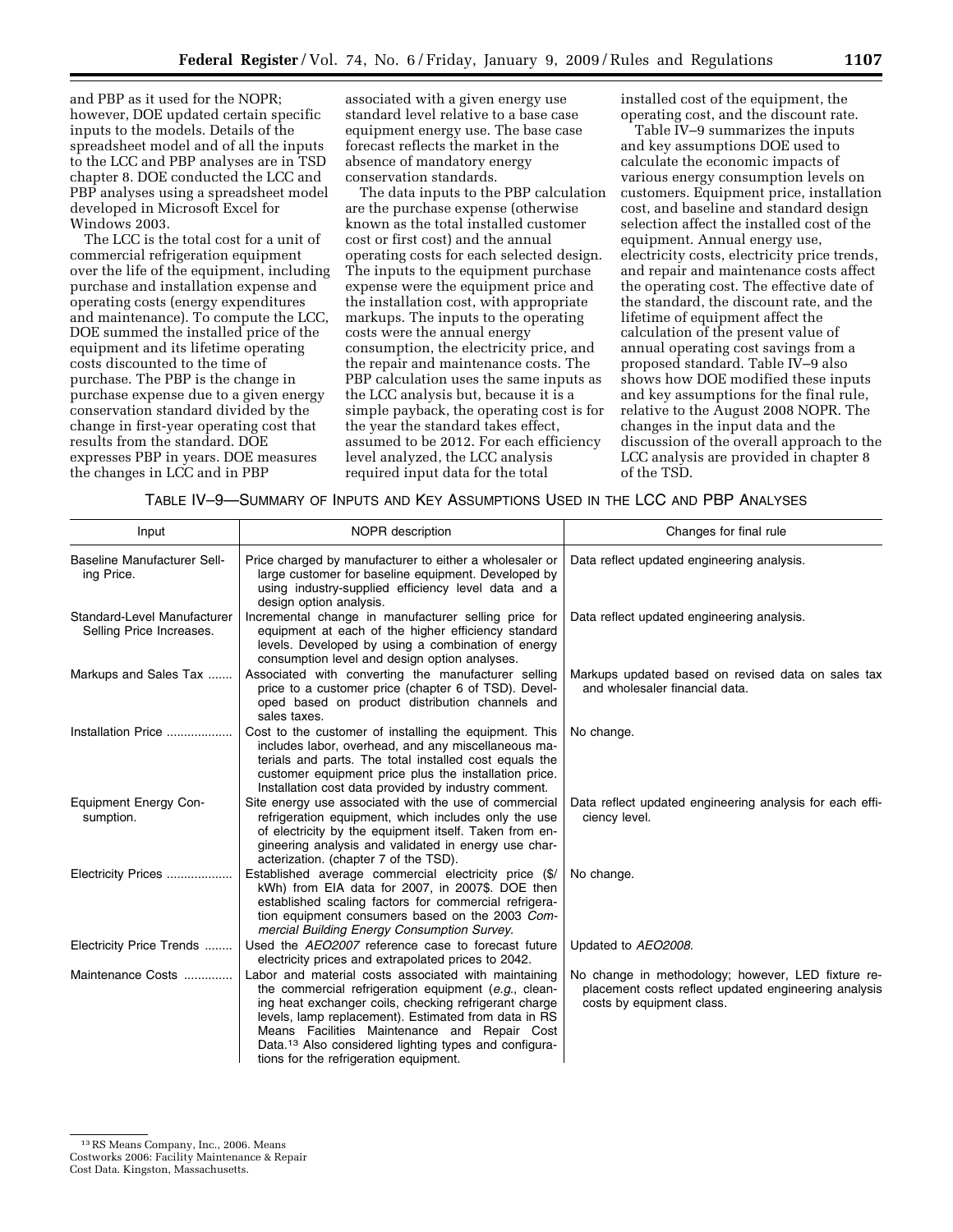| Table IV—9—SUMMARY OF INPUTS AND KEY ASSUMPTIONS USED IN THE LCC AND PBP ANALYSES—Continued |  |
|---------------------------------------------------------------------------------------------|--|
|---------------------------------------------------------------------------------------------|--|

| Input              | NOPR description                                                                                                                                                                                                                                       | Changes for final rule                                                                                                                                                               |
|--------------------|--------------------------------------------------------------------------------------------------------------------------------------------------------------------------------------------------------------------------------------------------------|--------------------------------------------------------------------------------------------------------------------------------------------------------------------------------------|
| Repair Costs       | Labor and material costs associated with repairing or<br>replacing components that have failed. Estimated<br>based on replacement frequencies and costs for key<br>components.                                                                         | No change in methodology from NOPR. Repair costs<br>reflect estimates of individual component life and cost<br>to replace. Repair costs increase with increasing<br>component costs. |
| Equipment Lifetime | Age at which the commercial refrigeration equipment is<br>retired from service. Used an average lifetime of 10<br>years for large grocery and multi-line retailers and an<br>average lifetime of 15 years for small grocers and<br>convenience stores. | No change.                                                                                                                                                                           |
| Discount Rate      | Computed by estimating the cost of capital for compa-<br>nies that purchase refrigeration equipment using<br>business financial data from the Damodaran Online<br>database.                                                                            | Updated based on data available in the 2008 version of<br>the Damodaran Web site.                                                                                                    |
| Rebound Effect     | A rebound effect was not taken into account in the LCC<br>analysis.                                                                                                                                                                                    | No change.                                                                                                                                                                           |

The changes in the input data and the discussion of the overall approach to the LCC analysis are provided in chapter 8 of the TSD.

In response to the NOPR, DOE received comments on two key issues affecting the LCC analysis: electricity price forecasts and lighting maintenance costs. Regarding electricity price forecasts, ACEEE asked DOE to confirm whether the Energy Information Administration (EIA) electricity price forecasts take into account welldocumented regulatory-based changes in electricity prices and are not just based on responses to fuel cost forecasts. (ACEEE, Public Meeting Transcript, No. 27 at p. 82) In response, DOE notes that the EIA electricity price forecasts are developed through NEMS modeling and rely on a comprehensive series of supply- and demand-based modules integrated to capture the market dynamics for various energy sources, including oil, coal, and natural gas. These models also capture a wide range of consumption purposes, including such events as changes in the price and supplies of fossil fuels, developments in electricity markets, likely improvements in technology, and the impact of economic growth and various other regulatory impacts that affect market electricity prices. NEMS is regularly used to provide analyses to Congress and DOE. DOE believes that NEMS does attempt to capture many known regulatory changes.

The Joint Comment stated that DOE should use forecasts for electricity prices other than the Annual Energy Outlook (*AEO*), and that electricity price mitigation effects of the proposed standard must be documented. (Joint Comment, No. 34 at p. 6) This comment addresses both the LCC and NIA analyses. While DOE considers *AEO2008* reference case forecasts in its central case fuel price scenario, DOE

reviewed LCC and PBP results based on both the *AEO2008* high price and low price electricity forecasts and discusses the resulting differences in the TSD. While the Joint Comment suggests that DOE consider other forecasts, it does not point to specific forecast sources or provide justification for the selection or weighting of one forecast over the other. The *AEO2008* high price forecast used in the commercial refrigeration equipment analysis provides sufficient insight into probable commercial electricity price variation based on existing data and current regulatory schemes.

DOE considered reporting electricity price impacts but found that the uncertainty of price projections, together with the fairly small impact of the standards relative to total electricity demand, makes these price changes highly uncertain. As a result, they should not be weighed heavily in the decision about the standard level. Given the current complexity of utility regulation in the United States (with significant variances among states), it does not seem appropriate to attempt to measure impacts on infrastructure costs and prices where there is likely to be significant overlap.

DOE develops estimates for repair and maintenance costs for commercial refrigeration equipment in the LCC analysis. In the August 2008 NOPR, DOE assumed that maintenance costs are constant and do not vary with time. AHRI commented that the costs of maintenance do not remain constant, as the cost of HFC refrigerants is expected to increase by 300 percent to 400 percent over the next decade. (AHRI, No. 33 at p. 6) DOE recognizes that refrigerant costs may increase. For remote condensing equipment, leakage during maintenance occurs throughout the entire refrigeration system, including store refrigeration piping and

remote condensing units, and is expected to be approximately the same for all standard levels since little refrigerant is stored in the evaporator coils of remote-condensing commercial refrigeration equipment. The law also requires that any HFC refrigerant removed during maintenance must be captured (recovered), and in supermarkets it is often reused within the supermarket chain. 69 FR 11946. Any loss of refrigerant during maintenance is essentially the same at all standard levels analyzed, and therefore does not affect the results of DOE's LCC or NPV analysis. In selfcontained equipment, the refrigeration system is sealed and little leakage is expected to occur over the life of the equipment. Consequently, DOE did not revise the maintenance costs from the NOPR to account for future changes in refrigerant costs.

DOE also included in the maintenance costs the cost of necessary lighting component replacements over the life of the commercial refrigeration equipment. DOE received comments on the lighting maintenance costs assumption for LED lamp fixtures. The California Utilities Joint Comment cited evidence from recent assessments, as well as the physical properties of LEDs, suggesting that 50,000 hours is likely a conservative estimate. Fixtures may actually be replaced less frequently than the 5.7 years assumed in the NOPR analysis. (California Utilities Joint Comment, No. 41 at pp. 10–11) The comment noted that the LED light output degrades over time and the amount of degradation is a function of the junction temperature of the LED. Reducing the junction temperature can result in increased time to failure.

While DOE agrees with this assessment, the brightness of a particular LED chip and the corresponding heat rejection and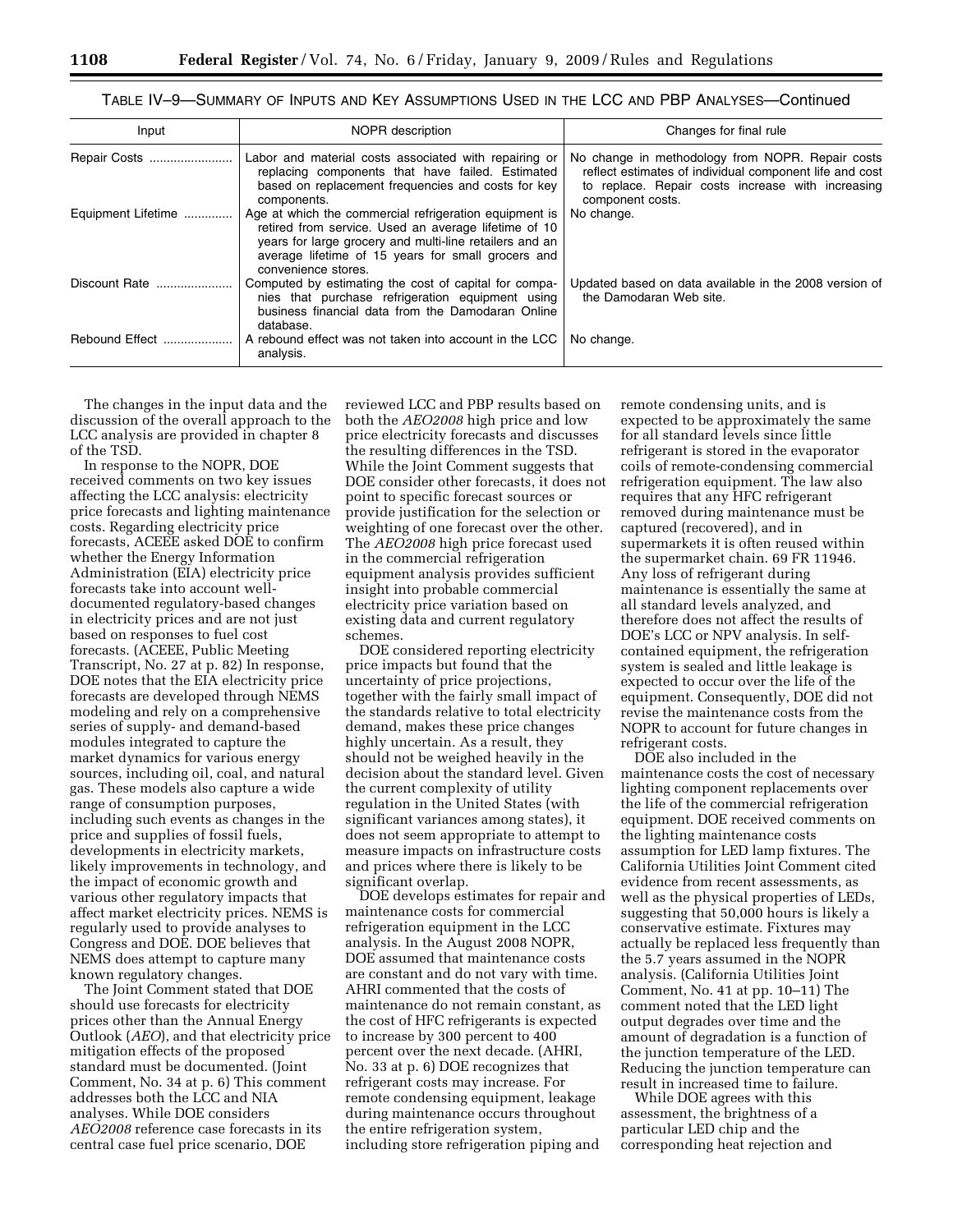junction temperature are largely a function of power supplied by the LED driver circuitry. As such, manufacturers of LED fixtures can trade off brightness, total fixture cost, and design life for LED fixtures designed for commercial refrigeration equipment applications. The LED manufacturer equipment specification sheets that DOE examined for the final rule provide for a 50,000 hour life for the known commercial refrigeration equipment applications. Due to the recent availability of LED fixtures for use with commercial refrigeration equipment, there are few instances of installed LED light fixtures in this equipment exceeding the 50,000 hour specification. Therefore, DOE did not modify its LED fixture replacement cycle assumptions beyond the manufacturers' estimated life.

DOE also received comments on using a rebuttable presumption payback period to establish the economic justification of an energy conservation standard level. Earthjustice commented that DOE does not provide any rationale for why it did not use or does not plan to use the rebuttable presumption payback period analysis to set the trial standard level for these products. Earthjustice stated that Congress specifically provided that once the rebuttable presumption payback period is satisfied for a trial standard level, no further economic justification would be necessary for DOE's selection of that TSL as the final standard. (Earthjustice, Public Meeting Transcript, No. 27 at p. 88) The Joint Comment also stated that DOE should give greater consideration to the rebuttable presumption payback period when selecting an appropriate standard level, reflecting the intent of Congress in 42 U.S.C. section 6295(o)(2)(B)(iii) that the highest standard level with a 3-year payback constitutes the presumptive lowest standard level that DOE must adopt. (Joint Comment, No. 34 at pp. 3–4)

DOE does consider both the rebuttable presumption payback criteria, as well as a full analysis including all seven relevant statutory criteria under 42 U.S.C.  $6295(0)(2)(B)(i)$ , when examining potential standard levels. DOE believes that the commenters may be misinterpreting the statutory provision in question. Earthjustice presents one possible reading of an ambiguous provision (*i.e.*, that DOE need not look beyond the results of the rebuttable

presumption inquiry), but DOE believes that such an approach is neither required nor appropriate, because it could ask the agency to ignore other relevant information that would affect the selection of the most stringent standard level that meets all applicable statutory criteria. The commenter's interpretation would essentially restrict DOE from being able to rebut the findings of the preliminary presumptive analysis. However, the statute contains no such restriction, and such an approach would hinder DOE's efforts to base its regulations on the best available information.

Similarly, DOE believes that the Joint Comment misreads the statute in calling for a level that meets the rebuttable presumption test to serve as a minimum level when setting the final energy conservation standard. To do so would not only eliminate the ''rebuttable'' aspect of the presumption but would also lock in place a level that may not be economically justified based on the full complement of statutory criteria. DOE is already obligated under EPCA to select the most stringent standard level that meets the applicable statutory criteria, so there is no need to tie the same requirement to the rebuttable presumption.

DOE also received a comment supporting its selection of commercial refrigeration equipment lifetimes. For the NOPR, DOE determined the lifetime of commercial refrigeration equipment by consulting industry experts, other interested parties, and literature on equipment lifetimes. The Joint Comment stated that DOE's assumptions in the NOPR regarding product life are reasonable. (Joint Comment, No. 34 at p. 2) Therefore, DOE has maintained the NOPR assumptions regarding product life for the final rule.

#### *F. Shipments Analysis*

The shipments analysis develops future shipments for each class of commercial refrigeration equipment based on current shipments and equipment life assumptions, and takes into account the existing stock and expected growth of buildings using commercial refrigeration equipment. DOE received no comments on the shipments analysis or the resulting shipments during the NOPR. Therefore, DOE used the same shipments model for the final rule analysis as the NOPR.

#### *G. National Impact Analysis*

The national impact analysis (NIA) assesses future NES and the national economic impacts of different efficiency levels. The analysis measures economic impacts using the NPV metric (*i.e.*, future amounts discounted to the present) of total commercial customer costs, and savings expected to result from new standards at specific efficiency levels. For the final rule analysis, DOE used the same spreadsheet model used in the NOPR to calculate the energy savings and the national economic costs and savings from new standards, but with updates to specific input data. Unlike the LCC analysis, the NES spreadsheet does not use distributions for inputs or outputs. DOE examined sensitivities by applying different scenarios. DOE used the NES spreadsheet to perform calculations of national energy savings and NPV using the annual energy consumption and total installed cost data from the LCC analysis and estimates of national shipments for each of the 15 primary commercial refrigeration equipment classes. DOE forecasted the energy savings from each TSL from 2012 through 2042. DOE forecasted the energy cost savings, equipment costs, and NPV of benefits for all primary commercial refrigeration equipment classes from 2012 through 2062. The forecasts provided annual and cumulative values for all four output parameters.

DOE calculated the NES by subtracting energy use under a standards scenario from energy use in a base case (no new standards) scenario. Energy use is reduced when a unit of commercial refrigeration equipment in the base case efficiency distribution is replaced by a more efficient piece of equipment. Energy savings for each equipment class are the same national average values as calculated in the LCC and payback period spreadsheet. However, these results are normalized on a per-unit-length basis by equipment class and applied to the total annual estimated shipments in terms of line-up length of all equipment with the class. Table IV–10 summarizes key inputs to the NIA analysis and the changes DOE made in the analysis for the final rule. Chapter 11 of the TSD provides additional information about the NIA spreadsheet.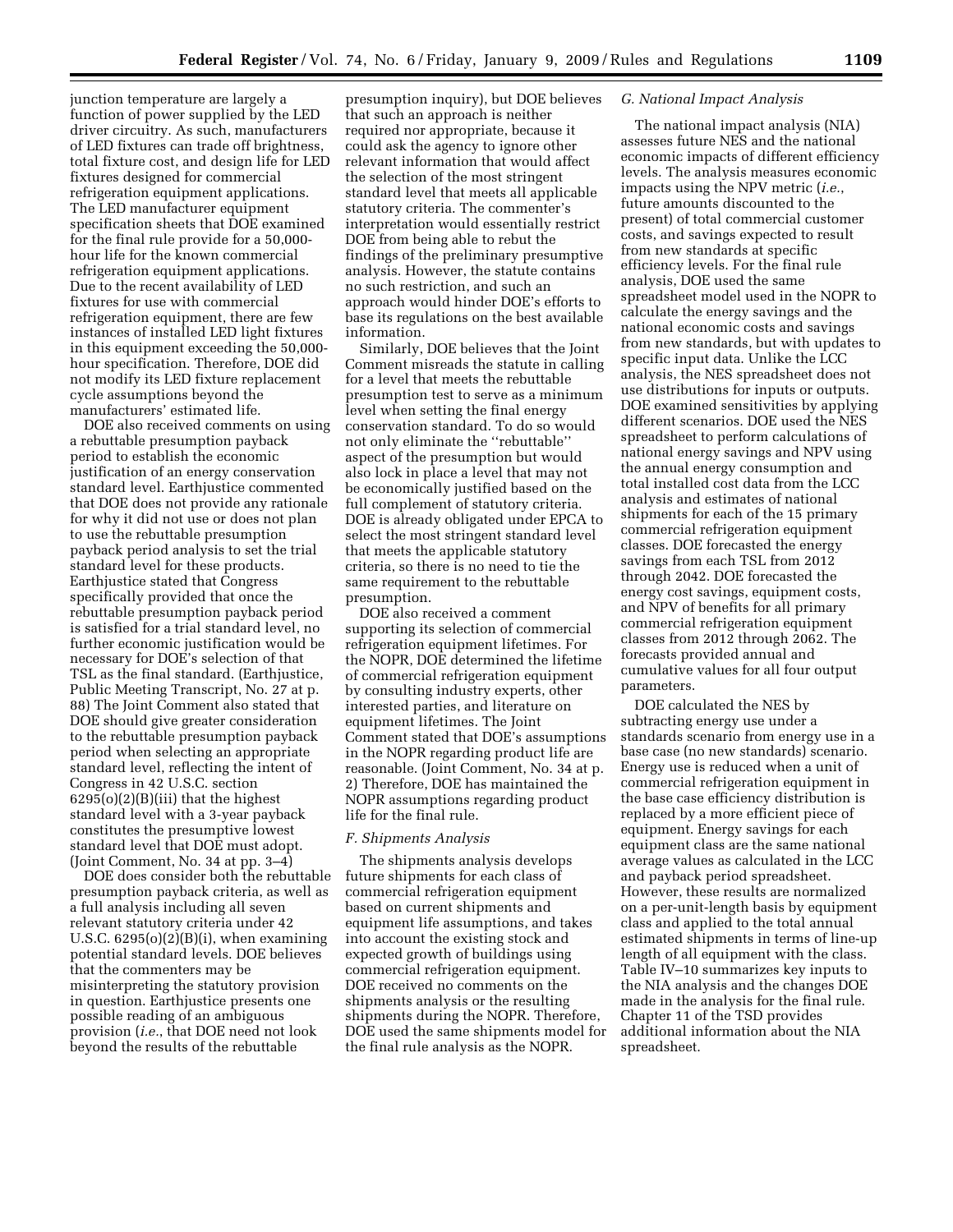| Input data                                           | Description of NOPR analysis                                                                                                                                                                                                                                                                                                                                                                                                                                                  | Changes for final rule                                                                                                                                                                    |
|------------------------------------------------------|-------------------------------------------------------------------------------------------------------------------------------------------------------------------------------------------------------------------------------------------------------------------------------------------------------------------------------------------------------------------------------------------------------------------------------------------------------------------------------|-------------------------------------------------------------------------------------------------------------------------------------------------------------------------------------------|
| Shipments                                            | Annual shipments from shipments model for 15 equipment classes. Shipments<br>model based on projected growth in building stock using commercial refrig-<br>eration equipment (new stock) and annual replacements to stock based on<br>an equipment life. Equipment lifetime distribution based on a 10-year aver-<br>age life in large grocery and multi-line retail, and a 15-year average life in<br>small grocery and convenience stores (chapter 10, Shipments Analysis). | No change.                                                                                                                                                                                |
| Effective Date of<br>Standard.                       |                                                                                                                                                                                                                                                                                                                                                                                                                                                                               | No change.                                                                                                                                                                                |
| Base Case Effi-<br>ciencies.                         |                                                                                                                                                                                                                                                                                                                                                                                                                                                                               | No change in methodology to derive<br>base case shipments by efficiency<br>level.                                                                                                         |
| Standards Case Effi-<br>ciencies.                    | Distribution of shipments by efficiency level for each base case and each<br>standards case. Annual market shares by efficiency level remain constant<br>over time for the base case and each standards case.                                                                                                                                                                                                                                                                 | No change in methodology to derive<br>shipments by efficiency level in each<br>standards case.                                                                                            |
| Annual Energy Con-<br>sumption per Lin-<br>ear Foot. | Annual weighted-average values are a function of energy consumption level.<br>which are established in the engineering analysis (chapter 5 of the TSD).<br>Converted to a per linear foot basis.                                                                                                                                                                                                                                                                              | No change in methodology. Energy<br>consumption estimates reflect the<br>updated final rule engineering anal-<br>ysis.                                                                    |
| <b>Total Installed Cost</b><br>per Linear Foot.      | Annual weighted-average values are a function of energy consumption level<br>(chapter 8 of the TSD). Converted to a per linear foot basis.                                                                                                                                                                                                                                                                                                                                    | No change in methodology. Installed<br>costs reflect the updated final rule<br>LCC.                                                                                                       |
| Repair Cost per Lin-<br>ear Foot.                    | Annual weighted-average values are constant in real dollar terms for each en-<br>ergy consumption level (chapter 8 of the TSD). Converted to a per linear<br>foot basis.                                                                                                                                                                                                                                                                                                      | No change in methodology. Repair<br>costs reflect the updated final rule<br>LCC values.                                                                                                   |
| Maintenance Cost<br>per Linear Foot.                 | Annual weighted-average value equals \$160 in 2007\$ (chapter 8 of the TSD),<br>plus lighting maintenance cost. Converted to a per linear foot basis.                                                                                                                                                                                                                                                                                                                         | No change.                                                                                                                                                                                |
| <b>Escalation of Elec-</b><br>tricity Prices.        | EIA AEO2007 forecasts (to 2030) and extrapolation for beyond 2030 (chapter<br>8 of the TSD).                                                                                                                                                                                                                                                                                                                                                                                  | EIA AEO2008 forecasts (to 2030) and<br>extrapolation for beyond 2030 (chap-<br>ter 8 of the TSD).                                                                                         |
| <b>Electricity Site-to-</b><br>Source Conversion.    | Conversion varies yearly and is generated by DOE/EIA's NEMS program (a<br>time series conversion factor; includes electric generation, transmission, and<br>distribution losses) based on AEO2007.                                                                                                                                                                                                                                                                            | Conversion factor varies yearly and is<br>generated by EIA's NEMS model. In-<br>cludes the impact of electric genera-<br>tion, transmission, and distribution<br>losses based on AEO2008. |
| Discount Rate                                        |                                                                                                                                                                                                                                                                                                                                                                                                                                                                               | No change.                                                                                                                                                                                |
| Present Year<br>Rebound Effect                       | A rebound effect (due to changes in shipments resulting from standards) was<br>not considered in the NIA.                                                                                                                                                                                                                                                                                                                                                                     | No change<br>No change.                                                                                                                                                                   |

| Table IV—10—Summary of National Energy Savings and Net Present Value Inputs |  |
|-----------------------------------------------------------------------------|--|
|-----------------------------------------------------------------------------|--|

The modifications DOE made to the NES and NIA analyses for the final rule primarily reflect updates to the same data sources used in the NOPR, but not changes in methodology. In addition, the underlying input data on equipment costs and energy savings by TSL are based on the LCC analysis results as revised in the final rule.

For the final rule, DOE developed marginal site-source conversion factors that relate the national electrical energy savings at the point of use to the fuel savings at the power plant. These factors use the NEMS model and the examination of the corresponding energy savings from standards scenarios considered in DOE's utility analysis (chapter 14 of the TSD). The conversion factors vary over time, due to projected changes in electricity generation sources (*i.e.*, the power plant types projected to provide electricity to the country) and power plant dispatch scenarios. DOE revised the stream of conversion factors based on the final rule utility impacts analysis and using a version of NEMS consistent with *AEO2008*. DOE also

updated the electricity price forecasts used in the NIA to reflect forecasts found in *AEO2008* compared to *AEO2007*.

DOE did not receive information to support revising the shipments analysis or the methodology used in the NIA to estimate future shipments by efficiency level. DOE requested input on this methodology or on additional data to estimate future shipments. True commented that because so many different features and options can degrade a product's efficiency, True cannot afford to test every permutation's efficiency. Traditionally, therefore, True tests the most severe case, which includes all the options, and makes sure it can exceed the standard. As a result, the units shipped out are often more efficient than the testing would indicate. (True, Public Meeting Transcript, No. 27 at p. 119) DOE acknowledges this comment, but did not receive sufficient detail to address this concern in the final rule analysis for individual commercial refrigeration equipment classes. Because the distribution of

efficiencies of all TSLs as well as the baseline would be similarly affected by some customers removing specific energy consuming options (*e.g.*, shelf lighting) from their purchased products, the impact of this particular issue on the potential national energy savings of one TSL over another may be insignificant.

To discount future impacts, DOE used discount rates of both 7 percent and 3 percent, in accordance with the Office of Management and Budget (OMB)'s guidelines (OMB Circular A–4, section E, Regulatory Analysis (September 17, 2003)). ASAP commented that DOE leans too heavily on the 7-percent discount rate, and that OMB has DOE looking at both the 3-percent and 7 percent discount rates. ASAP stated that DOE should be giving primacy to the lower discount rate, which is the societal discount rate—the time value of the society as a whole. (ASAP, Public Meeting Transcript, No. 27 at pp. 20–21 and p. 128) PG&E stated that a 3-percent discount rate is used for the California Energy Commission workshops on efficiency, and that it supports the 3-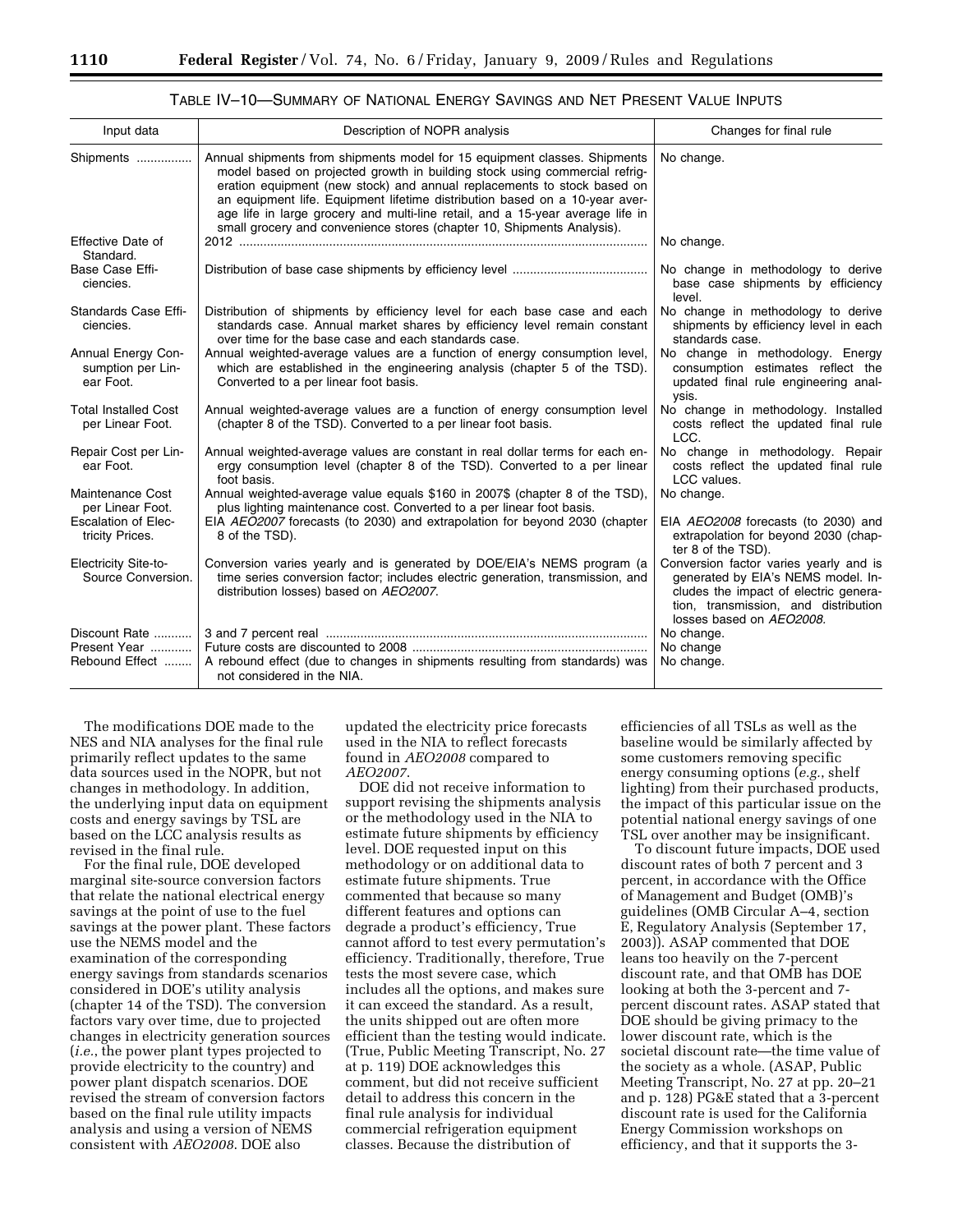percent rate for the Federal rulemaking. (PG&E, Public Meeting Transcript, No. 27 at p. 131) The Joint Comment stated that DOE improperly weighs the 7 percent discount rate more than the 3 percent discount rate. The Joint Comment noted that DOE should use the 3-percent discount rate because it is the required social discount rate and because the actual weighted average cost of capital is lower than 7 percent. (Joint Comment, No. 34 at p. 6)

DOE reports and uses both 3-percent and 7-percent discount rates in its analysis of net present value. OMB's guidance to Federal agencies for developing regulatory analysis (OMB Circular A–4, September 17, 2003) 14 references OMB Circular A–94 15 for the development of discount rates for regulatory analysis. OMB Circular A–94 states that, as a default position, constant-dollar benefit-cost analyses of proposed investments and regulations should report net present value and other outcomes determined using a real discount rate of 3 percent. The 7-percent rate is an estimate of the average beforetax rate of return to private capital in the U.S. economy. It is a broad measure that reflects the returns to real estate and small business capital as well as corporate capital. It approximates the opportunity cost of capital, and it is the appropriate discount rate whenever the main effect of a regulation is to displace or alter the use of capital in the private sector. OMB A–94 states that regulatory analyses should show the sensitivity of the discounted net present value and other outcomes to variations in the discount rate. The importance of these alternative calculations will depend on the specific economic characteristics of the program under analysis. OMB A–4 notes that the effects of regulation do not always fall exclusively or primarily on the allocation of capital. When regulation primarily and directly affects private consumption (*e.g.*, through higher consumer prices for goods and services), a lower discount rate is appropriate. The alternative most often used is sometimes called the social rate of time preference, or the rate at which society discounts future consumption flows to their present value. To represent these cases, OMB recommends using the rate the average saver uses to discount future consumption as the measure of the social rate of time preference, approximating this with the real rate of return on long-term Government debt

(*e.g.*, the yield on Treasury notes minus the annual rate of change in the Consumer Price Index), which has averaged about 3 percent on a pre-tax basis for the last 30 years. For the commercial refrigeration equipment rulemaking in particular, DOE notes that the purchasers of commercial refrigeration equipment are indeed commercial businesses and not ''savers.'' Regarding the comment that the average cost of capital calculated for businesses purchasing commercial refrigeration equipment was less than 7 percent, DOE notes that the average cost of capital calculated for the LCC analysis is the after-tax cost of capital. OMB A–4 specifically notes that pre-tax rates of return better measure society's gains from investment. This is because corporate capital, in particular, pays an additional layer of taxation: The corporate income tax. This tax requires corporate capital to earn a higher pre-tax rate of return in order to provide investors with similar after-tax rates of return compared with non-corporate investments. Based on the guidance provided in OMB A–4, DOE considers both 3-percent and 7-percent discount rates in the NIA analysis.

ASAP stated that discount rates should not be applied to quads because a discount rate is a financial instrument and a quad is a physical quantity. (ASAP, Public Meeting Transcript, No. 27 at p. 22) DOE understands ASAP's concern about discounting of physical quantities. Unlike economic factors that are discounted into the future, physical quantities are not discounted because they do not change over time. DOE reports the undiscounted energy savings in Table VI–31 of today's final rule.

#### *H. Life-Cycle Cost Sub-Group Analysis*

In analyzing the potential impact of new or amended standards on commercial customers, DOE evaluates the impact on identifiable groups (*i.e.*, sub-groups) of customers, such as different types of businesses that may be disproportionately affected by a National standard level. For this rulemaking, DOE identified independent small grocery and convenience stores as a commercial refrigeration equipment customer subgroup that could be disproportionately affected, and examined the impact of proposed standards on this group. DOE determined the impact on this commercial refrigeration equipment customer sub-group using the LCC spreadsheet model. DOE conducted the LCC and PBP analyses for commercial refrigeration equipment customers represented by the subgroup. DOE did not receive comments on its

identification of this class of users as the key sub-group or on the assumptions applied to those sub-groups. DOE relied on the same methodology outlined in the NOPR for the final rule analysis. The results of DOE's LCC sub-group analysis are summarized in section VI.C.2.e and described in detail in chapter 12 of the TSD.

#### *I. Manufacturer Impact Analysis*

DOE performed a manufacturer impact analysis (MIA) to estimate the financial impact of energy conservation standards on manufacturers of commercial refrigeration equipment, and to assess the impact of such standards on employment and manufacturing capacity. DOE conducted the MIA for commercial refrigeration equipment in three phases. Phase 1, Industry Profile, consisted of preparing an industry characterization, including data on market share, sales volumes and trends, pricing, employment, and financial structure. Phase 2, Industry Cash Flow Analysis, focused on the industry as a whole. In this phase, DOE used the GRIM to prepare an industry cash-flow analysis. Using publicly available information developed in Phase 1, DOE adapted the GRIM's generic structure to perform an analysis of commercial refrigeration equipment energy conservation standards. In Phase 3, Sub-Group Impact Analysis, DOE conducted interviews with manufacturers representing the majority of domestic commercial refrigeration equipment sales. This group included large and small manufacturers, providing a representative cross-section of the industry. During these interviews, DOE discussed engineering, manufacturing, procurement, and financial topics specific to each company and obtained each manufacturer's view of the industry. The interviews provided valuable information DOE used to evaluate the impacts of an energy conservation standard on manufacturer cash flows, manufacturing capacities, and employment levels.

The GRIM inputs consist of the commercial refrigeration industry's cost structure, shipments, and revenues. This includes information from many of the analyses described above, such as manufacturing costs and selling prices from the engineering analysis and shipments forecasts from the NES.

The GRIM uses the manufacturer production costs in the engineering analysis to calculate the MSPs for each equipment class at each TSL. By multiplying the production costs by different sets of markups, DOE derives the MSPs used to calculate industry

<sup>14</sup>*http://www.whitehouse.gov/omb/circulars/ a004/a-4.pdf.* 

<sup>15</sup>*http://www.whitehouse.gov/omb/circulars/ a094/a094.html.*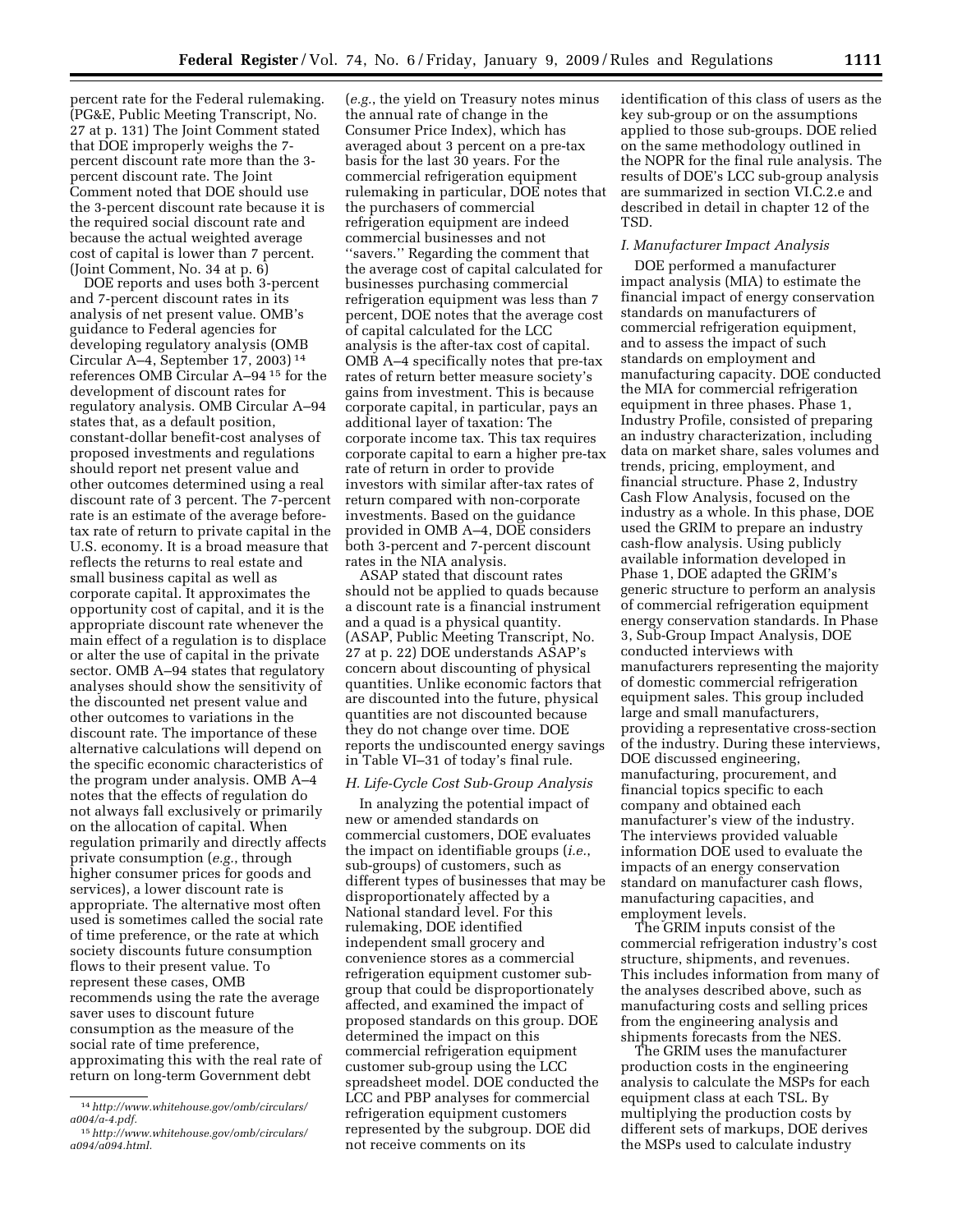revenues. Following the NOPR, DOE revised its engineering cost curves to derive new manufacturer production costs. DOE used these updated production costs in the GRIM for the final rule.

The GRIM estimates manufacturer revenues based on total-unit-shipment forecasts and the distribution of these shipments by efficiency. Changes in the efficiency mix at each standard level are a key driver of manufacturer finances. For the final rule analysis, DOE used the total shipments and efficiency distribution found in the final rule NES. For additional detail on the manufacturer impact analysis, refer to chapter 13 of the TSD.

#### *J. Utility Impact Analysis*

The utility impact analysis estimates the effects of reduced energy consumption due to improved equipment efficiency on the utility industry. This analysis compares forecast results for a case comparable to the *AEO2008* reference case and forecast results for policy cases incorporating each of the commercial refrigeration equipment TSLs.

DOE analyzed the effects of proposed standards on electric utility industry generation capacity and fuel consumption using a variant of EIA's NEMS. EIA uses NEMS to produce its *AEO*, a widely recognized baseline energy forecast for the United States. DOE used a variant known as NEMS– BT. The NEMS–BT is run similarly to the *AEO2008* NEMS, except that commercial refrigeration equipment energy usage is reduced by the amount of energy (by fuel type) saved due to the TSLs. DOE obtained the inputs of national energy savings from the NES spreadsheet model. In response to the August 2008 NOPR, DOE did not receive comments directly on the methodology used for the utility impact analysis. DOE revised the final rule inputs to use the NEMS–BT consistent with the *AEO2008* and to use the NES impacts developed in the commercial refrigeration equipment final rule analysis.

In the utility impact analysis, DOE reported the changes in installed capacity and generation by fuel type that result for each TSL, as well as changes in end-use electricity sales. Chapter 14 of the TSD provides details of the utility analysis methods and results.

#### *K. Employment Impact Analysis*

DOE considers direct and indirect employment impacts when developing a standard. In this case, direct employment impacts are any changes in

the number of employees for, commercial refrigeration equipment manufacturers, their suppliers, and related service firms. Indirect impacts are those changes in employment in the larger economy that occur due to the shift in expenditures and capital investment caused by the purchase and operation of more efficient commercial refrigeration equipment. In this rulemaking, the MIA addresses direct impacts (chapter 13 of the TSD), and the employment impact analysis addresses indirect impacts (chapter 15 of the TSD).

Indirect employment impacts from commercial refrigeration equipment standards consist of the net jobs created or eliminated in the national economy, other than in the manufacturing sector being regulated, as a consequence of: (1) Reduced spending by end users on electricity (offset to some degree by the increased spending on maintenance and repair), (2) reduced spending on new energy supply by the utility industry, (3) increased spending on the purchase price of new commercial refrigeration equipment, and (4) the effects of those three factors throughout the economy. DOE expects the net monetary savings from standards to be redirected to other forms of economic activity. DOE also expects these shifts in spending and economic activity to affect the demand for labor.

DOE used the same methodology described in the August 2008 NOPR to estimate indirect national employment impacts using an input/output model of the U.S. economy, called ImSET (Impact of Sector Energy Technologies), which was developed by DOE's Building Technologies Program. 73 FR 50072, 50107–108. The ImSET model estimates changes in employment, industry output, and wage income in the overall U.S. economy resulting from changes in expenditures in various economic sectors. DOE estimated changes in expenditures using the NES spreadsheet. ImSET then estimated the net national indirect employment impacts of potential commercial refrigeration equipment efficiency standards on employment by sector.

In response to the August 2008 NOPR, DOE received several comments on the employment impact analysis. ASAP commented that the discussion of the employment benefits resulting from the net increase in jobs follows a pattern of DOE trivializing these benefits in the rulemakings by stating that they are so small that they would be imperceptible in national labor statistics and might be offset by other unanticipated effects on employment. ASAP stated that it is important that DOE keep performing the

employment analysis given the cumulative impact of possible DOE rulemakings over the next 4 years. (ASAP, Public Meeting Transcript, No. 27 at p. 161)

The Joint Comment also stated that TSL 5 would create more jobs than TSL 4, and that DOE cannot reject the difference as statistically insignificant because it must consider the combined effect of all rulemakings. (Joint Comment, No. 34 at p. 5) The Joint Comment further stated that DOE should consider indirect job creation as a serious factor weighing in favor of stronger standards. (Joint Comment, No. 34 at p. 5)

Earthjustice noted that both indirect and direct employment benefits are shown to provide positive employment in the respective employment and MIA analyses and that DOE should consider this in the final rule. (Earthjustice, Public Meeting Transcript, No. 27 at p. 166)

DOE considers the employment impacts without quantifying the net economic value of such impacts. DOE agrees that the indirect employment analysis indicates that new energy conservation standards for commercial refrigeration equipment could increase the demand for labor in the economy and result in additional employment, a net benefit to society that DOE considers in establishing standards for commercial refrigeration equipment. Chapter 15 of the TSD describes and provides results for the employment impact analysis.

#### *L. Environmental Assessment*

DOE has prepared an environmental assessment (EA) pursuant to the National Environmental Policy Act and the requirements under 42 U.S.C. 6295(o)(2)(B)(i)(VI) and 6316(a) to determine the environmental impacts of the standards being established in today's final rule. Specifically, DOE estimated the reduction in total emissions of  $CO<sub>2</sub>$  using the NEMS–BT computer model. DOE calculated a range of estimates for reduction in  $NO<sub>x</sub>$ emissions and mercury (Hg) emissions using current power sector emission rates. However, the EA does not include the estimated reduction in power sector impacts of sulfur dioxide  $(SO<sub>2</sub>)$ , because DOE has determined that any such reduction resulting from an energy conservation standard would not affect the overall level of  $SO<sub>2</sub>$  emissions in the United States due to the presence of national caps on  $SO<sub>2</sub>$  emissions as addressed below (see chapter 16 of the TSD).

The NEMS–BT is run similarly to the *AEO2008 NEMS,* except the energy use is reduced by the amount of energy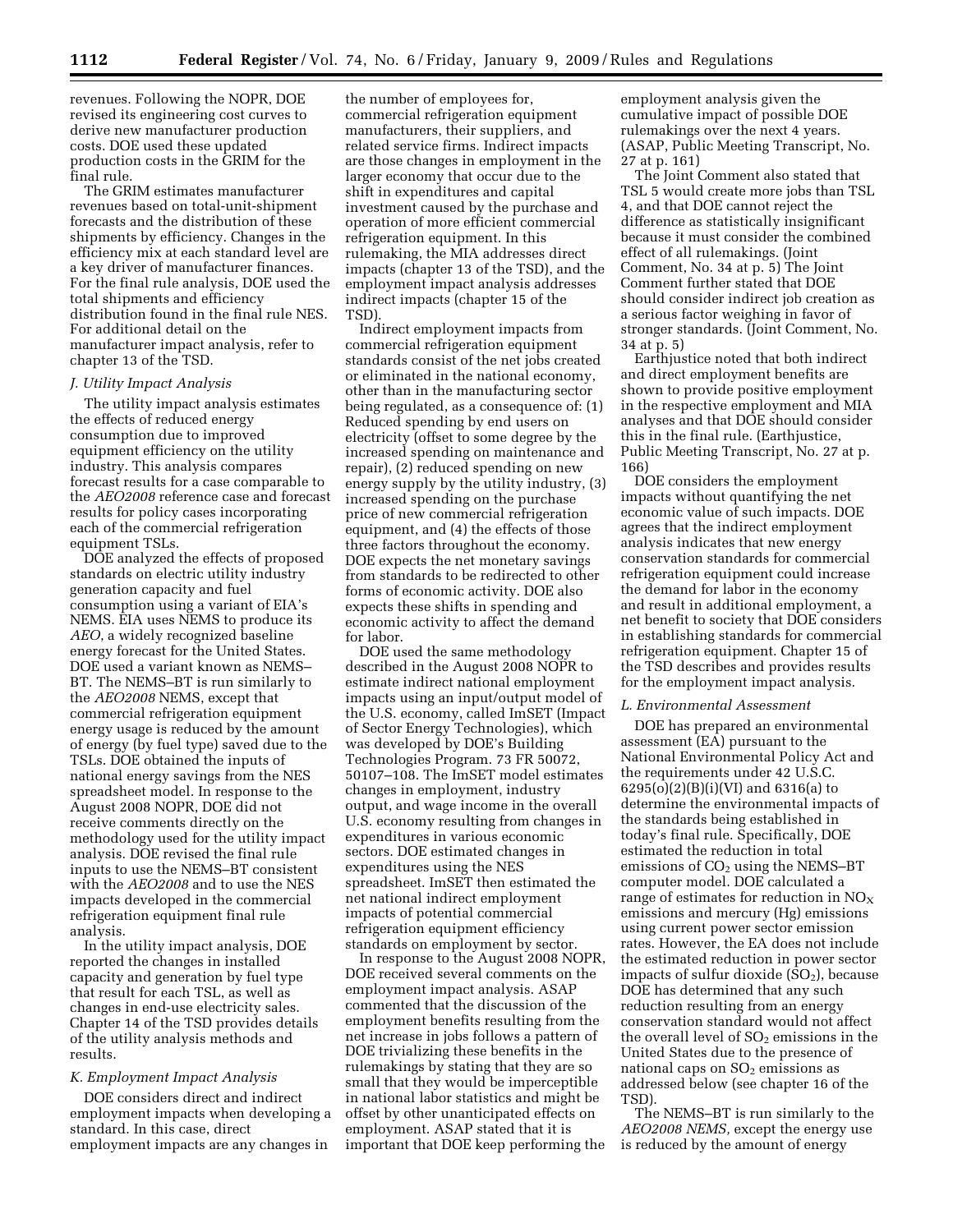electricity generation due to the

saved due to the TSLs. DOE obtained the inputs of national energy savings from the NIA spreadsheet model. For the EA, the output is the forecasted physical emissions. The net benefit of the standard is the difference between emissions estimated by NEMS–BT and the *AEO2008* reference case. The  $NEMS-BT$  tracks  $CO<sub>2</sub>$  emissions using a detailed module that provides results with a broad coverage of all sectors and inclusion of interactive effects.

The Clean Air Act Amendments of 1990 set an emissions cap on  $SO<sub>2</sub>$  for all power generation. Attaining this target, however, is flexible among generators and is enforced through emissions allowances and tradable permits. Because  $SO<sub>2</sub>$  emissions allowances have value, generators will almost certainly use them, although not necessarily immediately or in the same year with and without a standard in place. In other words, with or without a standard, total cumulative  $SO<sub>2</sub>$  emissions will always be at or near the ceiling, while there may be some timing differences between yearly forecasts. Thus, it is unlikely that there will be an  $SO<sub>2</sub>$ environmental benefit from electricity savings as long as there is enforcement of the emissions ceilings.

Although there may not be an actual reduction in  $SO<sub>2</sub>$  emissions from electricity savings, there still may be an economic benefit from reduced demand for  $SO<sub>2</sub>$  emission allowances. Electricity savings decrease the generation of  $SO<sub>2</sub>$ emissions from power production, which can decrease the need to purchase or generate  $SO<sub>2</sub>$  emissions allowance credits, and decrease the costs of complying with regulatory caps on emissions.

Like  $SO_2$ , future emissions of  $NO_X$ and Hg would have been subject to emissions caps under the Clean Air Interstate Act (CAIR) and Clean Air Mercury Rule (CAMR). However, as discussed in section VI.C.6, a Federal court has vacated these rules. The NEMS–BT model used for today's final rule assumed that both  $NO<sub>x</sub>$  and Hg emissions would be subject to CAIR and CAMR emissions caps. In the case of  $NO<sub>X</sub>$  emissions, CAIR would have permanently capped emissions in 28 eastern states and the District of Columbia. Because the NEMS–BT modeling assumed  $NO<sub>X</sub>$  emissions would be subject to CAIR, DOE established a range of  $NO<sub>x</sub>$  reductions based on the use of a  $NO<sub>X</sub>$  low and high emissions rates (in  $kt$  of  $NO<sub>X</sub>$  emitted per terawatt-hours (TWh) of electricity generated) derived from the *AEO2008*. To estimate the reduction in  $NO<sub>x</sub>$ emissions, DOE multiplied these emission rates by the reduction in

standards considered. However, because the emissions caps specified by CAMR would have applied to the entire country, DOE was unable to use NEMS– BT model to estimate the physical quantity changes in mercury emissions due to energy conservation standards. To estimate mercury emission reductions due to standards, DOE used an Hg emission rate (in metric tons of Hg per energy produced) based on *AEO2008*. Because virtually all mercury emitted from electricity generation is from coal-fired power plants, DOE based the emission rate on the metric tons of mercury emitted per TWh of coalgenerated electricity. To estimate the reduction in mercury emissions, DOE multiplied the emission rate by the reduction in coal-generated electricity associated with standards considered.

In comments on the August 2008 NOPR, ASAP stated that it was important for DOE to consider the economic impact calculations for carbon, noting that the economic savings are significant. In addition, until the CRE and packaged terminal air conditioner and heat pump (PTAC and PTHP) NOPRs, ASAP did not see that economic values for carbon emissions savings were factored into the analysis in a way that could affect decision making. (ASAP, Public Meeting Transcript, No. 27 at p. 172) On the other hand, AHRI believes DOE has no statutory obligation to monetize CO<sub>2</sub> benefits. (AHRI, Public Meeting Transcript, No. 27 at p. 173)

AHRI further commented that if DOE decides to monetize  $CO<sub>2</sub>$  benefits, then it should account for  $CO<sub>2</sub>$  emissions that will result from manufacturing more efficient products. For example, DOE should consider the  $CO<sub>2</sub>$  emissions resulting from additional copper to be mined and incorporated into the finished product. (AHRI, Public Meeting Transcript, No. 27 at p. 173) True also commented on types of manufacturing processes that should be considered in the emissions analysis. True stated that the most significant impact of commercial refrigeration equipment on the environment is from welding agents and refrigerants. True further explained with the global warming potentials (GWPs) of some of these substances at 1,300, 1,500, and 3,800, the impacts are astronomically greater than other impacts the industry faces. (True, Public Meeting Transcript, No. 27 at p. 174)

On the contrary, ASAP emphasized that the congressional deadline of December 31, 2008, means that ''paralysis by analysis'' is not an option at this point in this rulemaking and that it is incumbent upon AHRI to

demonstrate that any proposed analysis changes would be significant. (ASAP, Public Meeting Transcript, No. 27 at p. 173) ACEEE commented that for buildings and the equipment used in them (not specific for this class of equipment), the energy use during the operating life is roughly 85 percent of the total lifecycle energy. Also, the incremental energy change from increased use of a largely recycled metals stock is likely have a small impact on this analysis. (ACEEE, Public Meeting Transcript, No. 27 at p. 173)

Several interested parties provided comments on the economic value of  $CO<sub>2</sub>$ used in DOE's monetization of carbon emissions for the August 2008 NOPR and the final rule for PTACs and PTHPs (73 FR 58772, October 7, 2008). ASAP stated that the low range for monetization of carbon emission reductions should not be zero. (ASAP, Public Meeting Transcript, No. 27 at p. 23) AHRI stated that DOE should not speculate on the value of  $CO<sub>2</sub>$  emissions because it has no statutory obligation to do so and that any value DOE used would be an estimate. There is no consensus on any single estimate of the value of  $CO<sub>2</sub>$  emissions. Therefore, DOE should not indulge in speculation to determine a value when it has no statutory obligation to do so. (AHRI, No. 33 at p. 6)

Earthjustice commented that the upper and lower bounds of the values DOE uses for its carbon emissions are arbitrarily low. (Earthjustice, No. 38 at pp. 7–14) Specifically, Earthjustice stated that by using the value of the social cost of carbon (SCC) estimated in Dr. Richard Tol's 2005 meta-analysis, DOE excluded critical damages and made optimistic assumptions that bias the damage cost downwards. (Earthjustice, No. 38 at p. 8) Earthjustice noted that Tol released an update of his 2005 meta-analysis in September 2007, which reports an increase in his peerreviewed mean estimate of SCC from \$14 to \$20/ton  $CO_2$  and from \$43 to \$71/ ton carbon.16 Earthjustice also asserted that the use of Tol's mean as an upper bound is inconsistent with sound risk analysis and distributions of climate damage functions, leading to systematic undervaluation of damages. (Earthjustice, No. 38 at p. 9) Lastly, Earthjustice noted that Tol's estimate relies primarily on estimates that did not use the currently accepted climate change discounting procedure of

<sup>16</sup>Tol, R.S.J. (2007) The social cost of carbon: trends, outliers, and catastrophes. *Research Unit Sustainability and Global Change, Working Paper FNU–144,* Hamburg University and Centre for Marine and Atmospheric Science, Hamburg, Germany.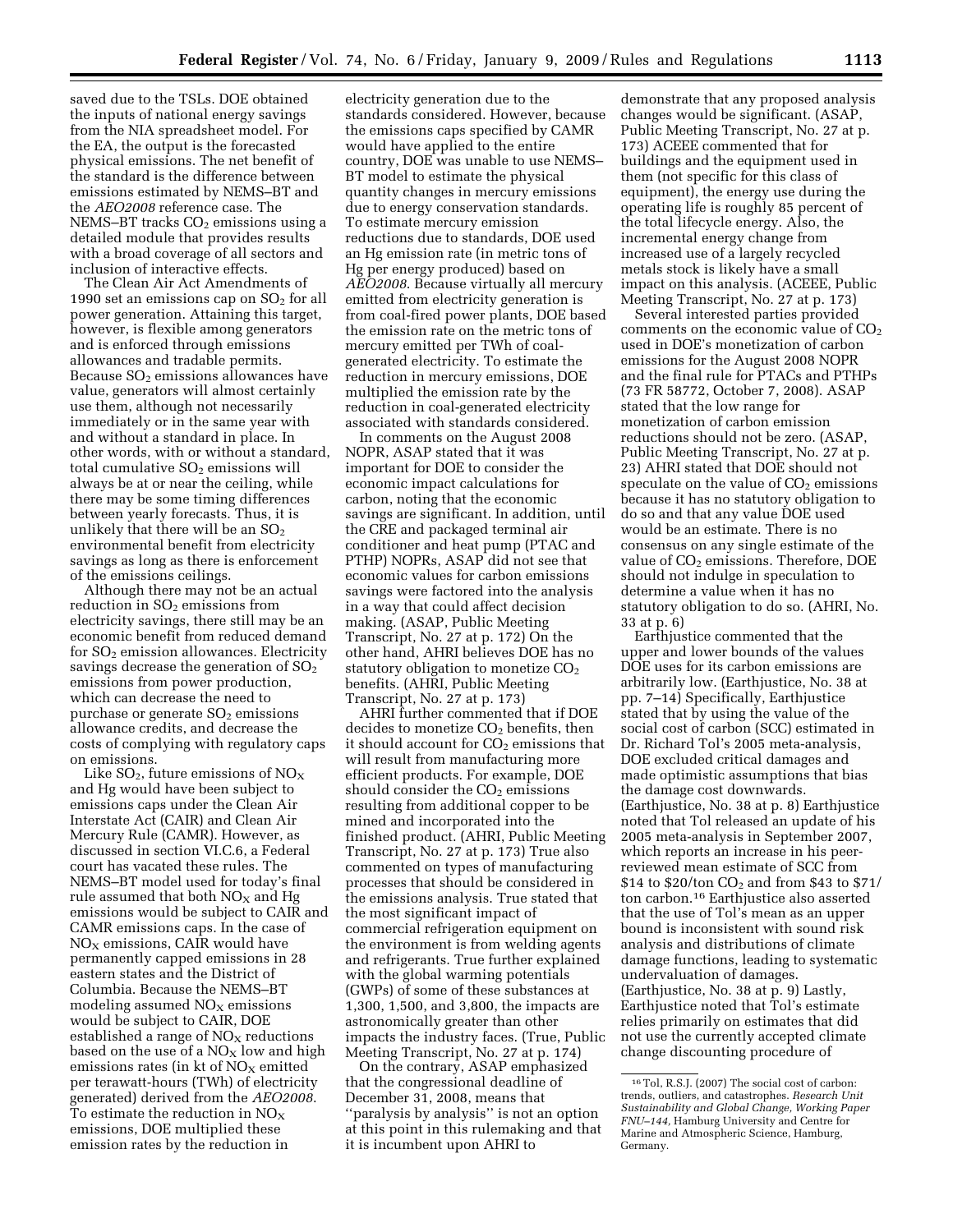declining discount rate over time, and it fails to recognize the distinction between the ways in which scarcity affects the value of normal goods and environmental goods. (Earthjustice, No. 38 at p. 11)

AHRI noted that Congress is now engaged in debating a possible cap and trade program for the United States. The size of the allowance cap first set by such legislation or by implementing regulations and the pace of reduction of the emission allowances will largely determine the unit price or value of  $CO<sub>2</sub>$ emissions reductions. AHRI stated that it would be an arbitrary decision on DOE's part to rely on valuations identified in the Intergovernmental Panel on Climate Change (IPCC) or valuations used in the European Union (EU) cap and trade program when the United States has not yet set an emissions cap itself. Further, AHRI stated that DOE should not allow evaluation of environmental impacts to negate or render moot what has always been, and should remain, the core analysis in appliance standards rulemakings, *i.e.*, consumer payback and life-cycle cost analyses. (AHRI, No. 33 at p. 6) NRDC also stated that the cost of carbon emissions will become an issue with California adopting a Climate Program and the Regional Greenhouse Gas Initiative in the Northeast. (NRDC, Public Meeting Transcript, No. 27 at p. 105)

Earthjustice's written comment states that DOE's monetization of  $CO<sub>2</sub>$ emissions should reflect the potential U.S. legislation that would put a national cap on  $CO<sub>2</sub>$  emissions. This includes examining the effect of the standard in reducing allowance prices and the benefit of reduced emissions in the NPV. This is Earthjustice's primary suggested consideration for DOE; otherwise, DOE should take into  $account existing regional CO<sub>2</sub> caps$ when monetizing  $CO<sub>2</sub>$ . Finally, the most basic consideration DOE must make, according to Earthjustice, is to economically account for the avoided environmental harm from  $CO<sub>2</sub>$ emissions. (Earthjustice, No. 38 at pp.  $2 - 6$ 

The Joint Comment stated that DOE should incorporate the monetization of carbon emission reductions in the lifecycle cost analysis and the national impact analysis. The Joint Comment further stated that DOE's exclusion of carbon monetization in the LCC and NIA results in a systematic underestimation of benefits of new energy conservation standards. (Joint Comment, No. 34 at p. 6) Earthjustice stated that DOE does not account for the economic value of CO<sub>2</sub> emissions

reductions resulting from efficiency standards in any meaningful way. Although DOE has begun estimating a range of values for carbon emissions, it then ignores these values when choosing the new standard level. Earthjustice stated that DOE must address these issues by (1) accounting for the value of emissions reductions resulting from a standard in the economic analyses, the LCC, and NIA; and (2) using reasonable assumptions and sources when determining the value of carbon emission reductions because the current sources evaluated are inadequate. (Earthjustice, No. 38 at p. 1) Specifically, Earthjustice stated that DOE should quantify the effect of a  $CO<sub>2</sub>$ emission cap on energy prices in the LCC analysis. (Earthjustice, No. 38 at p. 2)

DOE has made several additions to its monetization of environmental emissions reductions in today's rule, which are discussed in section VI.C.6. DOE has chosen to continue to report these benefits separately from the net benefits of energy savings. Nothing in EPCA or in the National Environmental Policy Act (NEPA) requires that the economic value of emissions reduction be incorporated in the net present value analysis of energy savings. Unlike energy savings, the economic value of emissions reduction is not priced in the marketplace. However, DOE will consider both values when weighing the benefits and burdens of standards.

Although this rulemaking does not affect  $SO<sub>2</sub>$  emissions, there are markets for SO<sub>2</sub> emissions allowances. The market clearing price of  $SO<sub>2</sub>$  emissions is roughly the marginal cost of meeting the regulatory cap, not the marginal value of the cap itself. Further, because national  $SO<sub>2</sub>$  emissions are regulated by a cap and trade system, the need to meet these caps is already included in the price of energy or energy savings. With a cap on SO2, the value of energy savings already includes the value of SO2 control for those consumers experiencing energy savings. The economic cost savings associated with  $SO<sub>2</sub>$  emissions caps is approximately equal to the change in the price of traded allowances resulting from energy savings multiplied by the number of allowances that would be issued each year. That calculation is uncertain because the energy savings for commercial refrigeration equipment are so small relative to the entire electricity generation market that the resulting emissions savings would have almost no impact on price formation in the allowances market. These savings would most likely be outweighed by

uncertainties in the marginal costs of compliance with  $SO<sub>2</sub>$  emissions caps.

For those emissions currently not priced (CO<sub>2</sub>, Hg, and NO<sub>x</sub>), only a range of estimated economic values based on environmental damage studies of varying quality and applicability is available. DOE is weighing these values separately and is not including them in the NPV analysis.

#### **V. Discussion of Other Comments**

Since DOE opened the docket for this rulemaking, it has received more than 100 comments from a diverse set of parties, including manufacturers and their representatives, trade associations, wholesalers and distributors, energy conservation advocates, and electric utilities. Section IV of this preamble discusses comments DOE received on the analytic methodologies it used. Additional comments DOE received in response to the August 2008 NOPR addressed the information DOE used in its analyses, results of and inferences drawn from the analyses, impacts of standards, the merits of the different TSLs and standards options DOE considered, and other issues affecting adoption of standards for commercial refrigeration equipment. DOE addresses these comments in this section.

#### *A. Information and Assumptions Used in Analyses*

1. Market and Technology Assessment

#### a. Data Sources

DOE summarized its analysis for energy consumption in chapter 3 of the NOPR TSD. Traulsen stated that there are problems with the use of energy consumption data reported to government agencies because of inaccurate data reporting. Traulsen cited several problems with U.S. Environmental Protection Agency's (EPA's) ENERGY STAR database for self-contained commercial solid-door food service refrigerators and freezers, including equipment listed in the database that does not conform to the ENERGY STAR specifications. Traulsen suggested that sources such as these not be used in the technical analyses because of the errors they contain. (Traulsen, No. 25 at p. 1)

The ENERGY STAR requirements for commercial solid door refrigerators and freezers cover self-contained commercial refrigerators, freezers, and refrigerator-freezers that have solid doors, which are not covered in this commercial refrigeration equipment rulemaking. In terms of equipment classes, there is no overlap between the ENERGY STAR program and DOE's rulemaking on commercial refrigeration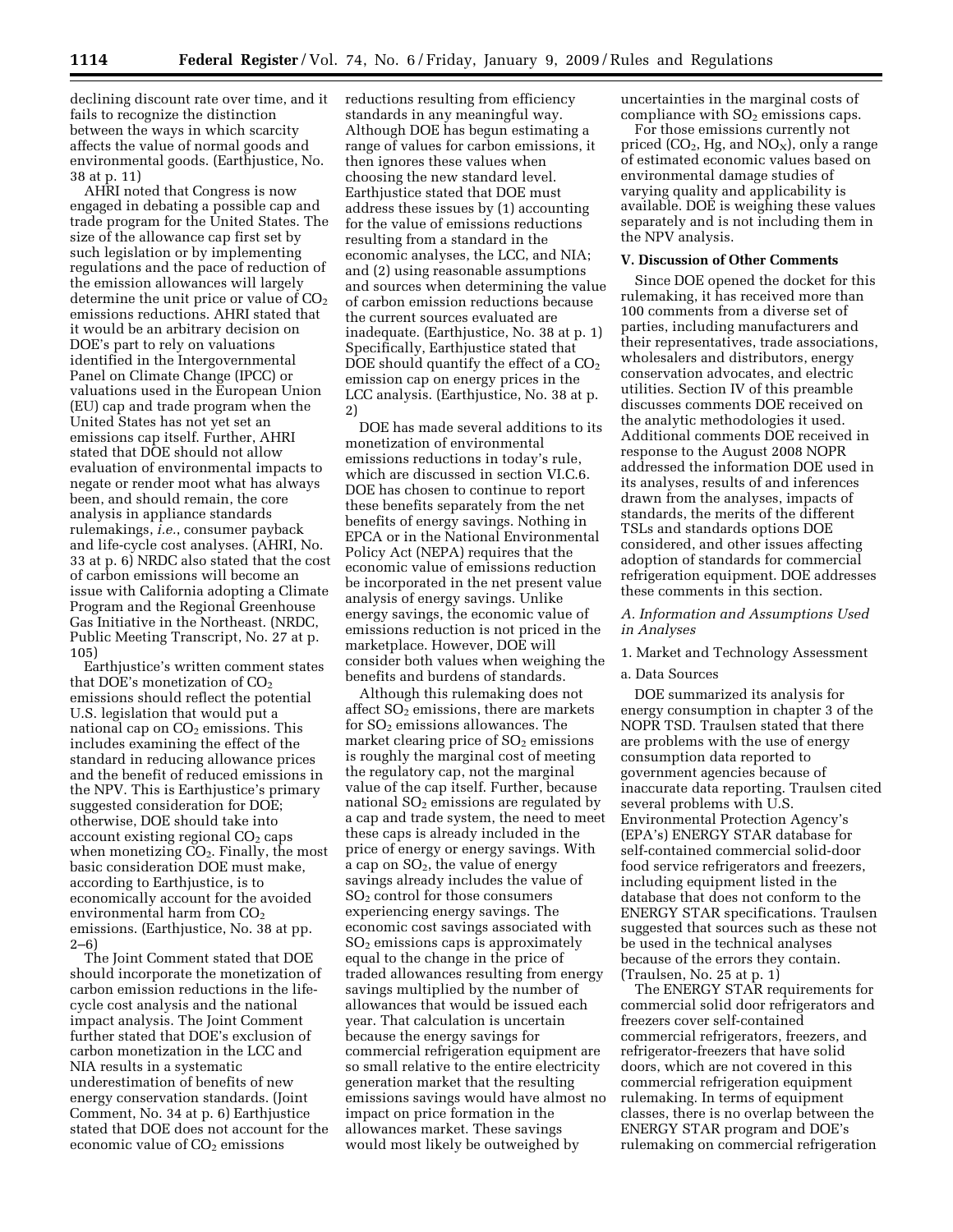equipment, except for commercial icecream freezers. EPA's commercial icecream freezer equipment class does not coincide with DOE's commercial icecream freezer equipment class because they are defined differently and tested at different rating temperatures. In addition, DOE understands that Traulsen has a large market in the commercial refrigeration industry for self-contained commercial refrigerator and freezers with doors. However, these equipment classes are not covered in this rulemaking. Also, DOE did not use energy consumption databases from other government agencies such as EPA. Rather, DOE conducted its own evaluation of energy consumption data for existing equipment from major manufacturers and compiled a performance database. The primary source of information for the database was equipment data sheets that were publicly available on manufacturers' Web sites. From these data sheets, equipment information such as total refrigeration load, evaporator temperature, lighting power draw, defrost power draw, and motor power draw allowed determination of calculated daily energy consumption (CDEC) according to the DOE test procedure. See chapter 3 of the TSD for additional information on market performance data.

#### b. Beverage Merchandisers

In response to the NOPR, Coca-Cola submitted a comment questioning the market share and shipment data in DOE's analysis. Coca-Cola stated that its own purchases contradict DOE's figures. According to Coca-Cola, vertical closed transparent, self-contained, medium temperature (VCT.SC.M) equipment makes up the majority of Coca-Cola's purchases. DOE's exclusion of this class accounts for the differences between Coca-Cola's purchases and the number of units shipped that DOE reported in the engineering analysis. (Coca-Cola, No. 21 at p. 1)

As explained in the July 2007 ANOPR, VCT.SC.M equipment is currently covered by energy conservation standards established in EPCA. 72 FR 41176. Therefore, selfcontained glass-front beverage merchandisers (beverage coolers), which are included in the VCT.SC.M equipment class, are not covered in this commercial refrigeration equipment rulemaking. As a result, all the shipment and market share data reported in the engineering analysis are valid for the classes of commercial refrigeration equipment covered in this rulemaking.

#### 2. Engineering Analysis

#### a. Design Options

In the NOPR, DOE reevaluated the list of design options remaining after the ANOPR screening analysis. Based on public comments, DOE made the following design option changes in the NOPR and did not receive any further comment for the final rule: increasing insulation thickness as a design option; revising anti-sweat heater power values for certain equipment classes with glass doors; and revising assumptions made to estimate changes in cost and efficiency for high-efficiency, singlespeed compressors used in selfcontained equipment. 73 FR 50087. However, there were certain design options for which DOE did receive comments and that warranted changes for the final rule. Specifically, LED cost and efficiency assumptions were updated.

For the NOPR, DOE could only identify LED luminaires on the market for use in vertical refrigerated cases with transparent doors (*i.e.*, the VCT equipment family). DOE used these LED luminaires as the basis for LED lighting for open refrigerated cases, because DOE could not identify LED luminaires for use in open refrigerated cases. However, when DOE reexamined the current state of LED lighting for the final rule, DOE identified LED luminaries on the market for use in open refrigerated cases. DOE updated the LED lighting prices for open refrigerated cases using these newly identified LED luminaires.

For the final rule, DOE also updated the LED prices for lighting used in the VCT equipment families using the actual reduction in the lumen-based price of LED chips reported in DOE's Multi-Year Program Plan between 2007 and 2008. DOE's 2007 Multi-Year Program Plan reported that the latest available OEM device price for LED chips was \$35/kilolumen.17 DOE's 2008 Multi-Year Program Plan reported that the latest available OEM device price for LED chips was \$25/kilolumen.<sup>18</sup> This equates to a 29-percent reduction in lumen-based LED chip costs from 2007– 2008. For the final rule, DOE applied this 29-percent reduction in lumenbased LED chip costs to the LED lighting for the VCT equipment families, representing about a 9-percent reduction in LED system costs, assuming the costs of the power supply and LED fixtures did not change from the values used in

the NOPR engineering analysis. For additional detail regarding LED costs, see section IV.B.2.a.

In addition to expected price reductions, DOE received comments on the unique performance advantages of LED systems following the NOPR. Philips stated that LED systems are virtually maintenance-free. Without maintenance costs, LED payback periods amount to roughly half of their life expectancy. (Philips, No. 29 at pp. 1–6) Philips also claimed that LED efficacy (lm/W) is expected to increase. Increases in efficacy effectively reduce the operational costs of the system by allowing for less energy consumption while maintaining output. (Philips, No. 29 at p. 1)

As mentioned above, for today's final rule, DOE reexamined the LED lighting assumptions that were used in the NOPR. DOE identified more efficacious LED lighting options for use in both vertical refrigerated cases with transparent doors and open refrigerated cases than the LED lighting identified in the NOPR analysis. Based on the new LED lighting options, DOE updated case lighting configurations for each equipment class specific to LED lighting in the engineering analysis. For more detail about the updated LED lighting performance assumptions, see chapter 5 and appendix B of the TSD.

In addition to the life-cycle benefits afforded by LEDs, the California Utilities Joint Comment stated that LED systems have a higher degree of controllability, which gives the systems dimming, cold start, and short cycling capabilities. (California Utilities Joint Comment, No. 41 at p. 3) ASAP added that these features allow LED systems to be turned off in situations in which fluorescents could not. This equates to improved energy efficiency for commercial refrigeration equipment that uses LED lighting. (ASAP, Public Meeting Transcript, No. 27 at p. 106)

The enhanced controllability of LED lighting can offer multiple benefits over fluorescent lighting. Specifically, the ability to reduce the operating time of LED lighting can lead to increased energy efficiency for commercial refrigeration equipment. Therefore, in the July 2007 ANOPR, DOE specifically requested public comment on using 24 hours as the case lighting operational hours. 72 FR 41187. In the August 2008 NOPR, based on public comment, DOE determined that 24 hours was an adequate assumption for case lighting operating hours regardless of lighting type. 73 FR 50095. In addition, the test procedure DOE adopted for commercial refrigeration equipment, ANSI/ARI Standard 1200–2006, is a steady-state

<sup>17</sup>U.S. Department of Energy, Solid-State Lighting Research and Development, Multi-Year Program Plan FY08–FY13.

<sup>18</sup>U.S. Department of Energy, Solid-State Lighting Research and Development, Multi-Year Program Plan FY09–FY14.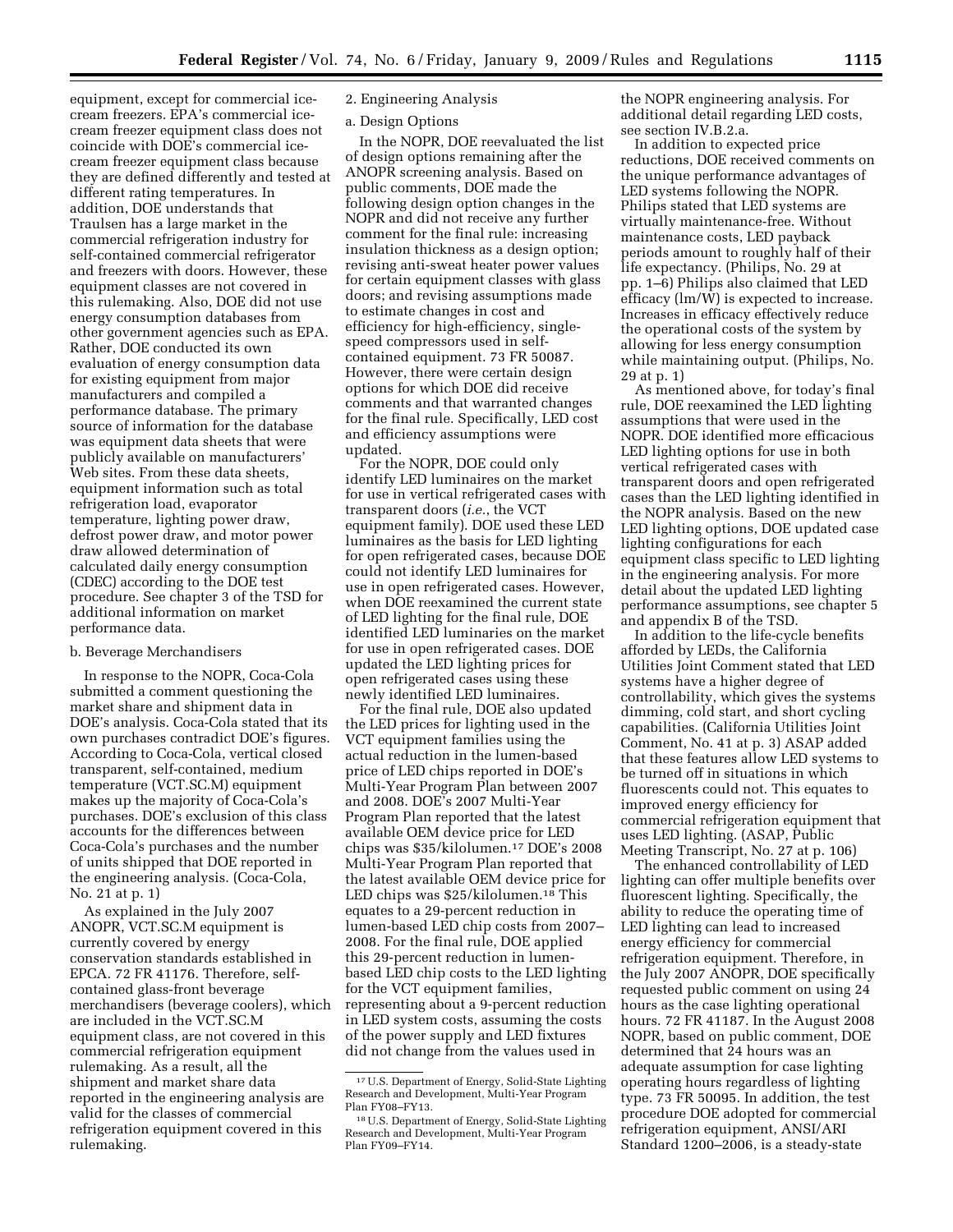test procedure, which is unable to capture significant energy savings due to dimming controls or motion sensors. 71 FR 71370.

Following the NOPR, some manufacturers expressed concerns that implementing LED lighting would reduce the quality of their equipment. Specifically, they disagreed with the use of general white light LEDs to develop a price specifically for LED lighting used in commercial refrigeration equipment. True and Southern Store Fixtures stated that the grocery store market will be most affected by the use of LED lighting because certain food products, such as meat, dairy, deli, and produce, have to have a special display color. (True, Public Meeting Transcript, No. 27 at p. 111; Southern Store Fixtures, Public Meeting Transcript, No. 27 at p. 108) Continental Refrigerator added that in low-temperature applications, there is degradation in LED color quality, requiring the technology to be developed further. (Continental Refrigerator, No. 27 at p. 141) Southern Store Fixtures stated that LEDs used in commercial refrigeration equipment are more expensive because additional labor is required to test and sort the LEDs to meet the industry's color quality requirements. (Southern Store Fixture, Public Meeting Transcript, No. 27 at p. 108) Hill Phoenix agreed with Southern Store Fixtures and added that repeatability and minimizing the LED output variance also factors into this costly sorting process (*i.e.*, binning). (Hill Phoenix, Public Meeting Transcript, No. 27 at p. 109) PG&E estimated that this premium will remain constant independent of any future price reductions. (PG&E, Public Meeting Transcript, No. 27 at p. 110) AHRI and Hill Phoenix suggested that prices for LED systems used in commercial refrigeration equipment will not experience the same price reductions that the rest of the LED industry will. Both interested parties agreed that, because the commercial refrigeration market for LEDs is small, there will not be a great demand for high-quality LEDs, providing little incentive for LED suppliers to offer low-price, high-quality LEDs. (AHRI, No. 33 at p. 2 and Hill Phoenix, No. 32 at p. 2)

DOE acknowledges that a premium markup is applied to LED chips used in commercial refrigeration applications due to the binning process. This highly selective process requires LED chips to be chosen by hand to ensure the consistency in color, temperature and light quality demanded by commercial refrigeration equipment customers. As LED technology advances (*e.g.*, efficacy

or price), the binning process for quality remains the same, resulting in a constant markup on the price of LED chips used for commercial refrigeration equipment. DOE accounted for this premium in the pricing used for the NOPR analysis. In the update of LED prices between 2007 and 2008 for the final rule, DOE maintained the markup associated with the higher level of quality needed for LEDs used in commercial refrigeration equipment.

DOE also received comments on the relative benefits of using LEDs in lowtemperature cases versus mediumtemperature cases and in closed cases versus open cases. The California Utilities Joint Comment stated that LED luminous output is 10 percent higher at 0 °F than at 25 °F. (California Utilities Joint Comment, No. 41 at p. 11) Southern Store Fixtures stated the heat from the LED fixture could be used to control condensate on closed case doors. It suggested using a remote power module for open cases. (Southern Store Fixtures, Public Meeting Transcript, No. 27 at p. 98) Hill Phoenix also stated that it is still a challenge for LED lighting in open cases to provide the quality and quantity of light required by the food marketing industry. (Hill Phoenix, No. 32 at p. 1)

As stated above, DOE was able to identify for the final rule LED luminaires currently available on the market for both open refrigerated cases and vertical refrigerated cases with transparent doors. The benefits of using LEDs vary depending on the type of commercial refrigerated equipment in which they are used. However, the luminaires DOE identified for use in the final rule analysis were specifically developed for individual types of commercial refrigeration equipment, and the luminaire manufacturers reported that the performance and quality of those luminaires were developed to meet the specific light output requirements of the commercial refrigeration equipment manufacturers that use them. Therefore, although the LED luminous output may be about 10 percent higher for low-temperature cases compared to medium-temperature cases, the luminaires chosen for the analysis were actual products that commercial refrigeration equipment manufacturers specified provide appropriate lighting levels. Likewise, the power configuration used in the analysis for LED fixtures was also based on actual products used in closed and open cases. However, DOE did modify the LED lighting configurations assumed in the engineering analysis based on comments received and lighting manufacturer specification sheets. Most

notably, for the final rule, DOE doubled the shelf lighting for open cases compared to that assumed for the NOPR. This increase in shelf lighting is needed to meet the lighting requirements of open cases due to the directional nature of LED lighting. See appendix B for more detail regarding the lighting configurations assumed in the engineering analysis.

#### b. Baseline Models

DOE established baseline specifications for each equipment class modeled in the engineering analysis by reviewing available manufacturer data, selecting several representative units, and then aggregating the physical characteristics of those units. This process created a unit representative of commercial refrigeration equipment currently offered for sale in each equipment class, with average characteristics for physical parameters (*e.g.*, volume, TDA), and minimum performance of energy-consuming components (*e.g.*, fans, lighting). In the NOPR analysis, DOE made several revisions to the baseline specifications. These changes include updates to baseline lighting, TDA calculations, and baseline energy consumption. Appendix B of the NOPR TSD explained in detail the changes made to the baseline design specifications relative to the ANOPR analysis. DOE received no comments specific to these changes, and is therefore maintaining them for the final rule.

#### c. Consideration of Alternative Refrigerants

The framework document stated that due to the phaseout of chlorofluorocarbons (CFCs) and hydrochlorofluorocarbons (HCFCs) in refrigeration equipment, the industry would likely use HFC refrigerants in their products. Following the framework document, AHRI stated that most of the data it provided to DOE was based on the use of HFC refrigerants. In the ANOPR TSD and NOPR, DOE assumed that HFC refrigerants were already in wide use in the refrigeration industry, and therefore used HFC refrigerants as the basis for the technical analysis conducted in the rulemaking.

The Joint Comment in response to the NOPR stated that DOE should consider alternative primary refrigerants such as hydrocarbons, ammonia, and  $CO<sub>2</sub>$  in its analysis because of their potential energy benefits, and because of the current phase-out of CFCs and HCFCs as refrigerants. The Joint Comment pointed out that alternative primary refrigerants are widely used in countries other than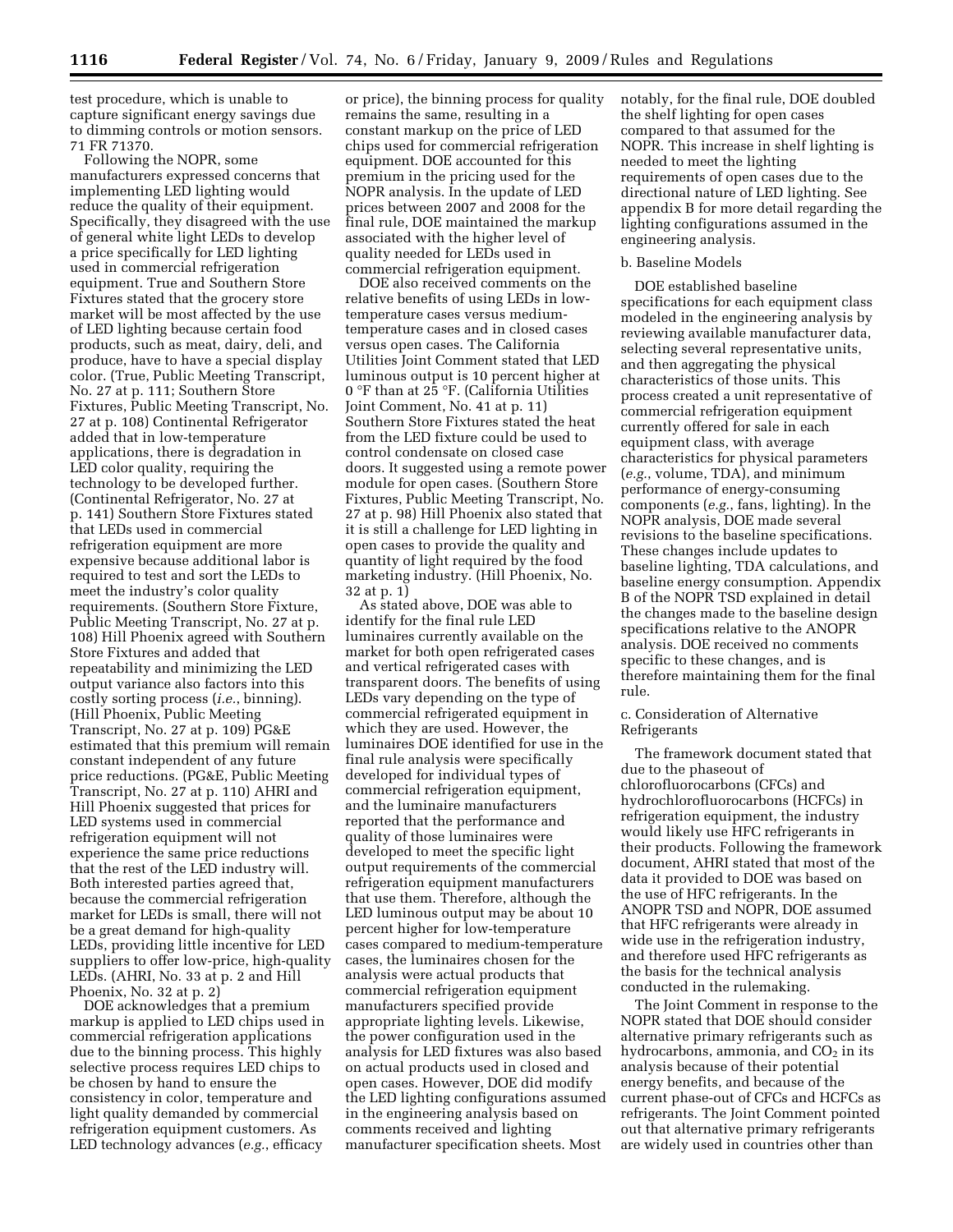the United States, principally in Europe. (Joint Comment, No. 34 at p. 8)

As stated in the ANOPR TSD and NOPR, DOE based its technical analysis on the use of HFC refrigerants. A Federal phaseout of CFC refrigerants has already occurred, and a Federal phaseout of HCFC refrigerants is pending in 2010. Thus, DOE did not consider CFCs and HCFCs in its analysis. Likewise, although alternative refrigerants such as hydrocarbons, ammonia, and  $CO<sub>2</sub>$  are used in Europe and elsewhere in the world, there is no evidence that they are widely used for commercial refrigeration applications in the United States. In addition, current state and local building codes would not allow the use of many alternative refrigerants (Safety Class A3—most hydrocarbon refrigerants) in remote condensing equipment covered by this rulemaking due to flammability concerns. These codes would also severely limit the use of ammonia due to toxicity concerns. Both could be considered for use with secondary loop refrigeration systems, but these are not the subject of this rulemaking. Hydrocarbon refrigerants could possibly be used for small self-contained commercial refrigeration equipment covered in this rulemaking if they contain less than 3 pounds of refrigerant and if they have been certified by Underwriters Laboratories or another product certification lab. However, DOE believes that no such equipment has been certified for the U.S. market, and it did not consider these refrigerants as a viable design option in the engineering analysis.

The majority of the U.S. commercial refrigeration industry uses HFC refrigerants in commercial refrigeration equipment. Since the analysis should be based on the refrigerant most widely used in commercial refrigeration equipment, it is unnecessary to consider alternative refrigerants. For these reasons, DOE has continued to use HFC refrigerants as the basis for its technical analysis. DOE used the HFC refrigerant R–404A for all remote condensing equipment and HFC refrigerant R–404A or refrigerant R–134A for all selfcontained equipment.

#### d. Consideration of NSF 7 Type II Equipment

On December 8, 2006, DOE published a final rule in which it adopted ANSI/ ARI Standard 1200–2006 as the DOE test procedure for commercial refrigeration equipment. 71 FR at 71340, 71369–70. DOE incorporated the test procedure into its regulations in 10 CFR 431.63–431.64. The standard also requires performance tests to be

conducted according to ANSI/ASHRAE Standard 72–2005. Following the NOPR, DOE received comments from Southern Store Fixtures and Zero Zone stating that the DOE test procedure is insufficient because a subset of the equipment covered in this rulemaking is designed for and operates under harsher conditions than the 75.2 °F dry-bulb and 64.4 °F wet-bulb ambient temperature condition used in the DOE test procedure.

According to Southern Store Fixtures and Zero Zone, the hotter, more humid ambient condition requires additional energy consumption to power larger compressors and the anti-condensate capabilities necessary in this environment. These conditions make it more difficult to meet the standards proposed by this rulemaking. As a result, both Zero Zone and Southern Store Fixtures suggested that DOE should account for the difference between test procedure ambient conditions and operating ambient conditions for this subset of equipment by making a distinction similar to the one currently used in the National Sanitation Foundation Standard 7 (NSF 7) standard. (Zero Zone Public Meeting Transcript, No. 27 at p. 17 and Southern Store Fixtures No. 27 at p. 18) Under NSF 7, equipment intended for use in more severe environments is designated as ''Type II'' equipment and is tested at 80 °F dry-bulb and 68 °F wet-bulb ambient conditions. NSF ''Type I'' equipment is tested at the same ambient conditions as the DOE test procedure, namely the 75.2 °F dry-bulb and 64.4 °F wet-bulb temperature ambient condition.

To address this issue, AHRI suggested exempting Type II equipment from coverage or instructing manufacturers of Type II equipment to apply for waivers. (AHRI, Public Meeting Transcript, No. 27 at p. 50) If the waiver approach is pursued, Southern Store Fixtures suggested using available NSF Type II testing data to find the relationship among food temperature, the metric used in NSF testing, and energy consumption, the metric used in the DOE test procedure. This relationship would allow at least some Type II equipment to be considered fairly under this rule and mitigate a spike in waiver applications. (Southern Store Fixtures, Public Meeting Transcript, No. 27 at p. 54)

After consideration of these comments, DOE believes that instituting a distinction between Type I and Type II commercial refrigeration equipment, as defined by NSF 7, is unnecessary in this rulemaking. The DOE test procedure, ARI Standard 1200–2006,

requires that energy consumption testing for all commercial refrigeration equipment covered in this rulemaking be conducted according to ANSI/ ASHRAE Standard 72–2005, which prescribes specific ambient conditions. There is no requirement to address the ambient conditions specified in the NSF 7 standard. The two standards also serve different purposes. The ANSI/ASHRAE 72–2005 standard measures energy consumption for a specific ambient condition, whereas the NSF 7 standard measures food temperature at a specific ambient condition for food safety purposes. Although these test procedures have different purposes, including the NSF 7 Type II test procedure would have a minimal impact on the energy consumption of this equipment because the differences between the ANSI/ASHRAE 72–2005 and NSF 7 Type II ambient test conditions are marginal. NSF 7 Type II equipment is defined as a unit intended for use in an environment in which the ambient dry-bulb temperature does not exceed 80 °F. This is at most 5 °F higher than the 75 °F ambient dry bulb temperature used in the DOE test procedure. Therefore, the test procedure requires all commercial refrigeration equipment covered under this rulemaking to be tested for energy consumption according to the ambient conditions specified in ANSI/ASHRAE Standard 72–2005 and will not include any distinction between Type I and Type II equipment as defined by NSF 7.

#### e. Product Class Extension Factors

In the NOPR, DOE developed multipliers to extend standards from the 15 equipment classes it directly analyzed to the remaining 23 secondary equipment classes of commercial refrigeration equipment it did not directly analyze. DOE's approach involved a matched-pair analysis, which examined the relationship between several related pairs of equipment classes. Chapter 5 of the TSD discusses the development of the extension multipliers and the set of focused matched-pair analyses.

Following the NOPR, Southern Store Fixtures questioned the extension multiplier for self-contained equipment that was based on the analytical results for open remote condensing equipment. Southern Store Fixtures believed that the extension multiplier of 2.51 DOE developed to correlate remote mediumtemperature equipment without doors to self-contained medium-temperature equipment without doors should be higher to adequately account for the more severe conditions in which self contained equipment are typically used,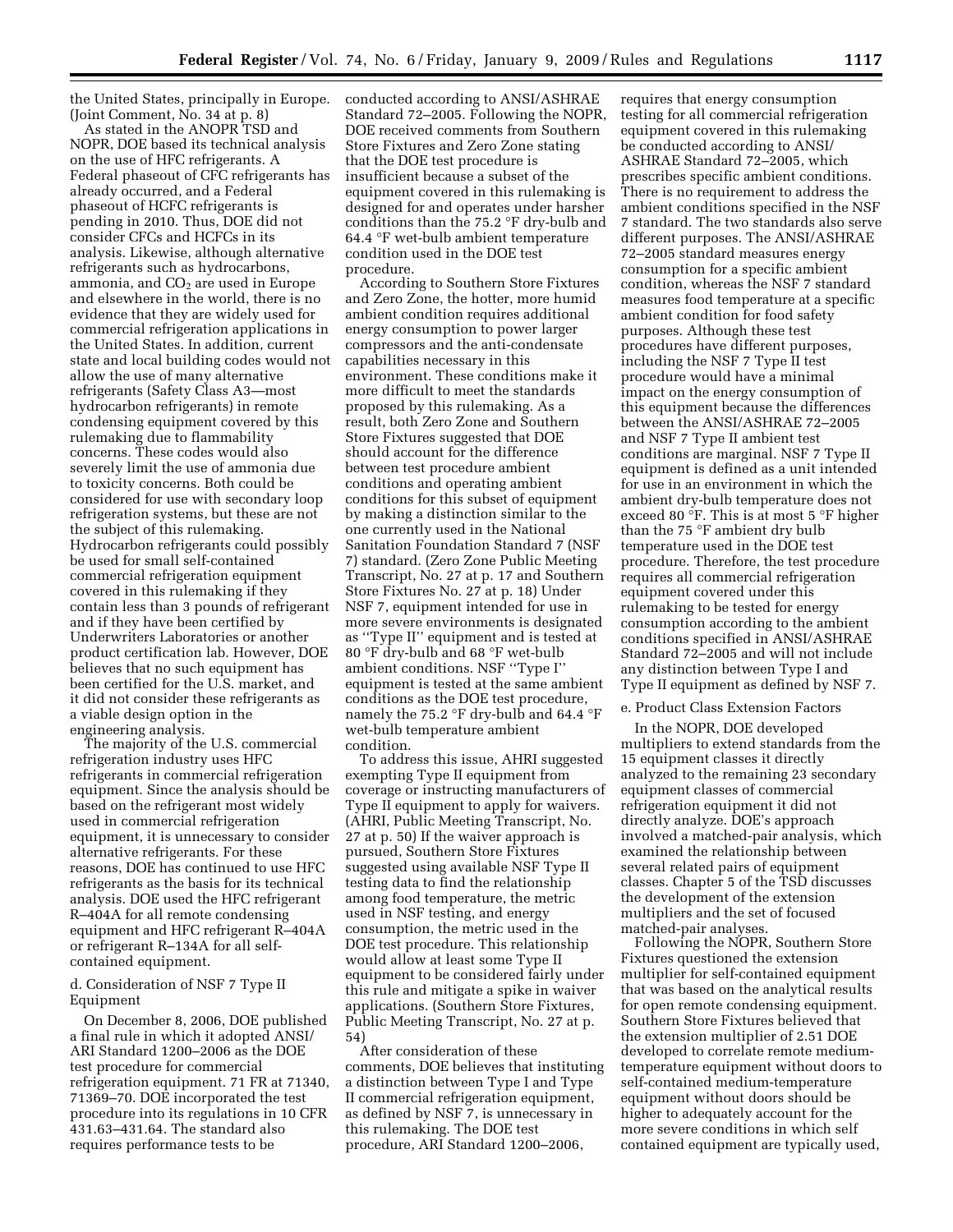but did not offer a recommendation for the value. (Southern Store Fixtures, Public Meeting Transcript, No. 27 at p. 37)

The DOE test procedure, ARI Standard 1200–2006, requires that energy consumption testing for all commercial refrigeration equipment covered in this rulemaking be conducted according to ANSI/ASHRAE Standard 72–2005, which prescribes specific ambient conditions. The ambient conditions specified by the DOE test procedure are the same regardless of the condensing unit configuration (*i.e.*, remote condensing or self-contained). In addition, the 2.51 extension multiplier was developed based on the relationship between the medium temperature VOP, SVO, and HZO equipment classes that DOE directly analyzed. Because neither an alternative value nor contradicting analysis was offered, for today's final rule, DOE will continue to use the 2.51 and other extension multipliers developed in the NOPR.

#### f. TSL Energy Limits

After the NOPR, Hussman submitted a comment expressing its concern about the technologies required for equipment to meet minimum energy consumption levels for TSL 4. In particular, Hussman is reluctant to use the no-heat door design option in humid climates, such as Houston, Texas. In its experience, noheat doors in humid climates result in more condensation on store floors. According to Hussman, wet floors have led to accidents and costly law suits, indirectly linking increased energy efficiency with increased safety risks. (Hussman, No. 42 at p. 1)

Energy conservation standards for today's final rule set a maximum allowable energy conservation level for commercial refrigeration equipment. DOE does not limit the technologies manufacturers can use to achieve standards. Manufacturers are free to use any combination of technologies and design options to achieve a required level of energy consumption. Manufacturers also have the ability to design equipment for use in specific regions where certain design options may cause safety concerns. Certain anticondensate design options consume no energy and could be used to achieve the energy consumption levels TSL 4 requires. Anti-condensate films can be applied to the inner surface of glass doors to prevent condensation and fog formation. By installing this film, some portion (and potentially all) of the glass and/or door mullion heaters can be removed and still maintain fog-free operation. In addition, DOE does not

have the authority to set regional standards for commercial refrigeration equipment, and therefore cannot customize its analysis to exclude the use of design options in a specific climate region. Therefore, in developing the energy conservation standards for today's final rule, DOE did not make any modifications to accommodate concerns related to any particular climate regions.

#### g. Compressor Selection Oversize Factor

DOE's energy consumption model selects the most appropriate compressor by comparing each compressor's capacity to the total refrigeration load in the case multiplied by the compressor oversize factor. For the ANOPR analysis, DOE listed capacity at the standard rating conditions used in ANSI/ARI Standard 540–2004.19 However, the standard rating conditions differed from the operating conditions used in the model, resulting in different capacity values. Because the standard conditions and modeled conditions differed, the model typically overestimated the capacity of the selected compressors. To compensate, DOE adjusted the compressor oversize factor to an unrealistic level (typically level 1) for the ANOPR model to select the correct compressor. In the NOPR analysis, DOE revised the capacity values used to select self-contained compressors in the energy consumption model. For the NOPR, DOE used capacities based on the same conditions used to calculate total refrigeration load and revised the oversize factor (typically 1.4 in the NOPR model) for all self-contained equipment classes to maintain the selection of the correct compressor size. See chapter 5 of the TSD for more detail.

Following the NOPR, Structural Concepts commented that the compressor selection criteria in the engineering analysis results in the selection of unreasonable compressors for the refrigeration load. Specifically, Structural Concepts stated that the refrigeration load is 6,990 Btu/h for the VOP.SC.M equipment class, and the compressor sizing value is 9,787 Btu/h. Using the oversize factor value of 1.4,

the compressor selected in the engineering analysis has a capacity of 13,219 Btu/h. The selection of an unrealistically large compressor unfairly skews the energy efficiency ratio because the larger compressor has a higher efficiency rating than the next smallest compressor that has a rated capacity closer to the compressor sizing value. (Structural Concepts, No. 30 at p. 3)

The energy consumption model selects a compressor assuming that the rated capacity of the compressor must be at or above the compressor sizing value. This prevents the selection of a compressor that is unable to meet the refrigeration load. The example Structural Concepts selected highlights one of the more extreme cases of how this model can select a compressor that is larger than necessary. However, Structural Concepts did not provide a recommendation that would result in the selection of a more appropriate compressor, or a more appropriate compressor oversize factor value to use for all the self-contained equipment classes. Because manufacturers previously agreed that the compressor oversize factor of 1.4 was appropriate to use for all the self-contained equipment classes used in the analysis, DOE maintained its assumptions from the NOPR.

#### h. Offset Factors for Self-Contained Equipment

For the NOPR, DOE developed offset factors to adjust the energy consumption calculations to accommodate smaller equipment for the equipment classes it directly analyzed. These offset factors account for the components of the refrigeration load that remain constant even when equipment sizes vary (*i.e.*, the conduction end effects) and disproportionately affect smaller cases. In the equation that describes the relationship between energy consumption and the corresponding TDA or volume metric, the offset factors are intended to approximate these constant loads and provide a fixed end point that corresponds to a zero TDA or zero volume case. See chapter 5 of the TSD for further details on the development of these offset factors for each equipment class. Following the NOPR, Structural Concepts requested that DOE increase the offset factor for self-contained equipment because DOE's analysis selected compressors that were too large and had unrealistically high efficiencies. (Structural Concepts, No. 30 at p. 4)

The compressors suggested by Structural Concepts for DOE's model would, in some cases, be undersized for

<sup>19</sup> 18ANSI/ARI Standard 540–2004: Performance Rating of Positive Displacement Refrigerant Compressors and Compressor Units lists standard rating conditions for hermetic refrigeration compressors. For medium-temperature equipment, compressors are rated at 20 °F suction dewpoint, 120 °F discharge dewpoint, 40 °F return gas, and 0 °F subcooling. For low-temperature equipment, compressors are rated at  $-10$  °F suction dewpoint, 120 °F discharge dewpoint, 40 °F return gas, and 0 °F subcooling. For ice-cream-temperature equipment, compressors are rated at  $-25$  °F suction dewpoint, 105 °F discharge dewpoint, 40 °F return gas, and 0 °F subcooling.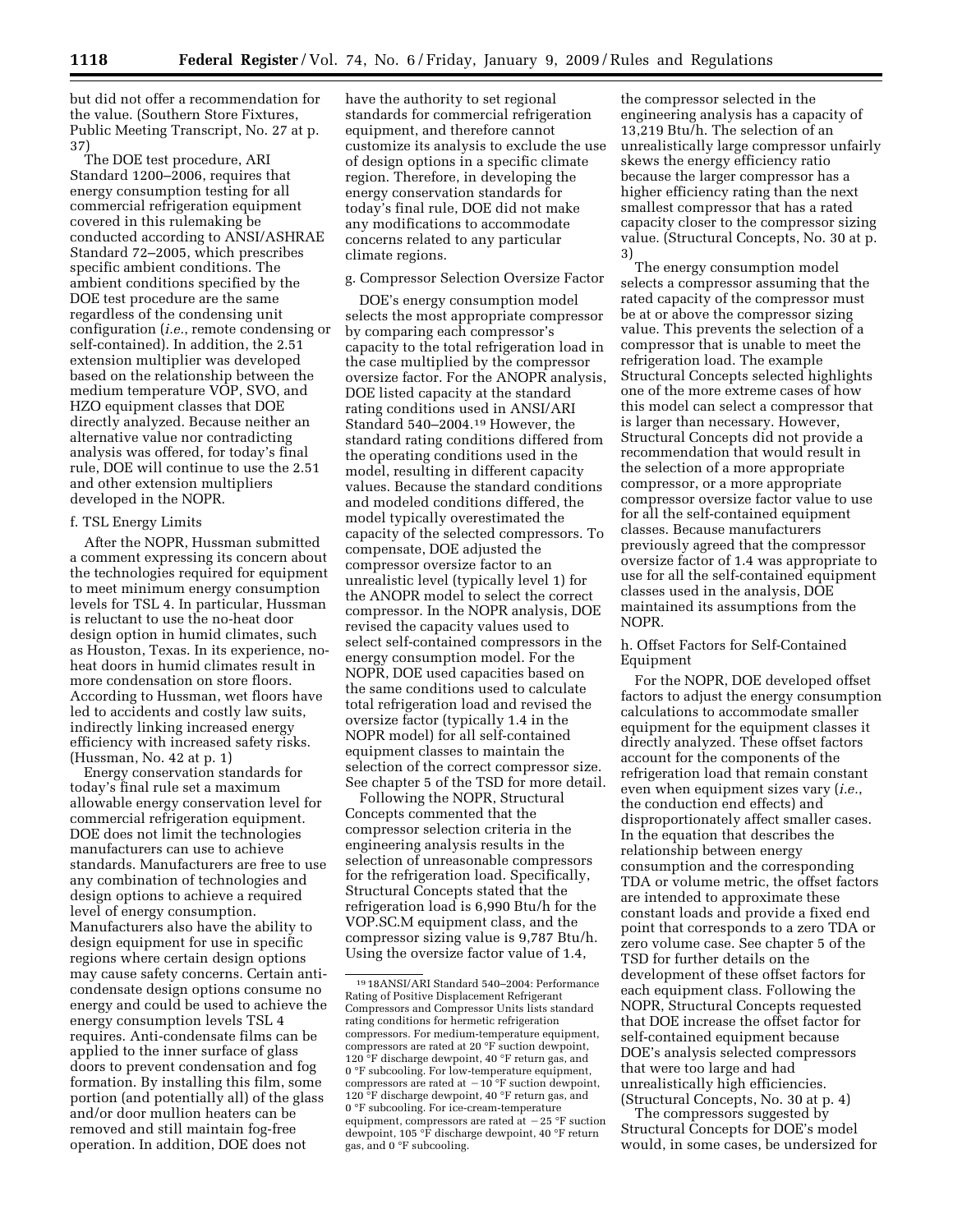the refrigeration load. As mentioned in section V.A.2.g, DOE maintained the methodology used to select compressors in the energy consumption model. Because DOE did not receive any comments on necessary improvements or data on which its analysis can be reevaluated, and because the compressor selections used to develop the offset factors have not changed, DOE maintained the offset factors developed in the NOPR.

#### i. Self-Contained Condensing Coils

Following the NOPR, Structural Concepts revealed a discrepancy about the running temperature for selfcontained equipment using coil enhancements. (Structural Concepts, No. 30 at p. 1) Chapter 5, section 5.6.3.7 of the NOPR TSD stated that selfcontained equipment condenser coil enhancements would allow the condenser to run at a saturated condenser temperature (SCT) 10 °F cooler than a standard coil. However, the engineering analysis spreadsheet showed a decrease of 14 °F for this design option. There was a typographical error in the NOPR TSD and the 14 °F decrease in the engineering analysis is correct. In chapter 5 of the final rule TSD, DOE updated its figure to reflect the correct SCT 14 °F cooler temperature for the coil enhancements design option for self-contained equipment.

Structural Concepts also questioned the validity of using 98 °F as the baseline SCT in the engineering analysis. According to Structural Concepts, this value is not representative of the current ''off the shelf'' self-contained condensing units available. It believes the baseline SCT value should be closer to 105 °F or 110 °F. (Structural Concepts, No. 30 at p. 2)

There are condensing coils available that operate at both higher and lower SCT than the standard coil used in its model. This discrepancy exists because the standard coil used in DOE's model is not an actual condensing coil. DOE reviewed a range of available manufacturer data, selected several representative units, and aggregated the physical characteristics of the selected units to create a representative unit for each equipment class. The 98 °F operating SCT is an average characteristic. DOE also conducted a sensitivity analysis to evaluate Structural Concept's claim that baseline SCT was too low. In this sensitivity analysis in which the SCT was raised to 105 °F, DOE observed only minor changes in the energy consumption of the self-contained units. For these reasons, DOE will continue to use 98 °F

as the baseline SCT for self-contained equipment condensers for today's final rule.

For the NOPR, DOE used data from teardowns by Southern California Edison's Refrigeration and Thermal Test Center (RTTC) to model the enhanced condenser coil used in the engineering analysis. Based on this information, DOE considered both minimum and maximum technology levels for this design option. For each level, DOE specified an overall UA-value and a coil cost. The UA-value is normalized to the standard coil, and the coil cost is normalized to the heat removal capacity of the coil. This approach allowed DOE to apply the details of coil design across all self-contained equipment classes. In consultation with outside experts, DOE determined that applying the same coil improvements to different sized coils would result in similar performance improvements. *See* chapter 5 of the TSD for more detail on the development of the enhanced condenser coil specifications.

Following the NOPR, Structural Concepts stated that DOE overstates the magnitude of the UA-value increase achievable with an enhanced condenser coil. It claimed the enhanced condenser prototype DOE used as a model for this design option is too large for use in selfcontained equipment and, because UAvalue primarily depends on surface area, the use of a smaller, practical condenser would yield a lower UAvalue. As a result, it requested that DOE base the UA-value on coils that are closer in size to the standard coil. (Structural Concepts, No. 30 at p. 2)

The specifications for the enhanced coil used in DOE's analysis are based on a model developed specifically for use in a self-contained refrigeration system. The details of the coil construction are based on data from teardowns by Southern California Edison's Refrigeration and Thermal Test Center (RTTC).20 Therefore, DOE is confident that it modeled an appropriately sized high efficiency condenser coil. In addition to increased exterior dimensions, DOE's enhanced condenser coil also uses a higher fin pitch, rifled tubing, and different tube spacing to achieve a higher UA-value than the standard coil. Structural Concepts also did not provide costs for their suggested coil model. Because DOE did not receive additional information or data that would suggest that the UA-value is not representative of enhanced condenser coils, and the data that was

provided were incomplete, DOE maintained its assumptions from the NOPR for the enhanced condenser coil.

## 3. Manufacturer Impact Analysis

The Joint Comment stated that DOE gives exclusive consideration to the preservation-of-gross-margin (absolute dollars) scenario. According to the Joint Comment, relying solely on this scenario only considers manufacturers' expectations about the manufacturing impacts at the proposed standard. (Joint Comment, No. 7 at p. 2) The Joint Comment stated the preservation-ofgross-margin-percentage markup scenario provides a more plausible representation of impacts on manufacturers due to new energy conservation standards. (Joint Comment, No. 7 at p. 3)

DOE developed two markup scenarios: The preservation-of-grossmargin-percentage and the preservationof-gross-margin (absolute dollars). DOE used these scenarios to bound the potential impacts on the industry value as a result of new energy conservation standards and presented its findings in the August 2008 NOPR for public comment. 73 FR 50107. The preservation-of-gross-margin-percentage markup scenario is a lower bound estimate on manufacturer impacts because it assumes that manufacturers will be able to fully recover all the increases in production costs due to energy conservation standards requirements. The preservation-of-grossmargin (absolute dollars) markup scenario is an upper bound estimate on manufacturer impacts because it assumes that manufacturers will be able to only partially recover cost increases (to maintain an absolute dollar gross margin) due to energy conservation standards. The markup scenarios DOE modeled in the GRIM reflect both its interpretation of qualitative information learned during manufacturer interviews and the analysis of limited profit margin data provided under confidentiality agreements.

DOE notes the large uncertainty about the actual impacts on the industry due to standards. The commercial refrigeration equipment industry has never been regulated for energy efficiency and manufacturers do not have previous experience on how energy conservation standards affect their business. The seven manufacturers that DOE interviewed for the NOPR expressed a divergence of views on how prices would change after standards. Most manufacturers stated that they expect profit levels to decrease due to new energy conservation standards based on their recent inability to pass on

<sup>20</sup>Refrigeration and Thermal Test Center. *Personal communication*. Southern California Edison. March 29, 2007.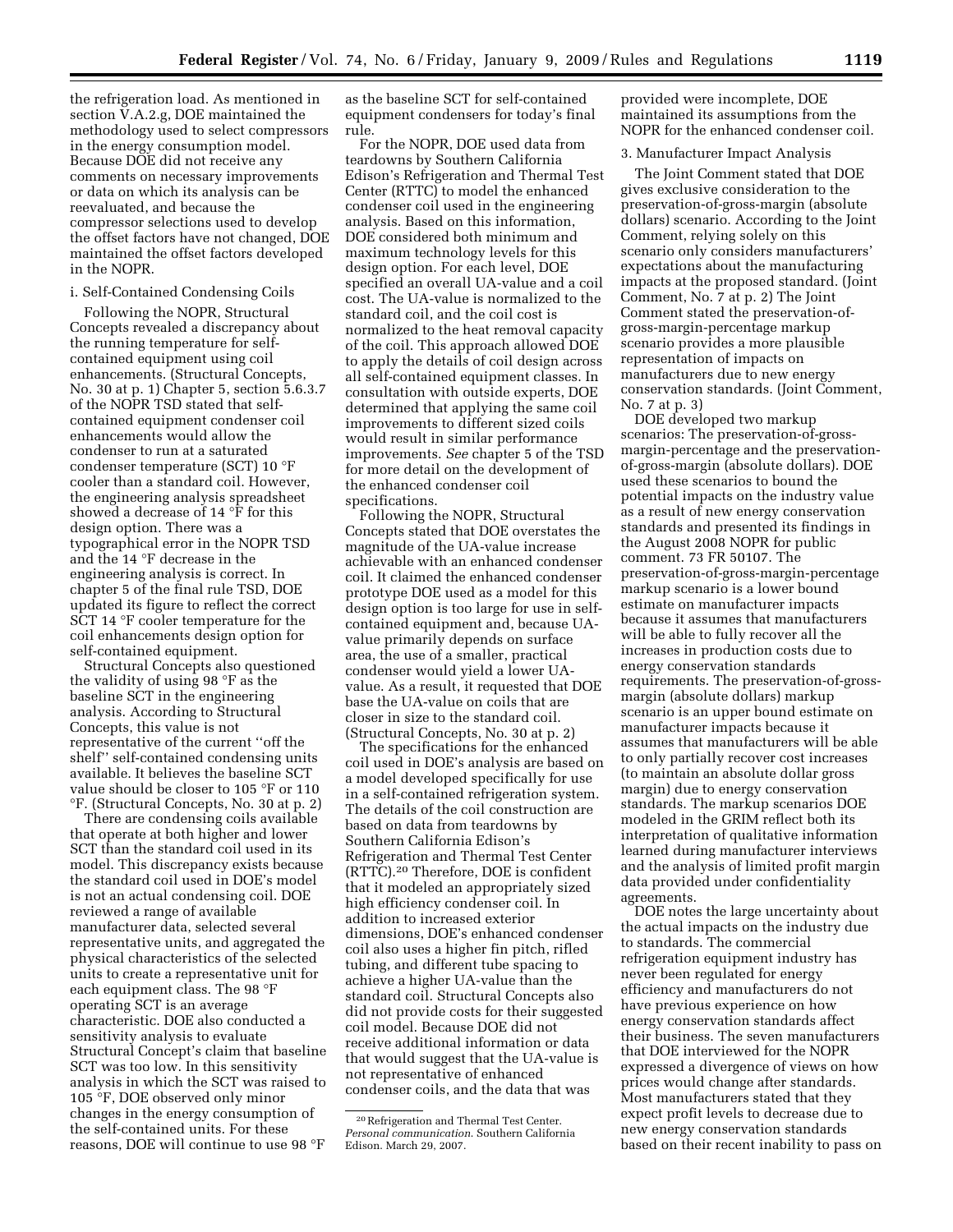increases in material and component costs to their customers. The portion of production costs reflected in selling prices varied significantly from manufacturer to manufacturer. In general, companies with lower market shares face greater challenges in passing along costs and would suffer larger margin impacts due to new energy conservation standards. Manufacturers with relatively large market shares have been more successful passing through costs and they are more confident of maintaining profit levels over the long term. Because of the divergence of experience with cost pass-through and the implication for prices and profitability after standards, DOE considers the full range of potential impacts bounded by the markup scenarios and does not consider one scenario to be more likely.

In response to the NOPR, Earthjustice noted that the direct employment benefits are shown to provide positive employment in the MIA analysis. Earthjustice stated DOE should consider these benefits in the final rule. (Earthjustice, Public Meeting Transcript, No. 27 at p. 166)

For the MIA, DOE calculated the direct employment impacts on the commercial refrigeration industry. DOE calculated total labor expenditures for the industry using the production costs from the engineering analysis, labor information from U.S. Census Bureau's 2006 Annual Survey of Manufacturers, and the total industry shipments from the NES. DOE translated the total labor expenditures for the industry into the total number of domestic jobs using the domestic share of commercial refrigeration equipment manufacturing, the labor rate for the industry, and the annual hours per worker. DOE calculated its estimate of the domestic employment for the base case and each TSL. The direct employment results characterized by the MIA represent U.S. production and non-production workers that are affected by this rulemaking in the commercial refrigeration equipment manufacturing industry.

For the final rule, DOE examined the impacts of energy conservation standards on domestic manufacturing employment levels. The direct employment impact analysis conducted

as part of the MIA estimates the number of domestic workers who are affected by this rulemaking in the commercial refrigeration equipment manufacturing industry, assuming that shipment levels and product availability remain at current levels. Because labor costs are assumed to be a fixed percentage of total manufacturing production costs, which increase with more efficient equipment, the GRIM predicts a gradual increase in employment after standards. DOE has considered all employment impacts in weighing the benefits and the burdens, including direct (as calculated by the MIA) and indirect (as calculated by the employment impact analysis). For further details on the direct employment impact analysis, see chapter 13 of the accompanying TSD.

## **VI. Analytical Results and Conclusions**

#### *A. Trial Standard Levels*

DOE selected between four and eight energy consumption levels for each commercial refrigeration equipment class in the LCC analysis. Based on the results of the analysis, DOE selected five trial standard levels above the baseline level for each equipment class for the NOPR. The range of TSLs selected includes the most energy efficient combination of design options with a positive NPV at the 7-percent discount rate, and the combination of design options with the minimum LCC. TSLs also were selected that filled large gaps between the baseline and the level with the minimum LCC.

For the NOPR, DOE developed offset factors to adjust the energy efficiency requirements for smaller equipment in each equipment class analyzed. These offset factors account for certain components of the refrigeration load (such as the conduction end effects) that remain constant even when equipment sizes vary. These constant loads affect smaller cases disproportionately. The offset factors are intended to approximate these constant loads and provide a fixed end point, corresponding to a zero TDA or zero volume case, in an equation that describes the relationship between energy consumption and the corresponding TDA or volume metric. See chapter 5 of the TSD for further

details on the development of these offset factors for each equipment class.

For the final rule, DOE preserved the general methodology it used for the selection of efficiency levels in the NOPR in establishing specific efficiency levels for equipment classes. These levels are based on the results of the updated LCC analysis and made up the TSLs used in the NOPR. Table VI–1 shows the TSL levels DOE selected for energy use for the equipment classes analyzed. TSL 5 is the max-tech level for each equipment class. TSL 4 is the maximum efficiency level with a positive NPV at the 7-percent discount rate, except for VOP.RC.M. In this class, the minimal difference in energy efficiency between the minimum lifecycle cost level as determined by the LCC analysis and the maximum efficiency level with positive NPV prompted DOE to select the minimum life-cycle cost level instead of the maximum level with positive NPV. TSL 4 is a combination of the efficiency levels selected for TSL 3 and TSL 5. For a given equipment class, the efficiency levels selected for TSL 4 are either equivalent to those of TSL 3 or TSL 5. TSL 3 is the efficiency level that provides the minimum life-cycle cost determined by the LCC analysis. TSL 2 and TSL 1 represent lower efficiency levels that fill in the gap between the current baseline and the levels determined to have the minimum LCC.

Table VI–1 shows the same TSL levels in terms of proposed equations that establish an MDEC limit through a linear equation of the form:

*MDEC = A* × *TDA + B (for equipment using TDA as a normalizing metric)* 

*or* 

#### $MDEC = A \times V + B$  (for equipment using *volume as a normalizing metric)*

Coefficients *A* and *B* are uniquely derived for each equipment class based on the calculated offset factor *B* (see chapter 5 of the TSD for offset factors) and the equation slope *A*. Equation slope *A* would be used to describe the efficiency requirements for equipment of different sizes within the same equipment class. Chapter 9 of the TSD explains the methodology DOE used for selecting TSLs and developing the coefficients shown in Table VI–2.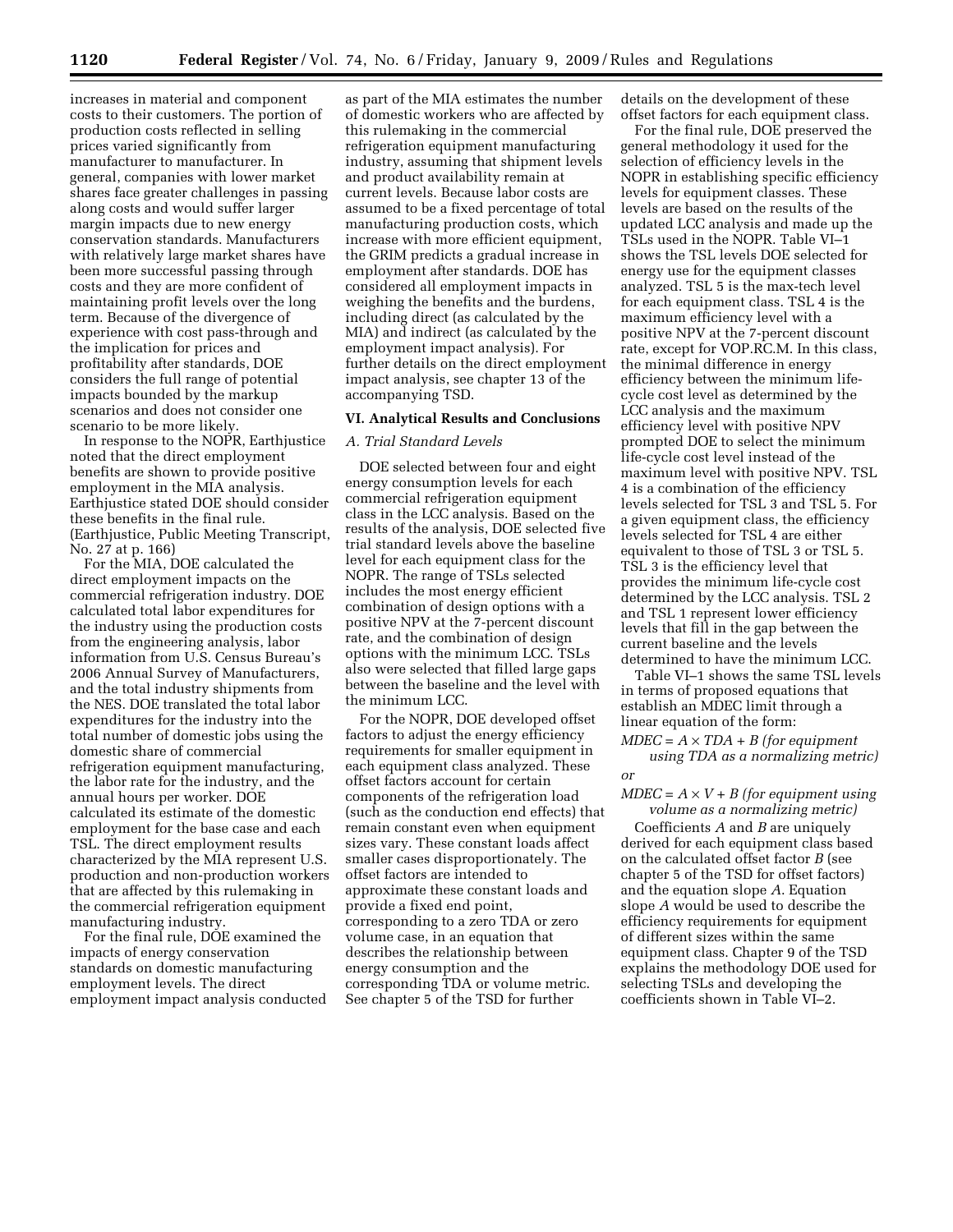## TABLE VI–1—TRIAL STANDARD LEVELS FOR ANALYZED EQUIPMENT EXPRESSED IN TERMS OF DAILY ENERGY **CONSUMPTION**

| Equipment class  | Normalization<br>metric           | Normal-<br>ization | Test<br>metric     | Trial standard levels for equipment analyzed expressed in<br>terms of energy consumption<br>(kWh/day) |                  |        |        |                  |        |
|------------------|-----------------------------------|--------------------|--------------------|-------------------------------------------------------------------------------------------------------|------------------|--------|--------|------------------|--------|
|                  |                                   | value*             | (kWh/day)          | Base-<br>line                                                                                         | TSL <sub>1</sub> | TSL 2  | TSL 3  | TSL <sub>4</sub> | TSL 5  |
| VOP.RC.M         | TDA $[ft^2]$ <sup>**</sup>        | 53.30              | CDEC               | 57.90                                                                                                 | 51.99            | 50.68  | 47.69  | 47.69            | 43.75  |
|                  | TDA [ft <sup>2</sup> ]            | 44.66              | CDEC               | 133.60                                                                                                | 118.44           | 113.28 | 112.00 | 108.40           | 108.40 |
| VOP.SC.M         | TDA $[ft^2]$                      | 14.93              | TDEC <sup>++</sup> | 39.60                                                                                                 | 35.95            | 33.38  | 30.70  | 30.70            | 29.33  |
| VCT.RC.M         | TDA $[ft^2]$                      | 65.00              | CDEC               | 33.18                                                                                                 | 31.77            | 30.00  | 16.36  | 16.18            | 16.18  |
| VCT.RC.L         | TDA [ft <sup>2</sup> ]            | 65.00              | CDEC               | 69.31                                                                                                 | 65.73            | 46.90  | 39.60  | 39.18            | 39.18  |
| <b>VCT.SC.I </b> | TDA [ft <sup>2</sup> ]            | 26.00              | TDEC               | 45.63                                                                                                 | 33.35            | 23.39  | 21.17  | 20.81            | 20.81  |
| VCS.SC.I         | V [ft <sup>3</sup> ] $^{\dagger}$ | 48.00              | TDEC               | 27.13                                                                                                 | 24.31            | 21.64  | 19.07  | 19.07            | 19.07  |
| SVO.RC.M         | TDA [ft <sup>2</sup> ]            | 40.00              | CDEC               | 43.56                                                                                                 | 39.58            | 38.59  | 36.34  | 36.34            | 33.61  |
|                  | TDA [ft <sup>2</sup> ]            | 12.80              | TDEC               | 33.11                                                                                                 | 30.66            | 28.87  | 26.74  | 26.74            | 25.74  |
| SOC.RC.M         | <b>TDA</b> [ft <sup>2</sup> ]     | 51.00              | CDEC               | 31.70                                                                                                 | 30.01            | 27.93  | 26.24  | 26.24            | 20.62  |
| HZO.RC.M         | TDA [ft <sup>2</sup> ]            | 33.00              | CDEC               | 19.63                                                                                                 | 17.89            | 15.73  | 14.69  | 14.54            | 14.54  |
|                  |                                   | 46.00              | CDEC               | 38.38                                                                                                 | 35.30            | 33.41  | 32.97  | 32.97            | 32.97  |
| HZO.SC.M         | TDA [ft <sup>2</sup> ]            | 12.00              | TDEC               | 19.23                                                                                                 | 17.85            | 16.51  | 14.93  | 14.81            | 14.81  |
| HZO.SC.L         | TDA [ft <sup>2</sup> ]            | 12.00              | TDEC               | 38.69                                                                                                 | 36.02            | 33.52  | 30.31  | 30.14            | 30.14  |
|                  |                                   | 5.12               | TDEC               | 7.25                                                                                                  | 6.37             | 3.70   | 3.53   | 3.32             | 3.32   |

\* This is the assumed baseline size for each equipment class used in DOE's analyses.

\*\* TDA is total display area of the case.

†V is gross refrigerated volume of the case.

th TDEC is total daily energy consumption of the case.

## TABLE VI–2—TRIAL STANDARD LEVELS EXPRESSED IN TERMS OF EQUATIONS AND COEFFICIENTS FOR EACH PRIMARY EQUIPMENT CLASS

| Equipment                                                                                                                                                                                                | Test metric                                                                                                                                                                                | Trial standard levels for primary equipment classes analyzed                                                                                                                                                                                                                                                                                                                                                                   |                                                                                                                                                                                                                                                                                                                                                                                                                              |                                                                                                                                                                                                                                                                                                                                                                                                                              |                                                                                                                                                                                                                                                                                                                                                                                                                               |                                                                                                                                                                                                                                                                                                                                                                                                                                |                                                                                                                                                                                                                                                                                                                                                                                                                               |
|----------------------------------------------------------------------------------------------------------------------------------------------------------------------------------------------------------|--------------------------------------------------------------------------------------------------------------------------------------------------------------------------------------------|--------------------------------------------------------------------------------------------------------------------------------------------------------------------------------------------------------------------------------------------------------------------------------------------------------------------------------------------------------------------------------------------------------------------------------|------------------------------------------------------------------------------------------------------------------------------------------------------------------------------------------------------------------------------------------------------------------------------------------------------------------------------------------------------------------------------------------------------------------------------|------------------------------------------------------------------------------------------------------------------------------------------------------------------------------------------------------------------------------------------------------------------------------------------------------------------------------------------------------------------------------------------------------------------------------|-------------------------------------------------------------------------------------------------------------------------------------------------------------------------------------------------------------------------------------------------------------------------------------------------------------------------------------------------------------------------------------------------------------------------------|--------------------------------------------------------------------------------------------------------------------------------------------------------------------------------------------------------------------------------------------------------------------------------------------------------------------------------------------------------------------------------------------------------------------------------|-------------------------------------------------------------------------------------------------------------------------------------------------------------------------------------------------------------------------------------------------------------------------------------------------------------------------------------------------------------------------------------------------------------------------------|
| class                                                                                                                                                                                                    | (kWh/day)                                                                                                                                                                                  | <b>Baseline</b>                                                                                                                                                                                                                                                                                                                                                                                                                | TSL <sub>1</sub>                                                                                                                                                                                                                                                                                                                                                                                                             | TSL <sub>2</sub>                                                                                                                                                                                                                                                                                                                                                                                                             | TSL <sub>3</sub>                                                                                                                                                                                                                                                                                                                                                                                                              | TSL <sub>4</sub>                                                                                                                                                                                                                                                                                                                                                                                                               | TSL <sub>5</sub>                                                                                                                                                                                                                                                                                                                                                                                                              |
| VOP.RC.M<br>VOP.RC.L<br><b>VOP.SC.M </b><br><b>VCT.RC.M </b><br>VCT.RC.L<br>VCT.SC.I<br>VCS.SC.I<br>SVO.RC.M<br>SVO.SC.M<br>SOC.RC.M<br>HZO.RC.M<br>HZO.RC.L<br><b>HZO.SC.M </b><br>HZO.SC.L<br>HCT.SC.I | CDEC<br>CDEC<br><b>TDEC</b><br>CDEC<br>CDEC<br>.<br><b>TDEC</b><br><b>TDEC</b><br>CDEC<br>TDEC<br>.<br>CDEC<br>.<br><b>CDEC</b><br>.<br>CDEC<br>.<br>TDEC<br>.<br>TDEC<br>.<br><b>TDEC</b> | $1.01 \times TDA + 4.07$<br>$2.84 \times TDA + 6.85$<br>$2.34 \times TDA + 4.71$<br>$0.48 \times TDA + 1.95$<br>$1.03 \times TDA + 2.61$<br>$1.63 \times TDA + 3.29$<br>$0.55 \times V + 0.88$<br>$1.01 \times TDA + 3.18$<br>$2.23 \times TDA + 4.59$<br>$0.62 \times TDA + 0.11$<br>$0.51 \times TDA + 2.88$<br>$0.68 \times TDA + 6.88$<br>$1.14 \times TDA + 5.55$<br>$2.63 \times TDA + 7.08$<br>$1.33 \times TDA + 0.43$ | $0.9 \times TDA + 4.07$<br>$2.5 \times TDA + 6.85$<br>$2.09 \times TDA + 4.71$<br>$0.46 \times TDA + 1.95$<br>$0.97 \times TDA + 2.61$<br>$1.16 \times TDA + 3.29$<br>$0.49 \times V + 0.88$<br>$0.91 \times TDA + 3.18$<br>$2.04 \times TDA + 4.59$<br>$0.59 \times TDA + 0.11$<br>$0.45 \times TDA + 2.88$<br>$0.62 \times TDA + 6.88$<br>$1.03 \times TDA + 5.55$<br>$2.41 \times TDA + 7.08$<br>$1.16 \times TDA + 0.43$ | $0.87 \times TDA + 4.07$<br>$2.38 \times TDA + 6.85$<br>$1.92 \times TDA + 4.71$<br>$0.43 \times TDA + 1.95$<br>$0.68 \times TDA + 2.61$<br>$0.77 \times TDA + 3.29$<br>$0.43 \times V + 0.88$<br>$0.89 \times TDA + 3.18$<br>$1.9 \times TDA + 4.59$<br>$0.55 \times TDA + 0.11$<br>$0.39 \times TDA + 2.88$<br>$0.58 \times TDA + 6.88$<br>$0.91 \times TDA + 5.55$<br>$2.2 \times TDA + 7.08$<br>$0.64 \times TDA + 0.43$ | $0.82 \times TDA + 4.07$<br>$2.35 \times TDA + 6.85$<br>$1.74 \times TDA + 4.71$<br>$0.22 \times TDA + 1.95$<br>$0.57 \times TDA + 2.61$<br>$0.69 \times TDA + 3.29$<br>$0.38 \times V + 0.88$<br>$0.83 \times TDA + 3.18$<br>$1.73 \times TDA + 4.59$<br>$0.51 \times TDA + 0.11$<br>$0.36 \times TDA + 2.88$<br>$0.57 \times TDA + 6.88$<br>$0.78 \times TDA + 5.55$<br>$1.94 \times TDA + 7.08$<br>$0.6 \times TDA + 0.43$ | $0.82 \times TDA + 4.07$<br>$2.27 \times TDA + 6.85$<br>$1.74 \times TDA + 4.71$<br>$0.22 \times TDA + 1.95$<br>$0.56 \times TDA + 2.61$<br>$0.67 \times TDA + 3.29$<br>$0.38 \times V + 0.88$<br>$0.83 \times TDA + 3.18$<br>$1.73 \times TDA + 4.59$<br>$0.51 \times TDA + 0.11$<br>$0.35 \times TDA + 2.88$<br>$0.57 \times TDA + 6.88$<br>$0.77 \times TDA + 5.55$<br>$1.92 \times TDA + 7.08$<br>$0.56 \times TDA + 0.43$ | $0.74 \times TDA + 4.07$<br>$2.27 \times TDA + 6.85$<br>$1.65 \times TDA + 4.71$<br>$0.22 \times TDA + 1.95$<br>$0.56 \times TDA + 2.61$<br>$0.67 \times TDA + 3.29$<br>$0.38 \times V + 0.88$<br>$0.76 \times TDA + 3.18$<br>$1.65 \times TDA + 4.59$<br>$0.4 \times TDA + 0.11$<br>$0.35 \times TDA + 2.88$<br>$0.57 \times TDA + 6.88$<br>$0.77 \times TDA + 5.55$<br>$1.92 \times TDA + 7.08$<br>$0.56 \times TDA + 0.43$ |

In addition to the standards for the 15 primary equipment classes DOE analyzed, DOE is adopting standards for the remaining 23 secondary equipment classes of commercial refrigeration equipment covered in this rulemaking that were not directly analyzed in the engineering analysis due to low annual shipments (less than 100 units per year).

DOE's approach involved extension multipliers developed using both the 15 primary equipment classes analyzed and a set of focused matched-pair analyses. In addition, standards for certain primary equipment classes could be directly applied to other similar secondary equipment classes. Chapter 5 of the TSD discusses the development of the extension multipliers and the set of focused matched-pair analyses.

Using this approach, DOE developed an additional set of TSLs for these secondary equipment classes that corresponds to each of the equations shown in Table VI–2 at each TSL. Table VI–3 shows this additional set of corresponding TSL levels.

#### TABLE VI–3—TRIAL STANDARD LEVELS EXPRESSED IN TERMS OF EQUATIONS AND COEFFICIENTS FOR EACH SECONDARY EQUIPMENT CLASS

| Equipment  | Test metric | Trial standard levels for secondary equipment classes analyzed |                          |                          |                          |                          |                          |
|------------|-------------|----------------------------------------------------------------|--------------------------|--------------------------|--------------------------|--------------------------|--------------------------|
| class      | (kWh/day)   | Baseline                                                       | TSL <sub>1</sub>         | TSL 2                    | TSL <sub>3</sub>         | TSL <sub>4</sub>         | TSL <sub>5</sub>         |
| SVO.RC.L   | CDEC        | $2.84 \times TDA + 6.85$                                       | $2.5 \times TDA + 6.85$  | $2.38 \times TDA + 6.85$ | $2.35 \times TDA + 6.85$ | $2.27 \times TDA + 6.85$ | $2.27 \times TDA + 6.85$ |
| VOP.RC.I   | CDEC        | $3.6 \times TDA + 8.7$                                         | $3.17 \times TDA + 8.7$  | $3.03 \times TDA + 8.7$  | $2.99 \times TDA + 8.7$  | $2.89 \times TDA + 8.7$  | $2.89 \times TDA + 8.7$  |
| SVO.RC.I   | CDEC        | $3.6 \times TDA + 8.7$                                         | $3.17 \times TDA + 8.7$  | $3.03 \times TDA + 8.7$  | $2.99 \times TDA + 8.7$  | $2.89 \times TDA + 8.7$  | $2.89 \times TDA + 8.7$  |
| $HZO.RC.I$ | CDEC        | $0.87 \times TDA + 8.74$                                       | $0.78 \times TDA + 8.74$ | $0.73 \times TDA + 8.74$ | $0.72 \times TDA + 8.74$ | $0.72 \times TDA + 8.74$ | $0.72 \times TDA + 8.74$ |
| $VCT.RC.1$ | CDEC        | $1.2 \times TDA + 3.05$                                        | $1.14 \times TDA + 3.05$ | $0.8 \times TDA + 3.05$  | $0.67 \times TDA + 3.05$ | $0.66 \times TDA + 3.05$ | $0.66 \times TDA + 3.05$ |
| $HCT$ RC M | + CDEC  '   | $0.39 \times TDA + 0.13$                                       | $0.34 \times TDA + 0.13$ | $0.19 \times TDA + 0.13$ | $0.18 \times TDA + 0.13$ | $0.16 \times TDA + 0.13$ | $0.16 \times TDA + 0.13$ |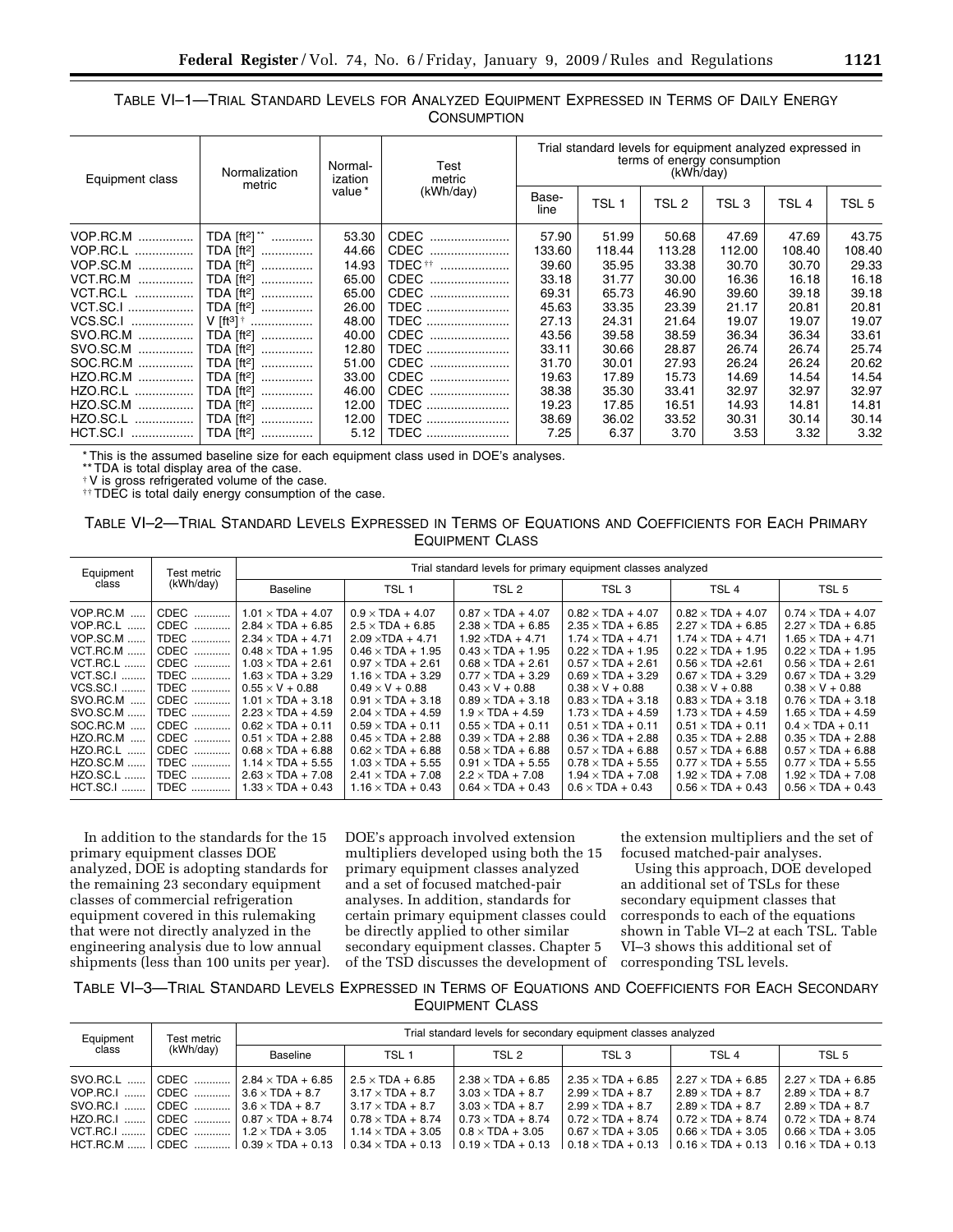| Equipment                                                                                                                                                                                                                                      | Test metric                                                                                                                                                  | Trial standard levels for secondary equipment classes analyzed                                                                                                                                                                                                                                                                                                                                                       |                                                                                                                                                                                                                                                                                                                                                                                                                    |                                                                                                                                                                                                                                                                                                                                                                                                                      |                                                                                                                                                                                                                                                                                                                                                                                                                       |                                                                                                                                                                                                                                                                                                                                                                                                                      |                                                                                                                                                                                                                                                                                                                                                                                                                      |  |
|------------------------------------------------------------------------------------------------------------------------------------------------------------------------------------------------------------------------------------------------|--------------------------------------------------------------------------------------------------------------------------------------------------------------|----------------------------------------------------------------------------------------------------------------------------------------------------------------------------------------------------------------------------------------------------------------------------------------------------------------------------------------------------------------------------------------------------------------------|--------------------------------------------------------------------------------------------------------------------------------------------------------------------------------------------------------------------------------------------------------------------------------------------------------------------------------------------------------------------------------------------------------------------|----------------------------------------------------------------------------------------------------------------------------------------------------------------------------------------------------------------------------------------------------------------------------------------------------------------------------------------------------------------------------------------------------------------------|-----------------------------------------------------------------------------------------------------------------------------------------------------------------------------------------------------------------------------------------------------------------------------------------------------------------------------------------------------------------------------------------------------------------------|----------------------------------------------------------------------------------------------------------------------------------------------------------------------------------------------------------------------------------------------------------------------------------------------------------------------------------------------------------------------------------------------------------------------|----------------------------------------------------------------------------------------------------------------------------------------------------------------------------------------------------------------------------------------------------------------------------------------------------------------------------------------------------------------------------------------------------------------------|--|
| class                                                                                                                                                                                                                                          | (kWh/day)                                                                                                                                                    | <b>Baseline</b>                                                                                                                                                                                                                                                                                                                                                                                                      | TSL <sub>1</sub>                                                                                                                                                                                                                                                                                                                                                                                                   | TSL 2                                                                                                                                                                                                                                                                                                                                                                                                                | TSL <sub>3</sub>                                                                                                                                                                                                                                                                                                                                                                                                      | TSL <sub>4</sub>                                                                                                                                                                                                                                                                                                                                                                                                     | TSL <sub>5</sub>                                                                                                                                                                                                                                                                                                                                                                                                     |  |
| <b>HCT.RC.L</b><br><b>HCT.RC.I</b><br><b>VCS.RC.M </b><br><b>VCS.RC.L</b><br><b>VCS.RC.I </b><br>$HCS.RC.M$<br><b>HCS.RC.L</b><br>HCS.RC.I<br>SOC.RC.L<br>SOC.RC.I<br><b>VOP.SC.L</b><br><b>VOP.SC.I </b><br>SVO.SC.L.<br>SVO.SC.I<br>HZO.SC.I | CDEC<br>CDEC<br>CDEC<br>CDEC<br>CDEC<br>CDEC<br>CDEC<br>CDEC<br>CDEC<br>CDEC<br>.<br><b>TDEC</b><br><b>TDEC</b><br><b>TDEC</b><br><b>TDEC</b><br><b>TDEC</b> | $0.81 \times TDA + 0.26$<br>$0.95 \times TDA + 0.31$<br>$0.16 \times V + 0.26$<br>$0.33 \times V + 0.54$<br>$0.39 \times V + 0.63$<br>$0.16 \times V + 0.26$<br>$0.33 \times V + 0.54$<br>$0.39 \times V + 0.63$<br>$1.3 \times TDA + 0.22$<br>$1.52 \times TDA + 0.26$<br>$5.87 \times TDA + 11.82$<br>$7.45 \times TDA + 15.02$<br>$5.59 \times TDA + 11.51$<br>$7.11 \times TDA + 14.63$<br>$3.35 \times TDA + 9$ | $0.71 \times TDA + 0.26$<br>$0.83 \times TDA + 0.31$<br>$0.14 \times V + 0.26$<br>$0.3 \times V + 0.54$<br>$0.35 \times V + 0.63$<br>$0.14 \times V + 0.26$<br>$0.3 \times V + 0.54$<br>$0.35 \times V + 0.63$<br>$1.23 \times TDA + 0.22$<br>$1.44 \times TDA + 0.26$<br>$5.25 \times TDA + 11.82$<br>$6.67 \times TDA + 15.02$<br>$5.11 \times TDA + 11.51$<br>$6.5 \times TDA + 14.63$<br>$3.06 \times TDA + 9$ | $0.39 \times TDA + 0.26$<br>$0.46 \times TDA + 0.31$<br>$0.13 \times V + 0.26$<br>$0.26 \times V + 0.54$<br>$0.31 \times V + 0.63$<br>$0.13 \times V + 0.26$<br>$0.26 \times V + 0.54$<br>$0.31 \times V + 0.63$<br>$1.15 \times TDA + 0.22$<br>$1.34 \times TDA + 0.26$<br>$4.82 \times TDA + 11.82$<br>$6.13 \times TDA + 15.02$<br>$4.76 \times TDA + 11.51$<br>$6.05 \times TDA + 14.63$<br>$2.8 \times TDA + 9$ | $0.37 \times TDA + 0.26$<br>$0.43 \times TDA + 0.31$<br>$0.11 \times V + 0.26$<br>$0.23 \times V + 0.54$<br>$0.27 \times V + 0.63$<br>$0.11 \times V + 0.26$<br>$0.23 \times V + 0.54$<br>$0.27 \times V + 0.63$<br>$1.08 \times TDA + 0.22$<br>$1.26 \times TDA + 0.26$<br>$4.37 \times TDA + 11.82$<br>$5.55 \times TDA + 15.02$<br>$4.34 \times TDA + 11.51$<br>$5.52 \times TDA + 14.63$<br>$2.46 \times TDA + 9$ | $0.34 \times TDA + 0.26$<br>$0.4 \times TDA + 0.31$<br>$0.11 \times V + 0.26$<br>$0.23 \times V + 0.54$<br>$0.27 \times V + 0.63$<br>$0.11 \times V + 0.26$<br>$0.23 \times V + 0.54$<br>$0.27 \times V + 0.63$<br>$1.08 \times TDA + 0.22$<br>$1.26 \times TDA + 0.26$<br>$4.37 \times TDA + 11.82$<br>$5.55 \times TDA + 15.02$<br>$4.34 \times TDA + 11.51$<br>$5.52 \times TDA + 14.63$<br>$2.44 \times TDA + 9$ | $0.34 \times TDA + 0.26$<br>$0.4 \times TDA + 0.31$<br>$0.11 \times V + 0.26$<br>$0.23 \times V + 0.54$<br>$0.27 \times V + 0.63$<br>$0.11 \times V + 0.26$<br>$0.23 \times V + 0.54$<br>$0.27 \times V + 0.63$<br>$0.84 \times TDA + 0.22$<br>$0.99 \times TDA + 0.26$<br>$4.14 \times TDA + 11.82$<br>$5.26 \times TDA + 15.02$<br>$4.15 \times TDA + 11.51$<br>$5.27 \times TDA + 14.63$<br>$2.44 \times TDA + 9$ |  |
| SOC.SC.I<br><b>HCS.SC.I </b>                                                                                                                                                                                                                   | <b>TDEC</b><br><b>TDEC</b>                                                                                                                                   | $2.13 \times TDA + 0.36$<br>$0.55 \times V + 0.88$                                                                                                                                                                                                                                                                                                                                                                   | $2.02 \times TDA + 0.36$<br>$0.49 \times V + 0.88$                                                                                                                                                                                                                                                                                                                                                                 | $1.88 \times TDA + 0.36$<br>$0.43 \times V + 0.88$                                                                                                                                                                                                                                                                                                                                                                   | $1.76 \times TDA + 0.36$<br>$0.38 \times V + 0.88$                                                                                                                                                                                                                                                                                                                                                                    | $1.76 \times TDA + 0.36$<br>$0.38 \times V + 0.88$                                                                                                                                                                                                                                                                                                                                                                   | $1.38 \times TDA + 0.36$<br>$0.38 \times V + 0.88$                                                                                                                                                                                                                                                                                                                                                                   |  |

TABLE VI–3—TRIAL STANDARD LEVELS EXPRESSED IN TERMS OF EQUATIONS AND COEFFICIENTS FOR EACH SECONDARY EQUIPMENT CLASS—Continued

#### 1. Miscellaneous Equipment

As stated in the August 2008 NOPR, certain types of equipment meet the definition of ''commercial refrigeration equipment'' (Section 136(a)(3) of EPACT 2005), but do not fall directly into any of the 38 equipment classes defined in the market and technology assessment. One of these types is hybrid cases, in which two or more compartments are in different equipment families and are contained in one cabinet. Another is refrigerator-freezers, which have two compartments in the same equipment family but have different operating temperatures. Hybrid refrigeratorfreezers, where two or more compartments are in different equipment families and have different operating temperatures, may also exist. Another is wedge cases, which form miter transitions (a corner section between two refrigerated display merchandisers) between standard display case lineups. DOE is using language that will allow manufacturers to determine appropriate standard levels for these types of equipment.

An example of a pure hybrid case (one with two or more compartments in different equipment families and operating at the same temperature) is a unit with one open and one closed medium-temperature compartment, such as those seen in coffee shops that sell baked goods and beverages. These hybrid cases may be either selfcontained or remote condensing, and may be cooled by one or more condensing units. They may also have one evaporator cooling both compartments or one evaporator feeding each compartment separately.

An example of a refrigerator-freezer is a unit with doors where one compartment operates at medium

temperature and one compartment operates at low temperature. Remote condensing commercial refrigeratorfreezers (with and without doors) and self-contained commercial refrigeratorfreezers without doors may operate in one of two ways. They may operate as separate chilled and frozen compartments with evaporators fed by two sets of refrigerant lines or two compressors. Alternatively, they may operate as separate chilled and frozen compartments fed by one set of lowtemperature refrigerant lines (with evaporator pressure regulator (EPR) valves or similar devices used to raise the evaporator pressure) or one compressor.

An example of a hybrid refrigeratorfreezer is a unit with one open compartment at medium temperature and one closed compartment at low temperature. As with pure hybrid cases, these cases may be either self-contained or remote condensing, and may be cooled by one or more condensing units. In the case of remote condensing equipment, they may operate as separate chilled and frozen compartments with evaporators fed by two sets of refrigerant lines or two compressors, or they may operate as separate chilled and frozen compartments fed by one set of lowtemperature refrigerant lines (with EPR valves or similar devices used to raise the evaporator pressure of one compartment) or one compressor.

In the August 2008 NOPR, DOE proposed using the following language for requiring manufacturers to meet standards for hybrid cases, refrigeratorfreezers, and hybrid refrigeratorfreezers:

• For commercial refrigeration equipment with two or more compartments (*i.e.*, hybrid refrigerators, hybrid freezers, hybrid refrigerator-

freezers, and non-hybrid refrigerator freezers), the MDEC for each model shall be the sum of the MDEC values for all of its compartments. For each compartment, measure the TDA or volume of that compartment, and determine the appropriate equipment class based on that compartment's equipment family, condensing unit configuration, and designed operating temperature. The MDEC limit for each compartment shall be the calculated value obtained by entering that compartment's TDA or volume into the standard equation for that compartment's equipment class. Measure the calculated daily energy consumption (CDEC) or total daily energy consumption (TDEC) for the entire case as follows:

 $\circ$  For remote condensing commercial hybrid refrigerators, hybrid freezers, hybrid refrigerator-freezers, and non-hybrid refrigerator-freezers, where two or more independent condensing units each separately cool only one compartment, measure the total refrigeration load of each compartment separately according to the ANSI/ASHRAE Standard 72–2005 test procedure. Calculate compressor energy consumption (CEC) for each compartment using Table 1 in ARI Standard 1200–2006 using the saturated evaporator temperature for that compartment. The calculated daily energy consumption (CDEC) for the entire case shall be the sum of the CEC for each compartment, fan energy consumption (FEC), lighting energy consumption (LEC), anti-condensate energy consumption (AEC), defrost energy consumption (DEC), and condensate evaporator pan energy consumption (PEC) (as measured in ARI Standard 1200–2006).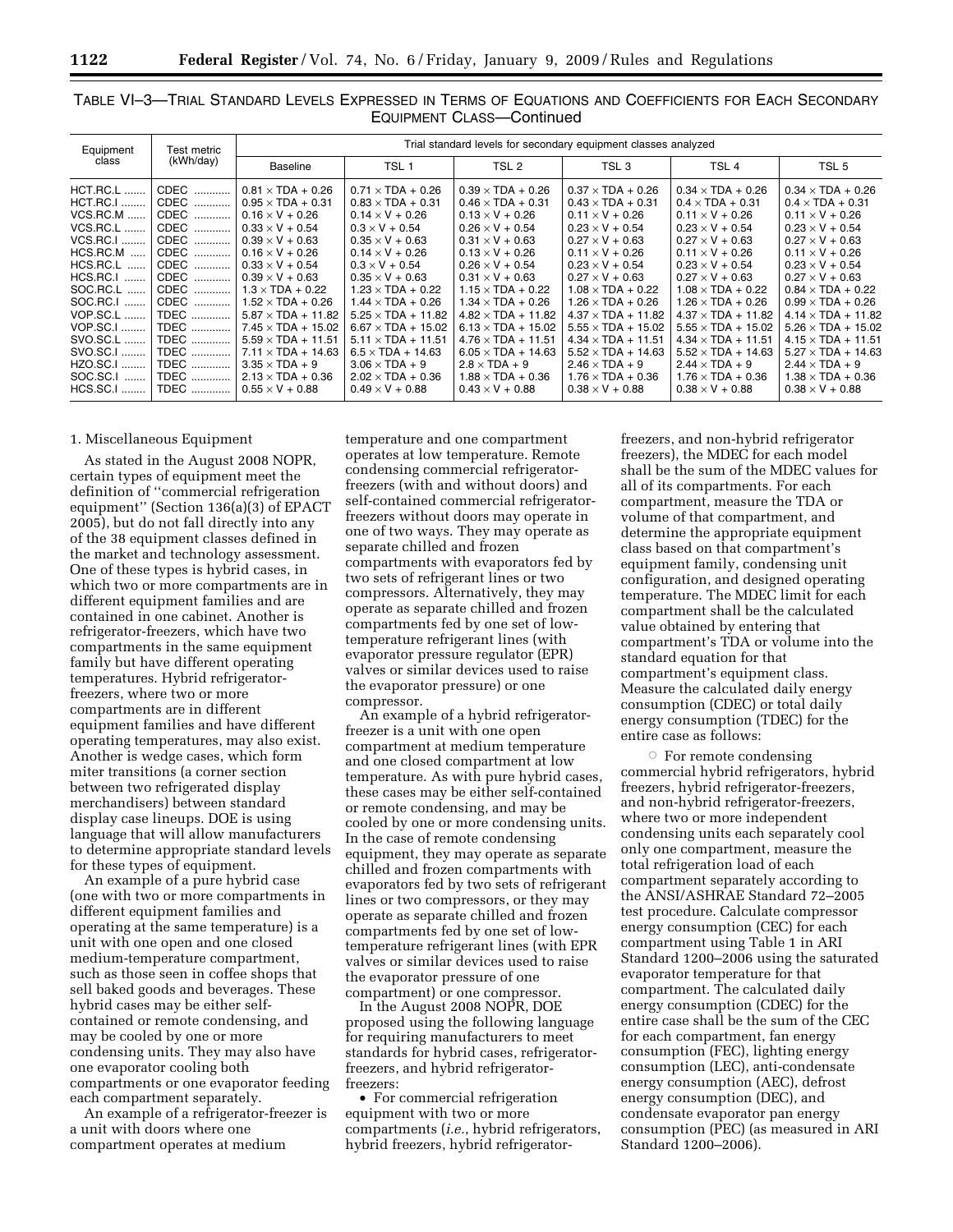**For remote condensing** commercial hybrid refrigerators, hybrid freezers, hybrid refrigerator-freezers, and non-hybrid refrigerator-freezers, where two or more compartments are cooled collectively by one condensing unit, measure the total refrigeration load of the entire case according to the ANSI/ ASHRAE Standard 72–2005 test procedure. Calculate a weighted saturated evaporator temperature for the entire case by (i) multiplying the saturated evaporator temperature of each compartment by the volume of that compartment (as measured in ARI Standard 1200–2006), (ii) summing the resulting values for all compartments, and (iii) dividing the resulting total by the total volume of all compartments. Calculate the CEC for the entire case using Table 1 in ARI Standard 1200– 2006, using the total refrigeration load and the weighted average saturated evaporator temperature. The CDEC for the entire case shall be the sum of the CEC, FEC, LEC, AEC, DEC, and PEC.

 $\circ\,$  For self-contained commercial hybrid refrigerators, hybrid freezers, hybrid refrigerator-freezers, and nonhybrid refrigerator-freezers, measure the total daily energy consumption (TDEC) for the entire case according to the ANSI/ASHRAE Standard 72–2005 test procedure.

In response to the NOPR, Traulsen suggested that DOE address commercial refrigerator-freezers by summing the maximum daily energy consumption values for all of its individual compartments. (Traulsen, No. 25 at p. 2)

DOE agrees with this suggestion and notes that it is in alignment with the proposal in the August 2008 NOPR for commercial refrigeration equipment with two or more compartments. Therefore, DOE is adopting the language above for hybrid cases, refrigeratorfreezers, and hybrid refrigerator-freezers in its final rule.

Additionally, DOE is adopting the following language to address wedge cases: For remote condensing and selfcontained wedge cases, measure the CDEC or TDEC according to the ANSI/ ARI 1200–2006 test procedure. The MDEC for each model shall be the amount derived by incorporating into the standard equation for the appropriate equipment class a value for the TDA that is the product of: (1) The vertical height of the air curtain (or glass in a transparent door), and (2) the largest overall width of the case when viewed from the front.

#### *B. Significance of Energy Savings*

To estimate the energy savings through 2042 due to new standards, DOE compared the energy consumption of commercial refrigeration equipment under the base case (no standards) to energy consumption of this equipment under each TSL that DOE considered. Table VI–4 shows DOE's NES estimates, which it based on the *AEO2008*  reference case, for each TSL. Chapter 11 of the TSD describes these estimates in more detail. DOE reports both undiscounted and discounted values of energy savings. Discounted energy savings represent a policy perspective where energy savings farther in the future are less significant than energy savings closer to the present. Each TSL considered in this rulemaking resulted in significant energy savings, and the amount of savings increased with higher energy conservation standards. Energy savings ranged from an estimated 0.168 quads to 1.298 quads for TSLs 1 through 5 (undiscounted).

| TABLE VI-4—SUMMARY OF CUMULATIVE NATIONAL ENERGY SAVINGS FOR COMMERCIAL REFRIGERATION EQUIPMENT |                                                   |  |  |
|-------------------------------------------------------------------------------------------------|---------------------------------------------------|--|--|
|                                                                                                 | (ENERGY SAVINGS FOR UNITS SOLD FROM 2012 TO 2042) |  |  |

| Trial standard level | Primary national energy savings (quads)<br>(sum of all equipment classes) |                |                |  |  |  |
|----------------------|---------------------------------------------------------------------------|----------------|----------------|--|--|--|
|                      |                                                                           | 3% Discounted  | 7% Discounted  |  |  |  |
| ◠                    | 0.168<br>0.645                                                            | 0.088<br>0.339 | 0.041<br>0.159 |  |  |  |
| 3                    | 1.013<br>1.035                                                            | 0.532<br>0.544 | 0.250<br>0.256 |  |  |  |
| 5                    | .298                                                                      | 0.683          | 0.321          |  |  |  |

#### *C. Economic Justification*

1. Economic Impact on Commercial Customers

a. Life-Cycle Costs and Payback Period

Commercial customers will be affected by the standards because they will experience higher purchase prices and lower operating costs. Generally, these impacts are best captured by changes in life-cycle costs and payback period. Therefore, DOE calculated the LCC and PBP for the standard levels

considered in this rulemaking. DOE's LCC and PBP analyses provided five key outputs for each TSL, reported in Table VI–5 through Table VI–19. The first three outputs are the proportion of purchases of commercial refrigeration equipment where the purchase of a design that complies with the TSL would create: (1) A net life-cycle cost, (2) no impact, or (3) a net life-cycle savings for the consumer. The fourth output is the average net life-cycle savings from purchasing a complying

design. The fifth output is the average PBP for the customer purchasing a design that complies with the TSL compared with purchasing baseline equipment. The PBP is the number of years it would take for the customer to recover the increased costs of higherefficiency equipment through energy savings based on the operating cost savings from the first year of ownership. The PBP is an economic benefit-cost measure that uses benefits and costs without discounting.

## TABLE VI–5—SUMMARY LCC AND PBP RESULTS FOR VOP.RC.M EQUIPMENT CLASS

| Trial standard level |      |      |      |         |
|----------------------|------|------|------|---------|
|                      |      |      |      |         |
|                      |      |      |      | 99      |
| 64                   | 46   | 29   | 29   |         |
| 36                   | 54   |      |      |         |
| 1.344                | .308 | .788 | .788 | (3,959) |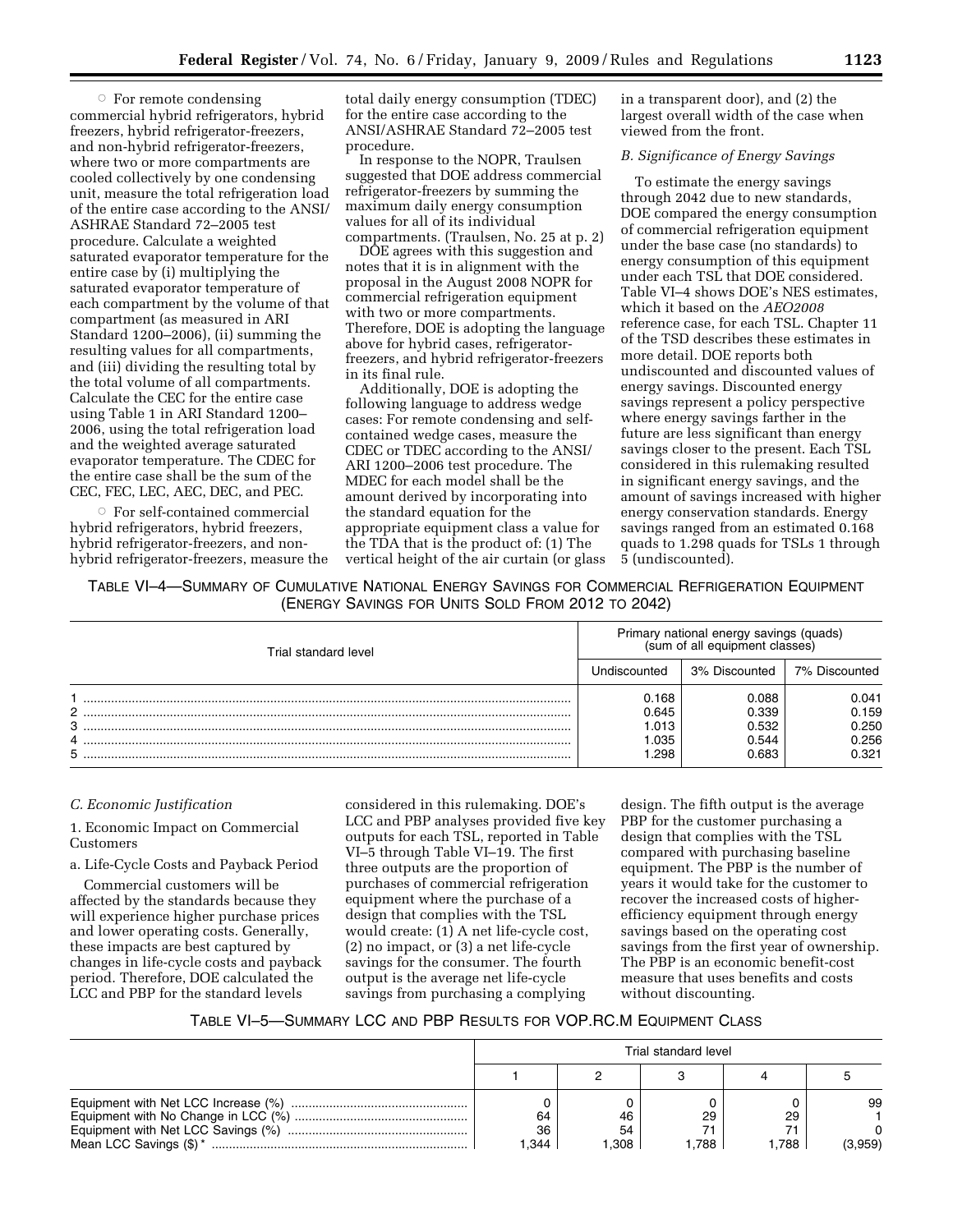## TABLE VI–5—SUMMARY LCC AND PBP RESULTS FOR VOP.RC.M EQUIPMENT CLASS—Continued

| Trial standard level |    |     |     |       |
|----------------------|----|-----|-----|-------|
|                      |    |     |     |       |
| 0.8                  | ں. | 2.0 | 2.0 | 138.1 |

\* Numbers in parentheses indicate negative savings.

## TABLE VI–6—SUMMARY LCC AND PBP RESULTS FOR VOP.RC.L EQUIPMENT CLASS

| Trial standard level |       |       |       |       |
|----------------------|-------|-------|-------|-------|
|                      |       |       |       |       |
|                      |       |       |       |       |
| 69                   | 52    | 23    |       | 8     |
| 31                   | 48    |       | 92    | 92    |
| 3.501                | 4.500 | 4.610 | 3.938 | 3,938 |
|                      | I . I |       | 2.8   | 2.8   |

## TABLE VI–7—SUMMARY LCC AND PBP RESULTS FOR VOP.SC.M EQUIPMENT CLASS

| Trial standard level |      |       |      |       |
|----------------------|------|-------|------|-------|
|                      |      |       |      |       |
|                      |      |       |      | 69    |
| 67                   | 35   | 21    | 21   |       |
| 33                   | 65   | 79    | 79   | 30    |
| 842                  | .209 | 1.549 | .549 | (451) |
| 0.8                  |      | 2.4   | 2.4  | 11.2  |

## TABLE VI–8—SUMMARY LCC AND PBP RESULTS FOR VCT.RC.M EQUIPMENT CLASS

| Trial standard level |     |       |       |          |
|----------------------|-----|-------|-------|----------|
|                      |     |       |       |          |
|                      |     |       |       | $\Omega$ |
| 80                   | 60  |       |       | 8        |
| 20                   | 40  | 83    | 92    | 92       |
| 320                  | 657 | 2.375 | 2.339 | 2,339    |
| 0.8                  |     | 3.8   | 3.9   | 3.9      |

## TABLE VI–9—SUMMARY LCC AND PBP RESULTS FOR VCT.RC.L EQUIPMENT CLASS

| Trial standard level |       |       |       |          |  |
|----------------------|-------|-------|-------|----------|--|
|                      |       |       |       |          |  |
|                      |       |       |       | $\Omega$ |  |
| 62                   | 43    | 20    | 10    | 10       |  |
| 38                   | 57    | 80    | 90    | 90       |  |
| 762                  | 4.137 | 5,450 | 5.419 | 5,419    |  |
|                      |       | 2.5   | 2.6   | 2.6      |  |

## TABLE VI–10—SUMMARY LCC AND PBP RESULTS FOR VCT.SC.I EQUIPMENT CLASS

| Trial standard level |       |       |       |       |
|----------------------|-------|-------|-------|-------|
|                      |       |       |       |       |
|                      |       |       |       |       |
| 55                   |       | 20    |       |       |
| 45                   | 59    | 80    | 91    | 91    |
| 2.941                | 4.893 | 5.234 | 5.217 | 5.217 |
|                      |       | 1.6   |       |       |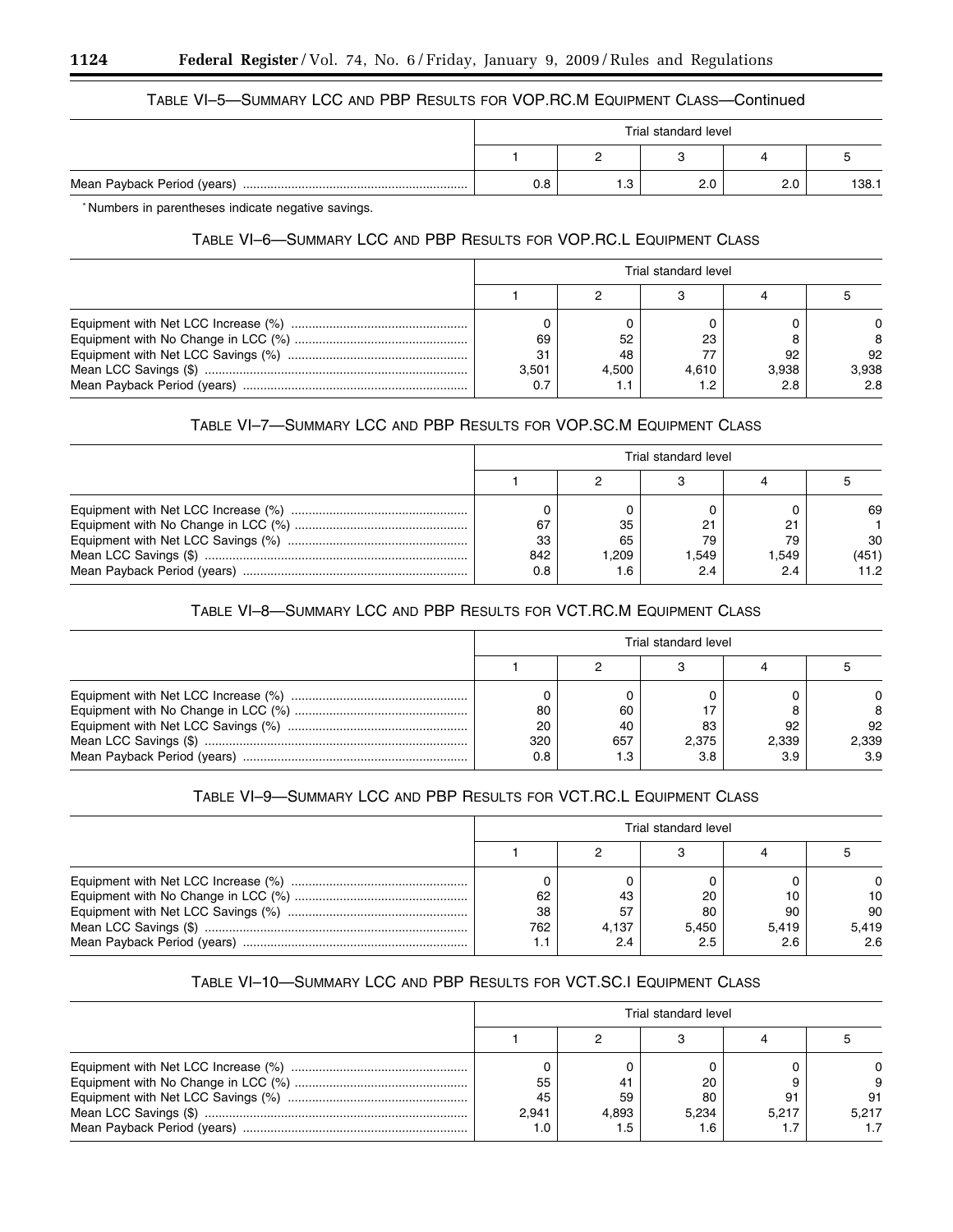## TABLE VI–11—SUMMARY LCC AND PBP RESULTS FOR VCS.SC.I EQUIPMENT CLASS

| Trial standard level |      |       |      |       |
|----------------------|------|-------|------|-------|
|                      |      |       |      |       |
|                      |      |       |      |       |
|                      | 50   |       |      |       |
| 24                   | 50   | 89    | 89   | 89    |
| 704                  | .321 | 1.757 | .757 | 1.757 |
|                      |      |       |      | 1.3   |

## TABLE VI–12—SUMMARY LCC AND PBP RESULTS FOR SVO.RC.M EQUIPMENT CLASS

| Trial standard level |      |       |       |         |
|----------------------|------|-------|-------|---------|
|                      |      |       |       |         |
|                      |      |       |       | 99      |
| 65                   |      | 30    | 30    |         |
| 35                   | 53   | 70    | 70    |         |
| 907                  | 896  | 1.274 | 1.274 | (2,974) |
| 0.8                  | . .3 | 1.9   |       | 196.8   |

## TABLE VI–13—SUMMARY LCC AND PBP RESULTS FOR SVO.SC.M EQUIPMENT CLASS

| Trial standard level |                 |                          |                         |                           |
|----------------------|-----------------|--------------------------|-------------------------|---------------------------|
|                      |                 |                          |                         |                           |
| 68<br>32<br>583      | 36<br>64<br>853 | 22<br>78<br>1.136<br>2.3 | 22<br>78<br>.136<br>2.3 | 69<br>29<br>(355)<br>11.5 |

## TABLE VI–14—SUMMARY LCC AND PBP RESULTS FOR SOC.RC.M EQUIPMENT CLASS

| Trial standard level |     |     |     |         |
|----------------------|-----|-----|-----|---------|
|                      |     |     |     |         |
|                      |     |     |     | 92      |
| 82                   | 64  | 29  | 29  |         |
|                      | 36  |     |     |         |
| 405                  | 851 | 945 | 945 | (458, ا |
|                      | 0.8 |     |     | 19.4    |

## TABLE VI–15—SUMMARY LCC AND PBP RESULTS FOR HZO.RC.M EQUIPMENT CLASS

| Trial standard level |            |          |          |             |  |  |  |  |  |
|----------------------|------------|----------|----------|-------------|--|--|--|--|--|
|                      |            |          |          |             |  |  |  |  |  |
| 80<br>20             | 60<br>40   | 39<br>61 | 19<br>81 | 19<br>81    |  |  |  |  |  |
| 419<br>0.5           | 887<br>0.8 | 1.063    | 1.040    | .040<br>1.6 |  |  |  |  |  |

## TABLE VI–16—SUMMARY LCC AND PBP RESULTS FOR HZO.RC.L EQUIPMENT CLASS

| Trial standard level |        |       |       |       |  |  |  |
|----------------------|--------|-------|-------|-------|--|--|--|
|                      |        |       |       |       |  |  |  |
|                      |        |       |       |       |  |  |  |
| 59                   | 39     |       | 19    | 19    |  |  |  |
| 41                   | 61     | 81    | 81    | 81    |  |  |  |
| 668                  | 047. ا | 1.102 | 1.102 | 1.102 |  |  |  |
|                      |        | 1.6   |       | 1.6   |  |  |  |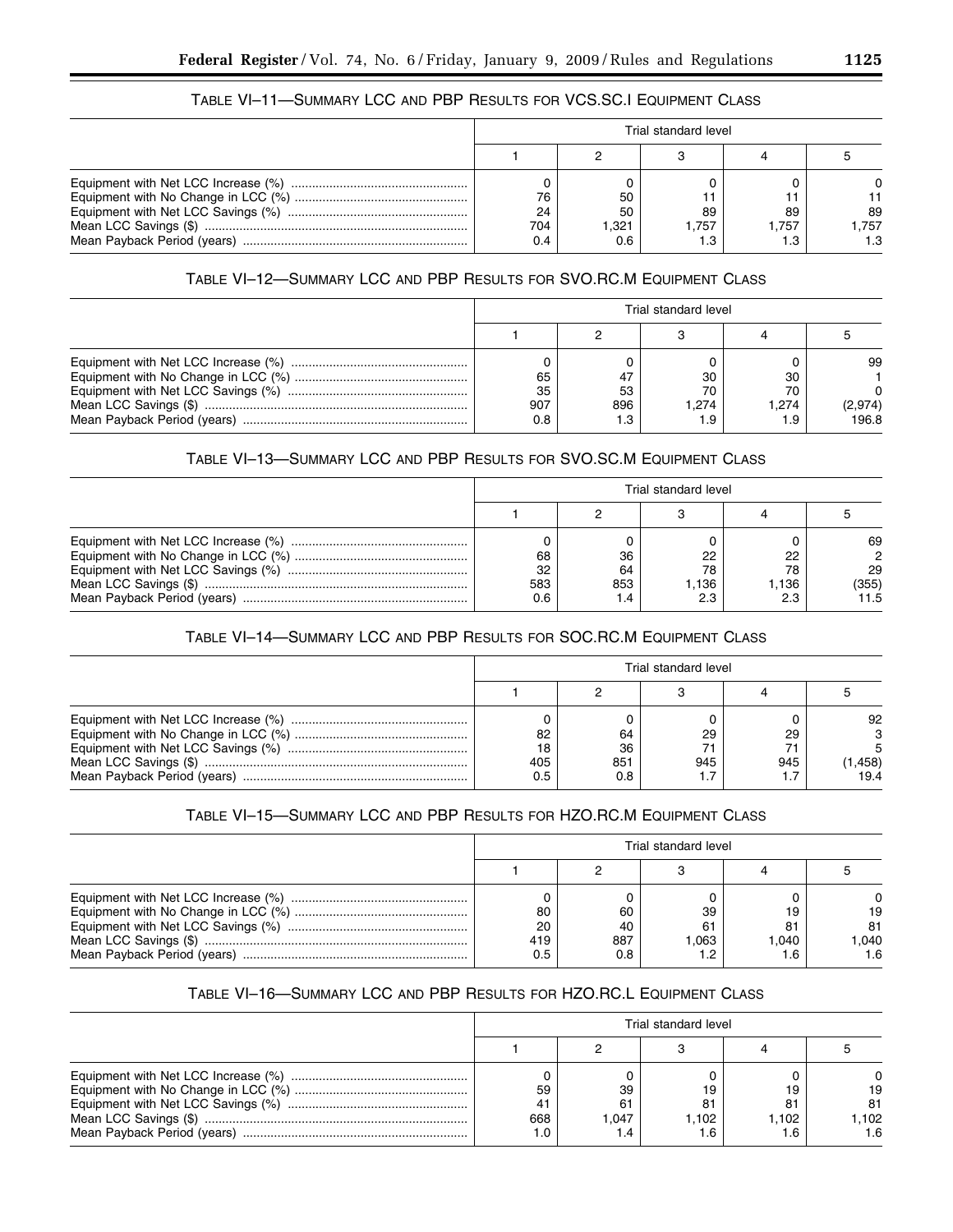## TABLE VI–17—SUMMARY LCC AND PBP RESULTS FOR HZO.SC.M EQUIPMENT CLASS

| Trial standard level |     |     |     |     |  |  |  |
|----------------------|-----|-----|-----|-----|--|--|--|
|                      |     |     |     |     |  |  |  |
|                      |     |     |     |     |  |  |  |
|                      | 45  |     |     | 10  |  |  |  |
| ົ                    | 55  | 79  | 90  | 90  |  |  |  |
| 344                  | 615 | 861 | 826 | 826 |  |  |  |
|                      |     |     | 2.3 | 2.3 |  |  |  |

## TABLE VI–18—SUMMARY LCC AND PBP RESULTS FOR HZO.SC.L EQUIPMENT CLASS

| Trial standard level |       |       |      |      |  |  |  |  |
|----------------------|-------|-------|------|------|--|--|--|--|
|                      |       |       |      |      |  |  |  |  |
|                      |       |       |      |      |  |  |  |  |
|                      | 46    |       |      | 10   |  |  |  |  |
|                      | 54    | 79    | 90   | 90   |  |  |  |  |
| 670                  | 1.215 | 1.784 | .761 | .761 |  |  |  |  |
|                      | 0.8   |       |      |      |  |  |  |  |

## TABLE VI–19—SUMMARY LCC AND PBP RESULTS FOR HCT.SC.I EQUIPMENT CLASS

| Trial standard level |           |                        |                   |                  |  |  |  |  |
|----------------------|-----------|------------------------|-------------------|------------------|--|--|--|--|
|                      |           |                        |                   |                  |  |  |  |  |
| 65<br>35             | 53<br>775 | 30<br>70<br>797<br>1.5 | 86<br>785<br>و. ، | 86<br>785<br>1.9 |  |  |  |  |

For five equipment classes (VOP.RC.M, VOP.SC.M, SVO.RC.M, SVO.SC.M, and SOC.RC.M), TSL 5 resulted in negative LCC savings compared to the purchase of baseline equipment. For all other equipment classes, TSL 5 showed positive LCC savings. For equipment classes with lighting, including LED lighting at TSL 5 had a significant impact on the calculated LCC savings. For equipment classes without lighting (*i.e.*, VCS.SC.I, HZO.RC.L, HZO.SC.M, HZO.SC.L, and HCT.SC.I), the difference in LCC savings between TSL 3 and TSL 5 was small, between \$0 and \$35 less at TSL 5 than at TSL 3. For VCT.RC.L, VCT.RC.I, and VCT.SC.I, the difference in LCC savings between TSL 3 and TSL 5 was small as well (between \$17 and \$36 less savings at TSL 5 than at TSL 3). VOP.RC.L showed a more significant reduction in LCC savings at TSL 5 compared to TSL 3 at \$672.

b. Commercial Customer Sub-Group Analysis

Using the LCC spreadsheet model, DOE estimated the impact of the TSLs on small businesses, a customer subgroup. DOE estimated the LCC and PBP for small food sales businesses defined by the Small Business Administration (SBA) by presuming that most small business customers could be represented by the analysis performed for small grocery and convenience store owners. DOE further assumed that the smaller, independent grocery and convenience store chains may not have access to national accounts, but would instead purchase equipment primarily through distributors and grocery wholesalers. DOE modified the distribution channels for remote condensing and self-contained equipment to these small businesses as follows:

• For remote condensing equipment, 15 percent of the sales were assumed to

pass through a manufacturer-todistributor-to-contractor-to-customer channel, and 85 percent were assumed to be purchased through a manufacturer-to-distributor-to-customer channel.

• For self-contained equipment, 35 percent of sales were assumed to pass through a manufacturer-to-distributorto-contractor-to-customer channel, and 65 percent were assumed to be purchased through a manufacturer-todistributor-to-customer channel.

In both cases, the distribution chain markups were calculated with these revised shipment weights. Table VI–20 shows the mean LCC savings from proposed energy conservation standards for the small business sub-group, and Table VI–21 shows the mean payback period (in years) for this sub-group. More detailed discussion on the LCC sub-group analysis and results can be found in chapter 12 of the TSD.

TABLE VI–20—MEAN LIFE-CYCLE COST SAVINGS FOR COMMERCIAL REFRIGERATION EQUIPMENT PURCHASED BY LCC SUB-GROUP (SMALL BUSINESS) (2007\$)\*

| Equipment class      | <b>TSL</b>    | TSL 2         | TSL <sub>3</sub> | TSL <sub>4</sub> | TSL <sub>5</sub>  |
|----------------------|---------------|---------------|------------------|------------------|-------------------|
| VOP.RC.M<br>VOP.RC.L | 746.<br>4,534 | .764<br>5,882 | 2.443<br>6,064   | 2.443<br>5.549   | (3, 463)<br>5,549 |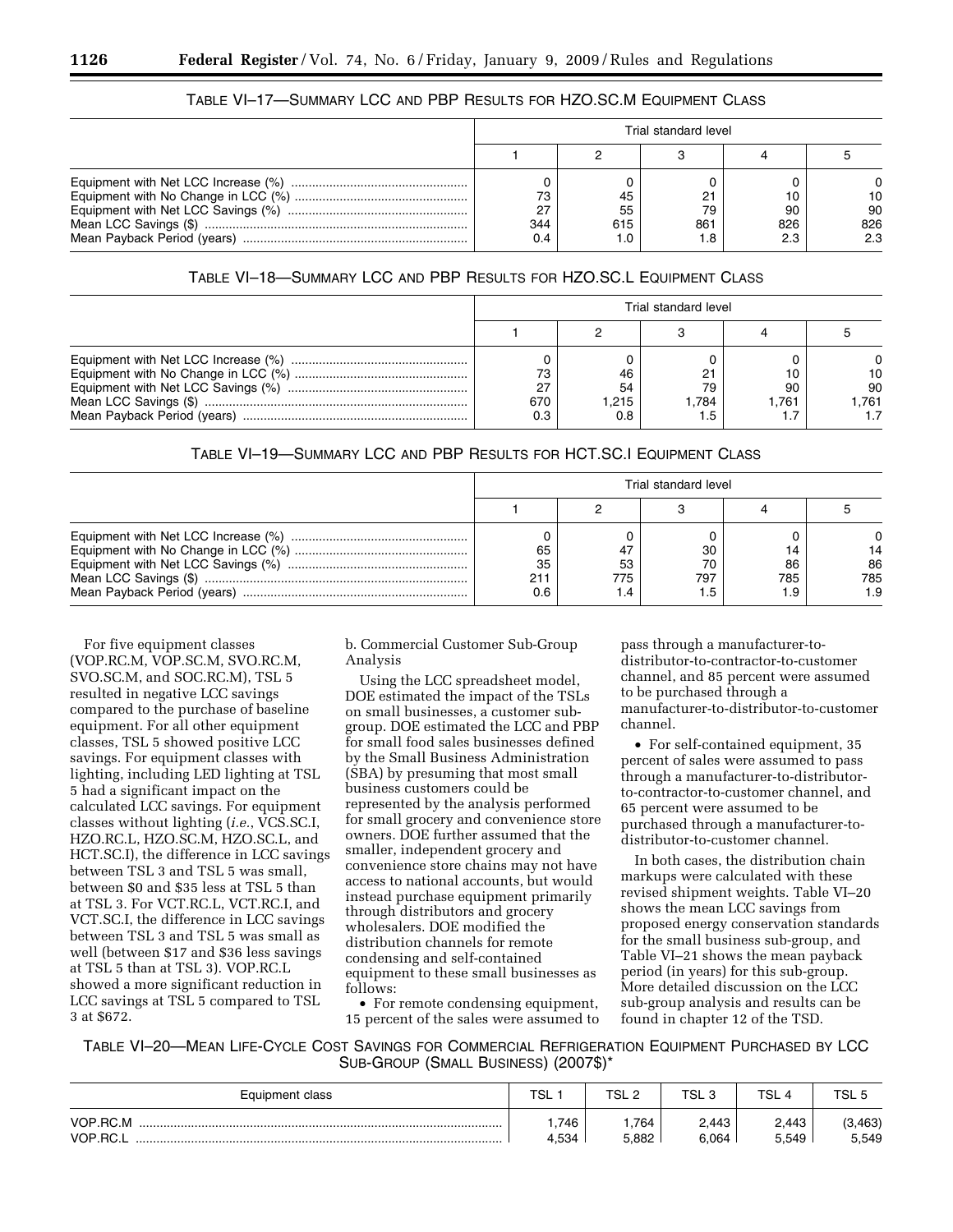TABLE VI–20—MEAN LIFE-CYCLE COST SAVINGS FOR COMMERCIAL REFRIGERATION EQUIPMENT PURCHASED BY LCC SUB-GROUP (SMALL BUSINESS) (2007\$)\*—Continued

| Equipment class | TSL 1 | TSI 2  | TSL 3  | TSL <sub>4</sub> | TSI 5   |
|-----------------|-------|--------|--------|------------------|---------|
|                 | .094  | 624. ا | 2.145  | 2.145            | 131     |
|                 | 416   | 868    | 3.484  | 3.458            | 3,458   |
|                 | .001  | 5.639  | 7.454  | 7.447            | 7.447   |
|                 | 3.811 | 6.451  | 6.944  | 6.949            | 6.949   |
| VCS.SC.I        | 902   | 1.703  | 2.314  | 2.314            | 2.314   |
|                 | .177  | .209   | 1.738  | 1.738            | (2,637) |
|                 | 752   | 1.138  | .565   | 1.565            | 61      |
|                 | 521   | 1.106  | 290. ا | 1.290            | (948)   |
|                 | 538   | 1.152  | . 397  | 1.383            | .383    |
| HZO RC.I        | 875   | .383   | 1.466  | 1.466            | 1.466   |
|                 | 440   | 803    | 1.156  | 1.129            | 1.129   |
| HZO SC.I        | 857   | .574   | 2.364  | 2.352            | 2,352   |
| HCT.SC.I        | 272   | .022   | .055   | l.057            | .057    |

\* Numbers in parentheses indicate negative savings.

## TABLE VI–21—MEAN PAYBACK PERIOD FOR COMMERCIAL REFRIGERATION EQUIPMENT PURCHASED BY LCC SUB-GROUP (SMALL BUSINESS) (YEARS)

| Equipment class | TSL 1 | TSL 2 | TSL 3 | TSL 4            | TSL 5  |
|-----------------|-------|-------|-------|------------------|--------|
| VOP.RC.M        | 0.71  | 1.19  | 1.77  | 1.77             | 51.97  |
| VOP RC L        | 0.64  | 0.99  | 1.10  | 2.53             | 2.53   |
|                 | 0.70  | 1.43  | 2.17  | 2.17             | 9.50   |
| VCT.RC.M        | 0.73  | 1.14  | 3.54  | 3.64             | 3.64   |
|                 | 1.00  | 2.17  | 2.32  | 2.42             | 2.42   |
| VCT.SC.I        | 0.90  | .32   | 1.47  | 1.57             | 1.57   |
| VCS.SC.I        | 0.33  | 0.53  | 1.17  | 1.17             | 1.17   |
| SVO.RC.M        | 0.70  | l.19  | 1.73  | 1.73             | 106.71 |
|                 | 0.55  | .26   | 2.09  | 2.09             | 9.71   |
| SOC RC M        | 0.48  | 0.75  | 1.55  | .55              | 15.62  |
| HZO RC M        | 0.46  | 0.72  | 1.13  | $\overline{.47}$ | 1.47   |
|                 | 0.93  | l.26  | 1.50  | 1.50             | 1.50   |
|                 | 0.36  | 0.92  | 1.66  | 2.06             | 2.06   |
| HZO.SC.L        | 0.29  | 0.71  | 1.35  | 1.55             | 1.55   |
| HCT.SC.         | 0.58  | .24   | l.32  | l.74             | 1.74   |

For commercial refrigeration equipment, the LCC and PBP impacts for small businesses are similar to those of all customers as a whole. While the discount rate for small grocery stores is higher than the rate for commercial refrigeration equipment customers as a whole and equipment prices are higher due to the higher markups, these small business customers appear to retain commercial refrigeration equipment over longer periods. Also, smaller stores generally tend to pay higher electric prices. The average LCC savings for the small business sub-group is slightly higher than that calculated for the average commercial refrigeration equipment customer, and the average PBP is slightly shorter than the national average. DOE concluded that the small food sales businesses defined by SBA will not experience economic impacts significantly different from or more negative than those impacts on food sales businesses as a whole.

#### 2. Economic Impact on Manufacturers

DOE determined the economic impacts of today's standard on manufacturers, as described in the proposed rule. 73 FR 50118–21. For the final rule, DOE analyzed manufacturer impacts under two distinct markup scenarios: (1) The preservation-of-grossmargin-percentage markup scenario, and (2) the preservation-of-gross-margin (absolute dollars) markup scenario. 73 FR 50107. Under the first scenario, DOE applied a single uniform ''gross margin percentage'' markup that represents the current markup for manufacturers in the commercial refrigeration equipment industry. This markup scenario implies that as production costs increase with efficiency, the absolute dollar markup will also increase. DOE calculated that the non-production cost markup which consists of selling, general, and administrative (SG&A) expenses; research and development (R&D) expenses; interest; and profit—is 1.32. This markup is consistent with the one DOE used in its engineering and GRIM analyses for the base case.

The implicit assumption behind the second scenario is that the industry can only maintain its gross margin from the baseline (in absolute dollars) after the standard. The industry would do so by passing its increased production costs on to customers without passing on its increased R&D and SG&A expenses so the gross profit per unit is the same in absolute dollars. DOE implemented this markup scenario in the GRIM by setting the production cost markups at each TSL to yield approximately the same gross margin in the standards cases in 2012 as they yielded in the base case.

Together, these two markup scenarios characterize the range of possible conditions the commercial refrigeration equipment market will experience as a result of new energy conservation standards. See chapter 13 of the TSD for additional details of the markup scenarios and analysis. DOE also examined both of these scenarios for this final rule.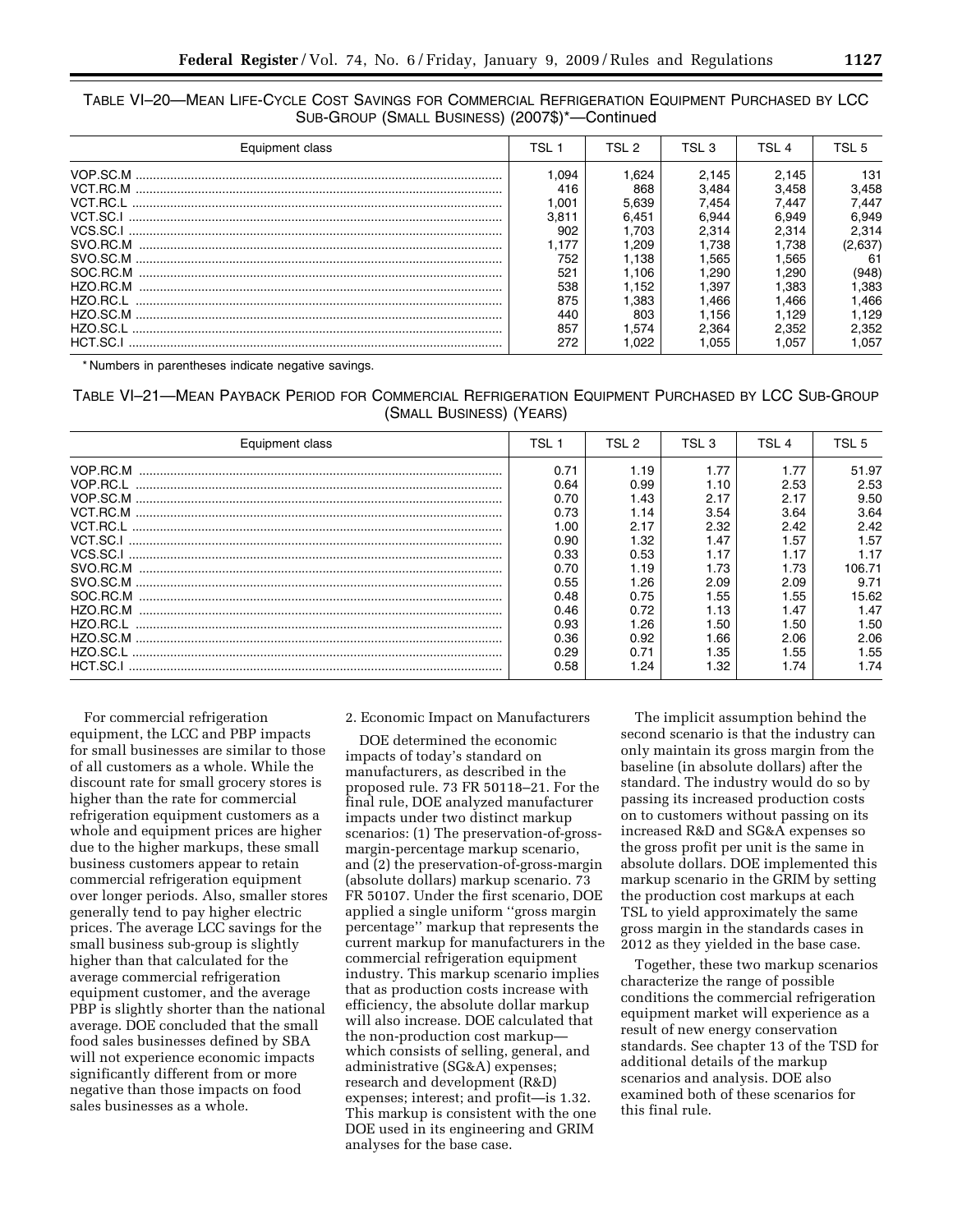a. Industry Cash-Flow Analysis Results

Using two different markup scenarios, 73 FR 50107, 50118–20, DOE estimated the impact of new standards for commercial refrigeration equipment on the INPV of the commercial refrigeration equipment industry. The impact consists of the difference between INPV in the base case and INPV in the standards case. INPV is the primary metric used in the MIA, and represents

one measure of the fair value of the industry in today's dollars. DOE calculated the INPV by summing all of the net cash flows, discounted at the commercial refrigeration equipment industry's cost of capital or discount rate.

Table VI–22 and Table VI–23 show the changes in INPV that DOE estimates would result from the TSLs DOE considered for this final rule. The tables also present the equipment conversion

expenses and capital investments that the industry would incur at each TSL. Product conversion expenses include engineering, prototyping, testing, and marketing expenses incurred by a manufacturer as it prepares to comply with a standard. Capital investments are the one-time outlays for tooling and plant changes required for the industry to comply (*i.e.*, conversion capital expenditures).

## TABLE VI–22—MANUFACTURER IMPACT ANALYSIS RESULTS, INCLUDING INPV ESTIMATES, FOR COMMERCIAL REFRIGERATION EQUIPMENT UNDER THE PRESERVATION OF GROSS MARGIN PERCENTAGE MARKUP SCENARIO [Preservation of gross margin percentage markup scenario with a rollup shipment scenario]

|                                                                       |                 | Base |      |      | Trial standard level |        |       |
|-----------------------------------------------------------------------|-----------------|------|------|------|----------------------|--------|-------|
|                                                                       | Units           | case |      | 2    | 3                    | 4      |       |
|                                                                       | 2007\$ millions | 540  | 540  | 548  | 530                  | 501    | 560   |
|                                                                       | 2007\$ millions | .    |      |      | (11)                 | (39)   | 20    |
|                                                                       |                 | .    | 0.02 | 1.42 | 1.95                 | (7.29) | 3.73  |
| New Energy Conservation Standards Equip-<br>ment Conversion Expenses. | 2007\$ millions | .    | 0.5  | 2.8  | 20.6                 | 40.4   | 51.6  |
| New Energy Conservation Standards Capital<br>Investments.             | 2007\$ millions |      | 0.8  | 5.0  | 36.3                 | 71.2   | 90.8  |
|                                                                       | 2007\$ millions |      | 1.3  | 7.8  | 57.0                 | 111.6  | 142.4 |

\* Values in Table VI–22 may not appear to sum due to rounding.

TABLE VI–23—MANUFACTURER IMPACT ANALYSIS RESULTS, INCLUDING INPV ESTIMATES, FOR COMMERCIAL REFRIGERATION EQUIPMENT UNDER THE PRESERVATION OF GROSS MARGIN (ABSOLUTE DOLLARS) MARKUP SCENARIO [Preservation of gross margin absolute dollars markup scenario with a rollup shipment scenario]

|                                                                       |                 | Base |        |        | Trial standard level |         |         |
|-----------------------------------------------------------------------|-----------------|------|--------|--------|----------------------|---------|---------|
|                                                                       | Units           | case |        |        |                      | 4       |         |
|                                                                       | 2007\$ millions | 540  | 533    | 502    | 442                  | 392     | 200     |
|                                                                       | 2007\$ millions | .    | (7)    | (39)   | (99)                 | (148)   | (340)   |
|                                                                       |                 |      | (1.27) | (7.16) | (18.26)              | (27.35) | (63.01) |
| New Energy Conservation Standards Equip-<br>ment Conversion Expenses. | 2007\$ millions | .    | 0.5    | 2.8    | 20.6                 | 40.4    | 51.6    |
| New Energy Conservation Standards Capital<br>Investments.             | 2007\$ millions | .    | 0.8    | 5.0    | 36.3                 | 71.2    | 90.8    |
|                                                                       | 2007\$ millions | .    | 1.3    | 7.8    | 57.0                 | 111.6   | 142.4   |

\* Values in Table VI–23 may not appear to sum due to rounding.

The August 2008 NOPR discusses the estimated impact of new commercial refrigeration equipment standards on INPV for each equipment class. 73 FR 50118–20. See chapter 13 of the TSD for details.

b. Cumulative Regulatory Burden

DOE's assesses manufacturer burden through the cumulative impact of multiple DOE standards and other regulatory actions that affect manufacturers of the same covered equipment and other equipment produced by the same manufacturers or their parent companies. 73 FR 50120. For the August 2008 NOPR, DOE listed the EPA-mandated phaseout of HCFCs as refrigerants and blowing agents, and energy conservation standards for

residential central air conditioners and heat pumps and room air conditioners as examples of other Federal regulations that could affect manufacturers of commercial refrigeration equipment. 73 FR 50120.

Following the August 2008 NOPR, public comments made DOE aware that commercial refrigeration equipment manufacturers must test equipment using the NSF 7 test procedure in addition to the DOE test procedure. As mentioned previously, NSF 7 measures product temperature for food safety requirements, while the DOE test procedure measures energy consumption for energy conservation standards. Although NSF 7 is not a Federal regulation, the commercial refrigeration equipment industry in

general already tests its equipment using this procedure to meet food safety requirements.

For this final rule, DOE also identified the other DOE regulations commercial refrigeration equipment manufacturers are facing for other equipment. DOE identified several regulations that go into effect 3 years before and after the effective date of the new energy conservation standards for commercial refrigeration equipment. DOE recognizes that each regulation can significantly affect manufacturers' financial operations. Multiple regulations affecting the same manufacturer can quickly reduce manufacturers' profits and possibly cause an exit from the market.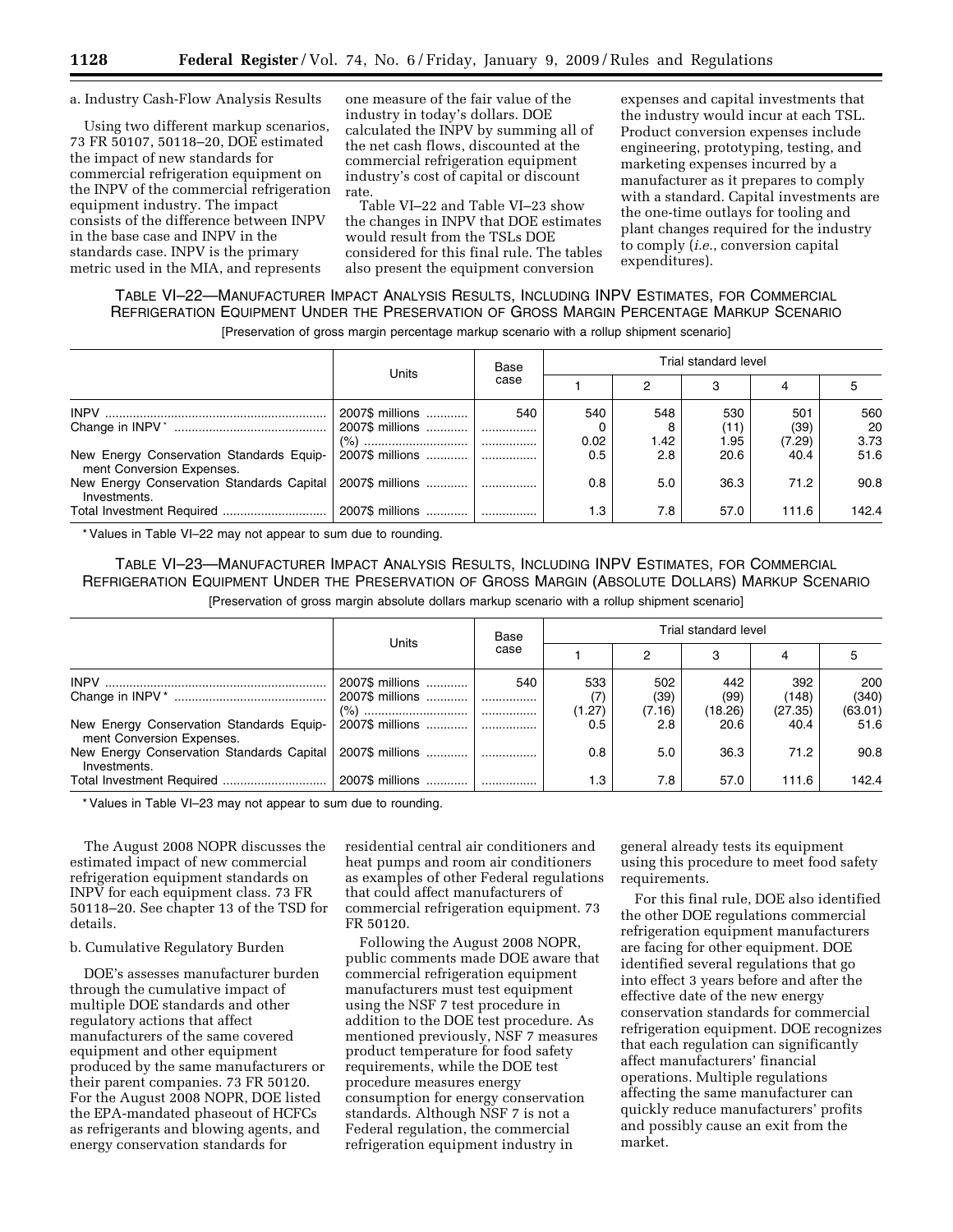DOE requested information about the cumulative regulatory burden during manufacturer interviews. Manufacturers indicated that they had already begun using other non-HCFC refrigerants and blowing agents. Manufacturers did not indicate that the DOE regulations on residential central air conditioners and heat pumps or room air conditioners were a great concern. DOE sought comment on these and other potential regulations affecting manufacturers for the final rule. From its own research, DOE learned that manufacturers of commercial refrigeration equipment or their parent companies could also be affected by rulemakings on PTACs and PTHPs, room air conditioners, residential furnaces, and walk-in freezers and coolers. DOE identified the

costs of additional regulations when these estimates were available from other DOE rulemakings. For example, two commercial refrigeration equipment manufacturers (or their parent companies) also manufacture PTACs and PTHPs. DOE estimated that in the PTAC and PTHP industry, manufacturers may incur an estimated total conversion expense of \$17.3 million (2007\$). However, DOE has limited data on the importance of these other regulated products for manufacturers of commercial refrigeration equipment. Differences in market shares and manufacturing processes of other regulated products for each manufacturer could cause varying degrees of burdens on these manufacturers. See chapter 13 of the

TSD for additional information regarding the cumulative regulatory burden analysis.

#### c. Impacts on Employment

As discussed in the August 2008 NOPR, DOE expects that employment by commercial refrigeration equipment manufacturers would increase under all of the TSLs considered for today's rule. However, this does not take into account any relocation of domestic jobs to countries with lower labor costs that might be influenced by the level of investment required by new standards. 73 FR 50120–21. Table VI–24 shows the direct employment impacts at each TSL. Further support for this conclusion is set forth in chapter 13 of the TSD.

| TABLE VI-24-COMMERCIAL REFRIGERATION EQUIPMENT ESTIMATED EMPLOYMENT IMPACTS IN 2012 |  |
|-------------------------------------------------------------------------------------|--|
|-------------------------------------------------------------------------------------|--|

| Trial standard level                                                   | Base<br>case | <b>TSL</b>   | TSL <sub>2</sub> | TSL 3        | TSL <sub>4</sub> | TSL <sub>5</sub> |
|------------------------------------------------------------------------|--------------|--------------|------------------|--------------|------------------|------------------|
| Change in Total Number of Domestic Production Employees in 2012 Due to | 2.199        | 2.205        | 2.291            | 2.371        | 2.396            | 2.978            |
| Standards*                                                             |              |              | 92               | 172          | 197              | 779              |
| Total Number of Domestic Non-Production Employees in 2012*             | 681<br>2.880 | 683<br>2.888 | 709<br>3.000     | 734<br>3.105 | 742<br>3.137     | 922<br>3.900     |

\* Figures do not take into account any relocation of domestic jobs to countries with lower labor costs that might be influenced by the level of investment required by new standards.

#### d. Impacts on Manufacturing Capacity

According to the majority of commercial refrigeration equipment manufacturers, new energy conservation standards will not significantly affect manufacturers' production capacity. Any necessary redesign of commercial refrigeration equipment will not change the fundamental assembly of the equipment. However, manufacturers anticipate some minor changes to tooling. Thus, manufacturers will be able to maintain manufacturing capacity levels and continue to meet market demand under new energy conservation standards.

e. Impacts on Manufacturers That Are Small Businesses

As discussed in the August 2008 NOPR, DOE expects today's standard to have little or no differential impact on small manufacturers of commercial refrigeration equipment. 73 FR at 50121, 50130–31. DOE found that small manufacturers generally have the same concerns as large manufacturers regarding energy conservation standards. DOE also found no significant differences in the R&D

emphasis or marketing strategies between small and large manufacturers. Therefore, DOE believes the GRIM analysis, which models each equipment class separately and aggregates the results to produce an industry-wide impact, is representative of the small manufacturers that would be affected by standards. The impacts on small manufacturers are discussed further in section VII.B of this preamble (''Review Under the Regulatory Flexibility Act'').

3. National Net Present Value and Net National Employment

The NPV analysis estimates the cumulative benefits or costs to the Nation that would result from particular standard levels. While the NES analysis estimates the energy savings from each standard level DOE considers, relative to the base case, the NPV analysis estimates the national economic impacts of each level relative to the base case. Table VI–25 provides an overview of the NPV results for each TSL considered for this final rule, using both a 7-percent and a 3-percent real discount rate.

Table VI–25 shows the estimated cumulative NPV for commercial

refrigeration equipment resulting from the sum of the NPV calculated for each of the 15 primary equipment classes analyzed. Table VI–25 assumes the *AEO2008* reference case forecast for electricity prices. At a 7-percent discount rate, TSLs 1–4 show positive cumulative NPVs. The highest NPV is provided by TSL 3 at \$1.45 billion. TSL 4 provided \$1.41 billion, close to that of TSL 3. TSL 5 showed a negative NPV at  $-$  \$2.59 billion, the result of negative NPV observed in five equipment classes (VOP.RC.M, VOP.SC.M, SVO.RC.M, SVO.SC.M, and SOC.RC.M).

At a 3-percent discount rate, the picture is similar across the equipment classes. TSL 5 showed a negative NPV at  $-$  \$3.79 billion, whereas the highest NPV was provided at TSL 3 (*i.e.*, \$3.97 billion). TSL 4 provided a near equivalent NPV at \$3.93 billion. TSL 5 provided a NPV of  $-$  \$3.79 billion dollars. Five equipment classes (VOP.RC.M, VOP.SC.M, SVO.RC.M, SVO.SC.M, and SOC.RC.M) were determined to have negative NPVs at a 3-percent discount rate at TSL 5. See TSD chapter 11 for more detailed NPV results.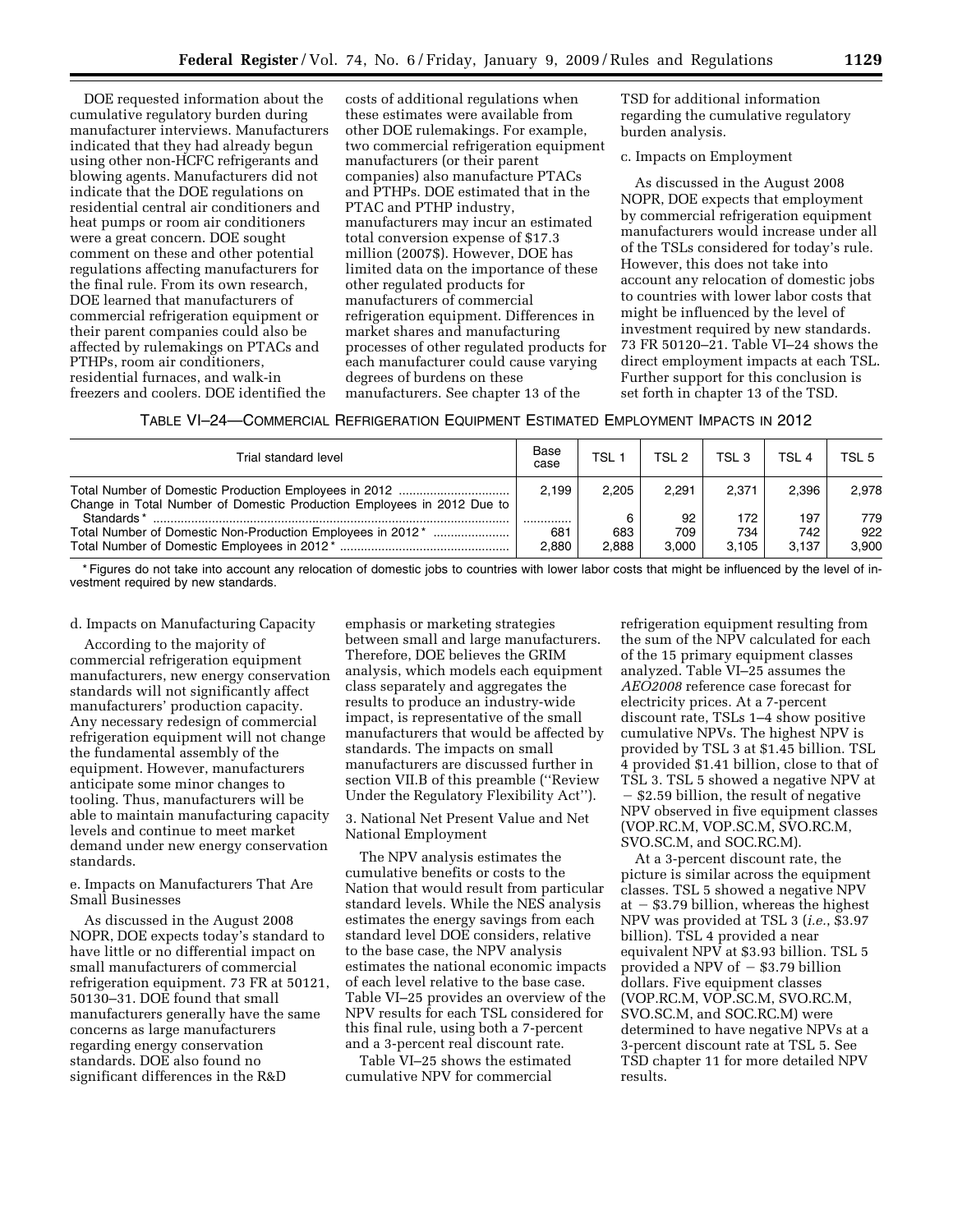|                      | NPV (billion 2007\$)                   |                                        |  |
|----------------------|----------------------------------------|----------------------------------------|--|
| Trial standard level | 7% Discount rate                       | 3% Discount rate                       |  |
| C<br>3<br>4<br>5     | 0.33<br>0.98<br>45.،<br>. 41<br>(2.59) | 0.83<br>2.60<br>3.97<br>3.93<br>(3.79) |  |

## TABLE VI–25—OVERVIEW OF NATIONAL NET PRESENT VALUE RESULTS

DOE also estimated the national employment impacts that would result from each TSL. As discussed in the August 2008 NOPR, 73 FR 50107–08, 50122–23, DOE expects the net monetary savings from standards to be redirected to other forms of economic activity. DOE also expects these shifts in

spending and economic activity to affect the demand for labor. As shown in Table VI–26, DOE estimates net indirect employment impacts—those changes of employment in the larger economy (other than in the manufacturing sector being regulated)—from commercial refrigeration equipment energy

conservation standards to be positive but very small relative to total national employment. These impacts might be offset by other, unanticipated effects on employment. For details on the employment impact analysis methods and results, *see* TSD chapter 15.

| TABLE VI-26-NET NATIONAL CHANGE IN INDIRECT EMPLOYMENT, THOUSANDS OF JOBS IN 2042 |  |  |  |  |
|-----------------------------------------------------------------------------------|--|--|--|--|
|-----------------------------------------------------------------------------------|--|--|--|--|

| Trial standard level |                              | Net national change in jobs                     |                                                 |                                                 |  |
|----------------------|------------------------------|-------------------------------------------------|-------------------------------------------------|-------------------------------------------------|--|
|                      |                              | 2022                                            | 2032                                            | 2042                                            |  |
| 2<br>3<br>4<br>5     | (6)<br>15<br>18<br>40<br>.4C | 202<br>.056<br>. 591<br>1.658<br>1.856<br>1.856 | 289<br>.482<br>2.238<br>2.337<br>2.645<br>2.645 | 332<br>.699<br>2.559<br>2,670<br>3.011<br>3.011 |  |

4. Impact on Utility or Performance of Equipment

As indicated in section V.B.4 of the August 2008 NOPR, the new standards DOE is adopting today will not lessen the utility or performance of any commercial refrigeration equipment. 73 FR 50123.

5. Impact of Any Lessening of Competition

As discussed in the August 2008 NOPR, 73 FR 50079, 50123, and in section III.D.1.e of this preamble, DOE considers any lessening of competition likely to result from standards. The Attorney General determines the impact, if any, of any lessening of competition.

DOJ concluded that the commercial refrigeration equipment standards contained in the proposed rule would not adversely affect competition. In reaching this conclusion, DOJ noted that the proposed standards took into account comments from commercial

refrigeration equipment manufacturers, ASHRAE, ACEEE, and electric utilities. DOJ noted further that all key components are available for purchase by any manufacturer; therefore, no manufacturer has a technological advantage in meeting the proposed standards. Finally, DOJ noted that DOE found no significant differences between the concerns of large and small manufacturers, and DOJ found no evidence that certain manufacturers would be placed at a competitive disadvantage to other manufacturers.

6. Need of the Nation To Conserve Energy

When economically justified, an improvement in the energy efficiency of commercial refrigeration equipment is likely to improve the security of the Nation by reducing overall energy demand, thus reducing the Nation's reliance on foreign sources of energy. Reduced demand is also likely to improve the reliability of the electricity

system, particularly during peak-load periods. As a measure of this reduced demand, DOE expects the new standards covered under this rulemaking to eliminate the need for the construction of approximately 121 megawatts to 2,989 megawatts of new power by 2042.

Enhanced energy efficiency also produces environmental benefits. The expected energy savings from new standards for the equipment covered by this rulemaking will reduce the emissions of air pollutants and greenhouse gases associated with electricity production. Table VI–27 provides DOE's estimate of cumulative  $CO<sub>2</sub>$ , NO<sub>X</sub>, and Hg emissions reductions that would result from the TSLs considered in this rulemaking. The expected energy savings from new standards for commercial refrigeration equipment may also reduce the cost of maintaining nationwide emissions standards and constraints.

TABLE VI–27—SUMMARY OF EMISSIONS REDUCTIONS FOR COMMERCIAL REFRIGERATION EQUIPMENT (CUMULATIVE REDUCTIONS FOR EQUIPMENT SOLD FROM 2012 TO 2042)

|                               | Trial standard levels <sup>††</sup> |          |          |          |       |  |
|-------------------------------|-------------------------------------|----------|----------|----------|-------|--|
|                               | TSL.                                | TSL 2    | TSL 3    | TSL      | TSL 5 |  |
| $CO2$ (Mt <sup>*</sup> )<br>. | $\circ$<br>U.J<br>                  | 32.8<br> | 50.7<br> | 52.6<br> | 66.0. |  |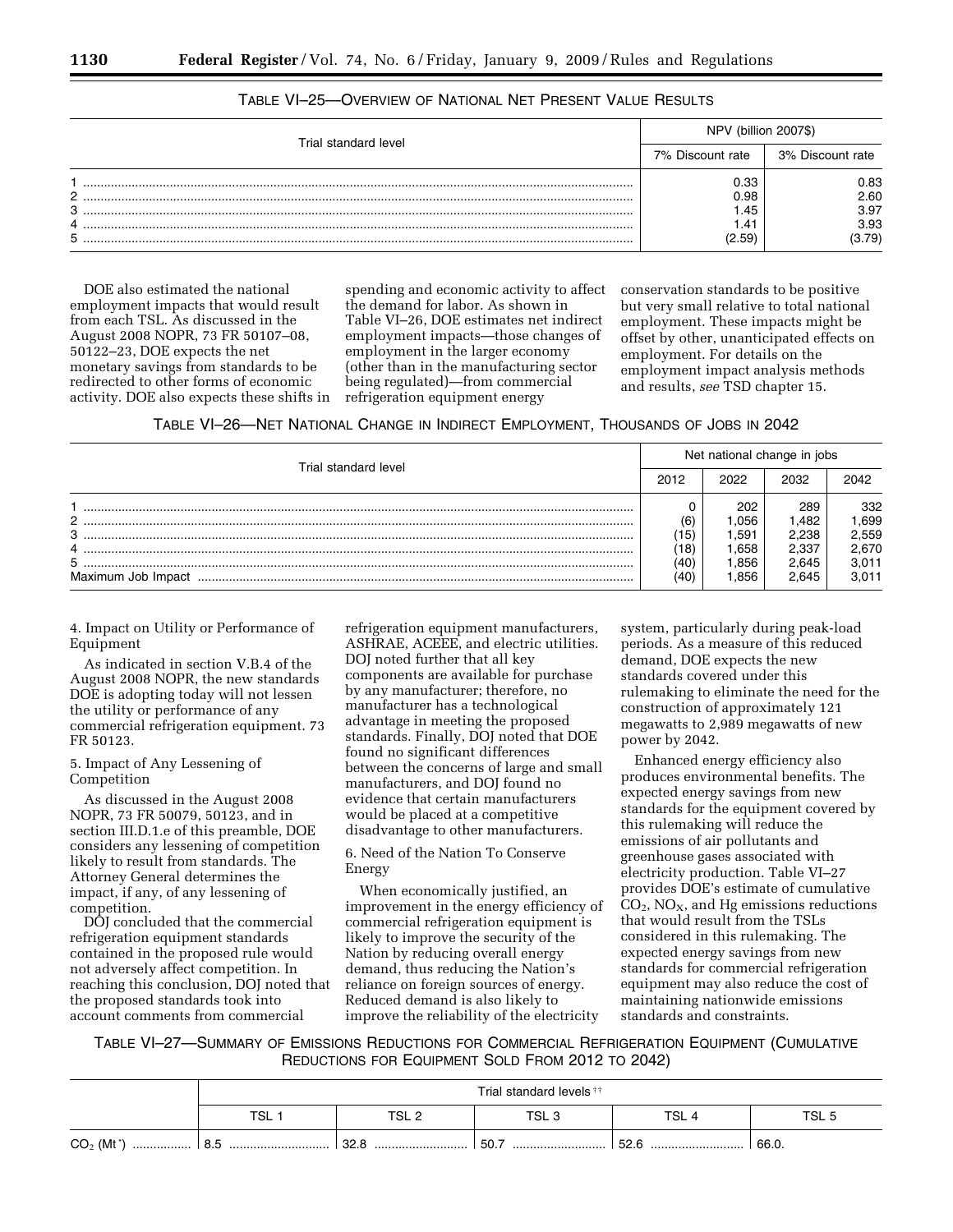TABLE VI–27—SUMMARY OF EMISSIONS REDUCTIONS FOR COMMERCIAL REFRIGERATION EQUIPMENT (CUMULATIVE REDUCTIONS FOR EQUIPMENT SOLD FROM 2012 TO 2042)—Continued

| Trial standard levels ##                                                                                                                          |       |       |       |       |  |  |
|---------------------------------------------------------------------------------------------------------------------------------------------------|-------|-------|-------|-------|--|--|
| TSL 1                                                                                                                                             | TSL 2 | TSL 3 | TSL 4 | TSL 5 |  |  |
| $\mathsf{NO}_{\mathrm{X}}$ (kt **) ………………   0.59 to 14.58 ……………   2.27 to 56.04 …………   3.51 to 86.77 …………   3.64 to 89.97 ……………   4.56 to 112.84. |       |       |       |       |  |  |

\* Mt = million metric tons.

\*\* kt = thousand tons.  $\dagger$  t = tons.

†† Negative values indicate emission increases. Detail may not appear to sum to total due to rounding.

The estimated cumulative  $CO<sub>2</sub>$ , NO<sub>X</sub>, and Hg emissions reductions for the new energy conservation standards range up to 66 Mt for  $CO<sub>2</sub>$ , 1.56 to 112.84 kt for  $NO<sub>x</sub>$ , and 0 to 1.732 t for Hg for commercial refrigeration equipment from 2012 to 2042. In the EA (chapter 16 of the TSD), DOE reports estimated annual changes in  $CO<sub>2</sub>$ ,  $NO<sub>X</sub>$ , and Hg emissions attributable to each TSL. As discussed in section IV.L of this final rule, DOE does not report  $SO<sub>2</sub>$ emissions reduction from power plants because reductions from an energy conservation standard would not affect the overall level of  $SO<sub>2</sub>$  emissions in the United States due to emissions caps for  $SO<sub>2</sub>$ .

The NEMS–BT modeling assumed that  $NO<sub>X</sub>$  would be subject to CAIR, issued by the U.S. Environmental Protection Agency on March 10, 2005.21 70 FR 25162 (May 12, 2005). On July 11, 2008, the U.S. Court of Appeals for the District of Columbia Circuit (DC Circuit) issued its decision in *North Carolina* v. *Environmental Protection Agency*,22 in which the court vacated the CAIR. 531 F.3d 896 (DC Cir. 2008). If left in place, CAIR would have permanently capped emissions of  $NO<sub>x</sub>$  in 28 eastern States and the District of Columbia. As with the  $SO_2$  emissions cap, a cap on  $NO_X$ emissions would have meant that energy conservation standards are not likely to have a physical effect on  $NO<sub>X</sub>$ emissions in states covered by the CAIR caps. While the caps would have meant that physical emissions reductions in those States would not have resulted from the energy conservation standards that DOE is establishing today, the standards might have produced an environmental-related economic impact in the form of lower prices for emissions

allowance credits, if large enough. DOE notes that the estimated total reduction in  $NO<sub>x</sub>$  emissions, including projected emissions or corresponding allowance credits in States covered by the CAIR cap, was insignificant and too small to affect allowance prices for  $NO<sub>X</sub>$  under CAIR.

Even though the DC Circuit vacated CAIR, DOE notes that the DC Circuit left intact EPA's 1998 NO<sub>X</sub> SIP Call rule, which capped seasonal (summer)  $NO<sub>x</sub>$ emissions from electric generating units and other sources in 23 jurisdictions, and gave those jurisdictions the option to participate in a cap and trade program. 63 FR 57356, 57359 (Oct. 27, 1998).23 The SIP Call rule may provide a similar, although less extensive, regional cap and may limit actual reduction in  $NO<sub>x</sub>$  emissions from revised standards occurring in states participating in the SIP Call rule. However, the possibility that the SIP Call rule may have the same effect as CAIR is highly uncertain. Therefore, DOE established a range of  $NO<sub>X</sub>$ reductions due to the standards being established in today's final rule. DOE's low estimate was based on the emission rate of the cleanest new natural gas combined-cycle power plant available

for electricity generated, assuming that energy conservation standards would displace the generation of only the cleanest available fossil fuels. DOE used the emission rate, specified as 0.0341 t of  $NO<sub>x</sub>$  emitted per TWh of electricity generated, associated with an advanced natural gas combined-cycle power plant, as specified by NEMS–BT. To estimate the reduction in  $NO<sub>x</sub>$  emissions, DOE multiplied this emission rate by the reduction in electricity generation due to the new energy conservation standards considered. DOE's high estimate of 0.843 t of  $NO<sub>x</sub>$  per TWh was based on a nationwide  $NO<sub>x</sub>$  emission rate for all electrical generation. Use of such an emission rate assumes that future power plants displaced are no cleaner than the plants that are being used currently to generate electricity. Under the high estimate assumption, energy conservation standards also would have little to no effect on the generation mix. Based on *AEO2008* for 2006, when no regulatory or nonregulatory measures were in effect to  $\lim$ it NO<sub>X</sub> emissions, DOE multiplied this emission rate by the reduction in electricity generation due to the standards considered. Table VI–27 shows the range in  $NO<sub>x</sub>$  emission changes calculated using the low and high estimate scenarios by TSL.  $NO<sub>x</sub>$ emission reductions range from 0.59 to 112.84 kt for the TSLs considered. These changes in  $NO<sub>x</sub>$  emissions are extremely small, ranging from 0.001 to 0.168 percent of the national base case emissions forecast by NEMS–BT, depending on the TSL.

As noted in section IV.L, DOE is able to report an estimate of the physical quantity changes in Hg emissions associated with an energy conservation standard. Rather than using the NEMS– BT model, DOE established a range of Hg rates to estimate the Hg emissions that could be reduced through standards. DOE's low estimate assumed that future standards would displace electrical generation from natural gasfired power plants, resulting in an effective emission rate of zero. The low-

<sup>21</sup>On December 23, 2008, the DC Circuit decided to allow CAIR to remain in effect until it is replaced by a rule consistent with the court's earlier opinion. *North Carolina* v. *EPA*, No. 05–1244, 2008 WL 5335481 (DC Cir. Dec. 23, 2008). Neither the July 11, 2008, nor the December 23, 2008, decisions of the DC Circuit change the standard-setting conclusions reached in this rule. See *http://* 

<sup>&</sup>lt;sup>22</sup> Case No. 05–1244, 2008 WL 2698180 at \*1 (DC Cir. July 11, 2008).

 $23$  In the NO<sub>X</sub> SIP Call rule, EPA found that sources in the District of Columbia and 22 "upwind" states were emitting  $NO<sub>x</sub>$  (an ozone precursor) at levels that significantly contributed to ''downwind'' states not attaining the ozone NAAQS or at levels that interfered with states in attainment maintaining the ozone NAAQS. To ensure that downwind states attain or continue to attain the ozone NAAQS, EPA established a region-wide cap for  $NO<sub>x</sub>$  emissions from certain large combustion sources and set a  $NO<sub>x</sub>$  emissions budget for each State. Unlike the cap that CAIR would have established, the  $NO_X$  SIP Call Rule's cap only constrains seasonal (summertime) emissions. To comply with the  $NO<sub>x</sub>$  SIP Call Rule, states could elect to participate in the  $NO<sub>x</sub>$  Budget Trading Program. Under this program, each emission source is required to have one allowance for each ton of  $NO<sub>x</sub>$  emitted during the ozone season. States have flexibility in how they allocate allowances through their State Implementation Plans, but states must remain within the EPA-established budget. Emission sources are allowed to buy, sell, and bank  $NO<sub>x</sub>$  allowances as appropriate. On April 16, 2008, EPA determined that Georgia is no longer subject to the  $NO<sub>x</sub>$  SIP Call rule. 73 FR 21528 (April 22, 2008).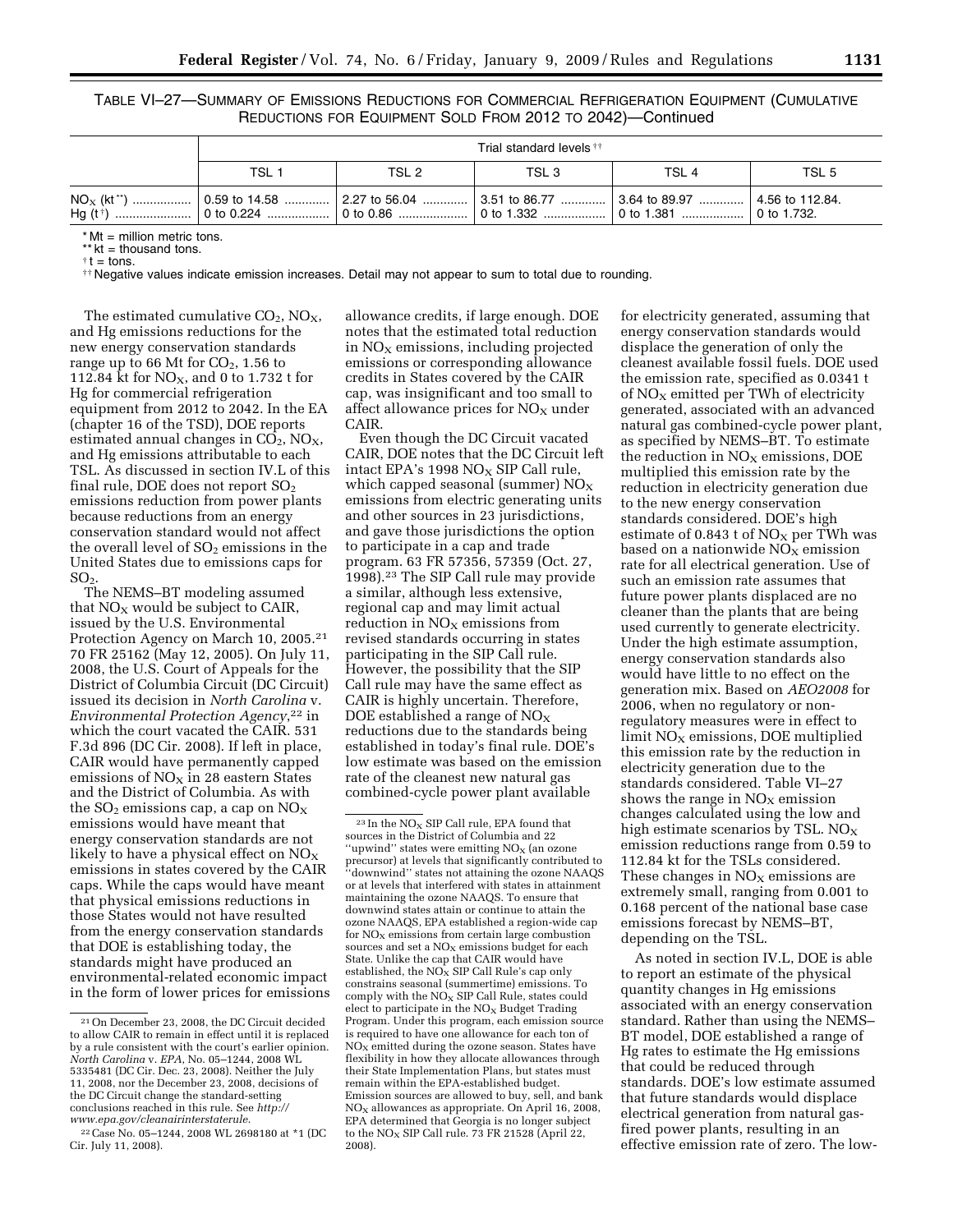end emission rate is zero because natural gas-fired power plants have virtually zero Hg emissions associated with their operation.

DOE's high estimate was based on a nationwide mercury emission rate from *AEO2008*. Because power plant emission rates are a function of local regulation, scrubbers, and the mercury content of coal, it is extremely difficult to identify a precise high-end emission rate. Therefore, DOE believes the most reasonable estimate is based on the assumption that all displaced coal generation would have been emitting at the average emission rate for coal generation as specified by *AEO2008*. As noted previously, because virtually all mercury emitted from electricity generation is from coal-fired power plants, DOE based the emission rate on the tons of mercury emitted per TWh of coal-generated electricity. Based on the emission rate for 2006, DOE derived a high-end emission rate of 0.0255 tons per TWh. To estimate the reduction in mercury emissions, DOE multiplied the emission rate by the reduction in coalgenerated electricity due to the standards considered in the utility impact analysis. The estimated changes in Hg emissions are shown in Table VI– 27 for commercial refrigeration equipment from 2012 to 2042. Hg emission reductions range from 0 to 1.732 tons for the TSLs considered. These changes in Hg emissions are extremely small, ranging from 0 to 0.003 percent of the national base case emissions forecast by NEMS–BT, depending on the TSL.

The NEMS–BT model used for today's rulemaking could not estimate Hg emission reductions due to new energy conservation standards, as it assumed that Hg emissions would be subject to EPA's Clean Air Mercury Rule 24 (CAMR). CAMR would have permanently capped emissions of mercury for new and existing coal-fired plants in all states by 2010. As with  $SO<sub>2</sub>$ and  $NO<sub>X</sub>$ , DOE assumed that under such a system, energy conservation standards would have resulted in no physical effect on these emissions, but might have resulted in an environmentalrelated economic benefit in the form of a lower price for emissions allowance credits, if large enough. DOE estimated that the change in the Hg emissions from energy conservation standards would not be large enough to influence allowance prices under CAMR.

On February 8, 2008, the DC Circuit issued its decision in *New Jersey* v.

*Environmental Protection Agency* 25 to vacate CAMR. In light of this development and because the NEMS– BT model could not be used to directly calculate Hg emission reductions, DOE used the current Hg emission rates discussed above to calculate the emissions reductions in Table VI–27.

In the August 2008 NOPR, DOE considered accounting for a monetary benefit of  $CO<sub>2</sub>$  emission reductions associated with this rulemaking. To put the potential monetary benefits from reduced  $CO<sub>2</sub>$  emissions into a form that is likely to be most useful to decisionmakers and interested parties, DOE used the same methods it used to calculate the net present value of consumer cost savings. DOE converted the estimated year-by-year reductions in  $CO<sub>2</sub>$ emissions into monetary values, which were then discounted over the life of the affected equipment to the present using both 3-percent and 7-percent discount rates.

In the August 2008 NOPR, DOE proposed to use the range \$0 to \$14 per ton. These estimates were based on an assumption of no benefit to an average benefit value reported by the Intergovernmental Panel on Climate Change (IPCC).26 DOE derived the IPCC estimate used as the upper bound value from an estimate of the mean value of worldwide impacts due to climate change, and not just the effects likely to occur within the United States. As DOE considers a monetary value for  $CO<sub>2</sub>$ emission reductions, the value should, if possible, be restricted to a representation of those costs and benefits likely to be experienced in the United States. DOE explained in the August 2008 NOPR that it expects such values would be lower than comparable global values; however, there currently are no consensus estimates for the U.S.

26 During the preparation of its most recent review of the state of climate science, the IPCC identified various estimates of the present value of reducing  $CO<sub>2</sub>$  emissions by 1 ton over the life that these emissions would remain in the atmosphere. The estimates reviewed by the IPCC spanned a range of values. Absent a consensus on any single estimate of the monetary value of  $CO<sub>2</sub>$  emissions, DOE used the estimates identified by the study cited in ''Summary for Policymakers,'' prepared by Working Group II of the IPCC's Fourth Assessment Report, to estimate the potential monetary value of  $CO<sub>2</sub>$  reductions likely to result from standards finalized in this rulemaking. According to IPCC, the mean social cost of carbon (SCC) reported in studies published in peer-reviewed journals was \$43 per ton of carbon. This translates into about \$12 per ton of CO<sub>2</sub>. The literature review (Tol 2005) from which this mean was derived did not report the year in which these dollars were denominated. However, DOE understands this estimate was denominated in 1995\$. Updating that estimate to 2007\$ yields a SCC of  $$15$  per ton of CO<sub>2</sub>.

benefits likely to result from  $CO<sub>2</sub>$ emission reductions. However, it is appropriate to use U.S. benefit values, where available, and not world benefit values, in its analysis.27 Because U.S. specific estimates are unavailable, and DOE did not receive any additional information that would help narrow the proposed range of domestic benefits, DOE used the global mean value as an upper bound U.S. value for purposes of the sensitivity analysis.

DOE received several comments in response to the proposed estimated value of  $CO<sub>2</sub>$  emissions reductions. In a comment submitted by Earthjustice on behalf of itself and NRDC, Earthjustice questioned both the upper and lower bounds of DOE's range of estimated  $CO<sub>2</sub>$ values, which it argued were too low. (Earthjustice, No. 38 at p. 7) Earthjustice also stated that it would be inappropriate to limit the consideration to the value of  $CO<sub>2</sub>$  to a domestic value. (Earthjustice, No. 38 at p. 13) Earthjustice suggested that DOE consider relying on the estimate used in DOE's analysis of the impacts of the Lieberman-Warner Climate Security Act of 2007 (S. 2191).28 (Earthjustice, No. 38 at p. 2) AHRI stated that DOE should not rely on the IPCC study or values under the European Union cap and trade program, because such a program has not yet been established in the United States. (AHRI, No. 33 at p. 6)

Given the uncertainty surrounding estimates of the social cost of carbon, relying on any single estimate may be inadvisable because any estimate will depend on many assumptions. Working Group II's contribution to the Fourth Assessment Report of the IPCC notes the following:

The large ranges of SCC are due in the large part to differences in assumptions regarding climate sensitivity, response lags, the treatment of risk and equity, economic and non-economic impacts, the inclusion of potentially catastrophic losses, and discount rates.29

Because of this uncertainty, DOE used the SCC value from Tol (2005), which was presented in the IPCC's Fourth

28According to Earthjustice's analysis of the Lieberman-Warner Climate Security Act of 2007, implementation of this legislation would lead to a CO2 allowance price of \$30 per ton in 2020, rising to \$61 per ton in 2030.

<sup>24</sup> 70 FR 28606 (May 18, 2005).

<sup>25</sup>No. 05–1097, 2008 WL 341338, at \* (DC Cir. Feb. 9, 2008).

<sup>27</sup> In contrast, most of the estimated costs and benefits of increasing the efficiency of commercial refrigeration equipment include only economic values of impacts that would be experienced in the United States. DOE generally does not consider impacts on manufacturers that occur solely outside of the United States.

<sup>29</sup>Climate Change 2007—Impacts, Adaptation and Vulnerability. Contribution of Working Group II to the Fourth Assessment Report of the IPCC, 17. Available at *http://www.ipcc-wg2.org* (last accessed Aug. 7, 2008).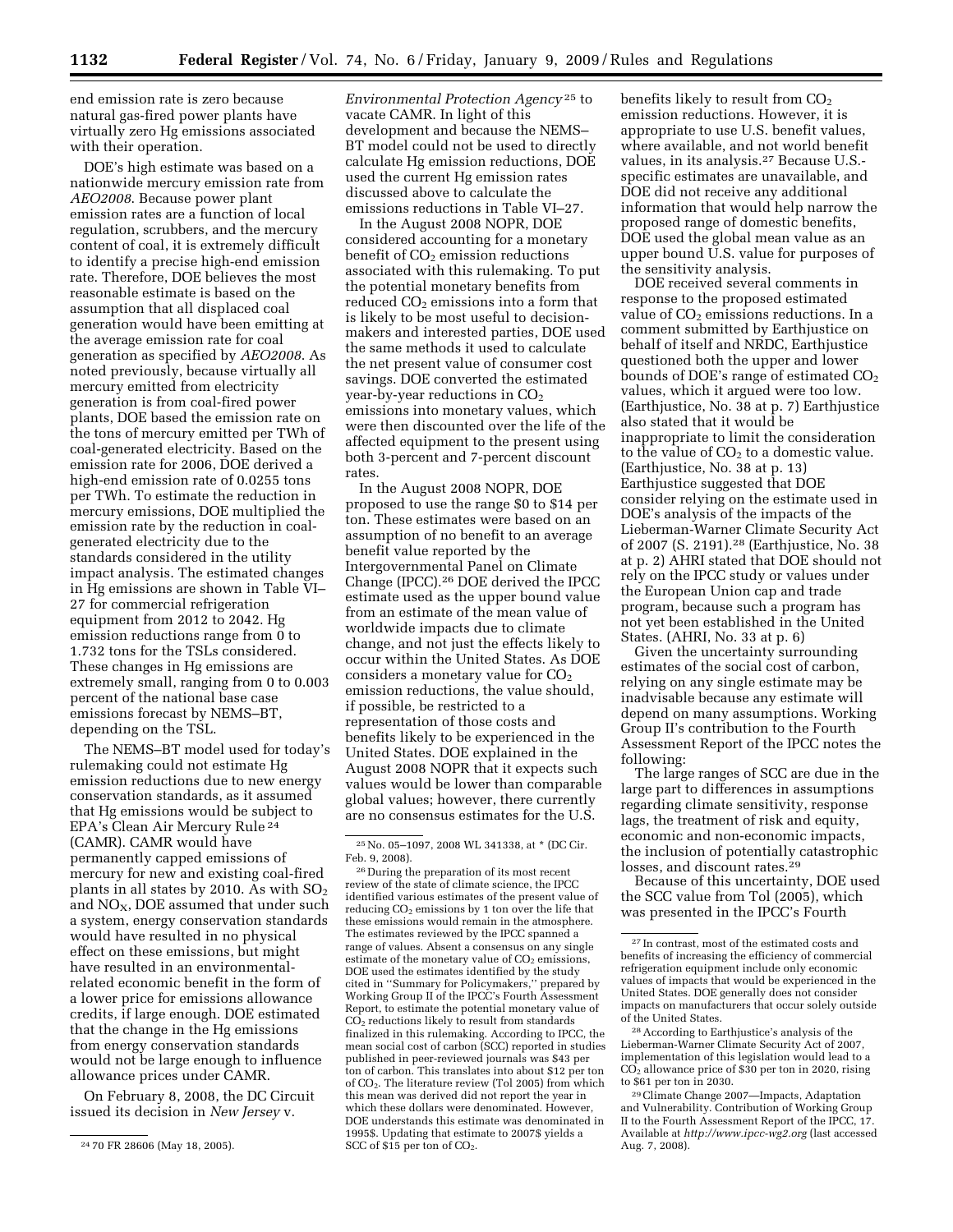Assessment Report and provided a comprehensive meta-analysis of estimates for the value of SCC. Earthjustice commented that this value was out of date, because Tol released an update of his 2005 meta-analysis in September 2007. This update reported an increase in his mean estimate of SCC from \$43 to \$71/ton carbon. Earthjustice stated that DOE should not continue to use old data and should update its sources. (Earthjustice, No. 38 at p. 9)

Although the Tol study was updated in 2007, the IPCC has not adopted the updated Tol study for its report. As a result, DOE continues to rely on the same study used by the IPCC. Moreover, DOE notes that the conclusions of Tol (2007) are similar to the conclusions of Tol (2005). Tol (2007) continues to indicate that there is no consensus regarding the monetary value of reducing  $CO<sub>2</sub>$  emissions by 1 ton. The broad range of values in both Tol studies are the result of significant differences in the methodologies used in the studies Tol summarized. According to Tol, all of the studies have shortcomings, largely because the subject is inherently complex and uncertain and requires broad multidisciplinary knowledge. Thus, it is not certain that the values reported in Tol (2007) are more accurate or representative than the values reported in Tol (2005).

In today's final rule, DOE is relying on the range of values proposed in the August 2008 NOPR, which was based

on the values presented in Tol (2005), as proposed. DOE does note that DOE mistakenly assumed that the values presented in Tol (2005) were in 2000 dollars. In actuality, the values in Tol (2005) were indicated to be approximately 1995 values in 1995 dollars. Had DOE at the NOPR stage applied the correct dollar year of the values presented in Tol (2005), DOE would have proposed the range of \$0 to \$15 in the August 2008 NOPR. Additionally, DOE has applied an annual growth rate of 2.4 percent to the value of SCC, as suggested by the IPCC Working Group II (2007, p. 822). This growth rate is based on estimated increases in damage from future emissions that published studies have reported. As a result, for today's final rule, DOE is assigning a range for SCC of \$0 to \$20 (\$2007) per ton of  $CO<sub>2</sub>$ emissions.

Earthjustice questioned the use of the mean estimated social cost of  $CO<sub>2</sub>$  as an upper bound of the range. (Earthjustice, No. 38 at p. 9) However, the upper bound of the range DOE used is based on Tol (2005), which reviewed 103 estimates of SCC from 28 published studies. Tol concluded that when only peer-reviewed studies published in recognized journals are considered, ''climate change impacts may be very uncertain but [it] is unlikely that the marginal damage costs of carbon dioxide emissions exceed \$50 per ton carbon [comparable to a 2007 value of \$20 per ton carbon dioxide when

expressed in 2007 U.S. dollars with a 2.4 percent growth rate.]''

Earthjustice also questioned using \$0 as the lower bound of DOE's estimated range. (Earthjustice, No. 38 at p. 10) In setting a lower bound, DOE agrees with the IPCC Working Group II (2007) report that ''significant warming across the globe and the locations of significant observed changes in many systems consistent with warming is very unlikely to be due solely to natural variability of temperatures or natural variability of the systems'' (p. 9), and thus tentatively concludes that a global value of zero for reducing emissions cannot be justified. However, it is reasonable to allow for the possibility that the U.S. portion of the global cost of CO<sub>2</sub> emissions may be quite low. In fact, some of the studies examined by Tol (2005) reported negative values for the SCC. As stated in the August 2008 NOPR, DOE is using U.S. benefit values, and not world benefit values, in its analysis. Further, U.S. domestic values will be lower than the global values. Additionally, the statutory criteria in EPCA do not require consideration of global effects. Therefore, DOE is using a lower bound of \$0 per ton of  $CO<sub>2</sub>$ emissions in estimating the potential benefits of today's final rule.

Table VI–28 presents the resulting estimates of the potential range of net present value benefits associated with reducing  $CO<sub>2</sub>$  emissions.

|                                                                                                  |  | TABLE VI-28 ESTIMATES OF SAVINGS FROM $CO2$ EMISSIONS REDUCTIONS UNDER COMMERCIAL REFRIGERATION |
|--------------------------------------------------------------------------------------------------|--|-------------------------------------------------------------------------------------------------|
| EQUIPMENT TRIAL STANDARD LEVELS AT A SEVEN-PERCENT DISCOUNT RATE AND THREE-PERCENT DISCOUNT RATE |  |                                                                                                 |

| TSL            | Estimated<br>cumulative<br>$CO2$ (Mt)<br>emission<br>reductions | Value of estimated<br>CO <sub>2</sub> emission re-<br>ductions (million<br>2007\$) at 7% dis-<br>count rate | Value of estimated<br>$CO2$ emission re-<br>ductions (million<br>2007\$) at 3% dis-<br>count rate |
|----------------|-----------------------------------------------------------------|-------------------------------------------------------------------------------------------------------------|---------------------------------------------------------------------------------------------------|
|                | 8.52                                                            | \$0 to \$76.01                                                                                              | \$0 to \$154.73.                                                                                  |
| $\overline{2}$ | 32.76                                                           | \$0 to $$292.26$                                                                                            | \$0 to \$594.94.                                                                                  |
| 3              | 50.71                                                           | \$0 to $$452.49$                                                                                            | \$0 to \$921.1.                                                                                   |
|                | 52.59                                                           | \$0 to $$469.19$                                                                                            | \$0 to \$955.1.                                                                                   |
| 5              | 65.95                                                           | \$0 to $$588.44$                                                                                            | \$0 to \$1,197.85.                                                                                |

DOE also investigated the potential monetary impact from today's energy conservation standards of reducing  $SO_2$ ,  $NO<sub>x</sub>$ , and Hg emissions. As previously stated, DOE's initial analysis assumed the presence of nationwide emission caps on  $SO_2$  and Hg, and caps on  $NO_X$ emissions in the 28 states covered by CAIR. In the presence of these caps, DOE concluded that no physical reductions in power sector emissions would occur, but that the lower generation requirements associated with energy conservation standards could put

downward pressure on the prices of emissions allowances in cap and trade markets. Estimating this effect is very difficult because of factors such as credit banking, which can change the trajectory of prices. DOE has further concluded that the effect from energy conservation standards on  $SO<sub>2</sub>$ allowance prices is likely to be negligible, based on runs of the NEMS– BT model. See chapter 16 (Environmental Assessment) of the TSD for further details.

Because the courts have vacated the CAIR rule, projected annual NOX allowances from NEMS–BT are no longer relevant. In DOE's subsequent analysis,  $NO<sub>x</sub>$  emissions are not controlled by a nationwide regulatory system. DOE estimated the national monetized benefits of  $NO<sub>X</sub>$  and Hg emissions reductions from today's rule based on environmental damage estimates from the literature. Available estimates suggest a very wide range of monetary values for  $NO<sub>x</sub>$  emissions, ranging from \$370 per ton to \$3,800 per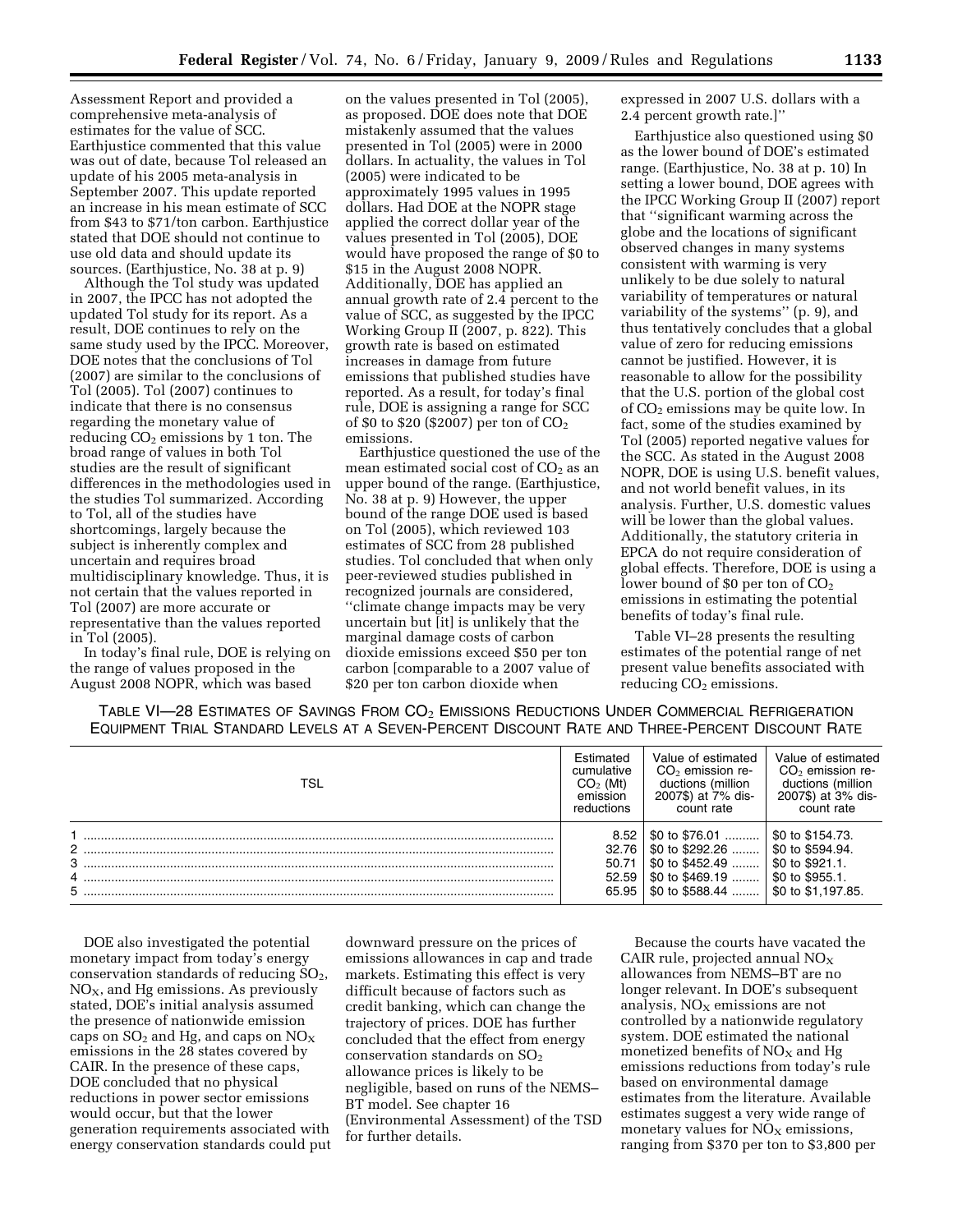ton of  $NO<sub>x</sub>$  from stationary sources, measured in 2001\$,30 or a range of \$432 per ton to \$4,441 per ton in 2007\$.

DOE has conducted research for today's final rule and determined that the basic science linking mercury emissions from power plants to impacts on humans is considered highly uncertain. However, DOE identified two estimates of the environmental damage of mercury based on two estimates of the adverse impact of childhood

exposure to methyl mercury on IQ for American children, and subsequent loss of lifetime economic productivity resulting from these IQ losses. The highend estimate is based on an estimate of the current aggregate cost of the loss of IQ in American children that results from exposure to mercury of U.S. power plant origin (\$1.3 billion per year in year 2000\$), which works out to \$32.6 million per ton emitted per year (2007\$).31 The low-end estimate was

\$664,000 per ton emitted in 2004\$ or \$729,000 per ton in 2007\$, which DOE derived from a published evaluation of mercury control using different methods and assumptions from the first study, but also based on the present value of the lifetime earnings of children exposed.32 Table VI–29 and Table VI–30 present the resulting estimates of the potential range of present value benefits associated with reducing national  $NO<sub>x</sub>$ and Hg emissions.

## TABLE VI-29—ESTIMATES OF SAVINGS FROM REDUCING  $NO<sub>X</sub>$  and HG EMISSIONS UNDER COMMERCIAL REFRIGERATION EQUIPMENT TSLS AT A SEVEN-PERCENT DISCOUNT RATE

| TSL                  | Estimated cumu-                                                                      | Value of estimated                                                                                                                    | Estimated cumu-                                                | Value of estimated                                                               |
|----------------------|--------------------------------------------------------------------------------------|---------------------------------------------------------------------------------------------------------------------------------------|----------------------------------------------------------------|----------------------------------------------------------------------------------|
|                      | lative $NO_x$ (kt)                                                                   | $NO_x$ emission                                                                                                                       | lative Hg (tons)                                               | Hg emission                                                                      |
|                      | emission                                                                             | reductions                                                                                                                            | emission                                                       | reductions                                                                       |
|                      | reductions*                                                                          | $(housand 2007\$                                                                                                                      | reductions*                                                    | $(housand 2007\$                                                                 |
| $2$ .<br>3<br>4<br>5 | 0.59 to $14.58$<br>2.27 to 56.04<br>3.51 to 86.77<br>3.64 to 89.97<br>4.56 to 112.84 | \$64 to \$1.578<br>$\frac{1}{2}$ \$245 to \$6.067  0 to 0.86<br>\$380 to \$9.394<br>\$394 to \$9.741<br>\$494 to \$12.216  0 to 1.732 | $\vert$ 0 to 0.224<br>$\vert$ 0 to 1.332<br>$\vert$ 0 to 1.381 | \$0 to \$46.<br>\$0 to \$177.<br>\$0 to \$274.<br>\$0 to \$284.<br>\$0 to \$356. |

\* Values in Table VI–29 may not appear to sum to the cumulative values in Table VI–27 due to rounding.

TABLE VI-30—ESTIMATES OF SAVINGS FROM REDUCING  $N\overline{O_X}$  and Hg Emissions Under Commercial Refrigeration EQUIPMENT TSLS AT A THREE-PERCENT DISCOUNT RATE

| TSL    | Estimated cumu-                                                                      | Value of estimated                                                                                       | Estimated cumu-                                                                                     | Value of estimated                                                             |
|--------|--------------------------------------------------------------------------------------|----------------------------------------------------------------------------------------------------------|-----------------------------------------------------------------------------------------------------|--------------------------------------------------------------------------------|
|        | lative $NO_x$ (kt)                                                                   | $NOx$ emission                                                                                           | lative Hg (tons)                                                                                    | Hg emission                                                                    |
|        | emission                                                                             | reductions                                                                                               | emission                                                                                            | reductions                                                                     |
|        | reductions*                                                                          | $(housand 2007\$                                                                                         | reductions*                                                                                         | (thousand 2007\$)                                                              |
| 3<br>5 | 0.59 to $14.58$<br>2.27 to 56.04<br>3.51 to 86.77<br>3.64 to 89.97<br>4.56 to 112.84 | $$135$ to $$3.329$<br>\$518 to \$12,799<br>\$802 to $19.815$<br>\$831 to \$20.547<br>\$1.042 to \$25.769 | $\vert$ 0 to 0.224<br>$\vert$ 0 to 0.86<br>$\vert$ 0 to 1.332<br>$\vert$ 0 to 1.381<br>0 to $1.732$ | \$0 to 91.<br>\$0 to \$349.<br>\$0 to \$540.<br>\$0 to \$560.<br>\$0 to \$702. |

\* Values in Table VI–30 may not appear to sum to the cumulative values in Table VI–27 due to rounding.

## 7. Other Factors

EPCA allows the Secretary of Energy, in determining whether a standard is economically justified, to consider any other factors that the Secretary deems to be relevant. (42 U.S.C. 6295(o)(2)(B)(i)(VII) and 6316(e)(1)) Under this provision, DOE considered LCC impacts on identifiable groups of customers, such as customers of different business types who may be disproportionately affected by any national energy conservation standard level. DOE also considered the reduction in generated capacity that could result from the imposition of any national energy conservation standard level.

#### *D. Conclusion*

EPCA contains criteria for prescribing new or amended energy conservation standards. It provides that any such standard for commercial refrigeration equipment must be designed to achieve the maximum improvement in energy efficiency that the Secretary determines is technologically feasible and economically justified. (42 U.S.C. 6295(o)(2)(A) and 42 U.S.C. 6316(e)(1)) As stated above, the Secretary must determine whether the benefits of the standards exceed its burdens considering the seven factors discussed in section II.A. (42 U.S.C. 6295(o)(2)(B)(i) and 42 U.S.C. 6316(e)(1)) A determination is not made based on any one of these factors in isolation. The Secretary must weigh

each of these seven factors in total. Further, the Secretary may not establish a new or amended standard if such standard would not result in ''significant conservation of energy.'' (42 U.S.C. 6295(o)(3)(B) and 42 U.S.C. 6316(e)(1))

In selecting today's energy conservation standards for commercial refrigeration equipment, DOE started by examining the maximum technologically feasible levels to determine whether those levels were economically justified. Upon finding the maximum technologically feasible levels not to be justified, DOE analyzed the next lower TSL. DOE followed this procedure until it identified a TSL that is economically justified.

<sup>30</sup> 2006 Report to Congress on the Costs and Benefits of Federal Regulations and Unfunded Mandates on State, Local, and Tribal Entities. Office of Management and Budget Office of Information and Regulatory Affairs, Washington, DC.

<sup>&</sup>lt;sup>31</sup> Trasande, L., *et al.*, "Applying Cost Analyses to Drive Policy that Protects Children," 1076 Ann.

N.Y. Acad. Sci. 911 (2006). 32Ted Gayer and Robert Hahn, ''Designing Environmental Policy: Lessons from the Regulation of Mercury Emissions,'' Regulatory Analysis 05–01.

AEI-Brookings Joint Center for Regulatory Studies, Washington, DC, 2004. A version of this paper was published in the *Journal of Regulatory Economics*  in 2006. The estimate was derived by backcalculating the annual benefits per ton from the net present value of benefits reported in the study.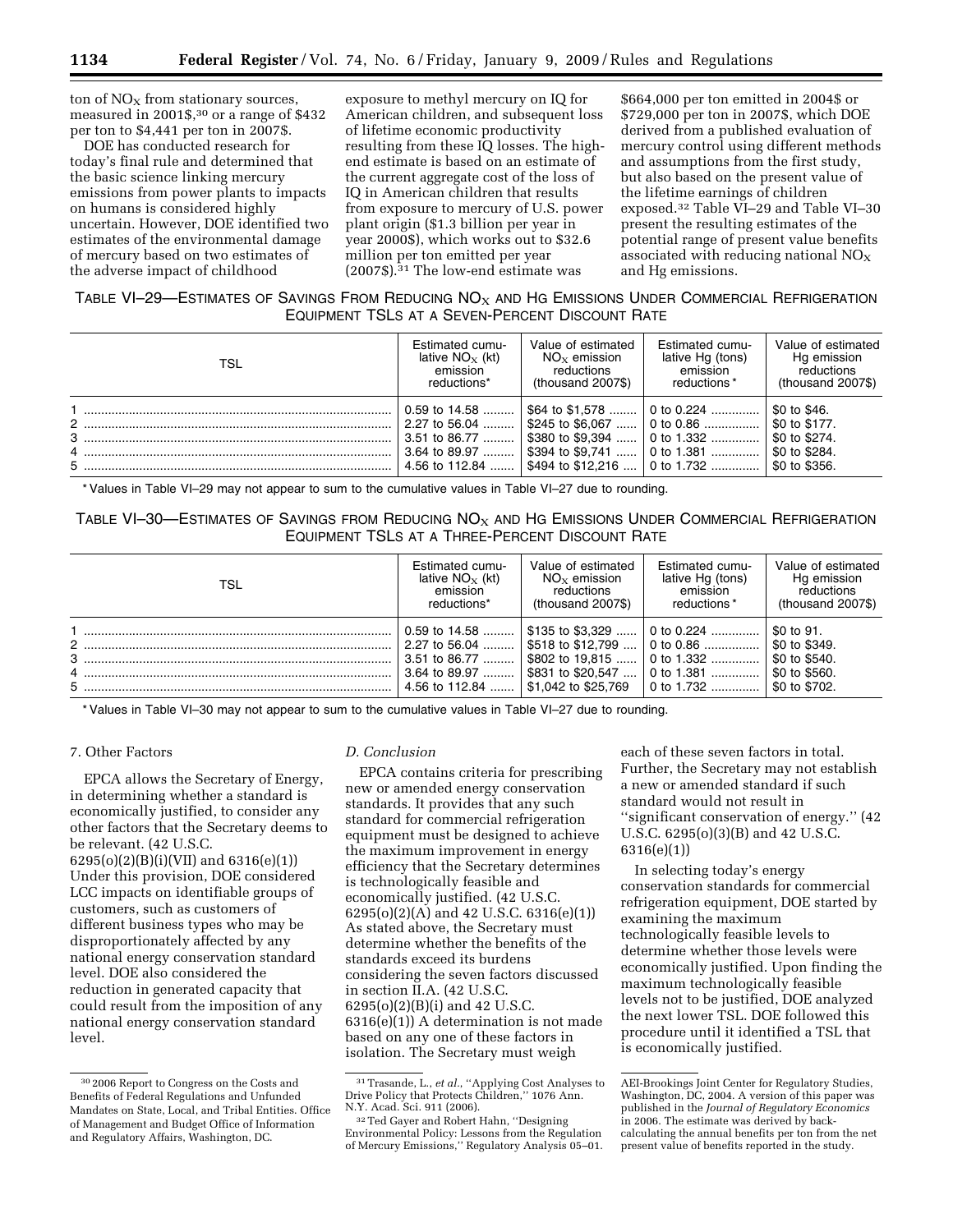Table VI–31 summarizes DOE's quantitative analysis results for each TSL it considered for this final rule. This table presents the results or a range

of results for each TSL, and will aid the reader in understanding the costs and benefits of each one. The range of values for industry impacts represents the

results for the different markup scenarios that DOE used to estimate manufacturer impacts.

#### TABLE VI–31—SUMMARY OF RESULTS BASED UPON THE AEO2008 REFERENCE CASE ENERGY PRICE FORECAST \*

|                                                          | TSL 1          | TSL 2          | TSL <sub>3</sub> | TSL 4       | TSL <sub>5</sub> |
|----------------------------------------------------------|----------------|----------------|------------------|-------------|------------------|
|                                                          | 0.168          | 0.645          | 1.013            | 1.035       | 1.298            |
|                                                          | 0.041          | 0.159          | 0.250            | 0.256       | 0.321            |
|                                                          | 0.088          | 0.339          | 0.532            | 0.544       | 0.683            |
|                                                          | (0.121)        | (0.465)        | (0.720)          | (0.747)     | (0.936)          |
| NPV (2007\$ billion)                                     |                |                |                  |             |                  |
|                                                          | \$0.33         | \$0.98         | \$1.45           | \$1.414     | \$(2.59)         |
|                                                          | \$0.83         | \$2.60         | \$3.97           | \$3.930     | \$(3.79)         |
| Industry Impacts                                         |                |                |                  |             |                  |
|                                                          | $0-(7)$        | $8-(39)$       | (11)–(99)        | (39)–(148)  | $20-(340)$       |
|                                                          | $0-(1)$        | $1-(7)$        | (2)–(18)         | (7)–(27)    | $4-(63)$         |
| Cumulative Emissions Impacts +                           |                |                |                  |             |                  |
|                                                          | 8.52           | 32.76          | 50.71            | 52.59       | 65.95            |
|                                                          | $0.59 - 14.58$ | $2.27 - 56.04$ | $3.51 - 86.77$   | 3.64-89.97  | 4.56-112.84      |
|                                                          | $0 - 0.224$    | $0 - 0.86$     | $0 - 1.332$      | $0 - 1.381$ | $0 - 1.732$      |
| <b>Employment Impacts</b>                                |                |                |                  |             |                  |
|                                                          | 332            | 1,699          | 2,559            | 2,670       | 3,011            |
| Direct, Domestic Employment Impacts (2012) <sup>††</sup> | 6              | 92             | 172              | 197         | 779              |
| Life-Cycle Cost                                          |                |                |                  |             |                  |
|                                                          | $18 - 45$      | $36 - 65$      | $61 - 89$        | $70 - 92$   | $0 - 92$         |
|                                                          | $0 - 0$        | $0 - 0$        | $0 - 0$          | $0 - 0$     | $0 - 99$         |
|                                                          | $55 - 82$      | $35 - 64$      | $11 - 39$        | $8 - 30$    | $1 - 19$         |
|                                                          | 211-3501       | 615-4893       | 797-5450         | 785-5419    | $(3959) - 5419$  |
|                                                          | $0.3 - 1.1$    | $0.6 - 2.4$    | $1.2 - 3.8$      | $1.3 - 3.9$ | $1.3 - 196.8$    |

\* Parentheses indicate negative ( - ) values. For LCCs, a negative value means an increase in LCC by the amount indicated.<br>\*\* Change in installed generation capacity by 2042 based on *AEO2008* Reference Case.

 $^+\text{CO}_2$  emissions impacts include physical reductions at power plants. NO<sub>x</sub> emissions impacts include physical reductions at power plants as well as production of emissions allowance credits where  $N_{\text{X}}$  emissions are subject to emissions caps.  $\ddot{\text{H}}$  Change in total number of domestic production employees in 2012 due to standards.

First, DOE considered TSL 5, the most efficient level for all equipment classes. TSL 5 would likely save an estimated 1.298 quads of energy through 2042, an amount DOE considers significant. Discounted at 7 percent, the projected energy savings through 2042 would be 0.321 quads. For the Nation as a whole, DOE projects that TSL 5 would result in a net decrease of \$2.59 billion in NPV, using a discount rate of 7 percent. Five equipment classes (VOP.RC.M, VOP.SC.M, SVO.RC.M, SVO.SC.M, and SOC.RC.M) show negative NPV at TSL 5, primarily due the use of LED lighting for these cases.33 The emissions reductions at TSL 5 are 65.95 Mt of CO<sub>2</sub> and up to  $112.84$  kt of NO<sub>X</sub>. DOE also estimates that under TSL 5, total generating capacity in 2042 will decrease compared to the base case by 0.936 gigawatts (GW).

At TSL 5, DOE projects that the average commercial refrigeration equipment customer will experience a reduction in LCC compared to the baseline for 10 of the 15 equipment

classes analyzed, while they will experience an increase in LCC for five equipment classes (VOP.RC.M, VOP.SC.M, SVO.RC.M, SOC.RC.M). These equipment classes are the five that DOE showed had negative NPV. Mean LCC savings for all 15 equipment classes vary from  $-$  \$3,959 to \$5,419. At TSL 5, DOE estimates the fraction of customers experiencing LCC increases will vary between 0 and 99 percent depending on equipment class. The mean payback period for the average commercial refrigeration equipment customer at TSL 5 compared to the baseline level is projected to be between 1.3 and 196.8 years, depending on equipment class.

At TSL 5, there is the risk of very large negative impacts on the industry if manufacturers' profit margins are reduced. The investments required to modify all equipment lines at the maxtech levels are large. At this level, manufacturers have to make costly changes to their production lines. In addition, the incremental cost of adding LED lights at TSL 5 are extremely large. Because customers put a much higher priority on marketing and displaying their goods than they do on energy efficiency, most manufacturers

expressed a concern that they would be unable to fully recover the additional cost incurred when only manufacturing the most efficient equipment possible. If manufacturers are not able to fully pass along these large incremental production costs, the industry could lose up to 63 percent of the INPV.

Although TSL 5 is the most efficient level and thus saves the most energy of all TSLs, four of the 15 equipment classes show a reduction in LCC compared to the baseline. The energy savings at TSL 5 would reduce installed generating capacity by 0.94 GW, or roughly 2.5 large, 400-MW power plants. DOE estimates the associated emissions reductions at 66 Mt of  $CO<sub>2</sub>$ . DOE concludes that at TSL 5, the benefits of energy savings, generating capacity reductions, and emission reductions would be outweighed by the economic burdens on customers as indicated by the net decrease in NPV, long payback periods of up to 197 years, and a drop in INPV of up to 63 percent. Consequently, DOE concludes that TSL 5 is not economically justified.

DOE then considered TSL 4, which provides for all equipment classes the maximum efficiency levels that the analysis showed to have positive NPV to the Nation. DOE projects that the

<sup>33</sup>LED lighting for open cases was updated from the August 2008 NOPR to reflect LED lighting fixtures currently available for, and specific to, open cases. DOE also increased the amount of LED lighting assumed for open cases. See section V.A.2.a and appendix B of the TSD.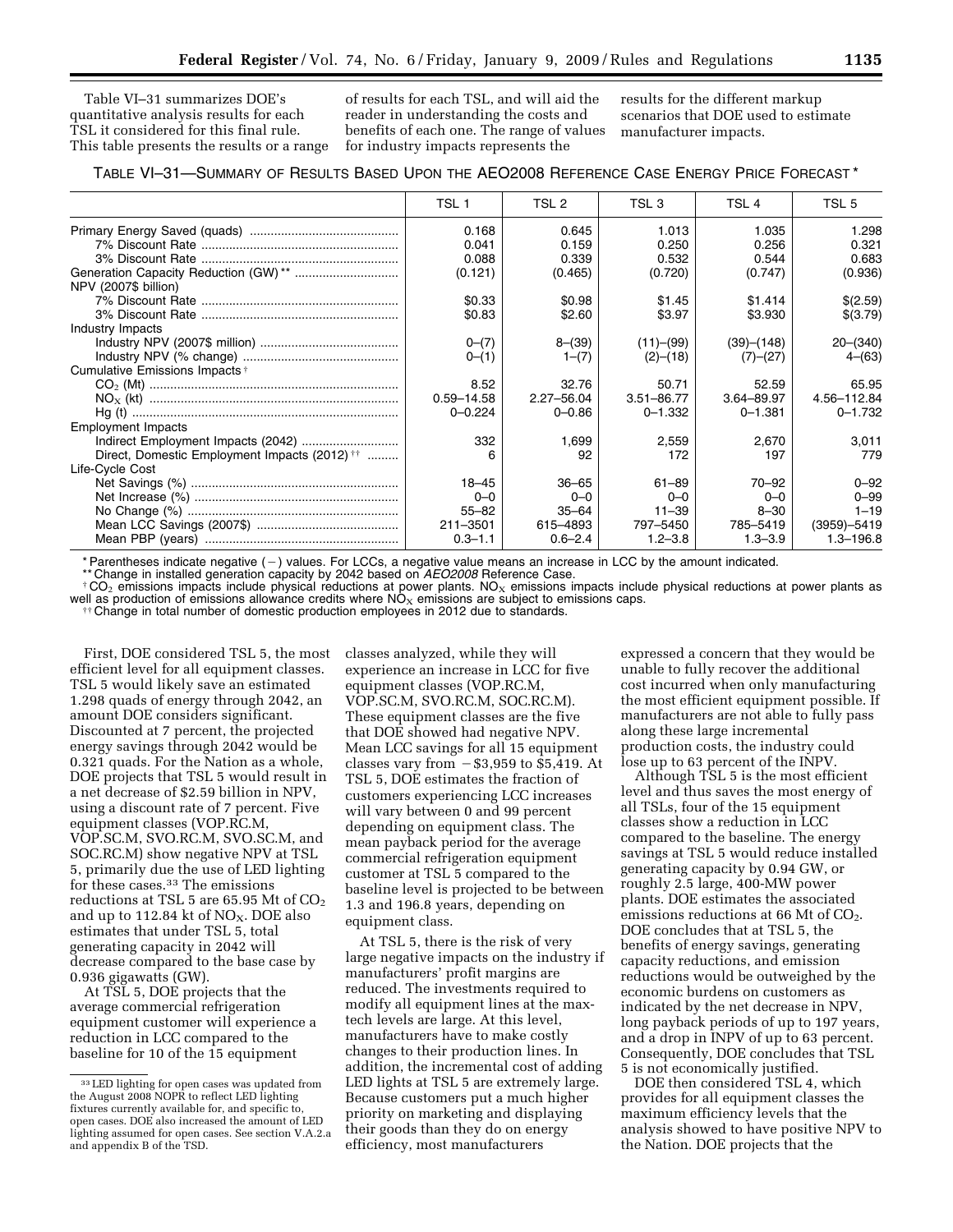average commercial refrigeration equipment customer will experience a reduction in LCC compared to the baseline for all 15 equipment classes analyzed, ranging from \$785 to \$5,419 depending on equipment class. The mean payback period for the average commercial refrigeration equipment customer at TSL 4 is projected to be between 1.3 and 3.9 years compared to the purchase of baseline equipment.

TSL 4 would likely save an estimated 1.035 quads of energy through 2042, an amount DOE considers significant. Discounted at 7 percent, the projected energy savings through 2042 would be 0.256 quads. For the Nation as a whole, DOE projects that TSL 4 would result in a net increase of \$1.41 billion in NPV, using a discount rate of 7 percent. The estimated emissions reductions at TSL 4 are 42.6 Mt of  $CO<sub>2</sub>$  and up to 90 kt of  $NO<sub>X</sub>$ .

Similar to TSL 5, there is a risk at TSL 4 of large negative impacts on the industry if manufacturers' profit margins are reduced. The investments required at TSL 4 are also large because, based on the construction of the TSL, many equipment classes are at the maxtech level. Because a large portion of the equipment classes are at max-tech, the incremental manufacturing costs are also large. If manufacturers are not able to fully pass along these large incremental production costs, the industry could lose up to 27 percent of the INPV.

After carefully considering the analysis and weighing the benefits and burdens of TSL 4, DOE concludes that the benefits of TSL 4 (in terms of energy savings to the Nation of 1.035 quads through 2042, economic benefits of \$1.41 billion in NPV using a discount rate of 7 percent, significant environmental benefits in terms of reduced emissions from power plants, and national employment benefits) outweigh the burdens in terms of the range of possible reductions in INPV of up to 27 percent, and that TSL 4 represents the maximum improvement in energy efficiency that is technologically feasible and economically justified. Therefore, DOE is adopting the energy conservation standards for this equipment at TSL 4.

#### **VII. Procedural Issues and Regulatory Review**

#### *A. Review Under Executive Order 12866*

Section 1(b)(1) of Executive Order 12866, ''Regulatory Planning and Review,'' 58 FR 51735 (October 4, 1993), requires each agency to identify in writing the market failure or other problem that it intends to address that

warrants agency action such as today's final rule, and to assess the significance of that problem in evaluating whether any new regulation is warranted.

In the August 2008 NOPR for this rulemaking, DOE requested feedback related to the possible existence of a market failure in the commercial refrigeration equipment industry. Because the commercial refrigeration equipment industry is part of the food merchandising industry, energy efficiency and energy cost savings are not the primary drivers of the business. Selling food products to shoppers is the primary driver. It is difficult for store personnel to identify cost-effective efficiency levels for commercial refrigeration equipment given reasons identified in the NOPR, and doing so may incur transaction costs, thus reducing cost-effectiveness of the energy efficiency investment. 73 FR 50128. DOE sought data on the efficiency levels of existing commercial refrigeration equipment by owner, electricity price, and equipment class. Following the publication of the August 2008 NOPR and subsequent public comment period, DOE did not receive any feedback related to this request.

Because today's regulatory action is a significant regulatory action under section 3(f)(1) of Executive Order 12866, section 6(a)(3) of the Executive Order requires DOE to prepare and submit for review to the Office of Information and Regulatory Affairs (OIRA) in OMB an assessment of the costs and benefits of today's rule. Accordingly, DOE presented to OIRA for review the draft final rule and other documents prepared for this rulemaking, including a regulatory impact analysis (RIA). These documents are included in the rulemaking record and are available for public review in the Resource Room of DOE's Building Technologies Program, 950 L'Enfant Plaza, SW., 6th Floor, Washington, DC 20024, (202) 586–9127, between 9 a.m. and 4 p.m., Monday through Friday, except Federal holidays.

The August 2008 NOPR contained a summary of the RIA, which evaluated the extent to which major alternatives to standards for commercial refrigeration equipment could achieve significant energy savings at reasonable cost, as compared to the effectiveness of the proposed rule. 73 FR 50128–29. The complete RIA (*Regulatory Impact Analysis for Proposed Energy Conservation Standards for Commercial Refrigeration Equipment*) is contained in the TSD prepared for today's rule. The RIA consists of: (1) A statement of the problem addressed by this regulation and the mandate for government action, (2) a description and analysis of the feasible policy alternatives to this regulation, (3) a quantitative comparison of the impacts of the alternatives, and (4) the national economic impacts of today's standards.

As explained in the August 2008 NOPR, none of the alternatives DOE examined would save as much energy or have an NPV as high as the proposed standards. That same conclusion applies to the standards in today's rule. Also, several of the alternatives would require new enabling legislation, because authority to carry out those alternatives does not exist. Additional detail on the regulatory alternatives is found in the RIA report in the TSD.

#### *B. Review Under the Regulatory Flexibility Act*

The Regulatory Flexibility Act (5 U.S.C. 601 *et seq.*) requires preparation of an initial regulatory flexibility analysis (IRFA) for any rule that by law must be proposed for public comment, and a final regulatory flexibility analysis (FRFA) for any such rule that an agency adopts as a final rule, unless the agency certifies that the rule, if promulgated, will not have a significant economic impact on a substantial number of small entities. A regulatory flexibility analysis examines the impact of the rule on small entities and considers alternative ways of reducing negative impacts. Also, as required by Executive Order 13272, ''Proper Consideration of Small Entities in Agency Rulemaking,'' 67 FR 53461 (August 16, 2002), DOE published procedures and policies on February 19, 2003, to ensure that the potential impacts of its rules on small entities are properly considered during the rulemaking process. 68 FR 7990. DOE has made its procedures and policies available on the Office of General Counsel's Web site: *http:// www.gc.doe.gov*.

Small businesses, as defined by the Small Business Administration (SBA) for the commercial refrigeration equipment manufacturing industry, are manufacturing enterprises with 750 employees or fewer. DOE used the small business size standards published by SBA to determine whether any small entities would be required to comply with the rule. 61 FR 3286 and codified at 13 CFR part 121. The size standards are listed by North American Industry Classification System (NAICS) code and industry description. Commercial refrigeration equipment manufacturing is classified under NAICS 333415.

DOE interviewed two of the nine manufacturers of commercial refrigeration equipment it identified as small businesses affected by this rulemaking. 73 FR 50130. DOE reviewed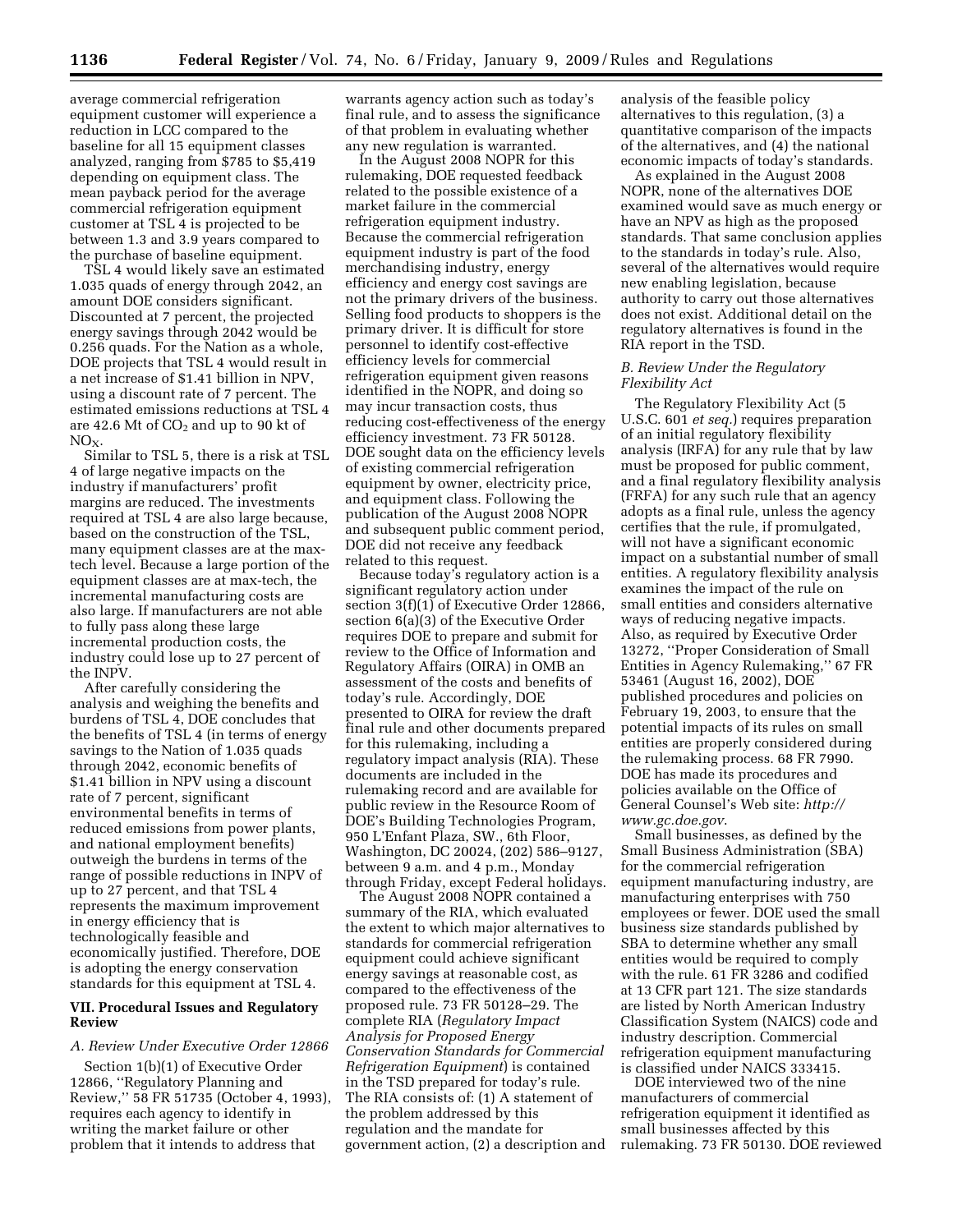the proposed rule under the provisions of the Regulatory Flexibility Act and the procedures and policies published on February 19, 2003. *Id.* On the basis of this review, DOE determined that it could not certify that the proposed standards (TSL 4) would have no significant economic impact on a substantial number of small entities. *Id.*  DOE made this determination because of the potential impacts of the proposed standard levels on commercial refrigeration equipment manufacturers generally, including small businesses. *Id.* 

Because of these potential impacts on small manufacturers, DOE prepared an IRFA during the NOPR stage of this rulemaking. DOE provided the IRFA in its entirety in the August 2008 NOPR, 73 FR 50130–31, and also transmitted a copy to the Chief Counsel for Advocacy of the SBA for review. Chapter 13 of the TSD contains more information about the impact of this rulemaking on manufacturers.

The IRFA divided potential impacts on small businesses into two broad categories: (1) Impacts associated with commercial refrigeration equipment design and manufacturing, and (2) impacts associated with the effect on customers' ability to merchandise products by limiting the flexibility in choosing design options. The commercial refrigeration industry is highly customized, and manufacturers were concerned that limiting the choices in design options would commoditize the industry and reduce profit margins. However, this concern was echoed by all manufacturers, not just small business manufacturers.

DOE has prepared a FRFA for this rulemaking, which is presented in the following discussion. DOE has transmitted a copy of this FRFA to the Chief Counsel for Advocacy of the SBA for review. The FRFA below is written in accordance with the requirements of the Regulatory Flexibility Act.

#### 1. Reasons for the Final Rule

Part A–1 of Title III of EPCA addresses the energy efficiency of certain types of commercial and industrial equipment. (42 U.S.C. 6311– 6317) EPACT 2005, Public Law 109–58, included an amendment to Part A–1 requiring that DOE prescribe energy conservation standards for the commercial refrigeration equipment that is the subject of this rulemaking. (EPACT 2005, Section 136(c); 42 U.S.C. 6313(c)(4)(A)) DOE publishes today's final rule pursuant to Part A–1. The commercial refrigeration equipment test procedures appear at 10 CFR parts 430– 431.

2. Objectives of, and Legal Basis for, the Rule

EPCA requires new and amended standards to be designed to achieve the maximum improvement in energy efficiency that is technologically feasible and economically justified (see section II.B of this preamble). To determine whether economic justification exists, DOE reviews comments received and conducts analysis to determine whether the economic benefits of the new standard exceed the burdens to the greatest extent practicable, taking into consideration seven factors set forth in 42 U.S.C. 6295(o)(2)(B) and 6316(e)(1) (see section II.B of this preamble). Further information concerning the background of this rulemaking is provided in chapter 1 of the TSD.

3. Description and Estimated Number of Small Entities Regulated

DOE reviewed AHRI's listing of commercial refrigeration equipment manufacturer members and surveyed the industry to develop a list of every manufacturer. DOE also asked interested parties and AHRI representatives within the industry if they were aware of any other small business manufacturers. DOE then looked at publicly available data and contacted manufacturers, when needed, to determine if they meet the SBA's definition of a small business manufacturing facility and if their manufacturing facilities are located within the United States. Based on this analysis, DOE identified nine small commercial refrigeration equipment manufacturers and conducted on-site interviews with two of them. See chapter 13 of the TSD for further discussion about the methodology DOE used in the manufacturer impact analysis.

#### 4. Description and Estimate of Compliance Requirements

Potential impacts on manufacturers, including small businesses, come from impacts associated with commercial refrigeration equipment design and manufacturing. All manufacturers, including small businesses, would have to develop designs to comply with higher TSLs. Product redesign costs tend to be fixed and do not scale with sales volume. Thus, small manufacturers would be at a relative disadvantage at higher TSLs because research and development efforts would be on the same scale as those for larger companies. Furthermore, the level of research and development needed to meet energy conservation standards increases with more stringent energy

conservation standards. DOE expects that small manufacturers will have more difficulty funding the required research and development necessary to meet energy conservation standards than larger manufacturers. However, as explained in part 6 of the IRFA, ''Significant Alternatives to the Proposed Rule,'' DOE explicitly considered the impacts on small manufacturers of commercial refrigeration equipment in selecting TSL 4, rather than selecting a higher standard level. DOE expects that the differential impact on small manufacturers of commercial refrigeration equipment would be smaller in moving from TSL 3 to TSL 4 than it would be in moving from TSL 4 to TSL 5.

5. Significant Issues Raised by Public Comments

DOE summarized comments from interested parties, including commercial refrigeration equipment manufacturers, in sections IV and V of this preamble. However, DOE did not receive any comments regarding impacts specific to small business manufacturers for the adoption of TSL 4 or the alternatives identified in section 6 of the IRFA, ''Significant Alternatives to the Rule.''

6. Steps DOE Has Taken To Minimize the Economic Impact on Small Manufacturers

In consideration of the benefits and burdens of standards, including the burdens posed on small manufacturers, DOE concluded that TSL 4 is the highest level that can be justified for commercial refrigeration equipment. As explained in part 6 of the IRFA, ''Significant Alternatives to the Rule,'' DOE explicitly considered the impacts on small manufacturers of commercial refrigeration equipment in selecting TSL 4. Levels at TSL 5 would place excessive burdens on manufacturers, including small manufacturers, of commercial refrigeration equipment. Such burdens would include research and development costs and also a potential reduction of profit margins by limiting the flexibility of customers to choose design options. However, the differential impact on small businesses is expected to be lower in moving from TSL 3 to TSL 4 than in moving from TSL 4 to TSL 5, because research and development efforts are less at lower TSLs. Chapter 13 of the TSD contains additional information about the impact of this rulemaking on manufacturers.

Section VI.C.2 discusses how small business impacts entered into DOE's selection of today's standards for commercial refrigeration equipment.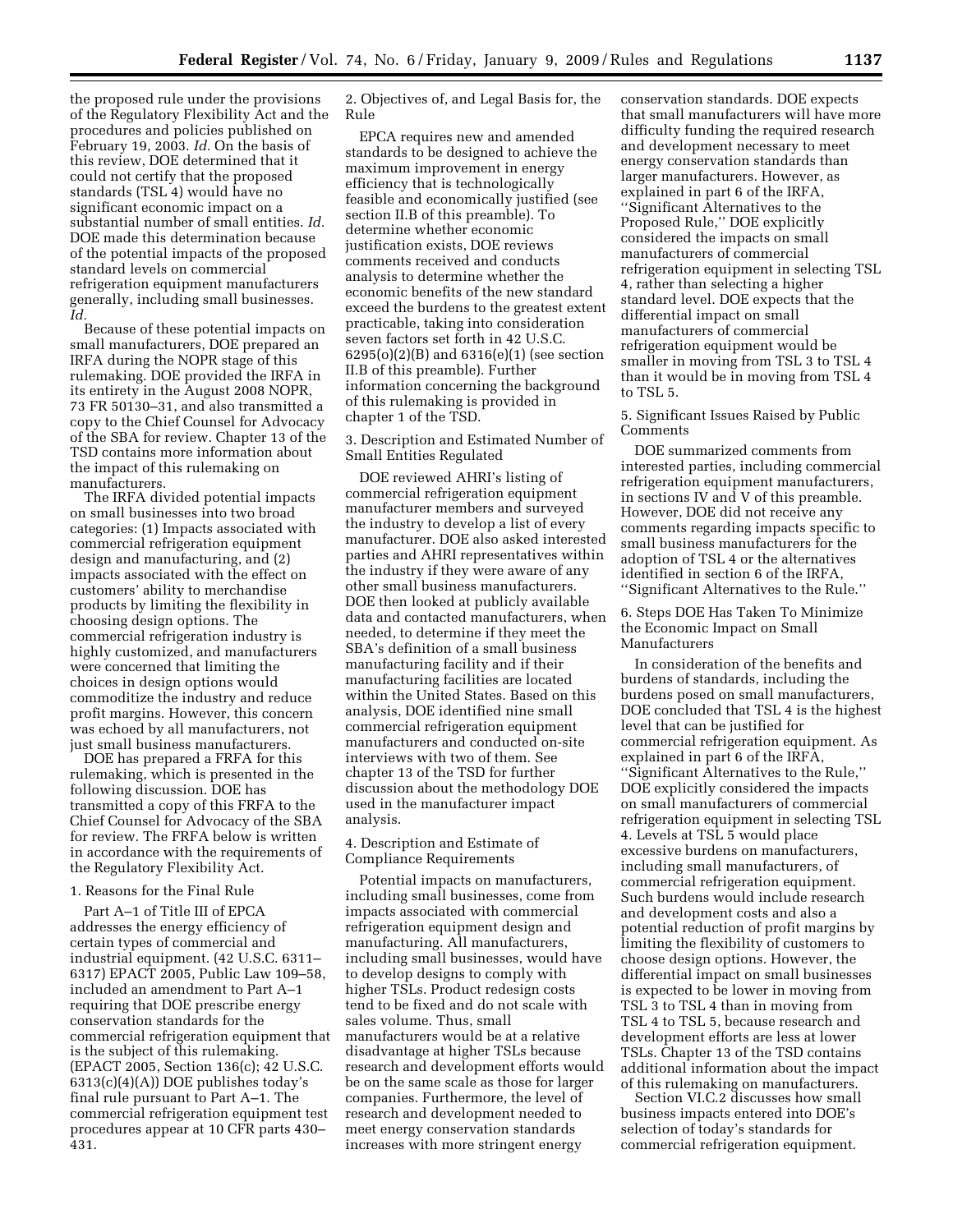DOE made its decision regarding standards by beginning with the highest level considered (TSL 5) and successively eliminating TSLs until it found a TSL that is both technically feasible and economically justified, taking into account other EPCA criteria. As discussed in section VI.C.2.e, DOE expects today's standard to have little or no differential impact on small manufacturers of commercial refrigeration equipment.

Finally, in the NOPR, DOE requested comment on the impacts on small business manufacturers of TSL 4 and any other alternatives to the proposed rule. DOE received no comments in reference to any undue burden placed on small manufacturers.

#### *C. Review Under the Paperwork Reduction Act*

DOE stated in the August 2008 NOPR that this rulemaking would impose no new information and recordkeeping requirements, and that OMB clearance is not required under the Paperwork Reduction Act (44 U.S.C. 3501 *et seq.*). 73 FR 50131–32. DOE received no comments on this in response to the August 2008 NOPR, and, as with the proposed rule, today's rule imposes no information and recordkeeping requirements. Therefore, DOE has taken no further action in this rulemaking with respect to the Paperwork Reduction Act.

#### *D. Review Under the National Environmental Policy Act*

DOE prepared an environmental assessment of the impacts of today's standards which it published as chapter 16 within the TSD for the final rule. DOE found the environmental effects associated with today's various standard levels for commercial refrigeration equipment to be insignificant. Therefore, DOE is issuing a Finding of No Significant Impact (FONSI) pursuant to the National Environmental Policy Act of 1969 (NEPA) (42 U.S.C. 4321 *et seq.*), the regulations of the Council on Environmental Quality (40 CFR parts 1500–1508), and DOE's regulations for compliance with NEPA (10 CFR part 1021). The FONSI is available in the docket for this rulemaking.

### *E. Review Under Executive Order 13132*

DOE reviewed this rule pursuant to Executive Order 13132, ''Federalism,'' 64 FR 43255 (August 4, 1999), which imposes certain requirements on agencies formulating and implementing policies or regulations that preempt State law or that have federalism implications. In accordance with DOE's statement of policy describing the

intergovernmental consultation process it will follow in the development of regulations that have federalism implications, 65 FR 13735 (March 14, 2000), DOE examined the proposed rule and determined that the rule would not have a substantial direct effect on the States, on the relationship between the National Government and the States, or on the distribution of power and responsibilities among the various levels of Government. 73 FR 50132. DOE received no comments on this issue in response to the August 2008 NOPR, and its conclusions on this issue are the same for the final rule as they were for the proposed rule. Therefore, DOE is taking no further action in today's final rule with respect to Executive Order 13132.

#### *F. Review Under Executive Order 12988*

With respect to the review of existing regulations and the promulgation of new regulations, section 3(a) of Executive Order 12988, ''Civil Justice Reform,'' 61 FR 4729 (February 7, 1996), imposes on Federal agencies the general duty to adhere to the following requirements: (1) Eliminate drafting errors and ambiguity, (2) write regulations to minimize litigation, and (3) provide a clear legal standard for affected conduct rather than a general standard and promote simplification and burden reduction. Section 3(b) of Executive Order 12988 specifically requires that executive agencies make every reasonable effort to ensure that the regulation: (1) Clearly specifies the preemptive effect, if any; (2) clearly specifies any effect on existing Federal law or regulation; (3) provides a clear legal standard for affected conduct while promoting simplification and burden reduction; (4) specifies the retroactive effect, if any; (5) adequately defines key terms; and (6) addresses other important issues affecting clarity and general draftsmanship under any guidelines issued by the Attorney General. Section 3(c) of Executive Order 12988 requires executive agencies to review regulations in light of applicable standards in section 3(a) and section 3(b) to determine whether they are met or it is unreasonable to meet one or more of them. DOE has completed the required review and determined that, to the extent permitted by law, the final regulations meet the relevant standards of Executive Order 12988.

#### *G. Review Under the Unfunded Mandates Reform Act of 1995*

As indicated in the August 2008 NOPR, DOE reviewed the proposed rule under Title II of the Unfunded Mandates Reform Act of 1995 (Pub. L. 104–4)

(UMRA), which imposes requirements on Federal agencies when their regulatory actions will have certain types of impacts on State, local, and Tribal governments and the private sector. 73 FR 50132. DOE concluded that although this rule would not contain an intergovernmental mandate, it may result in expenditure of \$100 million or more in one year by the private sector. *Id.* Therefore, in the August 2008 NOPR, DOE addressed the UMRA requirements that it prepare a statement as to the basis, costs, benefits, and economic impacts of the proposed rule, and that it identify and consider regulatory alternatives to the proposed rule. *Id*. DOE received no comments concerning the UMRA in response to the August 2008 NOPR, and its conclusions on this issue are the same for the final rule as they were for the proposed rule. Therefore, DOE is taking no further action in today's final rule with respect to the UMRA.

#### *H. Review Under the Treasury and General Government Appropriations Act, 1999*

DOE determined that, for this rulemaking, it need not prepare a Family Policymaking Assessment under Section 654 of the Treasury and General Government Appropriations Act, 1999 (Pub. L. 105–277). *Id*. DOE received no comments concerning Section 654 in response to the August 2008 NOPR, and, therefore, takes no further action in today's final rule with respect to this provision.

#### *I. Review Under Executive Order 12630*

DOE determined under Executive Order 12630, ''Governmental Actions and Interference with Constitutionally Protected Property Rights,'' 53 FR 8859 (March 18, 1988), that today's rule would not result in any takings that might require compensation under the Fifth Amendment to the U.S. Constitution. 73 FR 50132. DOE received no comments concerning Executive Order 12630 in response to the August 2008 NOPR, and, therefore, takes no further action in today's final rule with respect to this Executive Order.

#### *J. Review Under the Treasury and General Government Appropriations Act, 2001*

Section 515 of the Treasury and General Government Appropriations Act, 2001 (44 U.S.C. 3516 note) provides for agencies to review most disseminations of information to the public under guidelines established by each agency pursuant to general guidelines issued by OMB. OMB's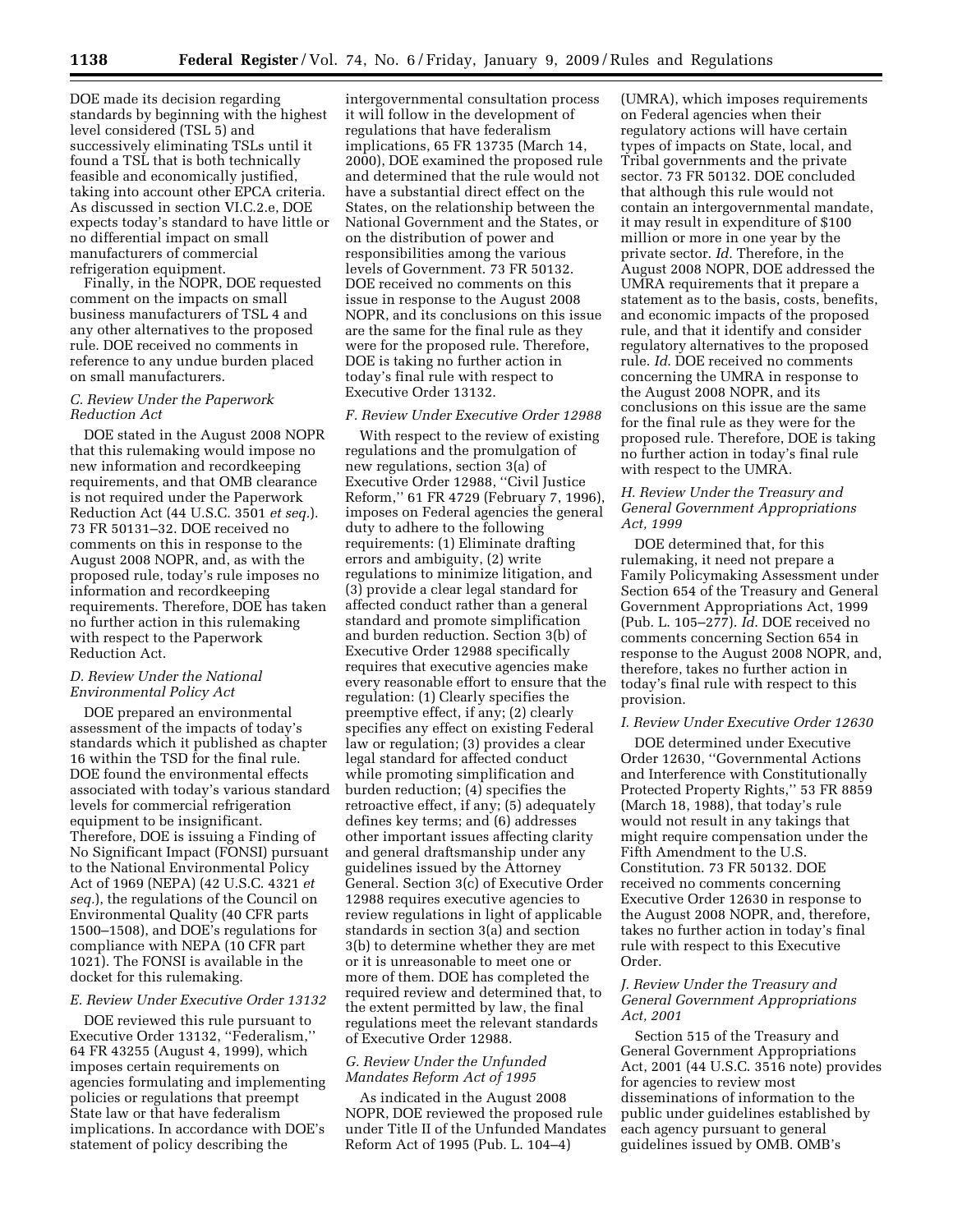guidelines were published at 67 FR 8452 (February 22, 2002), and DOE's guidelines were published at 67 FR 62446 (October 7, 2002). DOE has reviewed today's final rule under the OMB and DOE guidelines and has concluded that it is consistent with applicable policies in those guidelines.

#### *K. Review Under Executive Order 13211*

Executive Order 13211, ''Actions Concerning Regulations That Significantly Affect Energy Supply, Distribution, or Use,'' 66 FR 28355 (May 22, 2001) requires Federal agencies to prepare and submit to OIRA a Statement of Energy Effects for any significant energy action. DOE determined that the proposed rule was not a ''significant energy action'' within the meaning of Executive Order 13211. 73 FR 50133. Accordingly, it did not prepare a Statement of Energy Effects on the proposed rule. DOE received no comments on this issue in response to the August 2008 NOPR. As with the proposed rule, DOE has concluded that today's final rule is not a significant energy action within the meaning of Executive Order 13211, and has not prepared a Statement of Energy Effects on the rule.

#### *L. Review Under the Information Quality Bulletin for Peer Review*

On December 16, 2004, OMB, in consultation with the Office of Science and Technology, issued its ''Final Information Quality Bulletin for Peer Review (the Bulletin). 70 FR 2664 (January 14, 2005). The purpose of the Bulletin is to enhance the quality and credibility of the Government's scientific information. The Bulletin establishes that certain scientific information shall be peer reviewed by qualified specialists before it is disseminated by the Federal Government. As indicated in the August 2008 NOPR, this includes influential scientific information related to agency regulatory actions, such as the analyses in this rulemaking. 73 FR 50133.

As set forth in the August 2008 NOPR, DOE held formal in-progress peer reviews of the types of analyses and processes that DOE has used to develop the energy efficiency standards in today's rule, and issued a report on these peer reviews. *Id*.

#### *M. Congressional Notification*

As required by 5 U.S.C. 801, DOE will submit to Congress a report regarding the issuance of today's final rule prior to the effective date set forth at the outset of this notice. The report will state that it has been determined that the rule is a ''major rule'' as defined by

5 U.S.C. 804(2). DOE also will submit the supporting analyses to the Comptroller General in the U.S. Government Accountability Office (GAO) and make them available to each House of Congress.

#### **VIII. Approval of the Office of the Secretary**

The Secretary of Energy has approved publication of today's final rule.

Issued in Washington, DC, on December 31, 2008.

#### **John F. Mizroch,**

*Acting Assistant Secretary, Energy Efficiency and Renewable Energy.* 

#### **List of Subjects in 10 CFR Part 431**

Administrative practice and procedure, Confidential business information, Energy conservation, Incorporation by reference.

■ For the reasons set forth in the preamble, chapter II of title 10, Code of Federal Regulations, part 431 is amended as set forth below.

#### **PART 431—ENERGY EFFICIENCY PROGRAM FOR CERTAIN COMMERCIAL AND INDUSTRIAL EQUIPMENT**

■ 1. The authority citation for part 431 continues to read as follows:

**Authority:** 42 U.S.C. 6291–6317.

■ 2. Section 431.62 of subpart C is amended by adding in alphabetical order new definitions for ''air-curtain angle,'' ''commercial hybrid refrigerator, freezer, and refrigerator-freezer,'' ''door angle,'' ''horizontal closed,'' ''horizontal open,'' ''semivertical open,'' ''vertical closed,'' ''vertical open,'' and ''wedge case'' to read as follows:

#### **§ 431.62 Definitions concerning commercial refrigerators, freezers, and refrigerator-freezers.**

*Air-curtain angle* means: (1) For equipment without doors and without a discharge air grille or discharge air honeycomb, the angle between a vertical line extended down from the highest point on the manufacturer's recommended load limit line and the load limit line itself, when the equipment is viewed in crosssection; and

(2) For all other equipment without doors, the angle formed between a vertical line and the straight line drawn by connecting the point at the inside edge of the discharge air opening with the point at the inside edge of the return air opening, when the equipment is viewed in cross-section.

\* \* \* \* \* *Commercial hybrid refrigerator, freezer, and refrigerator-freezer* means a commercial refrigerator, freezer, or refrigerator-freezer that has two or more chilled and/or frozen compartments that are:

- (1) In two or more different equipment families,
	- (2) Contained in one cabinet, and (3) Sold as a single unit.

\* \* \* \* \*

*Door angle* means:

\* \* \* \* \*

(1) For equipment with flat doors, the angle between a vertical line and the line formed by the plane of the door, when the equipment is viewed in crosssection; and

(2) For equipment with curved doors, the angle formed between a vertical line and the straight line drawn by connecting the top and bottom points where the display area glass joins the cabinet, when the equipment is viewed in cross-section.

\* \* \* \* \* *Horizontal Closed* means equipment with hinged or sliding doors and a door angle greater than or equal to 45°.

*Horizontal Open* means equipment without doors and an air-curtain angle greater than or equal to 80° from the vertical.

\* \* \* \* \* *Semivertical Open* means equipment without doors and an air-curtain angle greater than or equal to 10° and less than 80° from the vertical. \* \* \* \* \*

*Vertical Closed* means equipment with hinged or sliding doors and a door angle less than 45°.

*Vertical Open* means equipment without doors and an air-curtain angle greater than or equal to 0° and less than 10° from the vertical.

*Wedge case* means a commercial refrigerator, freezer, or refrigeratorfreezer that forms the transition between two regularly shaped display cases.

■ 3. Section 431.63 of subpart C is revised to read as follows:

#### **§ 431.63 Materials incorporated by reference.**

(a) *General*. We incorporate by reference the following standards into Subpart C of Part 431. The material listed has been approved for incorporation by reference by the Director of the Federal Register in accordance with 5 U.S.C. 552(a) and 1 CFR 51. Any subsequent amendment to a standard by the standard-setting organization will not affect the DOE regulations unless and until amended by DOE. Material is incorporated as it exists on the date of the approval and a notice of any change in the material will be published in the **Federal**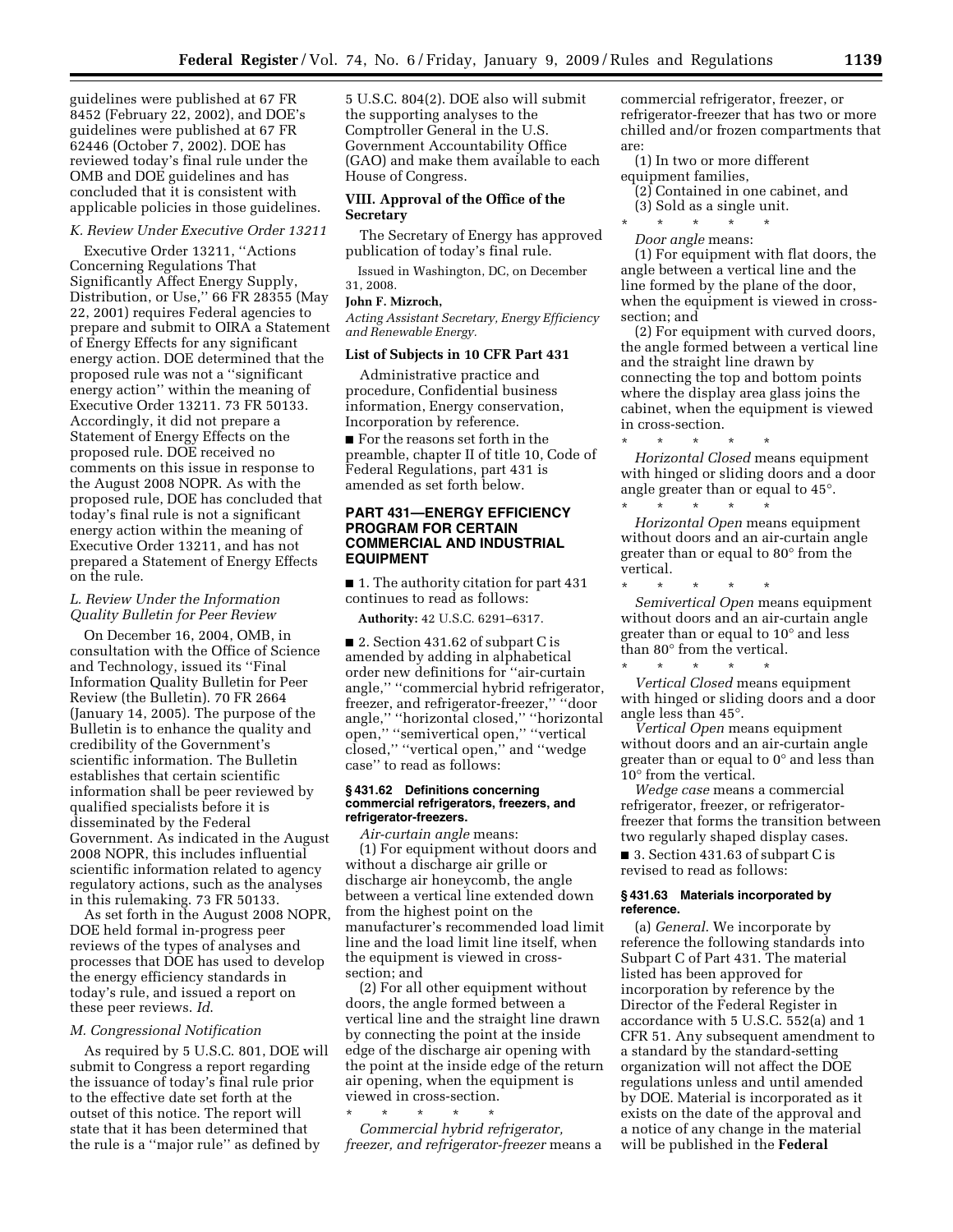**Register**. All approved material is available for inspection at the National Archives and Records Administration (NARA). For information on the availability of this material at NARA, call 202–741–6030 or go to *http:// www.archives.gov/federal*\_*register/ code*\_*of*\_*federal*\_*regulations/ ibr*\_*locations.html*. Also, this material is available for inspection at U.S. Department of Energy, Office of Energy Efficiency and Renewable Energy, Building Technologies Program, 6th Floor, 950 L'Enfant Plaza, SW., Washington, DC 20024, 202–586–2945, or go to: *http://www1.eere.energy.gov/ buildings/appliance*\_*standards/*. Standards can be obtained from the sources listed below.

(b) *ANSI*. American National Standards Institute, 25 W. 43rd Street, 4th Floor, New York, NY 10036, 212– 642–4900, or go to *http://www.ansi.org:* 

(1) ANSI /AHAM HRF–1–2004, *Energy, Performance and Capacity of Household Refrigerators, Refrigerator-Freezers and Freezers*, approved July 7, 2004, IBR approved for § 431.64.

(2) [Reserved]

(c) ARI. Air-Conditioning and Refrigeration Institute, 4100 N. Fairfax Dr., Suite 200, Arlington, VA 22203, or *http://www.ari.org/std/standards.html:* 

(1) ARI Standard 1200–2006, *Performance Rating of Commercial Refrigerated Display Merchandisers and Storage Cabinets*, 2006, IBR approved for §§ 431.64 and 431.66.

(2) [Reserved]

■ 4. Section 431.66 of subpart C is amended by adding new paragraphs (a)(3) and (d) to read as follows:

#### **§ 431.66 Energy conservation standards and their effective dates.**

 $(a) * * * *$ 

(3) The term ''TDA'' means the total display area (ft2) of the case, as defined in the ARI Standard 1200–2006, appendix D (incorporated by reference, see § 431.63).

\* \* \* \* \*

(d) Each commercial refrigerator, freezer, and refrigerator-freezer with a self-contained condensing unit and without doors; commercial refrigerator, freezer, and refrigerator-freezer with a remote condensing unit; and commercial ice-cream freezer manufactured on or after January 1, 2012, shall have a daily energy consumption (in kilowatt hours per day) that does not exceed the levels specified:

(1) For equipment other than hybrid equipment, refrigerator-freezers or wedge cases:

| Equipment category                                                          | Condensing<br>unit<br>configuration | Equipment family                                     | Rating<br>temp. $(\bar{P}F)$ | Operating<br>temp. $(^{\circ}F)$ | Equipment<br>class des-<br>ignation <sup>*</sup> | Maximum daily en-<br>ergy consumption<br>(kWh/day)    |
|-----------------------------------------------------------------------------|-------------------------------------|------------------------------------------------------|------------------------------|----------------------------------|--------------------------------------------------|-------------------------------------------------------|
| Remote Condensing Com-<br>mercial Refrigerators and<br>Commercial Freezers. | Remote (RC)                         | Vertical Open (VOP)                                  | 38 (M)<br>0(L)               | $\geq$ 32<br>$32$                | VOP.RC.M<br>VOP.RC.L                             | $0.82 \times TDA + 4.07$<br>$2.27 \times TDA + 6.85$  |
|                                                                             |                                     | Semivertical Open (SVO)                              | 38 (M)                       | $\geq$ 32                        | SVO.RC.M                                         | $0.83 \times TDA + 3.18$                              |
|                                                                             |                                     |                                                      | 0(L)                         | $32$                             | SVO.RC.L                                         | $2.27 \times TDA + 6.85$                              |
|                                                                             |                                     | Horizontal Open (HZO)                                | 38 (M)                       | $\geq$ 32<br>$32$                | HZO.RC.M<br><b>HZO.RC.L </b>                     | $0.35 \times TDA + 2.88$<br>$0.57 \times TDA + 6.88$  |
|                                                                             |                                     | Vertical Closed Transparent                          | 0(L)<br>38 (M)               | $\geq$ 32                        | VCT.RC.M                                         | $0.22 \times TDA + 1.95$                              |
|                                                                             |                                     | $(VCT)$ .                                            | 0(L)                         | $32$                             | $VCT.RC.L$                                       | $0.56 \times TDA + 2.61$                              |
|                                                                             |                                     | <b>Horizontal Closed Trans-</b>                      | 38 (M)                       | $\geq$ 32                        | HCT.RC.M                                         | $0.16 \times TDA + 0.13$                              |
|                                                                             |                                     | parent (HCT).                                        | 0(L)                         | $32$                             | $HCT.RC.L$                                       | $0.34 \times TDA + 0.26$                              |
|                                                                             |                                     | Vertical Closed Solid (VCS)                          | 38 (M)                       | $\geq$ 32<br>$32$                | VCS.RC.M<br>VCS.RC.L                             | $0.11 \times V + 0.26$<br>$0.23 \times V + 0.54$      |
|                                                                             |                                     | <b>Horizontal Closed Solid</b>                       | 0(L)<br>38 (M)               | $\geq$ 32                        | HCS.RC.M                                         | $0.11 \times V + 0.26$                                |
|                                                                             |                                     | $(HCS)$ .                                            | 0(L)                         | $32$                             | $HCS.RC.L$                                       | $0.23 \times V + 0.54$                                |
|                                                                             |                                     | Service Over Counter                                 | 38 (M)                       | $\geq$ 32                        | SOC.RC.M                                         | $0.51 \times TDA + 0.11$                              |
|                                                                             |                                     | $(SOC)$ .                                            | 0(L)                         | $32$                             | SOC.RC.L                                         | $1.08 \times TDA + 0.22$                              |
| Self-Contained Commercial                                                   | Self-Con-                           | Vertical Open (VOP)                                  | 38 (M)                       | $\geq$ 32                        | VOP.SC.M                                         | $1.74 \times TDA + 4.71$                              |
| Refrigerators and Com-<br>mercial Freezers without<br>Doors.                | tained (SC).                        |                                                      | 0(L)                         | $32$                             | VOP.SC.L                                         | $4.37 \times TDA + 11.82$                             |
|                                                                             |                                     | Semivertical Open (SVO)                              | 38 (M)<br>0(L)               | $\geq$ 32<br>$32$                | SVO.SC.M<br>SVO.SC.L                             | $1.73 \times TDA + 4.59$<br>$4.34 \times TDA + 11.51$ |
|                                                                             |                                     | Horizontal Open                                      | 38 (M)                       | $\geq$ 32                        | HZO.SC.M                                         | $0.77 \times TDA + 5.55$                              |
|                                                                             |                                     |                                                      | 0(L)                         | $32$                             | HZO.SC.L                                         | $1.92 \times TDA + 7.08$                              |
| Commercial Ice-Cream<br>Freezers.                                           | Remote (RC)                         | Vertical Open (VOP)                                  | $-15$ (l)                    | $\le$ $-5$ $\cdot$               | VOP.RC.I                                         | $2.89 \times TDA + 8.7$                               |
|                                                                             |                                     | Semivertical Open (SVO)                              |                              |                                  | <b>SVO.RC.I </b>                                 | $2.89 \times TDA + 8.7$                               |
|                                                                             |                                     | Horizontal Open (HZO)<br>Vertical Closed Transparent |                              |                                  | HZO.RC.I<br><b>VCT.RC.I </b>                     | $0.72 \times TDA + 8.74$<br>$0.66 \times TDA + 3.05$  |
|                                                                             |                                     | $(VCT)$ .                                            |                              |                                  |                                                  |                                                       |
|                                                                             |                                     | Horizontal Closed Trans-<br>parent (HCT).            |                              |                                  | <b>HCT.RC.I </b>                                 | $0.4 \times TDA + 0.31$                               |
|                                                                             |                                     | Vertical Closed Solid (VCS)                          |                              |                                  | $VCS.RC.I$                                       | $0.27 \times V + 0.63$                                |
|                                                                             |                                     | <b>Horizontal Closed Solid</b><br>$(HCS)$ .          |                              |                                  | $HCS.RC.I$                                       | $0.27 \times V + 0.63$                                |
|                                                                             |                                     | Service Over Counter<br>(SVO).                       |                              |                                  | $SOC.RC.I$                                       | $1.26 \times TDA + 0.26$                              |
|                                                                             | Self-Con-<br>tained (SC).           | Vertical Open (VOP)                                  |                              |                                  | VOP.SC.I                                         | $5.55\times TDA + 15.02$                              |
|                                                                             |                                     | Semivertical Open (SVO)                              |                              |                                  | SVO.SC.I                                         | $5.52 \times TDA + 14.63$                             |
|                                                                             |                                     | Horizontal Open (HZO)                                |                              |                                  | HZO.SC.I                                         | $2.44 \times TDA + 9$                                 |
|                                                                             |                                     | Vertical Closed Transparent<br>(VCT).                |                              |                                  | <b>VCT.SC.I </b>                                 | $0.67 \times TDA + 3.29$                              |
|                                                                             |                                     | Horizontal Closed Trans-<br>parent (HCT).            |                              |                                  |                                                  | HCT.SC.I    $0.56 \times TDA + 0.43$                  |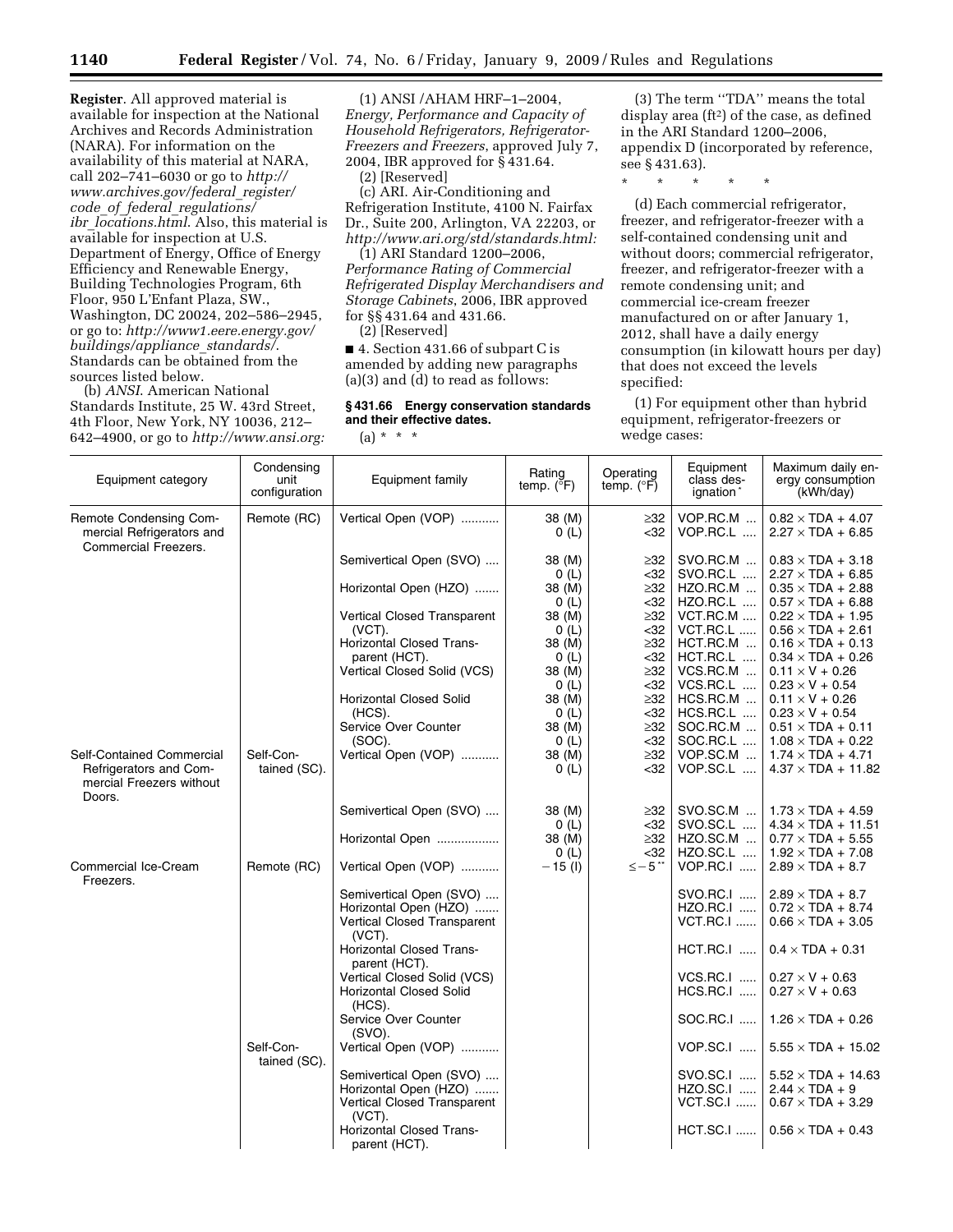| Equipment category | Condensing<br>unit<br>configuration | Equipment family                                                                                          | Rating<br>temp. $(^{\circ}F)$ | Operating<br>temp. $(^{\circ}F)$ | Equipment<br>class des-<br>ignation <sup>*</sup> | Maximum daily en-<br>ergy consumption<br>(kWh/day)                                                               |
|--------------------|-------------------------------------|-----------------------------------------------------------------------------------------------------------|-------------------------------|----------------------------------|--------------------------------------------------|------------------------------------------------------------------------------------------------------------------|
|                    |                                     | Vertical Closed Solid (VCS)<br><b>Horizontal Closed Solid</b><br>(HCS).<br>Service Over Counter<br>(SVO). |                               |                                  |                                                  | VCS.SC.I    $0.38 \times V + 0.88$<br>HCS.SC.I    $0.38 \times V + 0.88$<br>SOC.SC.I    1.76 $\times$ TDA + 0.36 |

\*The meaning of the letters in this column is indicated in the three columns to the left.<br>\*\* Ice-cream freezer is defined in 10 CFR 431.62 as a commercial freezer that is designed to operate at or below  $-5$  °F ( $-21$  °C) manufacturer designs, markets, or intends for the storing, displaying, or dispensing of ice cream.

(2) For commercial refrigeration equipment with two or more compartments (*i.e.*, hybrid refrigerators, hybrid freezers, hybrid refrigeratorfreezers, and non-hybrid refrigeratorfreezers), the maximum daily energy consumption (MDEC) for each model shall be the sum of the MDEC values for all of its compartments. For each compartment, measure the TDA or volume of that compartment, and determine the appropriate equipment class based on that compartment's equipment family, condensing unit configuration, and designed operating temperature. The MDEC limit for each compartment shall be the calculated value obtained by entering that compartment's TDA or volume into the standard equation in paragraph (d)(1) of this section for that compartment's equipment class. Measure the calculated daily energy consumption (CDEC) or total daily energy consumption (TDEC) for the entire case:

(i) For remote condensing commercial hybrid refrigerators, hybrid freezers, hybrid refrigerator-freezers, and nonhybrid refrigerator-freezers, where two or more independent condensing units each separately cool only one compartment, measure the total refrigeration load of each compartment separately according to the ARI Standard 1200–2006 test procedure (incorporated by reference, see § 431.63). Calculate compressor energy consumption (CEC) for each compartment using Table 1 in ARI Standard 1200–2006 using the saturated evaporator temperature for that compartment. The CDEC for the entire case shall be the sum of the CEC for each compartment, fan energy consumption (FEC), lighting energy consumption (LEC), anti-condensate energy consumption (AEC), defrost energy consumption (DEC), and condensate evaporator pan energy consumption (PEC) (as measured in ARI Standard 1200–2006).

(ii) For remote condensing commercial hybrid refrigerators, hybrid freezers, hybrid refrigerator-freezers, and non-hybrid refrigerator-freezers,

where two or more compartments are cooled collectively by one condensing unit, measure the total refrigeration load of the entire case according to the ARI Standard 1200–2006 test procedure (incorporated by reference, see § 431.63). Calculate a weighted saturated evaporator temperature for the entire case by:

(A) Multiplying the saturated evaporator temperature of each compartment by the volume of that compartment (as measured in ARI Standard 1200–2006),

(B) Summing the resulting values for all compartments, and

(C) Dividing the resulting total by the total volume of all compartments.

Calculate the CEC for the entire case using Table 1 in ARI Standard 1200– 2006 (incorporated by reference, see § 431.63), using the total refrigeration load and the weighted average saturated evaporator temperature. The CDEC for the entire case shall be the sum of the CEC, FEC, LEC, AEC, DEC, and PEC.

(iii) For self-contained commercial hybrid refrigerators, hybrid freezers, hybrid refrigerator-freezers, and nonhybrid refrigerator-freezers, measure the TDEC for the entire case according to the ARI Standard 1200–2006 test procedure (incorporated by reference, see § 431.63).

(3) For remote-condensing and selfcontained wedge cases, measure the CDEC or TDEC according to the ARI Standard 1200–2006 test procedure (incorporated by reference, see § 431.63). The MDEC for each model shall be the amount derived by incorporating into the standards equation in paragraph (d)(1) of this section for the appropriate equipment class a value for the TDA that is the product of:

(i) The vertical height of the aircurtain (or glass in a transparent door) and (ii) The largest overall width of the case, when viewed from the front.

#### **Appendix**

[The following letter from the Department of Justice will not appear in the Code of Federal Regulations.]

- Department of Justice, Antitrust Division, Main Justice Building, 950 Pennsylvania Avenue, NW., Washington, DC 20530– 0001,  $(202)$  514–2401/ $(202)$  616–2645 $(f,$ *antitrust@justice.usdoj.gov, http:// www.usdoj.gov*.
- October 24, 2008.
- Warren Belmar, Esq., Deputy General Counsel for Energy Policy, Department of Energy, Washington, DC 20585.

Dear Deputy General Counsel Belmar: I am responding to your August 12, 2008 letter seeking the views of the Attorney General about the potential impact on competition of the proposed energy efficiency standards for commercial refrigeration equipment. The Energy Policy and Conservation Act (''EPCA'') authorizes the Department of Energy (''DOE'') to establish energy conservation standards for a number of appliances where DOE determines that those standards would be technologically feasible, economically justified, and result in significant energy savings.

Your request was submitted pursuant to Section 325(o)(2)(B)(i) of the Energy Policy and Conservation Act, 42 U.S.C. § 6295 (''EPCA''), which states that, before the Secretary of Energy may prescribe a new or amended energy conservation standard, the Secretary shall ask the Attorney General to make a determination of ''the impact of any lessening of competition \* \* \* that is likely to result from the imposition of standard.'' The Attorney General's responsibility for responding to requests from other departments about the effect of a program on competition has been delegated to the Assistant Attorney General for the Antitrust Division in 28 CFR  $\S$  0.40(g). In conducting its analysis the Antitrust Division examines whether a proposed standard may lessen competition, for example, by placing certain manufacturers of a product at an unjustified competitive disadvantage compared to other manufacturers, or by inducing avoidable inefficiencies in production or distribution of particular products. In addition to harming consumers directly through higher prices, these effects could undercut the ultimate goals of the legislation.

Along with your request, you sent us the draft final rule and a number of other documents relating to commercial refrigeration equipment, including a hearing transcript and the names of parties interviewed by DOE's consultant.

We have concluded that the proposed standards would not adversely affect competition. In reaching this conclusion, we note that the proposed standards were